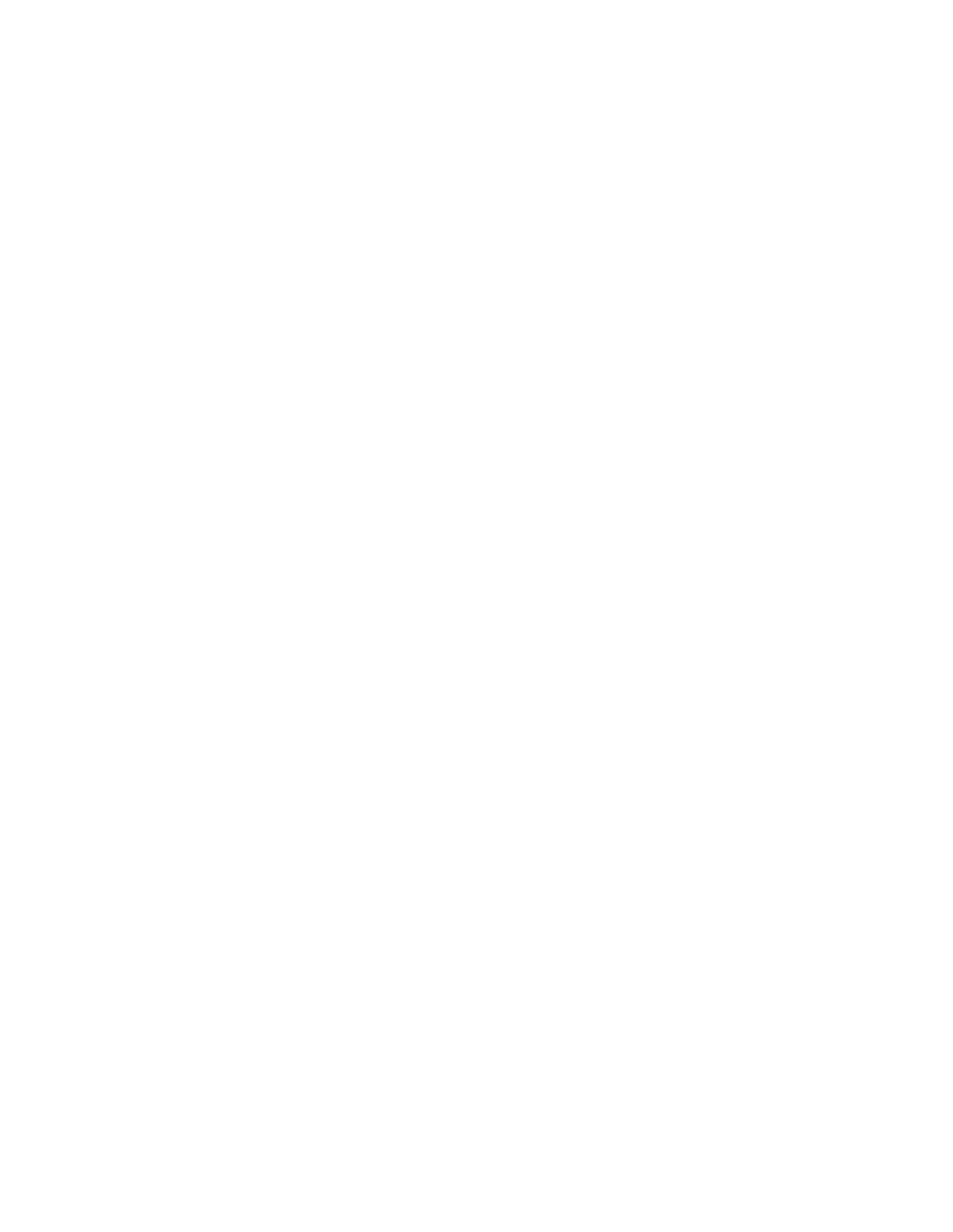EG-S-PA (2000) 7

# **POSITIVE ACTION IN THE FIELD OF**

# **EQUALITY BETWEEN WOMEN AND MEN**

# **FINAL REPORT OF ACTIVITIES**

**OF THE GROUP OF SPECIALISTS ON POSITIVE ACTION IN THE FIELD OF EQUALITY BETWEEN WOMEN AND MEN (EG-S-PA)** 

Strasbourg, 2000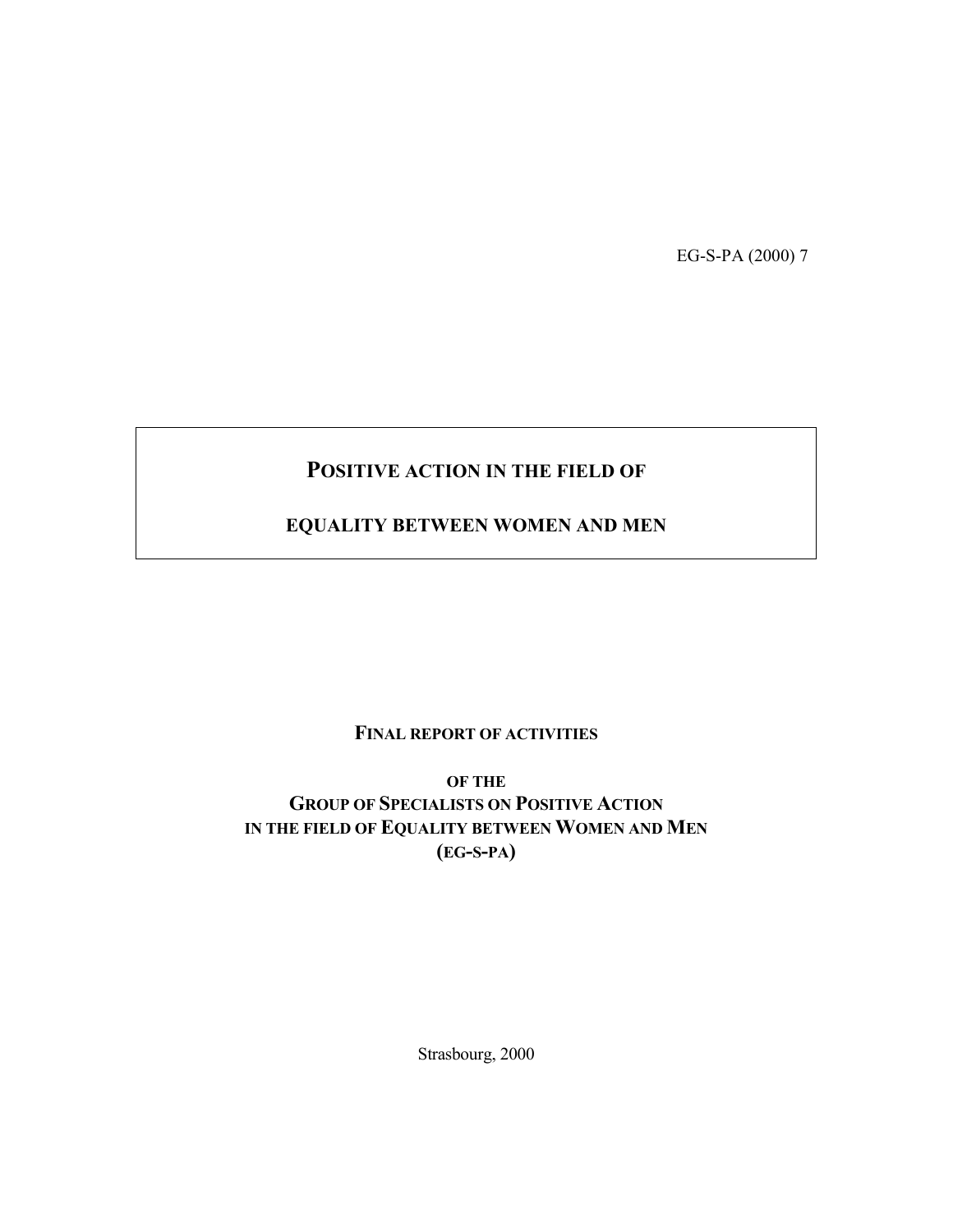# **THE COUNCIL OF EUROPE**

The Council of Europe is a political organisation which was founded on 5 May 1949 by ten European countries in order to promote greater unity between its members. It now numbers 41 European states.<sup>1</sup>

The main aims of the Organisation are to promote democracy, human rights and the rule of law, and to develop common responses to political, social, cultural and legal challenges in its member states. Since 1989 it has integrated most of the countries of central and eastern Europe and supported them in their efforts to implement and consolidate their political, legal and administrative reforms.

The Council of Europe has its permanent headquarters in Strasbourg (France). By Statute, it has two constituent organs: the Committee of Ministers, composed of the Ministers of Foreign Affairs of the 41 member states, and the Parliamentary Assembly, comprising delegations from the 41 national parliaments. The Congress of Local and Regional Authorities of Europe represents the entities of local and regional self-government within the member states.

The European Court of Human Rights is the judicial body competent to adjudicate complaints brought against a state by individuals, associations or other contracting states on grounds of violation of the European Convention on Human Rights.

## *The Council of Europe and equality between women and men*

The consideration of equality between women and men, seen as a fundamental human right, is the responsibility of the Steering Committee for Equality between Women and Men (CDEG). The experts who form the Committee (one from each member State) are entrusted with the task of stimulating action at the national level, as well as within the Council of Europe, to achieve effective equality between women and men. To this end, the CDEG carries out analyses, studies and evaluations, defines strategies and political measures, and, where necessary, frames the appropriate legal instruments.

For further information on activities concerning equality between women and men, contact:

Division Equality between Women and Men Directorate General of Human Rights Council of Europe 67075 STRASBOURG CEDEX

Tel: +33 3 88 41 23 39 Fax: +33 3 90 21 49 18

 $\overline{a}$ 

<sup>1</sup> Albania, Andorra, Austria, Belgium, Bulgaria, Croatia, Cyprus, Czech Republic, Denmark, Estonia, Finland, France, Germany, Georgia, Greece, Hungary, Iceland, Ireland, Italy, Latvia, Liechtenstein, Lithuania, Luxembourg, Malta, Moldova, Netherlands, Norway, Poland, Portugal, Romania, Russian Federation, San Marino, Slovak Republic, Slovenia, Spain, Sweden, Switzerland, "the former Yugoslav Republic of Macedonia", Turkey, Ukraine, United Kingdom.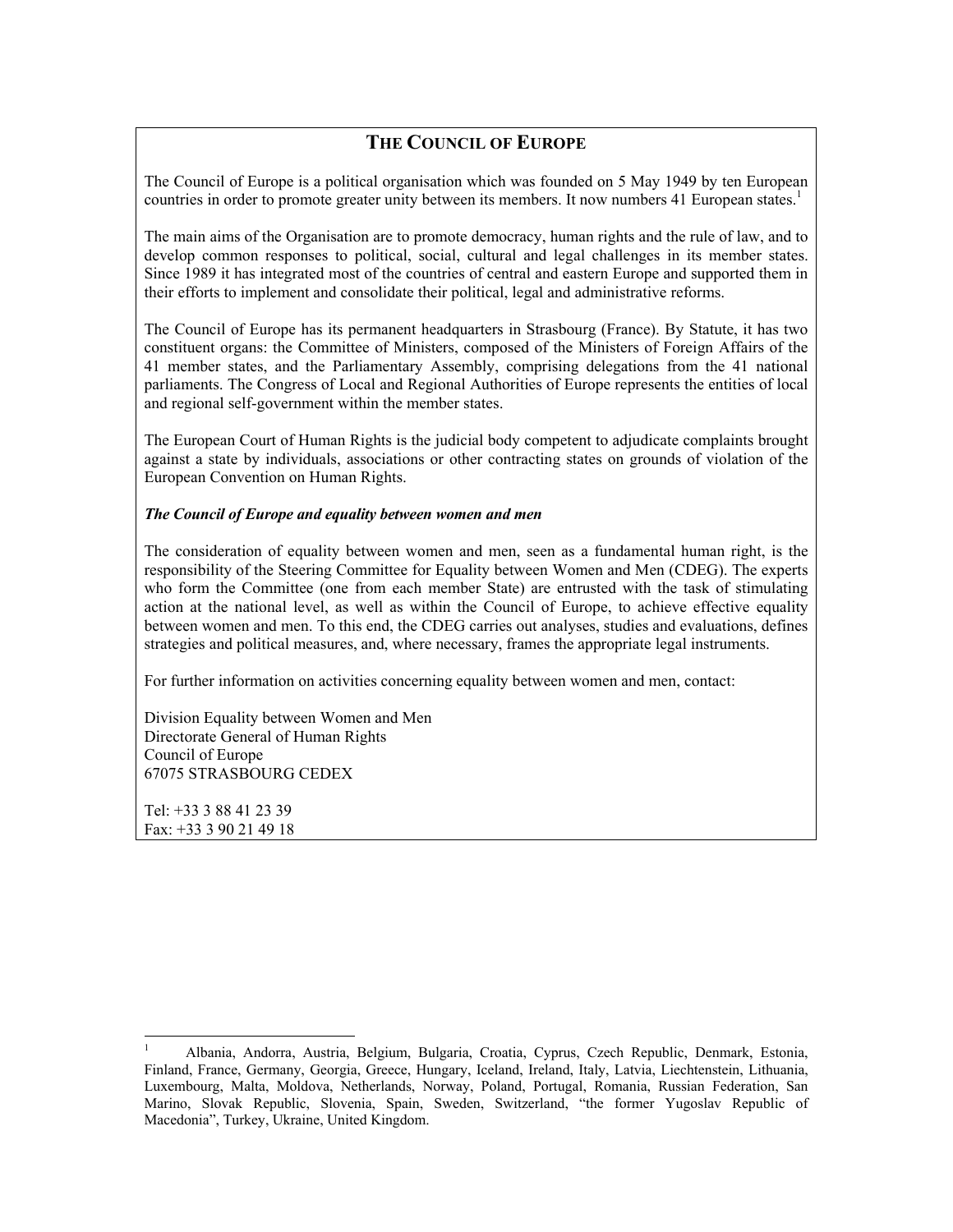| I. |                                                                      |  |
|----|----------------------------------------------------------------------|--|
|    |                                                                      |  |
|    |                                                                      |  |
|    | i.                                                                   |  |
|    | a) Convention on the Elimination of All Forms of                     |  |
|    |                                                                      |  |
|    | c) International Covenant on Economic, Social and Cultural Rights 12 |  |
|    |                                                                      |  |
|    |                                                                      |  |
|    |                                                                      |  |
|    |                                                                      |  |
|    | c) Declaration on Equality of Opportunity and Treatment for          |  |
|    |                                                                      |  |
|    | a) European Convention for the Protection of Human Rights and        |  |
|    |                                                                      |  |
|    |                                                                      |  |
|    | d) Recommendation No. R $(85)$ 2 of the Committee of Ministers       |  |
|    | to member States on legal protection against sex discrimination 18   |  |
|    |                                                                      |  |
|    |                                                                      |  |
|    |                                                                      |  |
|    |                                                                      |  |
|    |                                                                      |  |
|    | d) Council Recommendation on the promotion of                        |  |
| П. | POSITIVE ACTION IN THE LABOUR MARKET, TRAINING AND                   |  |
|    |                                                                      |  |
|    |                                                                      |  |
|    |                                                                      |  |
|    |                                                                      |  |
|    |                                                                      |  |
|    |                                                                      |  |
|    |                                                                      |  |

# **CONTENTS**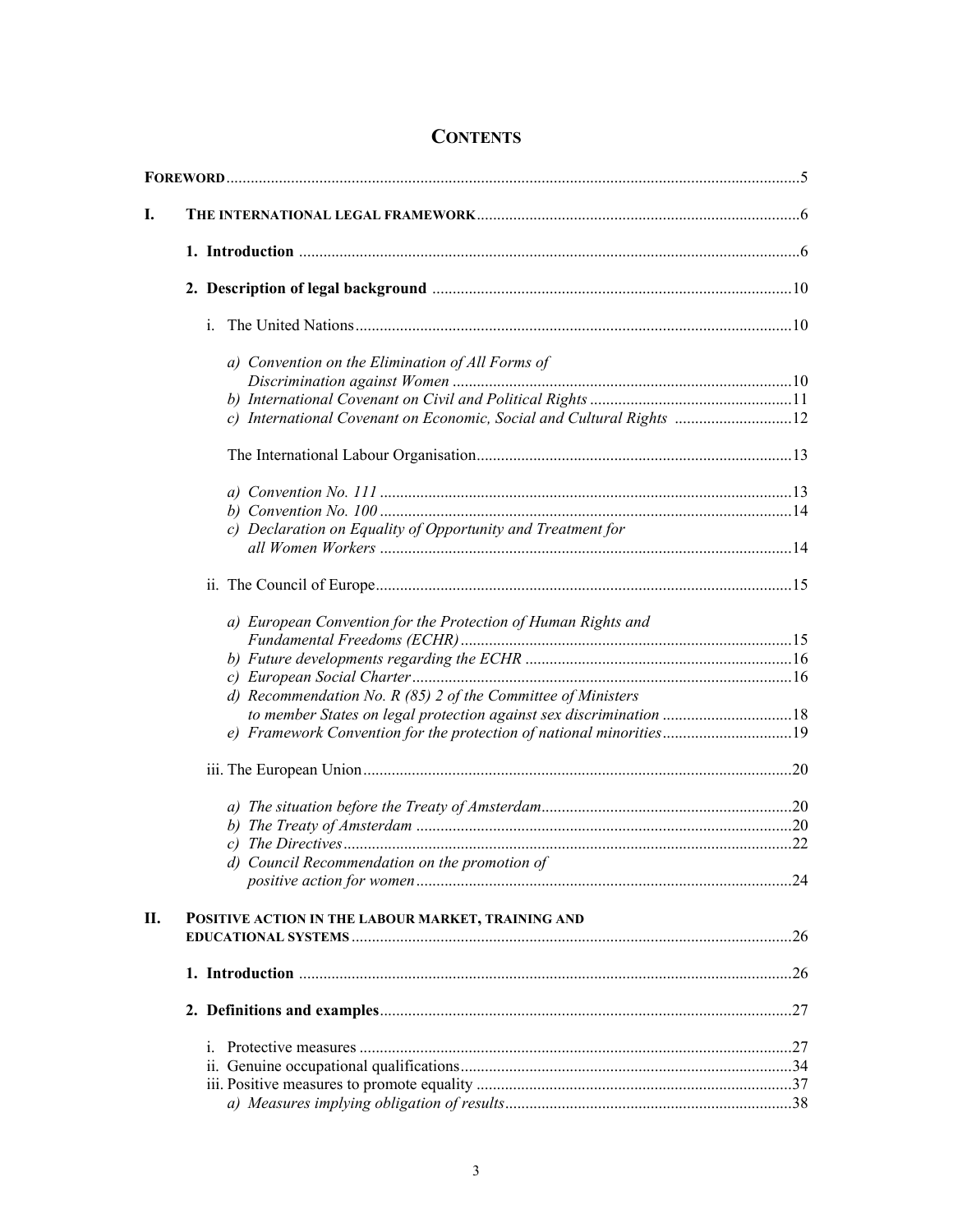|     | b) Supportive measures and incentives to promote equality                  |  |
|-----|----------------------------------------------------------------------------|--|
|     |                                                                            |  |
|     |                                                                            |  |
|     |                                                                            |  |
|     |                                                                            |  |
|     |                                                                            |  |
|     |                                                                            |  |
|     |                                                                            |  |
|     |                                                                            |  |
|     |                                                                            |  |
| Ш.  |                                                                            |  |
|     |                                                                            |  |
|     |                                                                            |  |
|     | i. Compatibility between positive action and constitutional rules          |  |
|     |                                                                            |  |
|     |                                                                            |  |
|     |                                                                            |  |
|     |                                                                            |  |
|     |                                                                            |  |
|     |                                                                            |  |
|     |                                                                            |  |
|     |                                                                            |  |
|     |                                                                            |  |
|     |                                                                            |  |
|     |                                                                            |  |
|     |                                                                            |  |
|     |                                                                            |  |
|     |                                                                            |  |
|     | iv. Appointment of persons to high ranking/senior decision-making posts103 |  |
|     |                                                                            |  |
|     |                                                                            |  |
|     |                                                                            |  |
|     |                                                                            |  |
| IV. |                                                                            |  |
| V.  | FUTURE-ORIENTED INSTRUMENTS, CONCLUSIONS AND                               |  |
|     |                                                                            |  |
|     | <b>APPENDIX I:</b>                                                         |  |
|     | <b>APPENDIX II:</b>                                                        |  |
|     |                                                                            |  |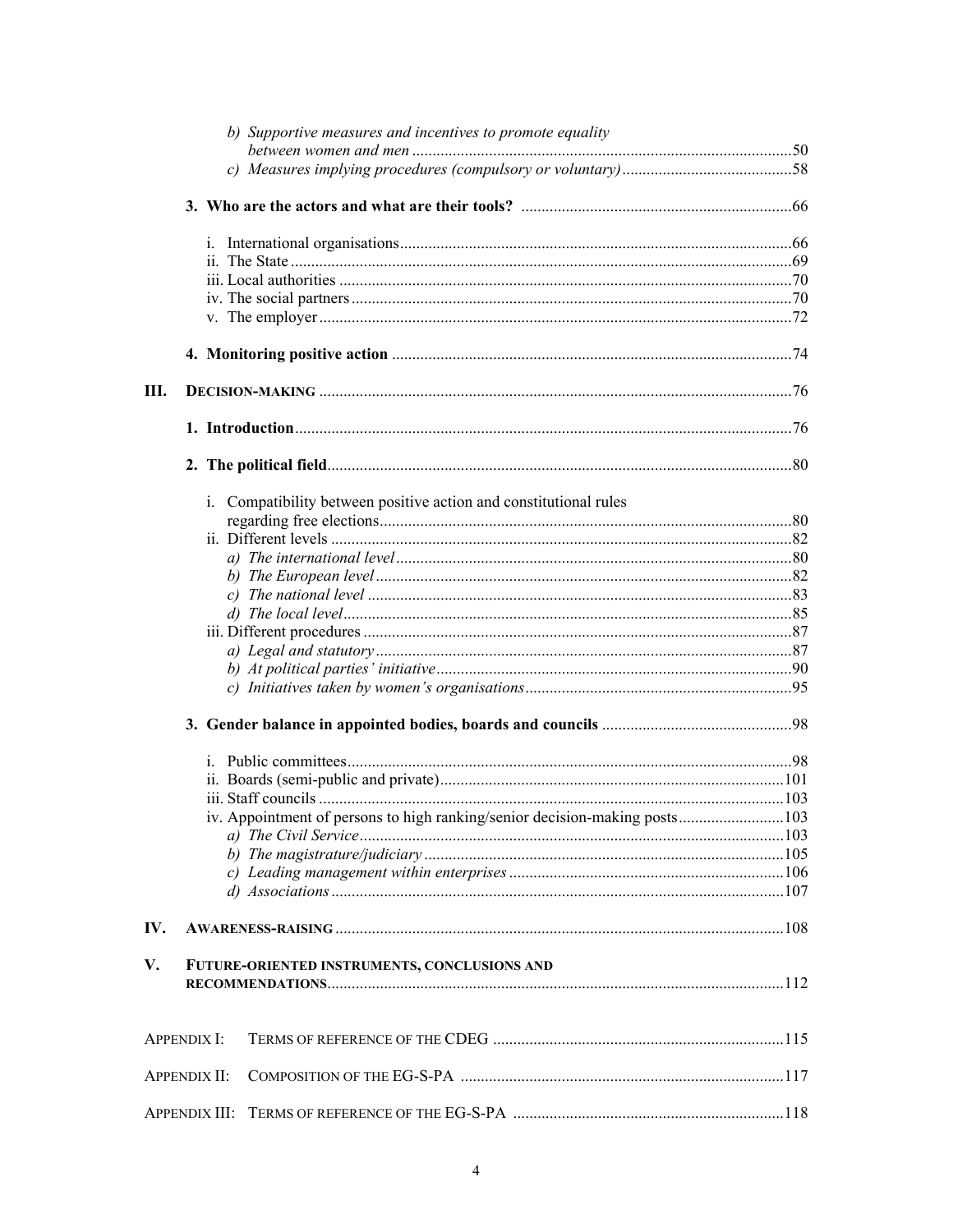# **FOREWORD**

Over the last few years, the Steering Committee for Equality between Women and Men  $(CDEG)^{1}$  of the Council of Europe has been particularly concerned about inventorying and analysing the tools which are available to promote equality between women and men. It was with this objective in mind that the Committee, in 1996, began work on gender mainstreaming, the outcome of which was, in 1998, a report entitled "Gender mainstreaming: conceptual framework, methodology and presentation of good practices". The success of the work on gender mainstreaming<sup>2</sup> has prompted the Committee to undertake a similar exercise on positive action as an instrument/strategy to promote gender equality.

The present report is the result of five meetings of the Group of Specialists on positive action (EG-S-PA), which was set up by the CDEG in 1998. The Group was composed of eight experts: two members of the CDEG and six other experts (see Appendix II).

The Group was entrusted with studying the legal and administrative basis of positive action in the field of equality between women and men, as well as the practice of positive action in the different member States of the Council of Europe, with a view to preparing the present report (see the terms of reference of the Group in Appendix III).

In order to obtain a good overview of the practice of positive action, the Group collected a vast amount of legislative, policy and information documents on this question. The replies to a questionnaire on positive action which was sent to all members of the CDEG also constituted a valuable source of information. Finally, all members of the Group contributed actively to the drafting of the report by submitting written contributions to the different chapters.

Part I deals with definitions and the international legal framework for positive action. Parts II and III respectively tackle positive action in the labour market and in decisionmaking. Part IV describes the need for awareness-raising related to positive action, whereas the fifth and final part sets out the Group's reflections, conclusions and recommendations.

The Group is very much aware of the fact that even if women have been granted equal rights with men, traces of their former inferior status remain in the thinking and attitudes of many. Social institutions and behaviour continue to reflect such attitudes in a way that special efforts are needed to give women a real equality of opportunity.

In writing this report, the Group has set itself the aim of giving as comprehensive a picture as possible of positive action, to explain how it interrelates with the principle of non-discrimination and how it interacts with other tools, such as gender mainstreaming. It hopes that the report will be disseminated as widely as possible by the Council of Europe and that it will constitute a valuable tool for all those who are involved in the process for the promotion of equality.

 $\frac{1}{1}$ See terms of reference in Appendix I.

<sup>2</sup> The report on Gender mainstreaming has been a very popular publication (*Gender mainstreaming*, Council of Europe Publishing 1998, ISBN 92-871-3799-4). The Committee of Ministers of the Council of Europe adopted, in 1998, Recommendation No. R (98) 14 on gender mainstreaming, inviting the governments of member States to put the ideas contained in the report into practice.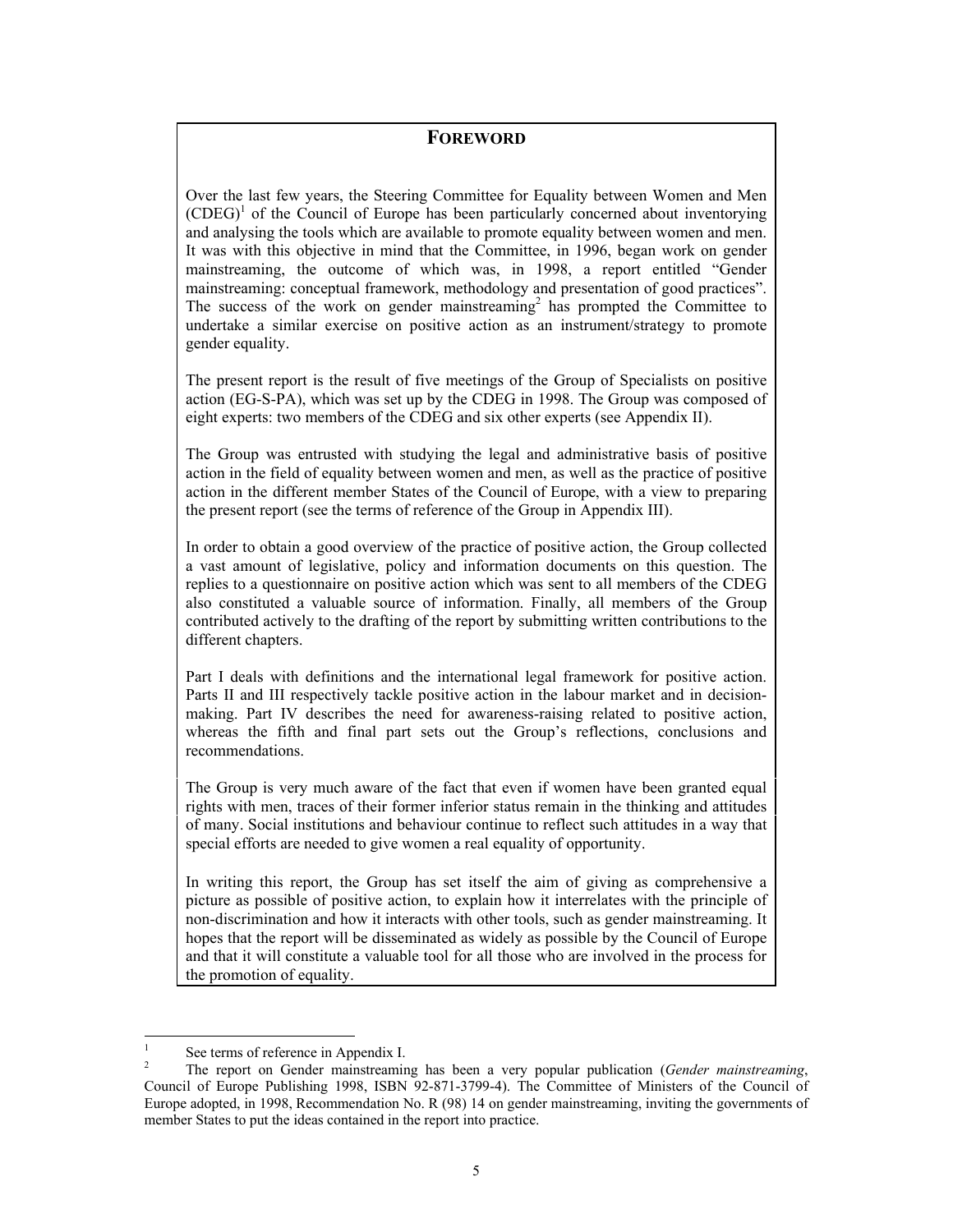## **1. INTRODUCTION**

# *The interrelation between the principles of equality before the law, non-discrimination and positive action*

The evolution of the general principle of equality before the law and equal protection of the law can be followed from Aristotle to Montesquieu and Rousseau, to the Declaration of Independence proclaimed by the 13 American colonies, written by Thomas Jefferson and adopted unanimously on 4 July 1776:

"We hold these truths to be self-evident, that all men are created equal, that they are endowed by their Creator with certain inalienable rights, that among these are life, liberty and the pursuit of happiness".

In addition to the Declaration of the Rights of Man and of the Citizen, the American Bill of Rights (added to the constitution of the United States in 1791), is central for the understanding of the principles of equality and non-discrimination which form an essential element of the protection of human rights.

In the late 18th and throughout the 19th century, the concept of human rights and the general principle of equality played a key role in the social struggles in some European countries, against attempts by governments to obtain absolute power. It appears in such reforms as the abolition of slavery, factory legislation, popular education, trade unionism and the movement for universal voting rights.

The idea that all persons are created equal implies recognition of a prohibition against discrimination, including on the basis of sex. This was very clearly expressed in the United Nations Universal Declaration of Human Rights (1948): "All human beings are born free and equal in dignity and rights" (Article 1).

Prohibition of discrimination takes up a central position in the International Labour Law, and equal treatment has been among ILO's objectives since the foundation in 1919. The principle of equal treatment was originally contained in the ILO statute, and transferred to the Philadelphia Declaration from 1944:

"All human beings, *irrespective of race, creed or sex*, have the right to pursue both their material well-being and their spiritual development in conditions of freedom and dignity, of economic security and *equal opportunity*".

International law differentiates normally between, on the one hand, discrimination which is prohibited and, on the other, distinction, which is permitted, under certain conditions.

No-one should be discriminated against on grounds of sex, race, colour, language, religion, political or other opinion, national or social origin or because of association with a national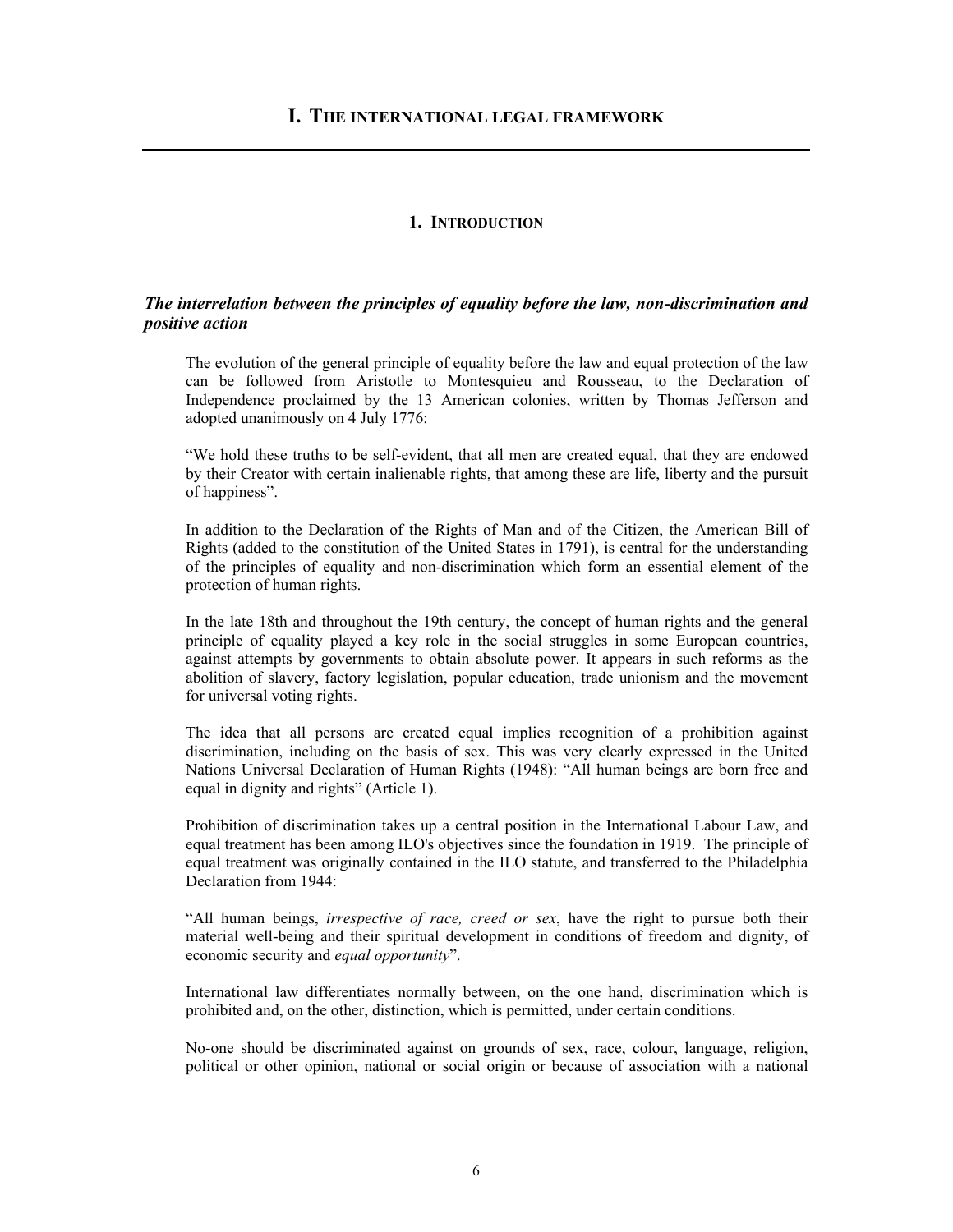minority, property, birth or other status.<sup>1</sup> Discrimination is seen as a failure to respect the principle of equal treatment, which is one of the most fundamental demands in a democratic society.

The principle of non-discrimination is the cornerstone and basis for promoting gender equality. Without legal protection against gender discrimination, it would not be possible to raise awareness of the need for justice and for promoting the abilities of both sexes.

When two persons who are considered comparable are not treated equally, it is considered discriminatory unless the difference in treatment has a legitimate aim and a reasonable justification, for example because their situations are different.

It has been clearly recognised that protection against discrimination is not enough to ensure the equal treatment of women and men in practice. This implies that unequal situations should be treated unequally. In the different international conventions and other legal texts which contain a definition of the concept of discrimination, a definition of positive action is also included. Such definitions differ, depending on the legal instrument in question. There is, however, a certain pattern, which shows where different treatment is not considered discriminatory. The most important categories of measures which justify the different treatment are "protective measures", "genuine occupational qualifications" and "positive measures to promote equality". These will be dealt with in Chapter II.

Because of the intertwining of the concepts of non-discrimination and positive action, positive action must be defined within the framework of each convention, or within the framework of each national legislation. It is therefore extremely difficult to give an overall or a common definition of positive action. The following chapter, "Description of the legal background" presents a number of definitions as they appear in international legal texts, together with an analysis of each instrument. This is intended to make available to the users of this report, in one document, all the main texts including references to positive action. But before examining these texts, it may be useful to look at why positive action is still a controversial concept, and at the same time try to understand what its added value can be.

l

<sup>1</sup> See European Convention on Human Rights, Article 14; European Social Charter of 1961, Preamble; Revised European Social Charter, Article E. The principle is also stated in the ILO Declaration on Fundamental Principles and Rights at Work and its Follow-up of 1998. The ILO declares that all members, even if they have not ratified the conventions in question, have an obligation, arising from the very fact of membership in the Organisation, to respect, to promote and to realise, in good faith and in accordance with the Constitution, the principles concerning the fundamental rights which are the subject of those conventions, namely the elimination of discrimination in respect of employment and occupation. A first step towards this declaration was made in Copenhagen in 1995, when the Heads of State and Government attending the World Summit for Social Development adopted specific commitments and a Programme of Action relating to "basic workers' rights".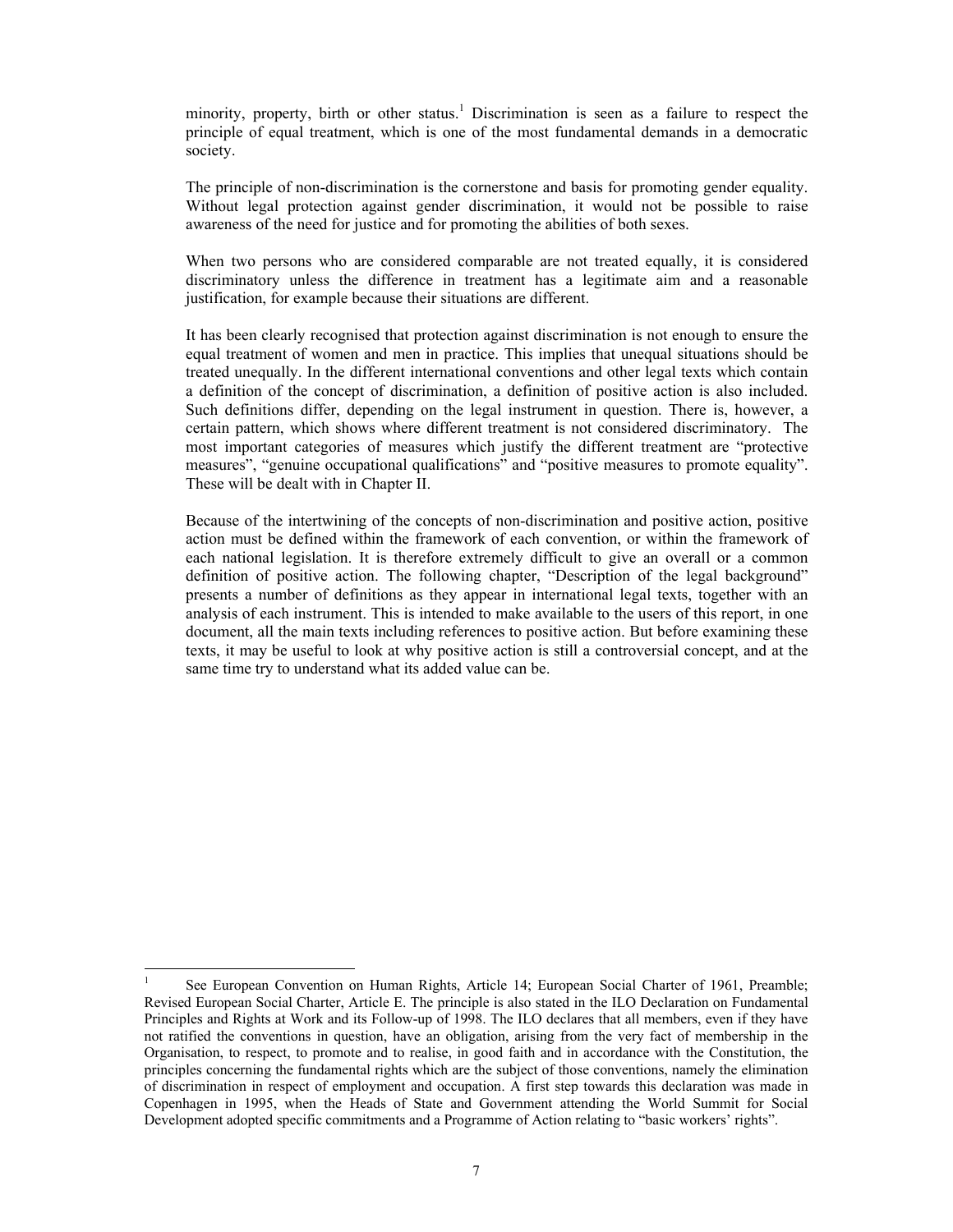# *Critics voiced against positive action in the field of gender equality and its added value*

As explained in the Council of Europe report on Gender mainstreaming<sup>1</sup>, gender equality is taken to mean equal visibility, empowerment and participation of both sexes in all spheres of public and private life. This implies that the search for real equality between women and men cannot be limited only to rights and treatment concerning access to rights, but must also, as far as possible, be seen in terms of sharing collective benefits, including jobs and responsibilities. In other words, not just equal rights or even equal opportunities, but also equal outcomes and circumstances.

Such an understanding of gender equality – and equality in general – clearly raises various types of problems. Some are simply practical or technical, others are more complex. Disciplines which imply a real break with age-old practices pose a threat to contemporary ways of thinking, which normally reckon in terms of individual rights and, to the extent that a freedom is being exercised to secure a benefit, comparison of merits or qualities which are themselves individual.

Most modern democracies have made equality of all citizens before the law, with no distinctions as regards sex, origin, race, religion or whatever, one of the fundamental principles of their form of society and government. In practice, though, while appearing to offer members of groups that have long been deprived of equal rights the same safeguards enjoyed by other groups for many years, this principle amounts to a rejection of their legitimate claims to equality in practice. There can be no real equality of opportunity between members of different groups, even if they have now been granted equal rights, when in the minds of many, including members of those previously disempowered groups, psychological traces of the former inferior status remain, and when social institutions and behaviour frequently continue to reflect these attitudes and their effects or apply the theoretically acknowledged equality in such a piecemeal fashion as to make it unlikely that it will ever be achieved. Unless, that is, efforts are made, using appropriate methods, to compensate for the accumulated burden of the past and psychological and social inertia.

This burden of the past means that society is still organised according to a male norm, in such a way that men's needs are met to a much higher degree than those of women. Women are still seen as a secondary labour force; working conditions and working hours are tailormade for men who have practically no everyday responsibilities towards a family or a household.

However, it is no easy matter to secure recognition for a compensation strategy for women, since it involves a break with the principle of equal rights, or at least that of equal treatment as regards access to rights, in order to achieve real equality. Eliminating certain forms of discrimination requires not the abolition of all discrimination and the introduction of an inflexible disregard of factors such as sex, origin, race or social situation, but the temporary reversal of the forms of discrimination previously practised.

It cannot be denied that such an approach is liable to cause concern among all those brought up in the liberal tradition, alive to the dangers of any form of social screening, or communitarian or corporatist isolation. According to this view, if all human beings, women included, have equal worth, any deviation from the free play of social and of economic competition between individual members of society and of the economic system could lead to increasing social rigidity, and then ossification, and a return to a former caste system. This applies irrespective of the group targeted by the equality policy, even if it is women, and only women, since approaches adopted to deal with this problem are likely to spill over into other areas. Many argue that however much the issue of discrimination on grounds of sex, and efforts to end it, differs from that of other forms of discrimination, it cannot be totally isolated from them, mainstreaming or not.

 $\frac{1}{1}$ 

Gender Mainstreaming: Conceptual framework, methodology and presentation of good practices.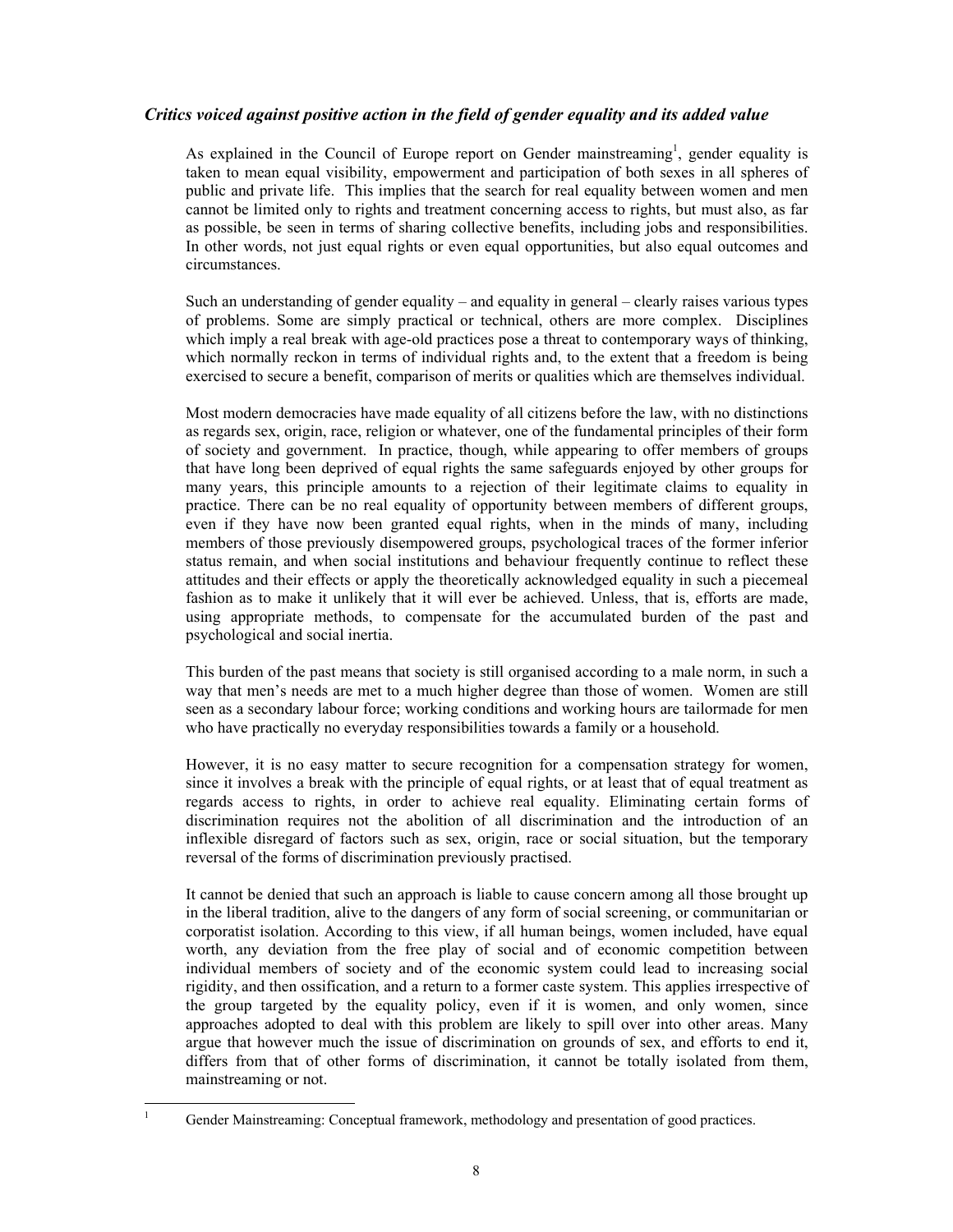Whether in a social or an economic context, individuals have to be seen in terms of certain characteristics, as subjects. Apart from their level of performance, as measured by their practical and formal qualifications, and the different forms of social bonds which together determine the extent and boundaries of their potential social relations, they can be characterised in terms of their sex and, where appropriate, their ethnic or national origins. It is not therefore a regressive step for such characteristics to be taken into account in determining how far individuals are suited to sharing collective benefits and responsibilities. This is true even when according to the criteria traditionally used to assess abilities in examinations or recruitment or appointment procedures, which are themselves not exempt from arbitrary elements, they are of equal or even lesser merit. For better or worse, the concept of employability<sup>1</sup>, which is increasingly being used in labour market and recruitment procedures, to some extent reflects an approach not unrelated to that just described.

Nevertheless, there are limits on the extent to which this approach differs from the principles of legal individualism and meritocracy. To say that the criterion of sex, or some other characteristic, may be taken into account in determining the circumstances under which persons with rights can be allowed to assert those rights and how to apply a principle of equality in their case so that historical or actual circumstances are not disregarded does not mean that these persons cease to have rights, that this is the end of the equality principle and that democracy is being sacrificed in favour of a return to holism.

In a nutshell, the break with the equal rights principle, is necessitated by the need to make this principle a reality for formerly oppressed groups, particularly women. It does not amount to rejecting the rule that situations must be examined on an individual basis, though it does entail an acceptance that certain characteristics, in this case sex, should be taken into account.

This is necessary not just in the context of a fair distribution of social opportunities but also in the interests of a more harmonious and better functioning society.

This is the – narrow – way forward to which this analysis of positive action points. The temptation is to abandon it as soon as we encounter strong negative reactions – whether spontaneous or contrived – on the part of society, or allow ourselves to be dissuaded from taking this path. In such an event, positive, standard-setting, financial or any other form of action becomes meaningless. All that is left is education and instruction. That is something, but it is probably insufficient. Positive action is an essential instrument if there is political will to speed up the process of achieving equality and eliminate hidden discrimination.

 $\frac{1}{1}$  The meaning of the term *"employability"* used in this report corresponds to the broad meaning used by the European Commission in its employment strategy. Improving employability was established as the first pillar of the employment guidelines of the European Commission for 1998. This resulted in recommendations and undertakings for the member States of the European Union such as: tackling youth employment and preventing long-term unemployment; moving from passive to active measures; easing the transition from school to work and promoting a labour market open to all.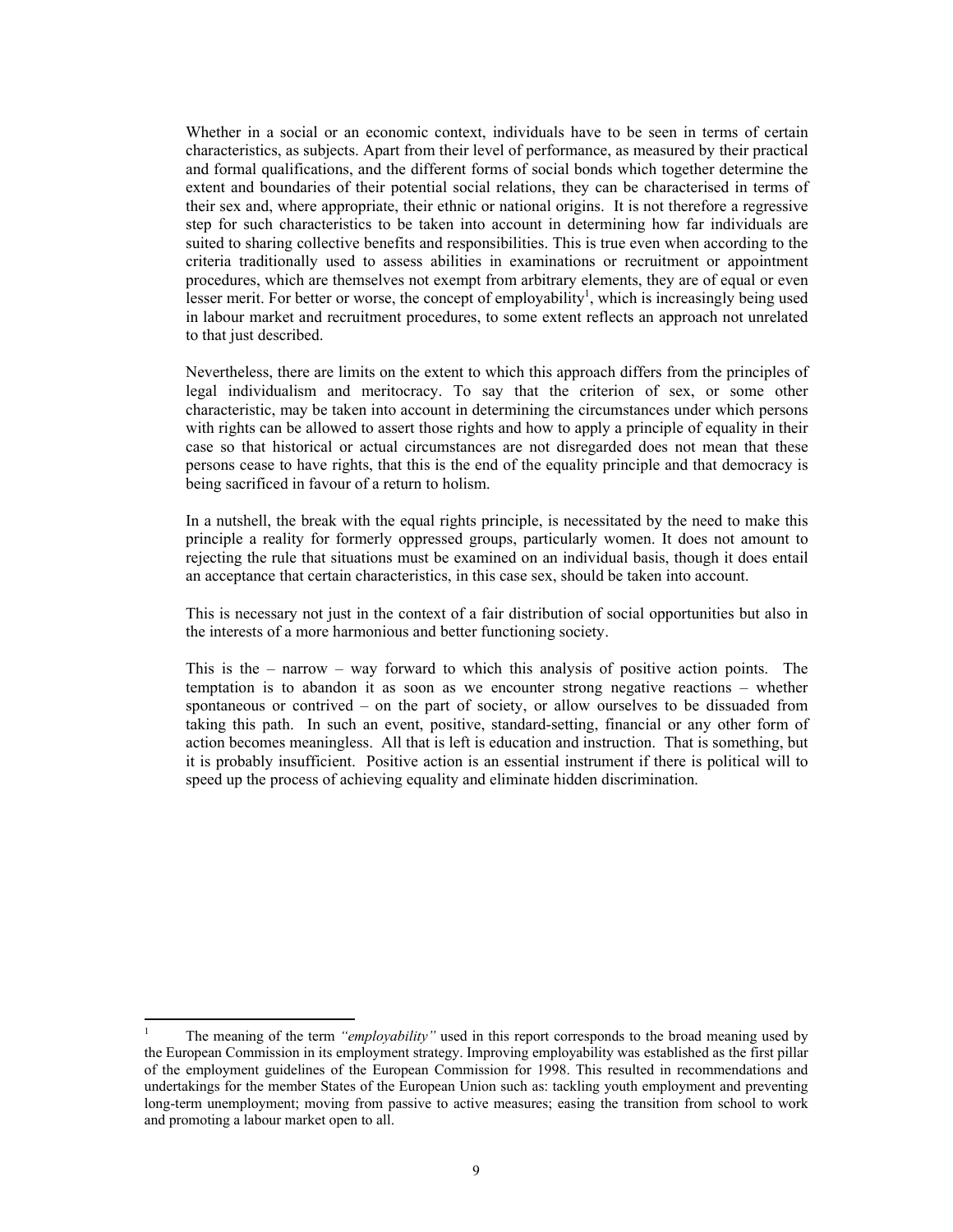#### **2. DESCRIPTION OF THE LEGAL BACKGROUND**

# **i. The United Nations**

## **a) Convention on the Elimination of All Forms of Discrimination against Women (CEDAW)**

#### **Article 4**

*1. Adoption by States Parties of temporary special measures aimed at accelerating* de facto *equality between men and women shall not be considered discrimination as defined in the present Convention, but shall in no way entail, as a consequence the maintenance of unequal or separate standards; these measures shall be discontinued when the objectives of equality of opportunity and treatment have been achieved.* 

*2. Adoption by States Parties of special measures, including those measures contained in the present Convention, aimed at protecting maternity, shall not be considered discriminatory.* 

The Convention was adopted by the General Assembly of the United Nations on 18 December 1979 and entered into force on 3 September 1981.

It is comprehensive in scope and applicable to all areas of life: civil, cultural, social, political and economic. The Convention represents the idea of equality of opportunity. Its preamble and articles clearly reflect the idea that, despite all the efforts of the traditional human rights conventions, strong social and cultural stereotyped roles still prevail for both women and men. In addition to proclaiming traditional principles of equality and anti-discrimination, the Convention urges the States Parties to take all appropriate measures e.g. to modify these cultural and social patterns of conduct. The need for a change in the traditional roles of men, as well as the role of women in society is underlined in order to achieve full equality between men and women. The substantive provisions of the Convention, covering a broad range of subjects, specifically enumerate forms of discrimination that States Parties agree to eradicate.

The historical importance of the Convention is unquestionable. It is the first international and universally applicable legal instrument that introduced a derogation article allowing special measures to achieve *de facto* equality without constituting discrimination. Positive measures must be temporary, and discontinued when the objectives of equality of opportunity and treatment have been achieved. The Convention raised the question of positive action to a higher hierarchical level, to the level of international community. It has been said that, for the first time in its field, Article 4 reflects a unified interpretation of a general principle of law which is common to all legal systems. The Committee on the Elimination of Discrimination against Women recommended in 1988<sup>1</sup> that States Parties make more use of temporary specific measures, such as positive action, preferential treatment or quota systems, to advance women's integration into education, economy, politics and employment.

The provisions are formulated in fairly flexible terms and are not specific enough to guarantee numerous subjective rights. Therefore, the introduction of a right to petition under the Convention was called for.

On 12 March 1999, the Commission on the Status of Women adopted by consensus an **Optional Protocol**, which will put the CEDAW Convention on an equal footing with other international human rights instruments which provide individual complaint procedures. The

 $\frac{1}{1}$ General Recommendation No. 5, seventh session 1988, Temporary special measures.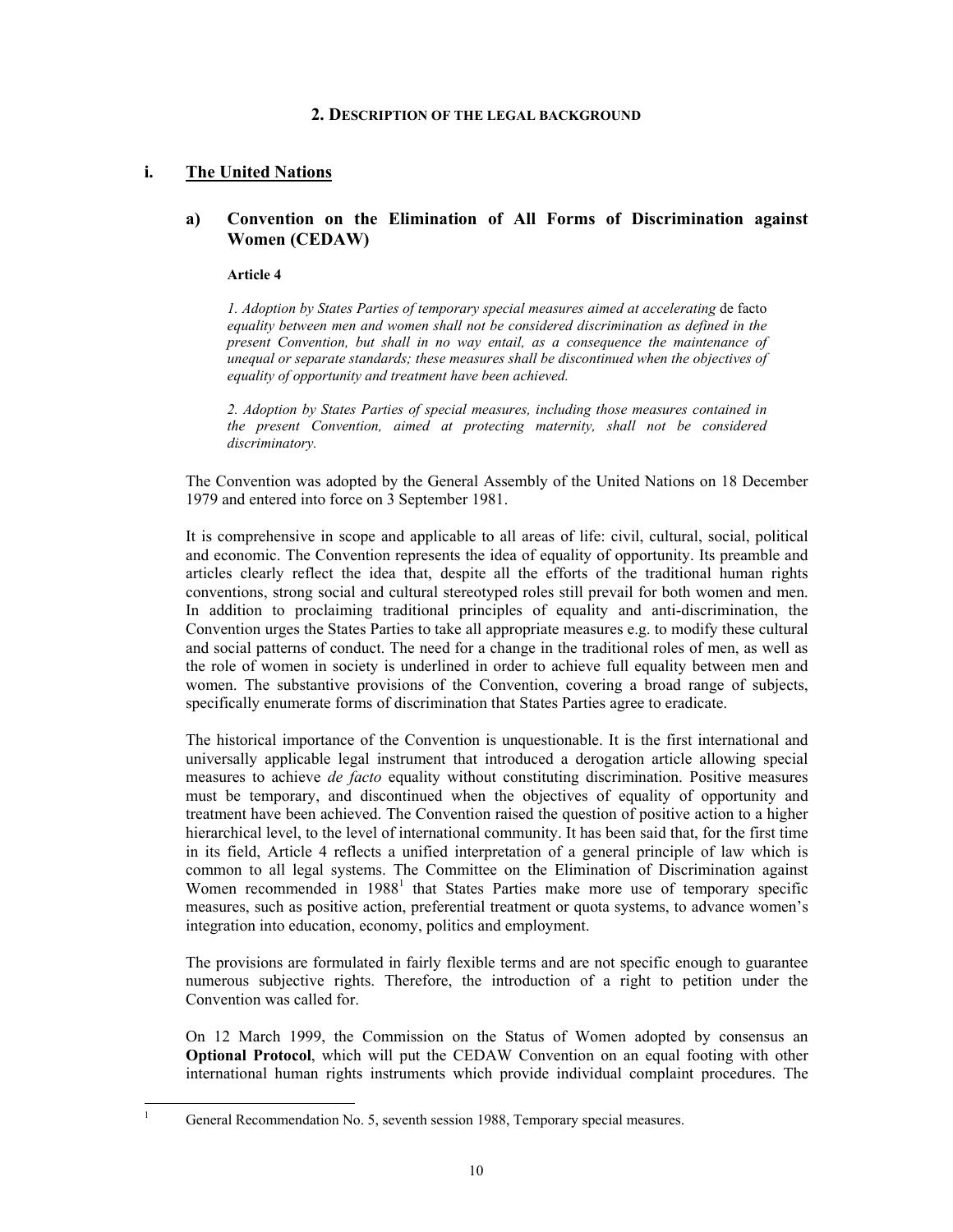Protocol contains two procedures: 1) a *communication procedure* allowing - after certain criteria have been met - individual women, or groups of women, to submit claims of violations that are protected under the Convention, and 2) an *inquiry procedure* enabling the Committee to initiate inquiries of grave or systematic violations of women's rights.

The Optional Protocol was signed by 23 countries at the United Nations General Assembly on 10 December 1999. As of 15 June 2000, it has been signed by 42 countries and ratified by five. The Protocol, which includes an opt-out clause from the inquiry procedure, will enter into force when ten States Parties have ratified it or acceded to it. No reservations to this Protocol are permitted.

# **b) International Covenant on Civil and Political Rights (ICCPR)**

## *Article 26*

*All persons are equal before the law and are entitled without any discrimination to equal protection of the law. In this respect, the law shall prohibit any discrimination and guarantee to all persons equal and effective protection against discrimination on any ground such as race, colour, sex, language, religion, political or other opinion, national or social origin, property, birth or other status.* 

The International Covenant on Civil and Political Rights (ICCPR) and its first Optional Protocol allowing individuals to submit complaints to the Human Rights Committee were adopted by the General Assembly on 16 December 1966 and entered into force on 23 March 1976. Civil and political rights are frequently viewed as human rights of the first generation.

*Article 2(1)* of the Covenant is to guarantee that the States Parties undertake to ensure and respect that the rights guaranteed under the Covenant are recognised without distinction of any kind, such as sex. This obligation is immediate; i.e. all Covenant rights have to be guaranteed from the date of its entry into force. The obligation to respect the rights indicates the negative character of civil and political rights, whereas the obligation to ensure indicates their positive character - meaning that states must take positive steps to give effect to the Covenant rights.

*Article 26*, as declared by the Human Rights Committee, consists of an autonomous right in the ICCPR. In other words, the application of the principle of non-discrimination in Article 26 is not limited to those rights which are provided for in the Covenant. The Committee has even extended the protection against discrimination beyond civil and political rights, to economic and social rights.

The Human Rights Committee was established to monitor the implementation of the Covenant and its Protocols. One of its tasks is the examination of state reports and individual complaints concerning possible violations of the rights covered under the ICCPR. Under Article 40, States Parties must submit reports every five years on the measures they have adopted to give effect to the rights recognised in the Covenant and on the progress made in the enjoyment of those rights. The Human Rights Committee is also authorised to formulate General Comments by Covenant Article 40(4).

The Human Rights Committee has made a distinction between *differentiation* and *discrimination* by stating that: "Not every differentiation of treatment will constitute discrimination, if the criteria for such differentiation are reasonable and objective and if the aim is to achieve a purpose which is legitimate under the Covenant."<sup>1</sup> Action needed to correct discrimination is in fact a case of legitimate differentiation, when aimed at redressing

l

<sup>1</sup> General Comment 18 on non-discrimination, Thirty-seventh session, 1989.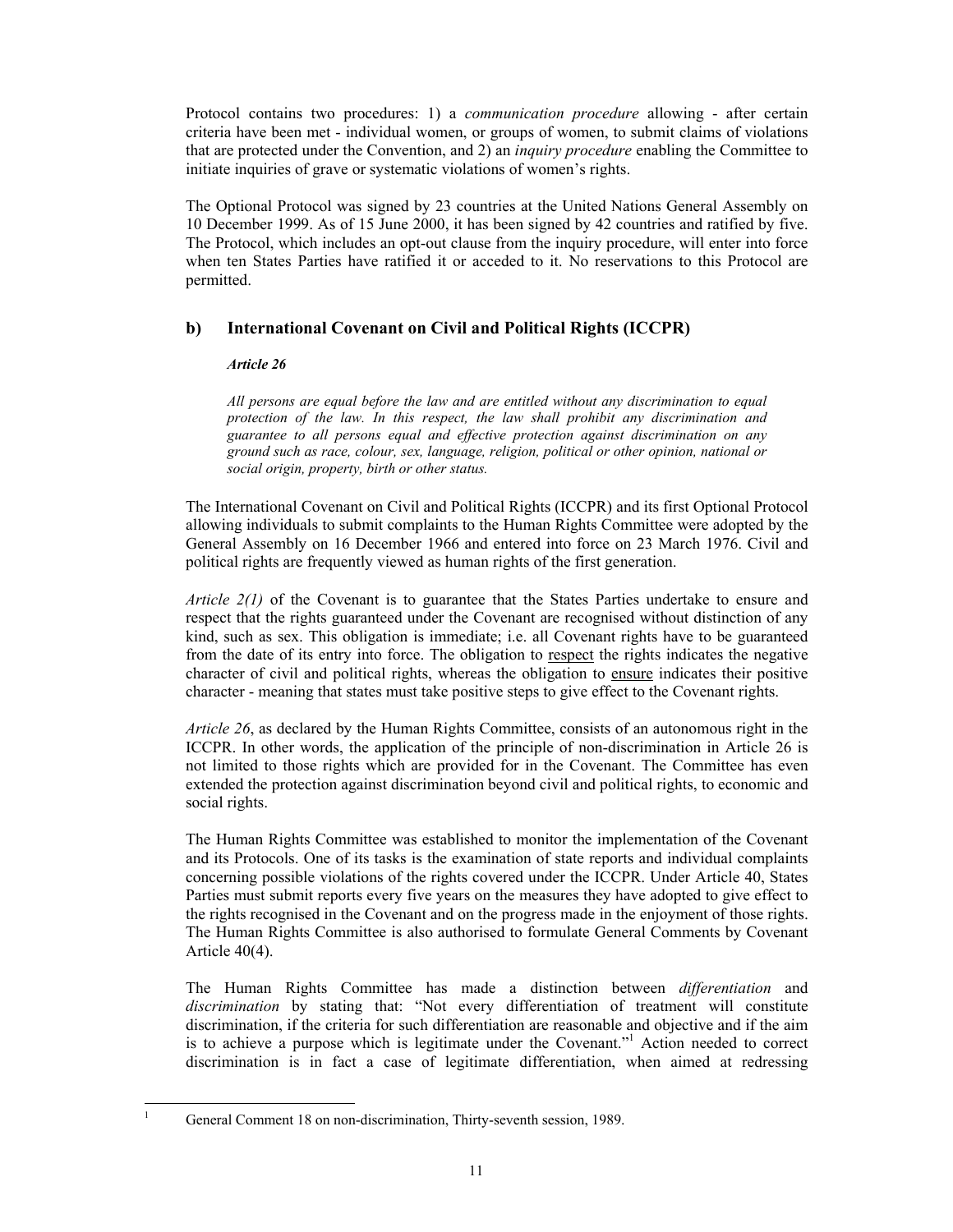inequalities. According to another comment<sup>1</sup> by the Human Rights Committee, governments even have an obligation to undertake affirmative action designed to ensure the positive enjoyment of rights, since the prevention of discrimination cannot be achieved only by measures of protection and simply by enacting laws.

## **c) International Covenant on Economic, Social and Cultural Rights (ICESCR)**

### *Article 2(2)*

*The States Parties to the present Covenant undertake to guarantee that the rights enunciated in the present Covenant will be exercised without discrimination of any kind as to race, colour, sex, language, religion, political or other opinion, national or social origin, property, birth or other status.* 

## *Article 3*

*The States Parties to the present Covenant undertake to ensure the equal right of men and women to the enjoyment of all economic, social and cultural rights set forth in the present Covenant.* 

The International Covenant on Economic, Social and Cultural Rights (ICESCR) was adopted and opened for signature, ratification and accession on 16 December 1966, and it entered into force on 3 January 1976. It stands alongside its sister Covenant, the ICCPR.

However, the two Covenants differ principally in relation to the terms of their respective obligation clauses (Article 2 in both cases) and in their system of supervision. Economic, social and cultural rights are to be implemented progressively rather than immediately (as was the case with the ICCPR), and they are to be subject to supervision by the Economic and Social Council of the United Nations rather than by a committee of independent experts (as the Human Rights Committee). The ICESCR is supervised solely by means of a system of periodic reporting. Despite the differences, many provisions have similarities. Even the preamble to the ICESCR underscores the indivisible and interdependent nature of all human rights and suggests that the two Covenants should be taken as one package.

The ICESCR is the only universal human rights instrument dealing extensively with the whole range of economic, social and cultural rights, since many other covenants tend to be limited in some respect. The protection given in the Covenant to economic rights is broad but phrased in a general manner. The problem relating to social and economic rights relates to their applicability, not to their validity. Many feel that economic and social rights - because of their very nature are not 'justifiable' in the sense that they are not capable of being invoked in courts of law and applied by judges.

Indeed, many countries still do not recognise economic and social rights as rights by giving them the same recognition in their domestic legislation as to civil and political rights. This creates an additional barrier to women, who often suffer substantial and disproportionate difficulties in securing economic, social and cultural rights. At international level, the ICESCR Covenant creates an important precedent for economic, social and cultural rights as a whole. It provides a framework for undertaking progressive and immediate measures, so that women may enjoy on an equal footing those rights which have often been denied them.

The Covenant provides significant legal protection against all forms of discrimination in the pursuit of economic, social and cultural rights. *Article 3* guarantees that men and women possess precisely the same legal entitlement to the rights set forth in the Covenant and that, if necessary, special measures will be employed by States Parties to ensure that this position of equality is attained. Pursuant to *Article 2(1),* each State Party undertakes to take steps,

 $\frac{1}{1}$ General Comment 4 on gender equality, Thirteenth session, 1981.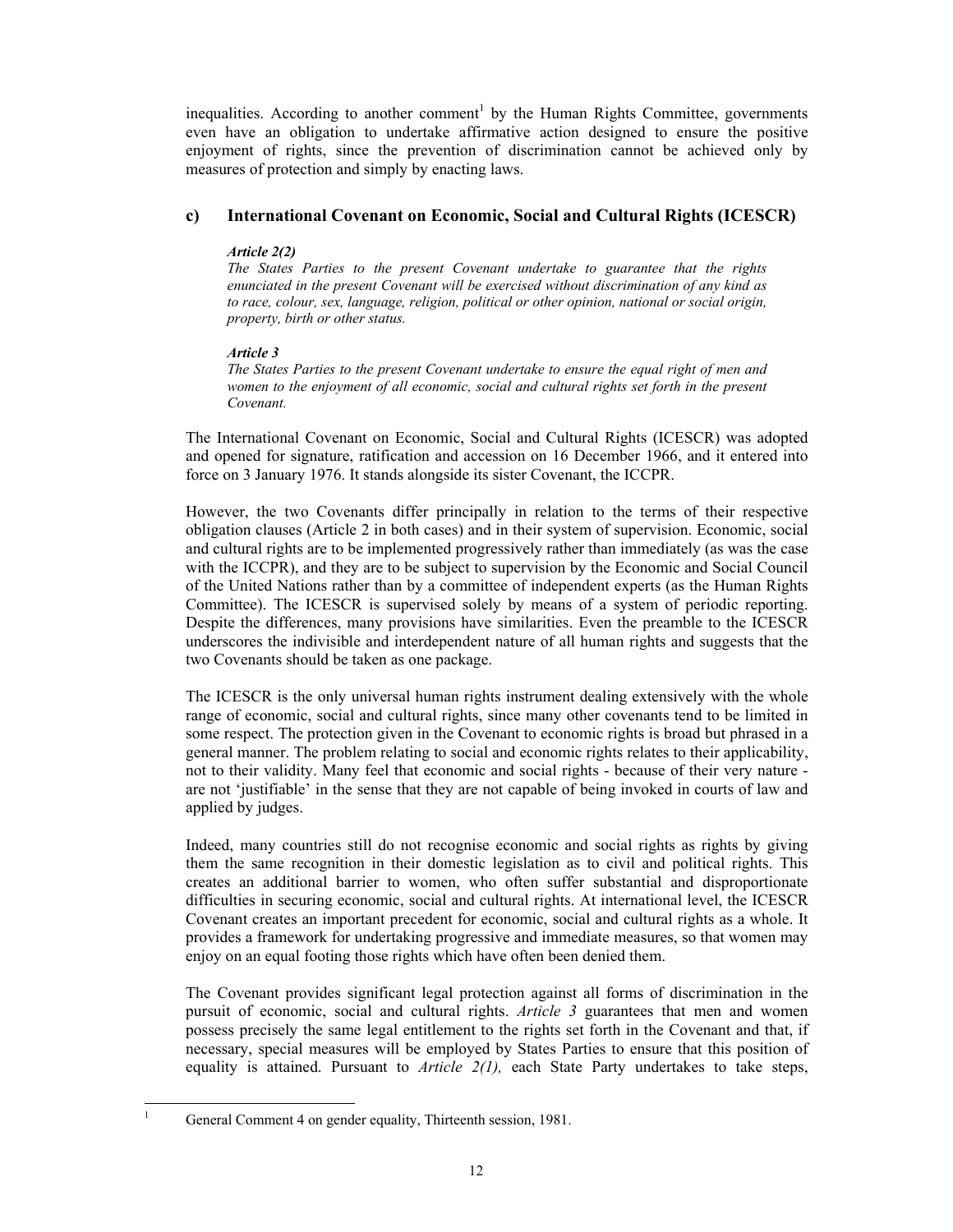individually and through international assistance and co-operation – especially economic and technical – to the maximum of its available resources, with a view to achieving progressively the full realisation of the economic and cultural rights provided in the Covenant. In other words, Article 2(1) obliges the States Parties only to take steps toward a progressive realisation of the economic and social rights, not to guarantee them immediately as in the ICCPR. However, according to the modern human rights theory and the practice of the Committee on Economic, Social and Cultural Rights, the difference is only of a relative nature.

It is evident that *Article 2(2)* of the ICESCR does not forbid a state to undertake positive measures. It has been argued that there is a difference between Articles 2(2) and 3 in this respect. The wording of Article 3 seems to imply a positive obligation upon the states: "to ensure the equal right of men and women", while the wording of Article  $2(2)$  – "without" discrimination" – indicates a negative obligation.

#### **The International Labour Organisation**

For the purpose of this report, ILO Convention No. 111 concerning discrimination in respect of employment and occupation and ILO Convention No. 100 concerning equal remuneration for men and women workers for work of equal value are very important. These conventions have been recognised as fundamental both inside and outside the ILO, and this has recently been reaffirmed in the ILO Declaration on fundamental principles and rights at work and its followup, adopted by the International Labour Conference at its eighty-sixth session, 18 June 1998.

### **a) Convention No. 111 of 4 June 1958**

The Convention deals with discrimination in respect of employment and occupation and refers to both equality of opportunity and treatment by stating in its Article 2 that "each member for which this Convention is in force undertakes to declare and pursue a national policy designed to promote, by methods appropriate to national conditions and practice, equality of opportunity and treatment in respect of employment and occupation, with a view of eliminating any discrimination thereof."

The concept of discrimination in Convention No. 111 is defined as follows:

*Any distinction, exclusion or preference made on the basis of race, colour, sex, religion, political opinion, national extraction or social origin, which has the effect of nullifying or impairing equality of opportunity or treatment in employment or occupation …*

#### *Article 1.2*

*Any distinction, exclusion or preference in respect of a particular job based on the inherent requirements thereof, shall not be deemed to be discrimination"* 

#### *Article 5*

*1. Special measures of protection or assistance provided for in other Conventions or Recommendations adopted by the International Labour Conference shall not be deemed to be discrimination.* 

*2. Any Member may, after consultation with representative employers' and workers' organisations, where such exist, determine that other special measures designed to meet the particular requirements of persons who, for reasons such as sex … family responsibilities or social or cultural status, are generally recognised to require special protection or assistance shall not be deemed to be discrimination.*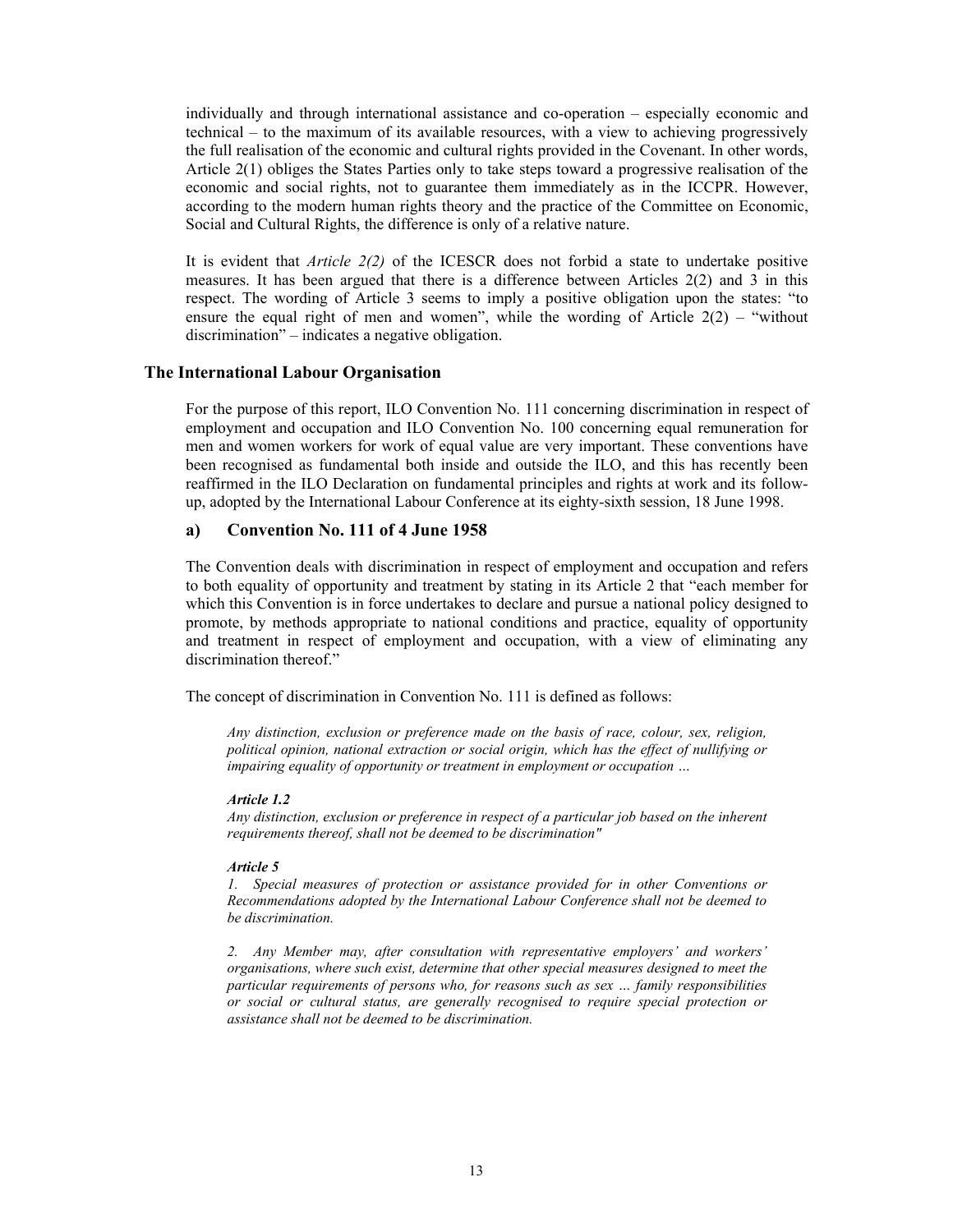## **b) Convention No. 100 of 1951**

In its Article 2, the Convention states that "each member shall, by means appropriate to the methods in operation for determining rates of remuneration, promote and, in so far as is consistent with such methods, ensure the application to all workers of the principle of equal remuneration for men and women workers for work of equal value."

## **c) Declaration on equality of opportunity and treatment of all women workers**

The ILO adopted the declaration on 25 June 1975. All forms of discrimination on grounds of sex, which deny or restrict equality, are precluded in Article 1. The declaration also provides that positive special treatment shall not be regarded as discriminatory, when it lasts only a transitional period and is aimed at effective equality between the sexes.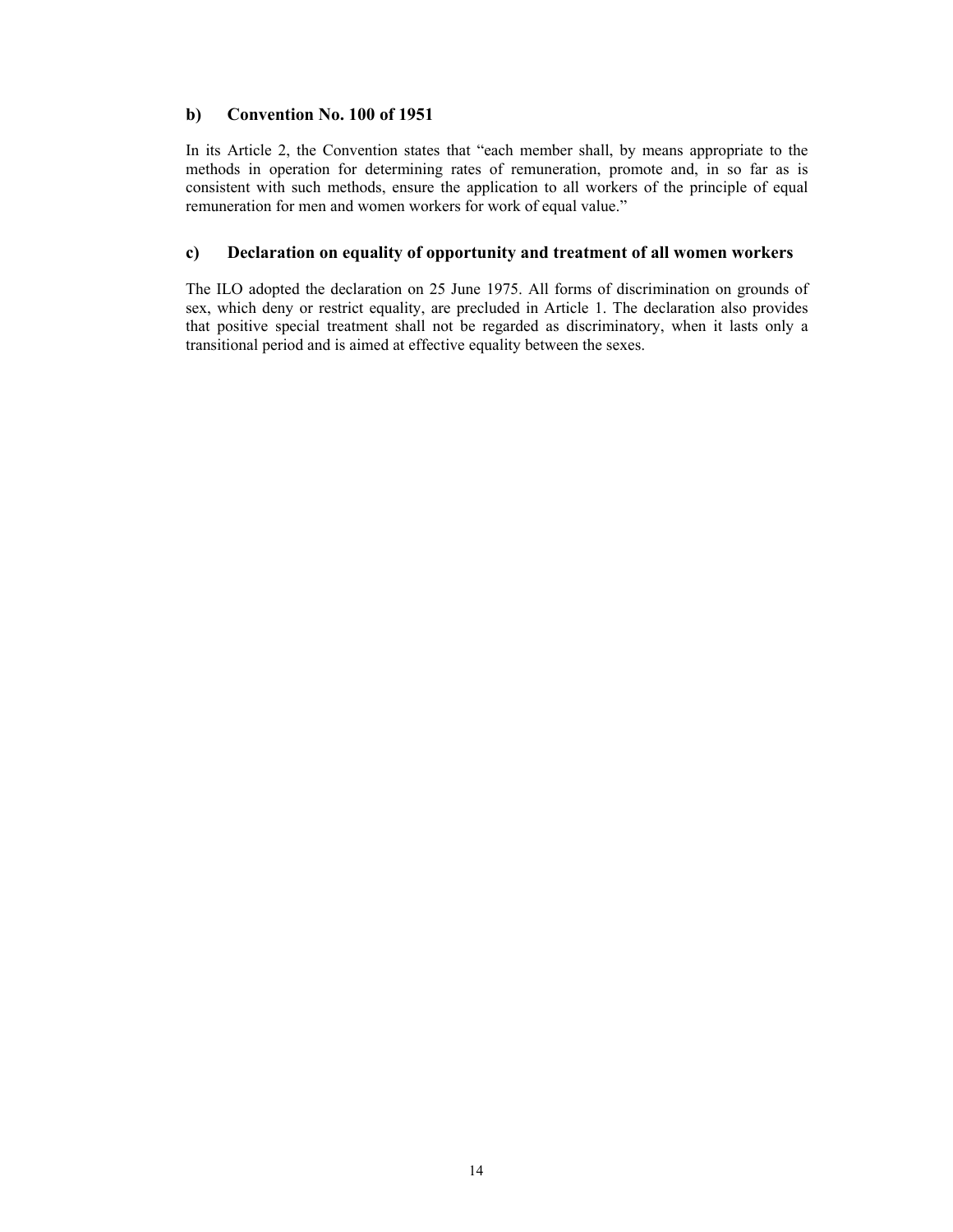# **ii. The Council of Europe**

l

# **a) European Convention for the Protection of Human Rights and Fundamental Freedoms (ECHR)**

The European Convention on Human Rights was adopted and opened for signature in 1950. Its signature and ratification is a core commitment assumed by States aspiring for membership of the Council of Europe. The remarkable feature of the ECHR is that it not only lays down substantive norms guaranteeing individual rights, but also institutes an international supervisory mechanism, the European Court of Human Rights. The Court is independent and judicial in character, leading to judgments and decisions which are binding on the States concerned.

The ECHR guarantees civil and political rights. It contains a non-discrimination clause, Article 14, which reads as follows:

*"The enjoyment of the rights and freedoms set forth in this Convention shall be secured without discrimination on any ground such as sex, race, colour, language, religion, political or other opinion, national or social origin, association with a national minority, property, birth or other status."* 

The protection provided by the ECHR with regard to equality and non-discrimination is limited in comparison with those provisions of the Universal Declaration of Human Rights and other human rights instruments as it prohibits discrimination only with regard to the enjoyment of the rights and freedoms set forth in the Convention.

# **Case-law of the European Court of Human Rights**

There has been a relatively small number of applications raising complaints concerning discriminatory practices and therefore the case-law regarding discrimination on grounds of sex or on other grounds is rather limited.

This is often explained by the fact that the nature of the human rights enshrined in the Convention is civil and political, and that discriminatory practices are more likely to be situated in the socio-economic area, which is not within the ambit of the Convention.

However, the case-law of the European Court of Human Rights has made it clear that not every distinction or difference of treatment amounts to discrimination. In the "Belgian Linguistic case" (the Court's judgment of 23 July 1968), the Court established that the convention organs must establish in relation to any allegation of discrimination whether there is a comparable situation where treatment differs, whether there is an objective and reasonable relationship of proportionality between the means employed and the aim sought to be realised thereby.

In the test case "Mrs Abdulaziz, Cabales and Balkandali v. the United Kingdom (judgment of 28 May 1985)," the Court held that the exclusion of the applicants' husbands from the United Kingdom entailed sexual discrimination in the securing of the applicants' right to respect for family life. It was of the opinion that the difference of treatment between women and men in this case lacked objective and reasonable justification. It added that since advancement of the equality between the sexes was a major goal in the Council of Europe member States, a difference of treatment on the ground of sex could be regarded as compatible with the Convention only if very weighty reasons were advanced.<sup>1</sup>

<sup>1</sup> For further information on the case-law, see Human Rights Files No. 14 "Equality between the sexes and the European Convention on Human Rights".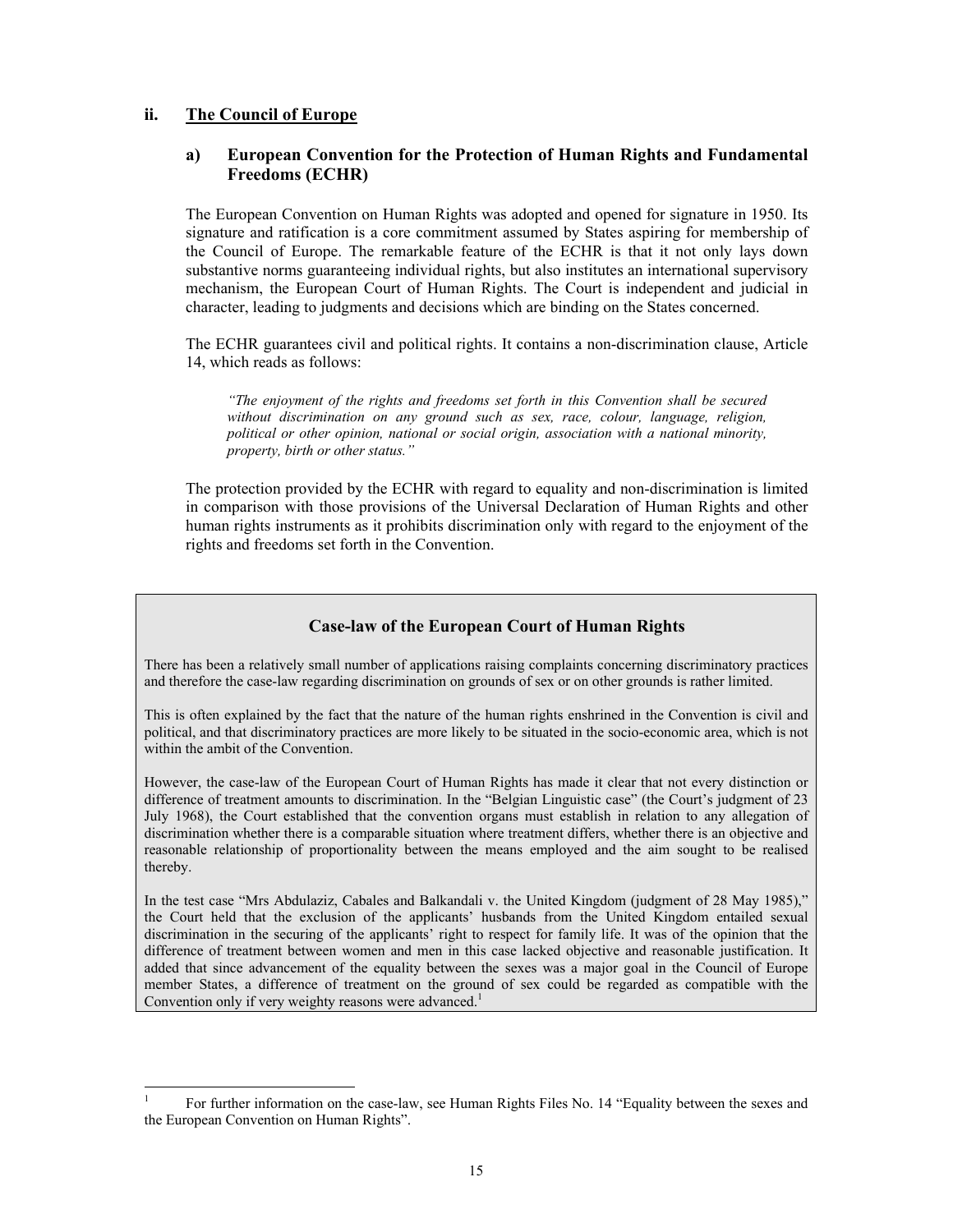It should also be recalled that the Court has stated that Contracting States enjoy a certain "margin of appreciation" in assessing whether and to what extent differences in otherwise similar situations justify a different treatment in law (judgment of 28 November 1984 in the case of Rasmussen v. Denmark).

These judgments would indicate that even if Contracting States have a certain possibility to undertake positive action without violating the Convention, they are under no obligation to take such action.

## **b) Future developments regarding the ECHR**

In recent years, the Council of Europe has been actively considering providing further guarantees in the field of equality and non-discrimination through a protocol to the ECHR. On 26 June 2000, the Committee of Ministers adopted Protocol No. 12, which provides for a general prohibition of discrimination by broadening in a general fashion the field of application of Article 14 of the Convention.

### *Article 1 – General prohibition of discrimination*

*1. The enjoyment of any right set forth by law shall be secured without discrimination on any ground such as sex, race, colour, language, religion, political or other opinion, national or social origin, association with a national minority, property, birth or other status.* 

*2. No one shall be discriminated against by any public authority on any ground such as those mentioned in paragraph 1.* 

The Protocol affords a scope of protection extending beyond the enjoyment of the rights and freedoms set forth in the Convention, e.g. to the enjoyment of any right specifically granted to an individual under national law.

As regards positive action, the Protocol does not impose a general positive obligation on the Parties to take measures to prevent or remedy all instances of discrimination between private persons. However, it cannot be excluded that the Court of Human Rights can interpret the Protocol as entailing positive obligations. Both the principle of equality before the law and positive action are included in the preamble. The preamble refers to measures taken in order to promote full and effective equality and reaffirms that such measures shall not be prohibited by the principle of non-discrimination, provided that there is an objective and reasonable justification for them. This might open the way for positive action aimed at accelerating *de facto* equality.

The use of the term "secure" in Article 1(1) might entail positive obligations, even if it does not impose them.

# **c) The European Social Charter**

The European Social Charter is the counterpart of the European Convention on Human Rights in the sphere of economic and social rights. It is a binding instrument covering a wide range of economic and social rights in connection with conditions of employment and social cohesion, the right to housing, the right to health, the right to education, the right to employment, the right to social protection and the right to non-discrimination. The Charter prohibits discrimination in the implementation of the rights its protects. It underlines in the various articles concerned that these rights must be ensured without distinction as to sex, age, colour, language, religion, opinions, social origin, health, association with a national minority, etc. A specific article on non-discrimination in the revised Charter (see below) strengthens this prohibition. The Charter was opened for signature on 18 October 1961 and entered into force on 26 February 1965. It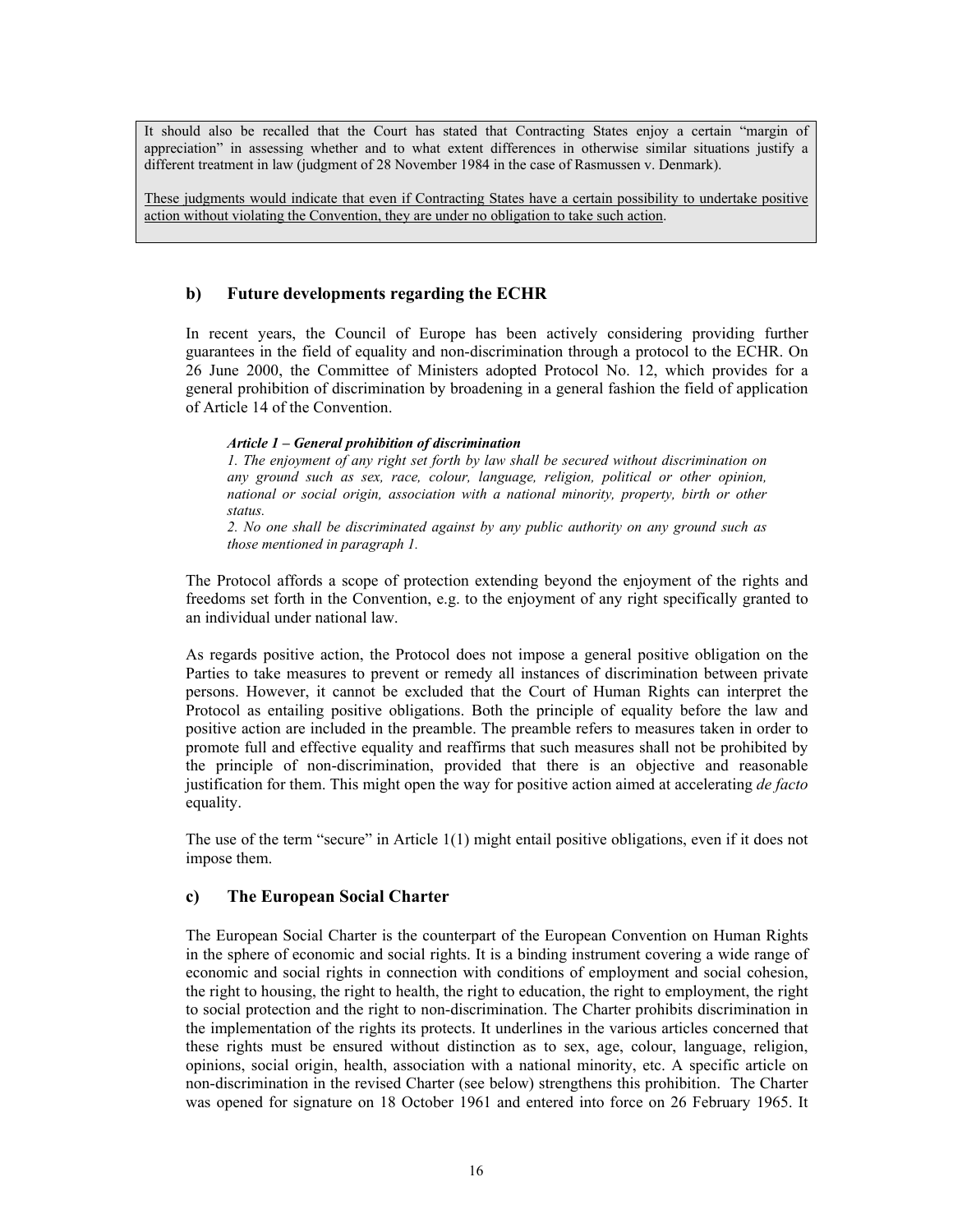guarantees a variety of rights grouped under nineteen articles; the Additional Protocol of 5 May 1988, which entered into force on 4 September 1992, adds a further four articles. A revised version of the Charter, which brings together in a single instrument all the rights guaranteed by the 1961 Charter, the 1988 Additional Protocol and eight new rights, was opened for signature on 3 May 1996 and entered into force on 1 July 1999. It amends and extends the list of guaranteed rights. The Charter addresses the issue of equality for women and men from the viewpoint of two fundamental aspects of life: work and the family.<sup>1</sup>

The need to see that rights are effectively enjoyed is a central concern of the Social Charter. Its supervisory machinery, based on the analysis of national reports, regularly and systematically assesses whether the Contracting Parties are honouring their undertakings in law and in practice. The 1995 Additional Protocol providing for a system of collective complaints added an optional procedure to the reporting system. According to the Protocol, trade unions, employers' organisations and NGOs may appeal to the European Committee of Social Rights when they consider that the Charter is not respected in a State having accepted this optional procedure.<sup>2</sup>

Several provisions of the Charter explicitly prohibit discrimination or guarantee equality in employment. Article 1, para. 2, obliging the Contracting Parties to eliminate all discrimination in employment is reinforced by Article 4, para. 3, which recognises the right of men and women workers to equal pay for work of equal value. Under Article 16 (the right of the family to social, legal and economic protection), the status of couples is viewed principally from the angle of equality in relations between partners, both as couples and as parents, at the personal level and in respect of property. The additional protocol of 1988 reiterates the scope of the rights and obligations mentioned above in the field of employment and imposes additional duties on the Contracting Parties.

The 1988 protocol reads as follows:

#### *Part II, Article 1*

*1. With a view to ensuring the effective exercise of the right to equal opportunities and equal treatment in matters of employment and occupation without discrimination on the grounds of sex, the Parties undertake to recognise that right and to take appropriate measures to ensure or promote its application in the following fields*

- *access to employment, protection against dismissal and occupational resettlement;*
- *vocational guidance, training, retraining and rehabilitation;*
- *terms of employment and working conditions including remuneration;*
- *career development including promotion.*

*2. Provisions concerning the protection of women, particularly as regards pregnancy, confinement and the post-natal period, shall not be deemed to be discrimination as referred to in paragraph 1 of this article.* 

*3. Paragraph 1 of this article shall not prevent the adoption of specific measures aimed at removing de facto inequalities.* 

*4. Occupational activities which, by reason of their nature or the context in which they are carried out, can be entrusted only to persons of a particular sex may be excluded from the scope of this article or some of its provisions.* 

The Additional Protocol specifically states that it does not impede the adoption of specific measures intended to remedy *de facto* inequalities. The Parties undertake to recognise the right to equal opportunities and treatment in the field of employment without any discrimination based on sex. Appropriate measures in order to ensure or encourage the implementation in various sectors are also demanded of the Parties.

<sup>1</sup> See "Equality between Women and Men in the European Social Charter". Human Rights-Social Charter Monographs, No. 2.

<sup>2</sup> To date (March 2000), it has been accepted by Cyprus, Finland, France, Greece, Italy, Norway, Portugal, Slovenia and Sweden.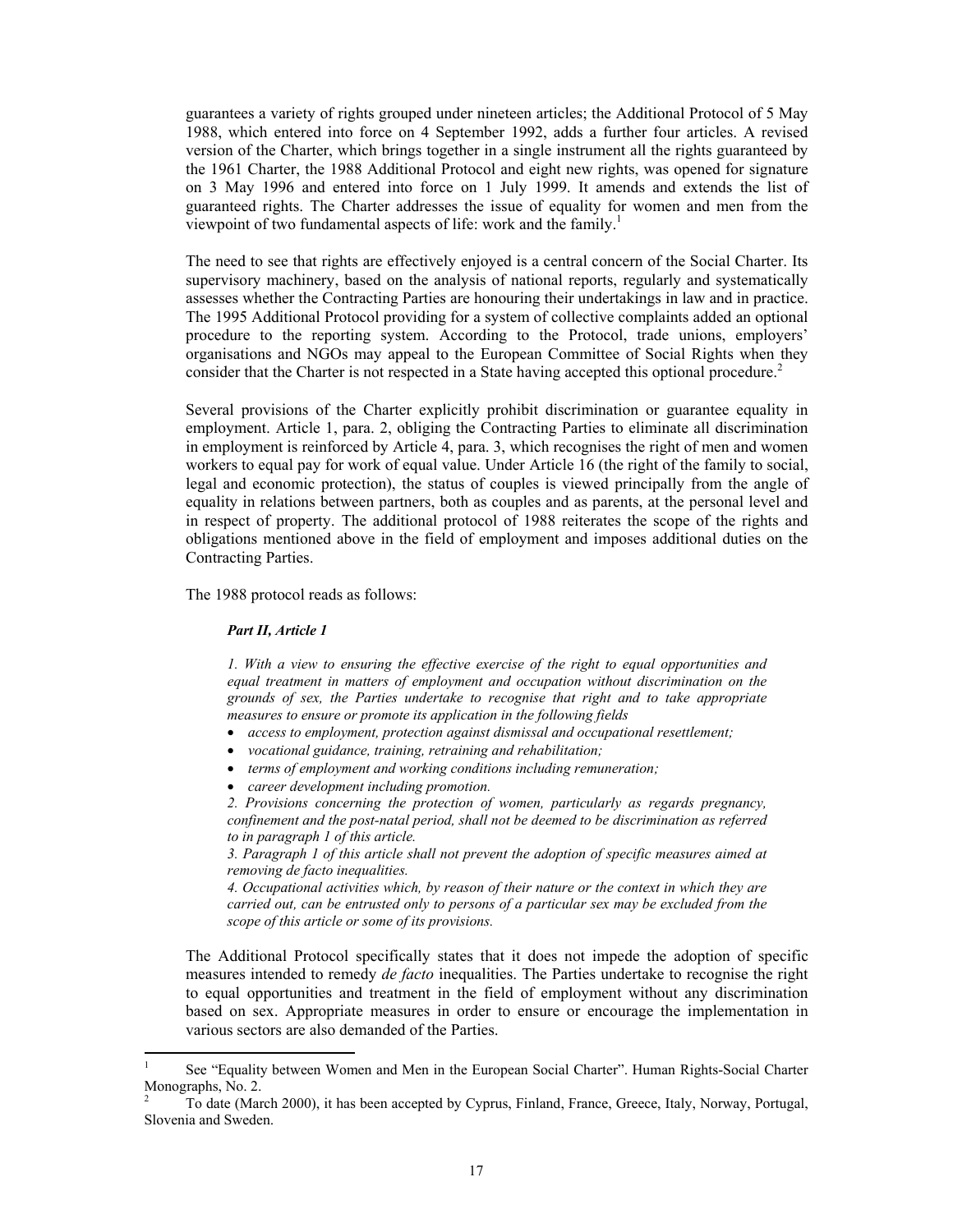Provisions concerning the protection of women, particularly as regards pregnancy, confinement and the post-natal period, shall not be deemed to be discrimination in the light of this Article.

Among the new rights guaranteed by the revised European Social Charter, special mention should be made of Article 26 providing for the right to dignity at work, and Article 27 providing for the right to equality of opportunity and treatment for women and men workers with family responsibilities and between such workers and other workers. In addition, Article E contains a non-discrimination clause strengthening, as mentioned above, the prohibition of discrimination in the rights protected by the revised Charter.

## **Case law of the European Committee of Social Rights (formerly Committee of Independent Experts)**

The Committee examines the reports submitted by the Contracting Parties and gives its legal opinion on the extent to which the States have honoured their undertakings. It has held that the full exercise of the right to equality requires "not only that [the States] remove all legal obstacles to admission to certain types of employment, but also that positive, practical steps are taken to create a situation which really [ensures] complete equality of treatment in this respect."<sup>1</sup>

In its general observations on Article 1 of the Additional Protocol of 1988, the Committee noted that the rights and obligations ensuing from this provision obliged the Contracting Parties "to define active policies and to take measures to implement them, and thus the rights concerned under Article 1, in practice."<sup>2</sup> The Charter therefore requires the adoption where necessary of positive measures so that the provisions for equality can be effectively implemented. Furthermore, the Additional Protocol is explicit in this respect, since under the terms of its Article 1 para. 3 the appropriate measures mentioned in para.1 "shall not prevent the adoption of specific measures aimed at removing *de facto* inequalities.".

## **d) Recommendation No. R (85) 2 of the Committee of Ministers to member states on legal protection against sex discrimination**

*III. Special temporary measures (positive action)* 

*States should, in those areas where inequalities exist, give consideration to the adoption of special temporary measures designed to accelerate the realisation of de facto equality between men and women, where there are obstacles of a constitutional nature, in particular by:* 

*a. making employers aware of the desirability of having as an objective the achievement of equality between the sexes;* 

*b. giving or encouraging special training for persons of the under-represented sex to enable them to obtain the necessary qualifications.* 

Recommendations are non-binding legal instruments adopted by the Committee of Ministers. They are intended to give legal and political guidance to member States on specific issues. This recommendation, adopted at the end of the United Nations Women's Decade in 1985, is rather vague as far as positive action is concerned. Its explanatory memorandum specifies:

*78. In spite of new equality legislation, in many countries progress in removing inequalities between men and women has not been as rapid or as extensive as had been expected. One way of achieving more certain results would be to adopt positive action programmes in some fields. Such programmes may be used to eliminate systematic discrimination and to make the best use of the abilities of women.* 

 $\frac{1}{1}$ Conclusions I, Italy, p. 15-16

<sup>2</sup> Conclusions XIII-5, p. 256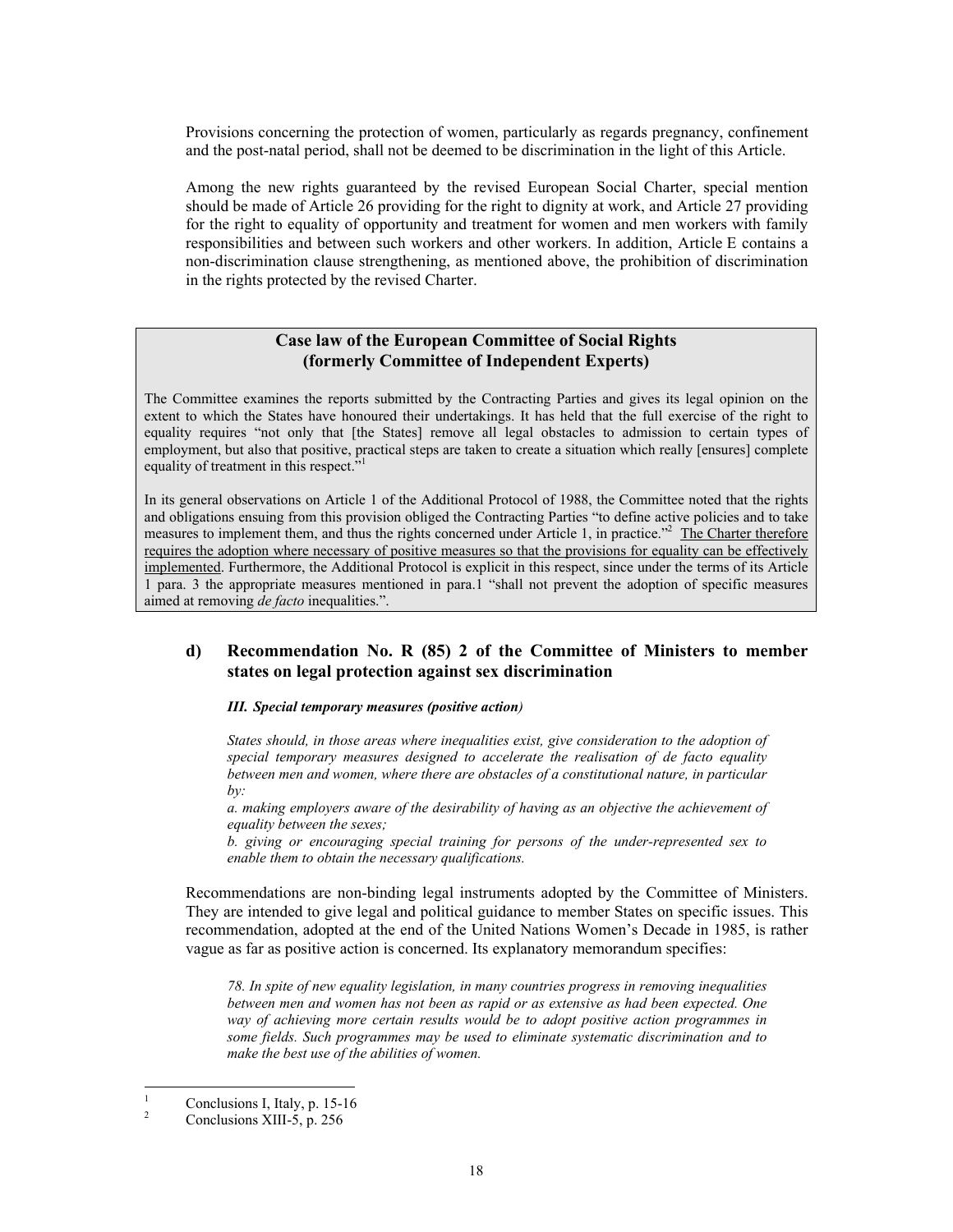*79. As positive action could, in some states and in some cases, be considered unconstitutional as it might create a discrimination against the other sex, the only action states are recommended to take under the third principle is to give consideration to the adoption of temporary special measures in areas where inequalities exist.* 

The wording "making employers aware of the desirability..." indicates that the equality mentioned is only equality of opportunity, not of results. It is also noteworthy that it does not extend further than to the traditional fields of employment and training, even if the Recommendation has a broader scope.

### **e) The Framework Convention for the protection of National Minorities**

Even if this Convention does not concern equality between women and men, it is interesting to note how far it goes in supporting positive action. It was opened for signature on 1 February 1995 and entered into force on 1 February 1998. The Convention contains an article which clearly encourages the parties to undertake positive action to promote effective equality. This article reads as follows:

#### *Article 4*

*1. The Parties undertake to guarantee to persons belonging to national minorities the right of equality before the law and of equal protection of the law. In this respect, any discrimination based on belonging to a national minority shall be prohibited.* 

*2. The Parties undertake to adopt, where necessary, adequate measures in order to promote, in all areas of economic, social, political and cultural life, full and effective equality between persons belonging to a national minority and those belonging to the majority. In this respect, they shall take due account of the specific conditions of the persons belonging to national minorities.* 

*3. The measures adopted in accordance with paragraph 2 shall not be considered to be an act of discrimination.* 

The contrast between the approach to positive actions in this article and Protocol No. 12 broadening the scope of Article 14 of the ECHR is striking. The difference confirms the reluctance to institute positive action in a Convention which has an independent international supervisory mechanism and whose decisions are binding on the States concerned.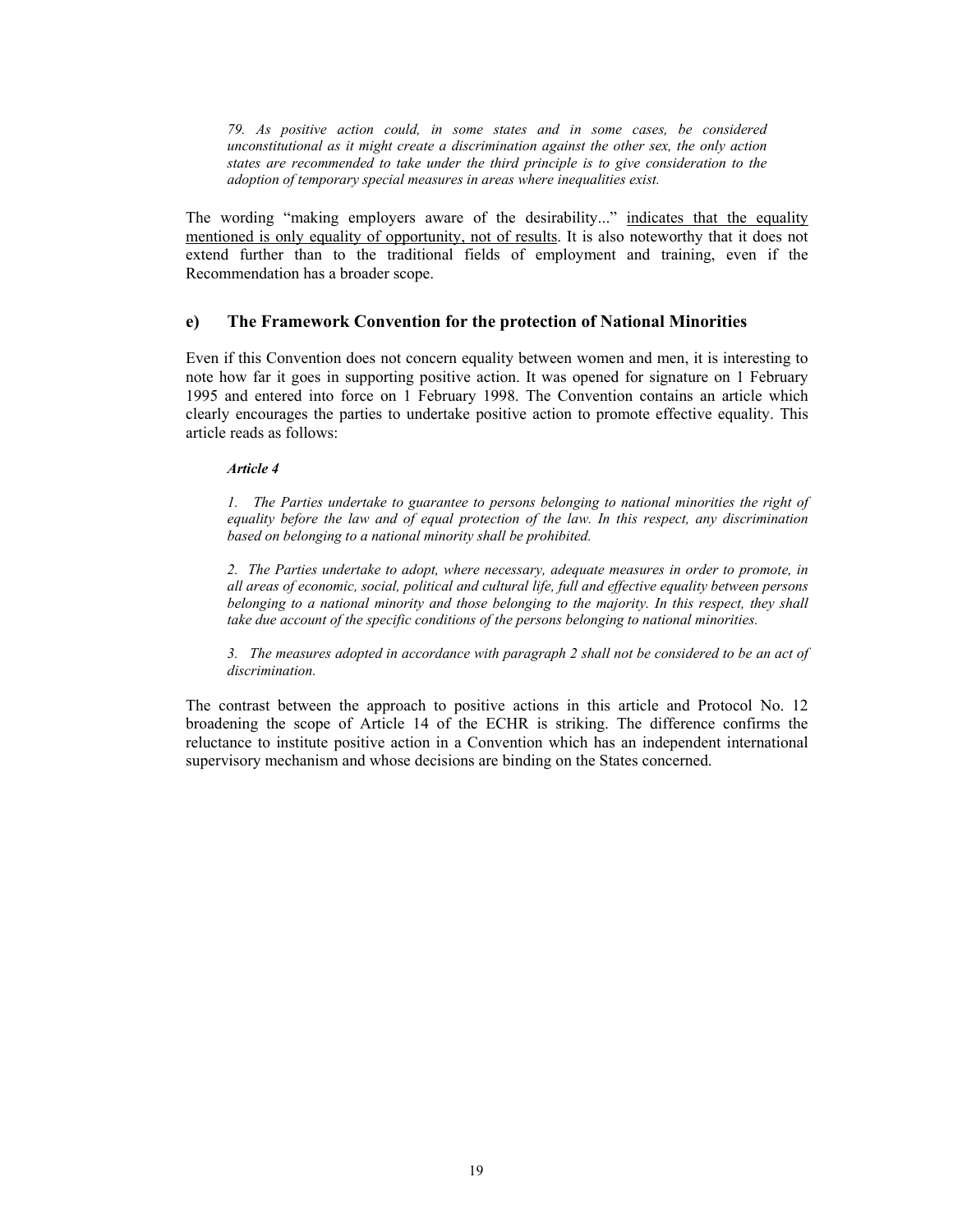# **iii. The European Union**

## **a) The situation before the Treaty of Amsterdam**

In general, the significance of equality of the sexes has been increasingly recognised within the European Union. It has been strengthened both in the jurisdiction as well as in relevant policies of the Union. The rulings by the European Court of Justice have been especially important in this respect.

As regards positive action and positive measures in the Union context, they were not dealt with in the Treaties before the Treaty of Amsterdam, even though the principle of equality between men and women had become an important principle. The possibility of positive measures was mainly dealt with in the derogation article – Article  $2(4)$  – of the Equal Treatment Directive (207/76/EEC) and in the Council Recommendation (84/635/EEC) on the promotion of positive action for women.

A derogation article, Article 6(3), was also included in the Agreement on Social Policy (1991). The Agreement was annexed to the Protocol on Social Policy, which was a result of the inability of the member States to agree on the extension of common social policies. Article 6(3) served later on as a basis for the amendments made by the Treaty of Amsterdam.

# **b) The Treaty of Amsterdam**

The Treaty of Amsterdam, which entered into force on 1 May 1999, confirmed the importance of equal opportunities as well as respect for human rights in the integration process. It also made some very relevant legislative amendments, which will open up new possibilities for advancement.

## *Article 2 (ex Article 2)*

*The Community shall ... promote a high level of employment and of social protection, equality between men and women, the raising of the standard of living and quality of life, and economic and social cohesion and solidarity among Member States.* 

Article 2, which enshrines the objectives of the Community, assigns *the promotion of equality* among those objectives. This is an important indicator of the significance that equality has been given at the highest possible political and legal level. Still, the Article does not stipulate anything about *de facto* equality or equality in practice.

*The promotion of a high level of employment and social protection* as well *the raising of the standard of living and quality of life* are also of importance in equality matters. The rate of unemployment is higher amongst women than men in most parts of the Community. Women still account for the majority of the long-term unemployed, they have often low-skilled, poorly paid and insecure jobs, and there are still pay gaps between men and women**.** Now, Article 2 – together with the mainstreaming principle set out in Article  $3<sup>1</sup>$  – constitutes a stronger legal ground in order to change this unsatisfactory situation in the future.

## *Article 3 (ex Article 3)*

*...* 

*2. In all the activities referred to in this Article, the Community shall aim to eliminate inequalities, and to promote equality, between men and women.* 

 $\frac{1}{1}$  In respect of the new employment strategies and employment guidelines, the Member States may adopt measures that constitute positive actions. Strengthening of the equal opportunities policies is a central issue in employment strategies.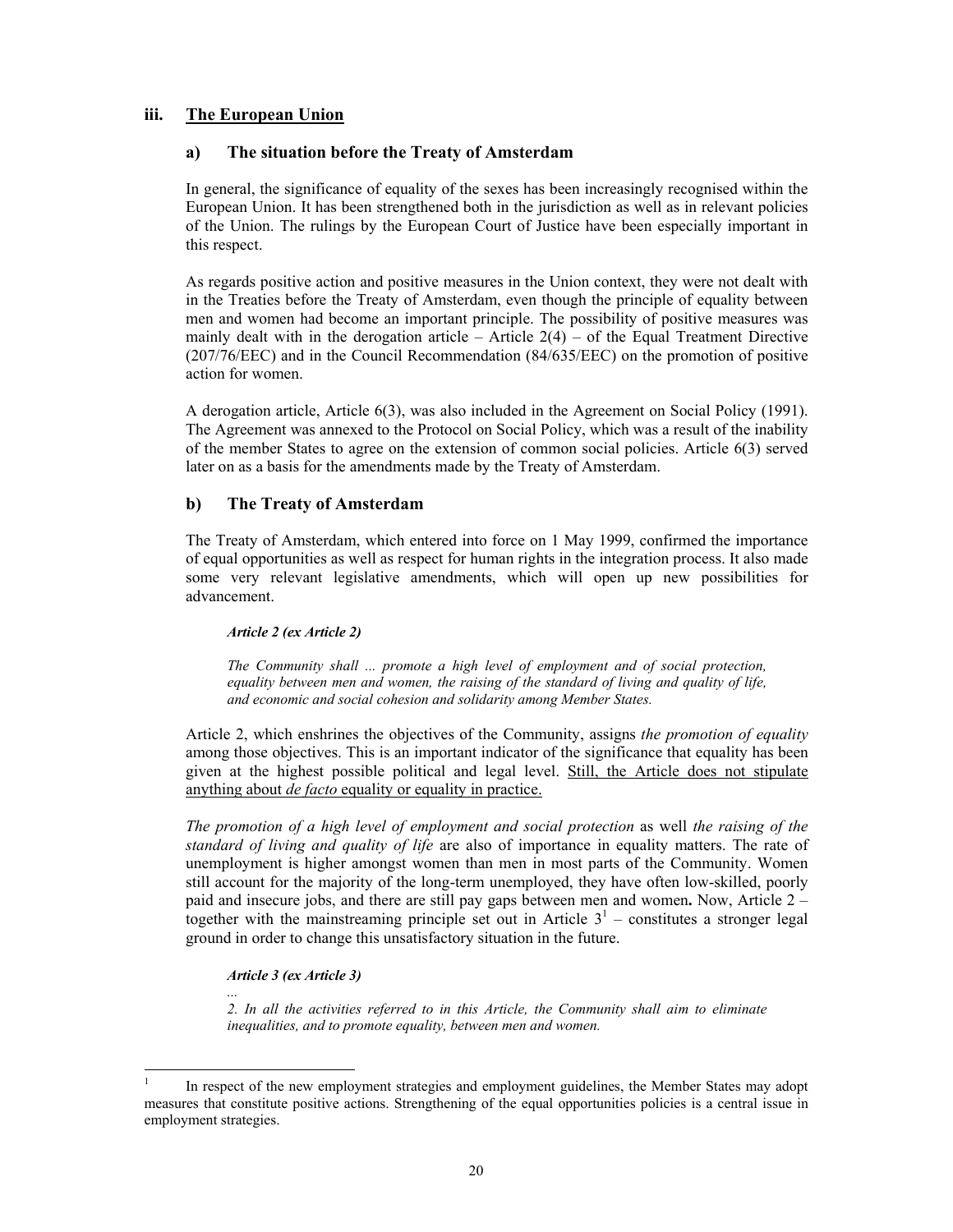Article 3 of the Treaty lists all activities of the Community as well as the policy areas with which it is concerned and in which it has the competence to act. Article 3(2) assigns to the Community the duty to eliminate inequalities and to promote equality in all its activities. Thus, it takes a clear mainstreaming approach in all Community activities.

#### *Article 13 (ex Article 6a)*

*Without prejudice to the other provisions of this Treaty and within the limits of the powers conferred by it upon the Community, the Council, acting unanimously on a proposal from the Commission and after consulting the European Parliament, may take appropriate action to combat discrimination based on sex, racial or ethnic origin, religion or belief, disability, age or sexual orientation.* 

Earlier, the Community measures to combat discrimination had reflected the narrow scope of existing Community competence. Under Article 13, the Council will have the legal competence to take action (unanimously) on various grounds in its effort to combat discrimination. Gender is one of the aspects to be protected. Article 13 could be regarded as a general antidiscrimination provision, but it will not be in force until Directives on its content have been adopted. These are currently being prepared.

Within the powers of the Community, prohibition against gender discrimination extends beyond the traditional fields of employment and training. Potentially, Article 13 could provide a wider platform for action and have particular implications for areas which are presently unregulated by national legislation. It is to be without prejudice to the other provisions of the Treaty.

*Article 137 (ex Article 118***)** entails an obligation to the Community to support and complement the activities of the member States e.g. in the field of equality between men and women with regard to labour market opportunities and treatment at work.

However, in relation to positive measures and to achievement of equality in practice, the amended *Article 141 (ex Article 119)* is the most crucial provision. Article 141(4) gives these measures a specific legal base, since it raises positive measures at the 'constitutional' level of the Community.

#### *Article 141 (ex Article 119)*

*1. Each Member State shall ensure that the principle of equal pay for male and female workers for equal work or work of equal value is applied.* 

*2. For the purpose of this Article, 'pay' means the ordinary basic or minimum wage or salary and any other consideration, whether in cash or in kind, which the worker receives directly or indirectly, in respect of his employment, from his employer.* 

*Equal pay without discrimination based on sex means:* 

*(a) that pay for the same work at piece rates shall be calculated on the basis of the same unit of measurement;* 

*(b) that pay for work at time rates shall be the same for the same job.* 

*3. The Council, acting in accordance with the procedure referred to in Article 251, and after consulting the Economic and Social Committee, shall adopt measures to ensure the application of the principle of equal opportunities and equal treatment of men and women in matters of employment and occupation, including the principle of equal pay for equal work or work of equal value.* 

*4. With a view to ensuring full equality in practice between men and women in working life, the principle of equal treatment shall not prevent any Member State from maintaining or*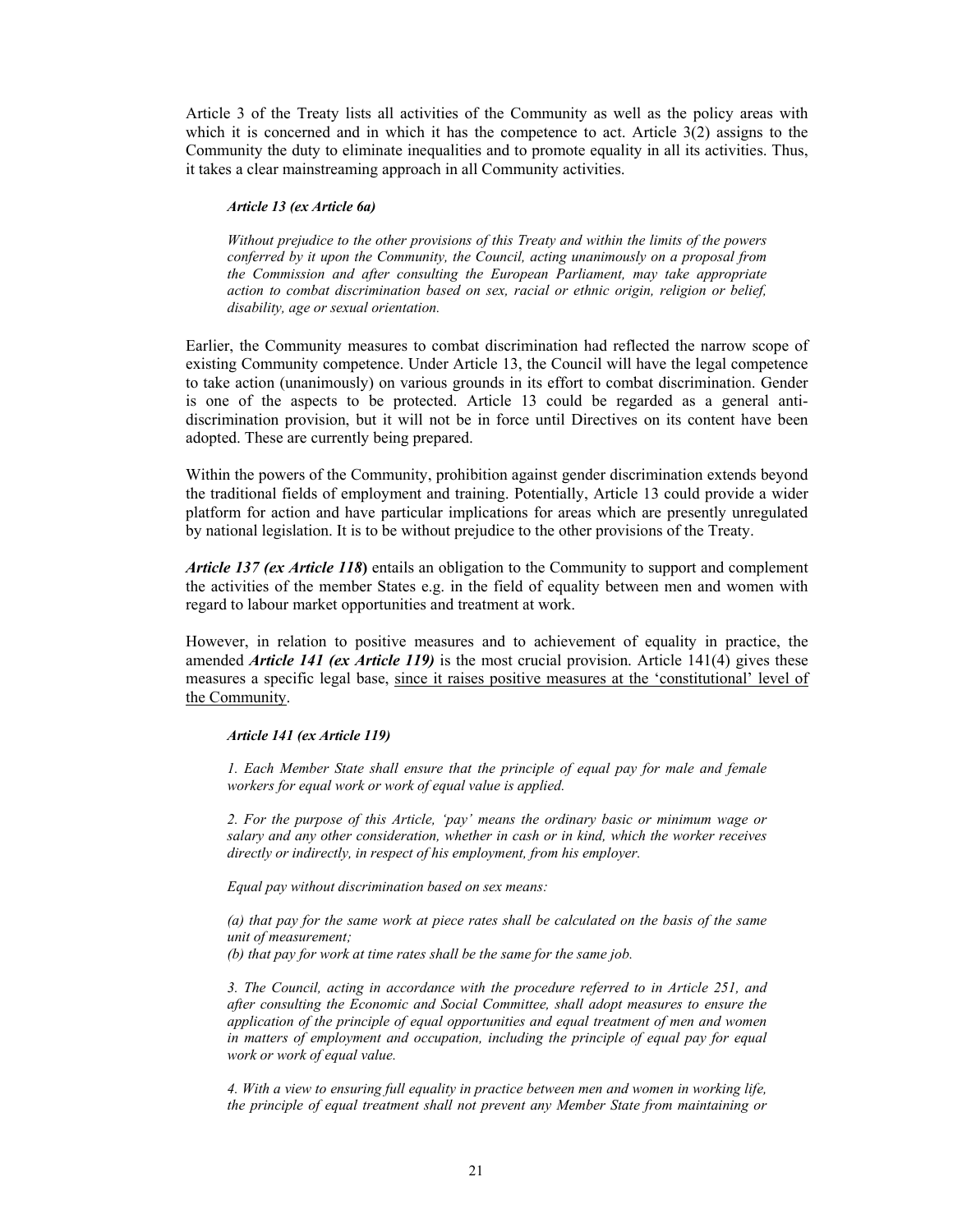*adopting measures providing for specific advantages in order to make it easier for the under-represented sex to pursue a vocational activity or to prevent or compensate for disadvantages in professional careers.* 

**Article 141(1)** compels the member States to ensure *the principle of equal pay for equal work* for women and men. The Article was amended with the notion of *work of equal value*. This clarifies the current situation and follows the established interpretation of the European Court of Justice of Article 119. **Article 141(2**) remained untouched and stipulates what is meant by *'pay'* in the light of this Article. The reference to equal 'pay' has raised definitional difficulties. The European Court of Justice has steadily widened the definition, widening at the same time the impact of ex-Article 119. The Treaty of Amsterdam will hardly have any effect on the relevancy of the rulings concerning equal pay. **Article 141(3)** is a new, important amendment. Its reference to Article 251 (ex 189b) means *qualified majority voting* in the Council, unlike the previous Article 308 (ex. 235), which was usually used for legislating equality Directives (e.g. 76/207 and 79/7).

**Article 141(4)** allows the member States to *maintain* or to *adopt special measures* in order to ensure *full equality in practice* between women and men in *working life.* It permits the member States to use measures providing for specific advantages in working life, if they make it easier for the under-represented sex:

- 1. to pursue a vocational activity or
- 2. to prevent disadvantages in professional careers or
- 3. to compensate for disadvantages in professional careers.

It could be argued that Article 141(4) has to some extent adopted a philosophy different from that of Article 2(4) of the Equal Treatment Directive, which will be discussed hereafter in more detail.

- Article 141(4) puts *de facto* equality into focus, placing less emphasis on equality of opportunity.
- Article 141(4) explicitly permits specific advantages under certain conditions.
- Article 141(4) refers in formally gender-neutral terms to positive action for the underrepresented sex. (However, it is clear that women are the under-represented sex in employment throughout the Community. This was also acknowledged by the Declaration (No 28) making it quite clear that Article 141(4) is above all intended to improve the situation of women in working life.)

The most important aspect is that Article 141(4) does not entail the same kind of boundaries to positive action as Article 2(4) of the Equal Treatment Directive. The distinction between equality of opportunity and equality of results has been the culmination point shadowing the scope of lawful positive action. Currently, in the light of Article 141(4) this scope might be extended, which might lead the European Court of Justice to revise its case-law (if it has connections to amended areas of Community law).

# **c) The Directives**

As mentioned earlier, before the Treaty of Amsterdam the question of positive action was dealt with in secondary legislation, mainly in *Council Directive 76/207/EEC of 9 February 1976 on the implementation of the principle of equal treatment for men and women as regards access to employment, vocational training and promotion, and working conditions.*<sup>1</sup> In the context of preliminary rulings under Article 177, the European Court of Justice has defined the boundaries of justifiable positive measures and of measures that constitute discrimination.

 $\frac{1}{1}$ Official Journal No. L 039, 14/02/1976, p. 0040 – 0042*.*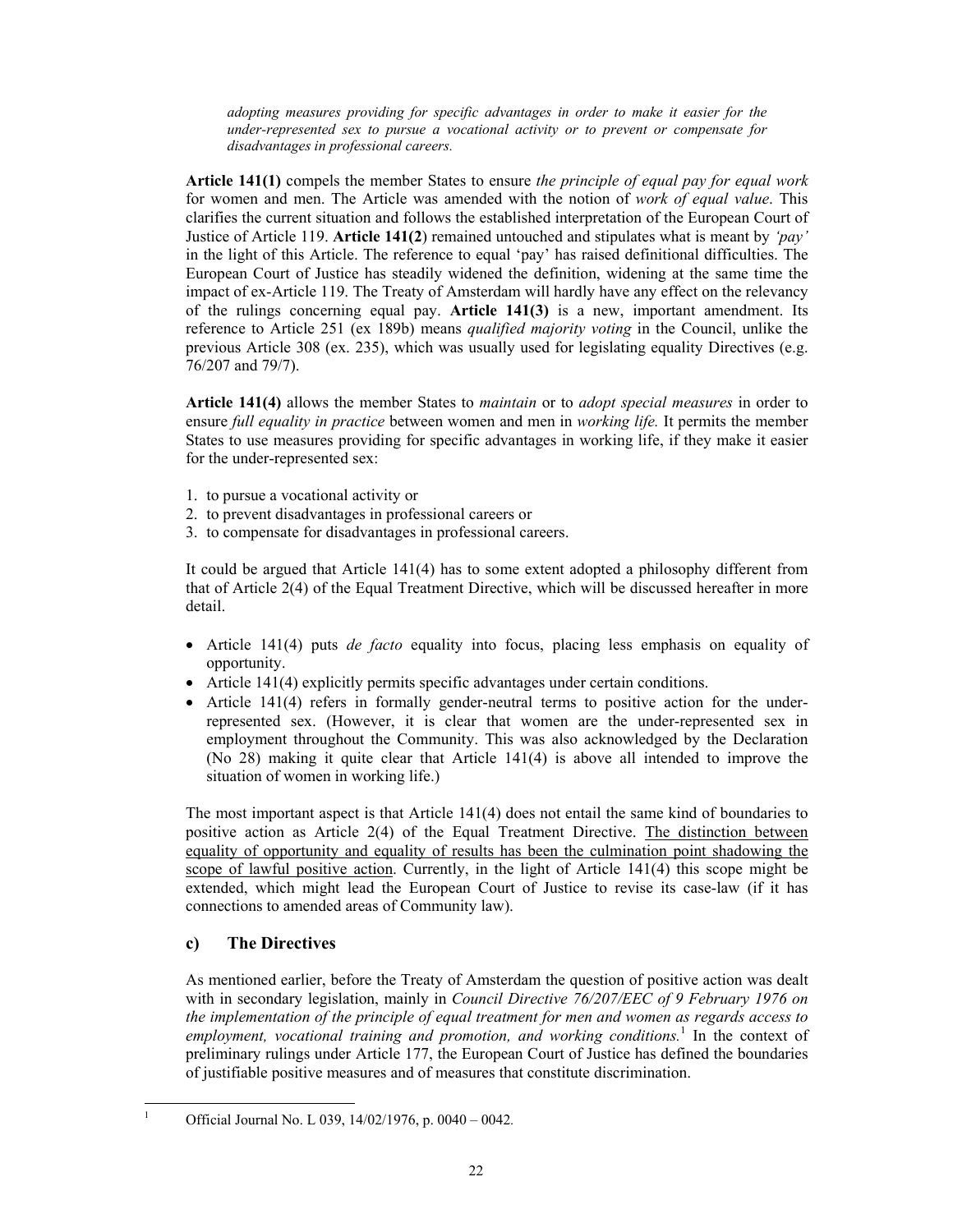The Commission has made a proposal for an amendment<sup>1</sup> to Article 2(4) of the Equal Treatment Directive in the light of the European Court's ruling in the Kalanke case. However, it has not made much progress and the need for it has been called into question after the ruling in the Marschall case (see next page and page 42).

### *Directive 76/207/EEC (the Equal Treatment Directive)*

### *Article 2*

*1. For the purposes of the following provisions, the principle of equal treatment shall mean that there shall be no discrimination whatsoever on grounds of sex either directly or indirectly by reference in particular to marital or family status.* 

*2. This Directive shall be without prejudice to the right of Member States to exclude from its field of application those occupational activities and, where appropriate, the training leading thereto, for which, by reason of their nature or the context in which they are carried out, the sex of the worker constitutes a determining factor.* 

*3. This Directive shall be without prejudice to provisions concerning the protection of women, particularly as regards pregnancy and maternity.* 

4. *This Directive shall be without prejudice to measures to promote equal opportunity for men and women, in particular by removing existing inequalities, which affect women's opportunities in the areas referred to in Article 1(1).* 

Directive 76/207 goes beyond the requirement for equality in pay and requires *equal treatment* of men and women. It prohibits discrimination on grounds of sex either directly or indirectly. As stated in Article 1 of the Directive, its purpose is to put into effect in the member States the principle of equal treatment for men and women as regards *access to employment*, including *promotion*, and to *vocational training,* and as regards working conditions and social security, on the conditions referred to in paragraph 2. Thus, its scope is fairly strictly limited to employment and vocational training.

The Equal Treatment Directive entails three exceptions from the principle of equal treatment. Articles 2(2) and (3) entail rather limited possibilities of derogation. Their objective is not to introduce positive actions, but rather to maintain such derogative provisions for biological reasons (pregnancy) or for specific occupational reasons (e.g. requirement of a male actor for a male role in a play).

Article 2(4), on the other hand, is clearly a provision permitting positive actions. If compared with Articles 2(2) and (3), its objective is to promote equal opportunities in a more general manner. It pays particular attention to removing existing inequalities which affect women's opportunities in access to employment, including promotion, and to vocational training and as regards working conditions and social security.

Article 2(4) is rather vague as regards the lawful measures permitted by it. The wording seems to set the limits of equality of opportunity, since it neither stipulates nor implies anything about equality of results. Yet, it has been generally argued that in order to achieve *de facto* equality between women and men, attention should more and more be paid to equality of results. Based on past experiences, the traditional requirement for equality of opportunity has not actually eliminated the difficulties of the sexes in reality. Even though the formal *de jure* equality would have been achieved, women in particular find themselves in a less favourable position compared with men. *De facto* equality remains to be achieved. The most important cases of the European

 $\frac{1}{1}$ COM(96)93 final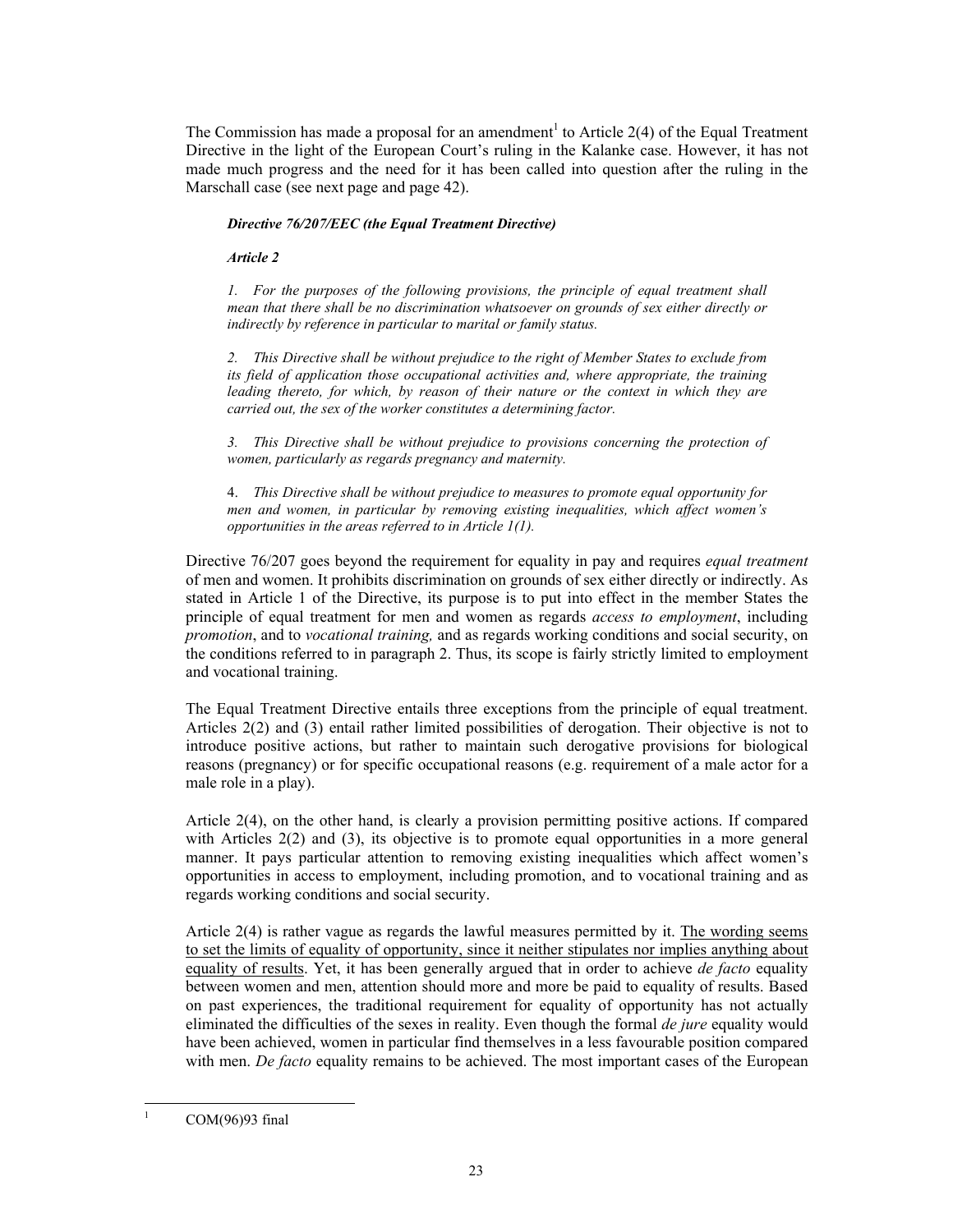Court of Justice regarding the interpretation of Directive 76/207/EEC are the Kalanke and Marschall cases. These will be explained in detail later in this report.

Besides the Directive 76/207/EEC, many other Directives have had a bearing on equal opportunities and equal treatment of women and men, and for those who wish to gain a global picture of the Community regulations on the subject, these should be consulted.<sup>1</sup>

# **d) Council Recommendation of 13 December 1984 on the promotion of positive action for women (84/635/EEC)<sup>2</sup>**

The Recommendation is based on the idea that equal opportunities can be promoted either by the actions of the member States or by voluntary engagement of the social partners. It admits in its preamble that traditional anti-discriminatory provisions have been inadequate for the elimination of all existing inequalities. The recommendation pays special attention to the fact that the public sector could make an extra effort and act as an example to other fields.

The Council recommends that **member States** adopt a *positive action policy* designed to eliminate existing inequalities affecting women in working life and to promote a better balance between the sexes in employment. An objective would be e.g. to *eliminate or counteract the prejudicial effects on women in employment* or seeking employment which arise from existing attitudes or to *encourage the participation of women* in various occupations in those sectors of working life where they are at present under-represented, particularly in the sectors of the future, and at higher levels of responsibility in order to achieve better use of all human resources.

The **social partners** are recommended to adopt positive action programmes within their own organisations by e.g. guidelines, codes of conduct and principles. The **Commission** is requested to organise and to promote, in liaison with the Member States, a systematic assessment of information on and experience of positive action in the Community and to submit a report to the Council on the implementation of the Recommendation.

All in all, the recommendation is quite old and to some extent too lenient. It is not legally binding and its relevance as a soft law or a political instrument has also diminished as the concept of positive action has developed in both the jurisprudence and jurisdiction of the Community, eventually by the Treaty of Amsterdam.

 $\frac{1}{1}$  Council Directive of 10 February 1975, relative to the adjustment of the legislature of the member States referring to the application of the principle of equal pay between men and women workers (75/117/CEE). Council Directive of 9 February 1976 relative to the application of the principle of equal treatment between men and women in reference to access to employment, professional training and promotion and work conditions (76/207) already mentioned in the text.

Council Directive of 19 December 1978, relative to the progressive application of the principle of equal treatment between men and women in the area of Social Security (79/71 CEE).

Council Directive of 24 July 1986, relative to the progressive introduction of the principle of equal treatment of men and women in the professional schemes of the Social Security (86/378 CEE).

Council Directive of 20 December 1996 modifying Directive 86/378 CEE relative to the application of the principle of equal treatment between men and women in the professional schemes of the Social Security (86/378 CEE).

Council Directive of 11 December 1986 on the application of the principle of equal treatment between women and men who are self-employed including agricultural activities and maternity protection (86/613 CEE).

Council Directive of 19 October 1992 relative to the application of measures for the promotion of the improvement of safety and the health of breast-feeding mothers in the workplace (92/85 CEE).

Council Directive of 3 June 1996 relative to the Framework Agreement on parental leave celebrated by the UNICE, the CEEP and the CES (96/34 CE).

Directive 97/80 CEE of 15 December relative to the burden of proof in cases of sexual discrimination.

<sup>2</sup> Official Journal No. L 331, 19/12/1984, p. 34 - 35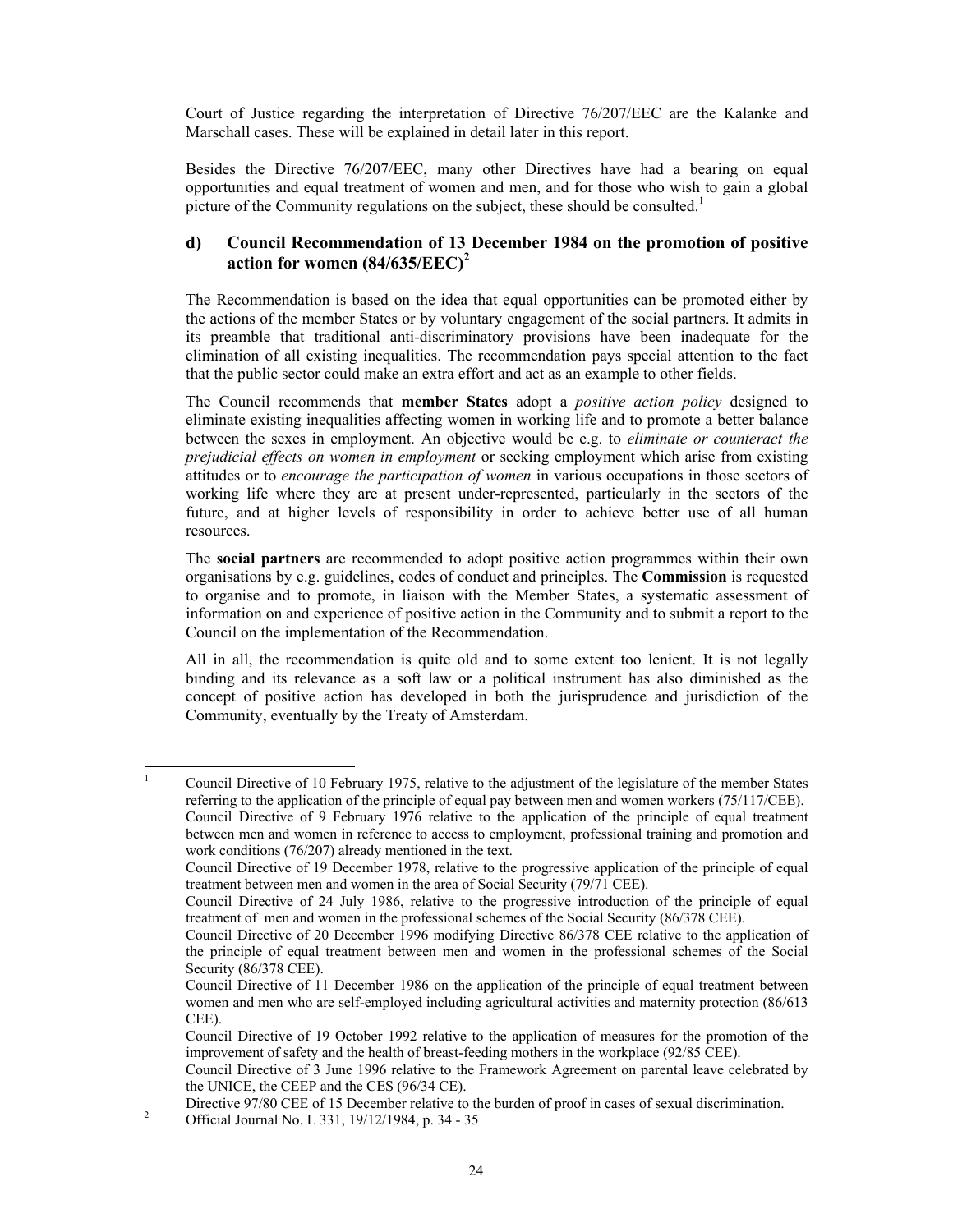Although the member States have hardly any legal obligation to adopt positive actions, the most effective fulfilment of the amended objectives of the Community concerning equality between the sexes would certainly entail such measures. In particular when paying attention to the new Article 141, which explicitly - with a view to ensuring gender equality in working life - permits such actions under certain conditions.

The foregoing shows that the international legal background for positive action is complex. It has ingredients from human rights conventions, Community law, as well as from soft law documents. These texts have all their own influence, depending on the legal situation of each State. This influence takes shape in domestic law in many ways, requiring new interpretation of the law or even new legislation.

As regards the wording of relevant United Nations human rights covenants, as well as other instruments mentioned above, none of them actually obliges the signatory States to adopt positive action. On the basis of their wording, positive action remains voluntary. Provisions for derogations are only concerned with permitting such measures in order to reach *de facto* equality.

The Treaties bind the signatory States to act in such a way that obligations of each convention will be fulfilled within their jurisdiction. In general, each State exclusively decides within its legal system how to reach the standards and objectives of each convention. The way in which each treaty will be given effect in domestic law depends on the State.

The European Community, as the Court of Justice has interpreted, has its own legal system which not only imposes obligations on individuals but is also intended to confer rights upon them. Laws stemming from the founding treaties are independent sources of law, which cannot be overridden by domestic legal provisions. Interpretation of national legislation is not allowed to challenge the Community law. Hence, the question of the obligation of positive action has to be resolved in this context.

None of the Community provisions actually imply obligations as regards positive action. But if the strong emphasis on equality issues in the Community is taken into account (programmes, policies, new provisions in the Treaty of Amsterdam, etc.), one is inclined to think that member States are encouraged in various ways to adopt the most effective measures available to promote equal opportunities. Positive action is certainly among them.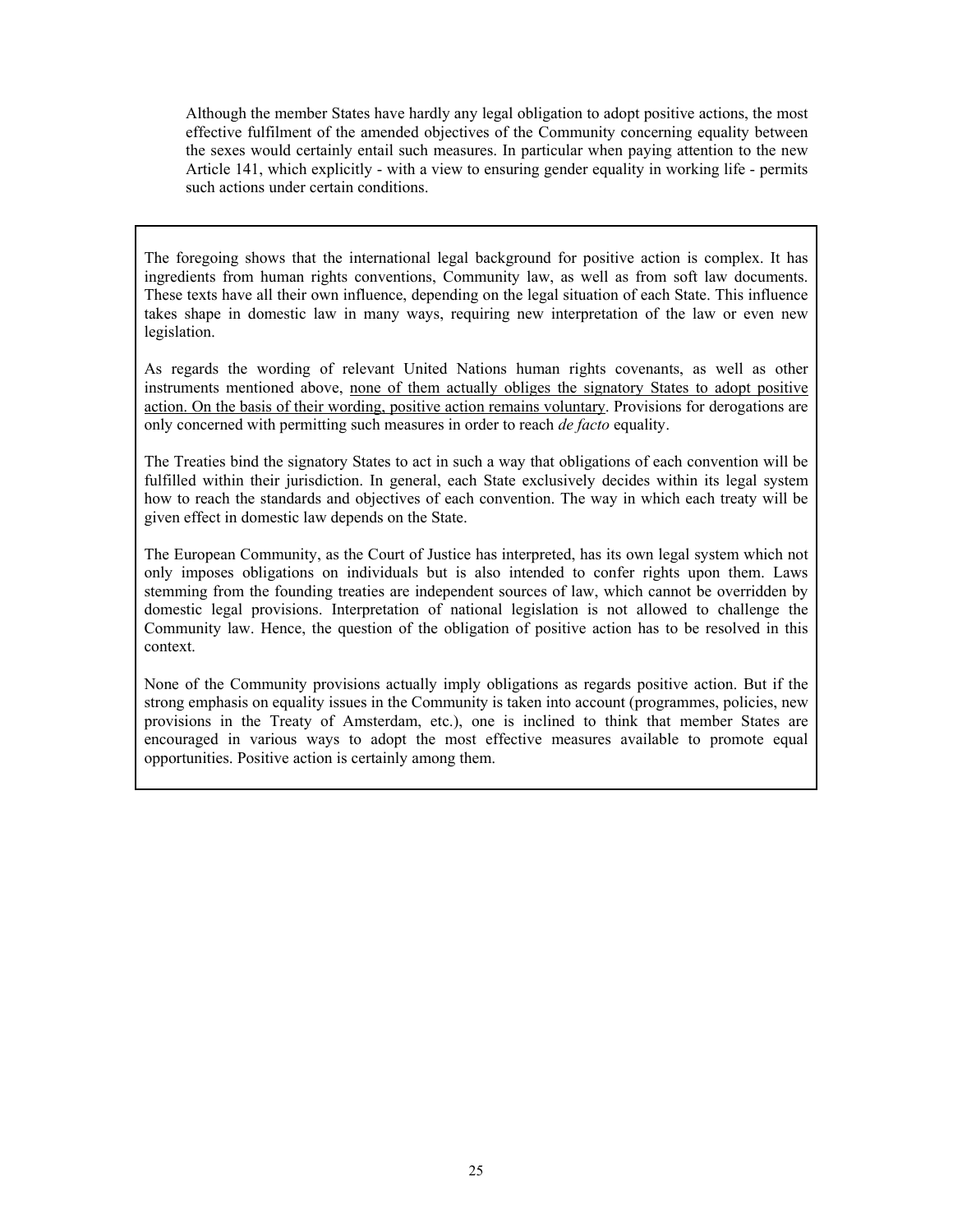# **II. POSITIVE ACTION IN THE LABOUR MARKET, TRAINING AND EDUCATIONAL SYSTEMS**

### **1. INTRODUCTION**

Positive action in favour of women, or in some cases of the under-represented sex is, as stated in the introduction to Chapter I of this report, a rather controversial instrument to promote gender equality. The opponents of positive action think that it is a violation of the principle of individual human rights and contrary to the concept of universalism. They argue that gender should not be a criterion for the distribution of positions in the labour market or places for students. The argument most widely put forward is that gender quota is contrary to employing the best qualified people.

On the other hand, the supporters of positive action see this instrument as an excellent means of achieving real equality between the sexes. They argue that positive action allows for removing structural gender stereotypes and differences by treating the sexes differently. Furthermore, they explain that structural gender stereotypes prevent selection to be based on qualifications. In short, the argument is that different treatment cannot always be seen as discrimination, because such treatment can be justified as it removes hidden discrimination, in most cases affecting women considered as the "inferior" sex.

The Group spent some time discussing whether it was possible to come up with a broad definition of the various measures which constitute positive action. It came to the conclusion that positive action is closely related to the concept of discrimination and has to be seen within the context of where it is to be used. From this perspective, the Group agreed on some definitions which can be described as follows:

By **action to combat discrimination**, we mean standard-setting or non standard-setting action, aimed at asserting or putting into practice **equal rights and treatment on access to rights** between the members of different categories of persons and in this case in particular between women and men.

By **positive action**, on the other hand, we mean action aimed at

## **favouring access by members of certain categories of people, in this particular case women, to rights which they are guaranteed, to the same extent as members of other categories, in this particular case men.**

Experience proves that they do not accede to these rights in the same proportion as the size of their categories, because of behaviour which amounts to *de facto* discrimination (even if *de jure* discrimination and discrimination in the implementation of the law have been eliminated) or, more generally, because of the lack of genuine equality of opportunity (though equality of opportunity should not be regarded unquestioningly as an ultimate or even a sufficient objective).

In view of the difficulty of giving a general definition of positive action within the labour market, the Group has made an attempt at defining the different sub-groups which make up this concept within the labour market. These definitions follow hereafter. It should be mentioned that it is often discussed whether positive action should be gender neutral or only aimed at women: a neutral provision intends to favour the access of men to those categories of jobs where women are in majority, and the access of women to jobs where men are in a majority, as a sort of mechanical equality provision. Neutrality provisions have proved to be very controversial, as they often favour men and not women because of the gender stereotypes already mentioned.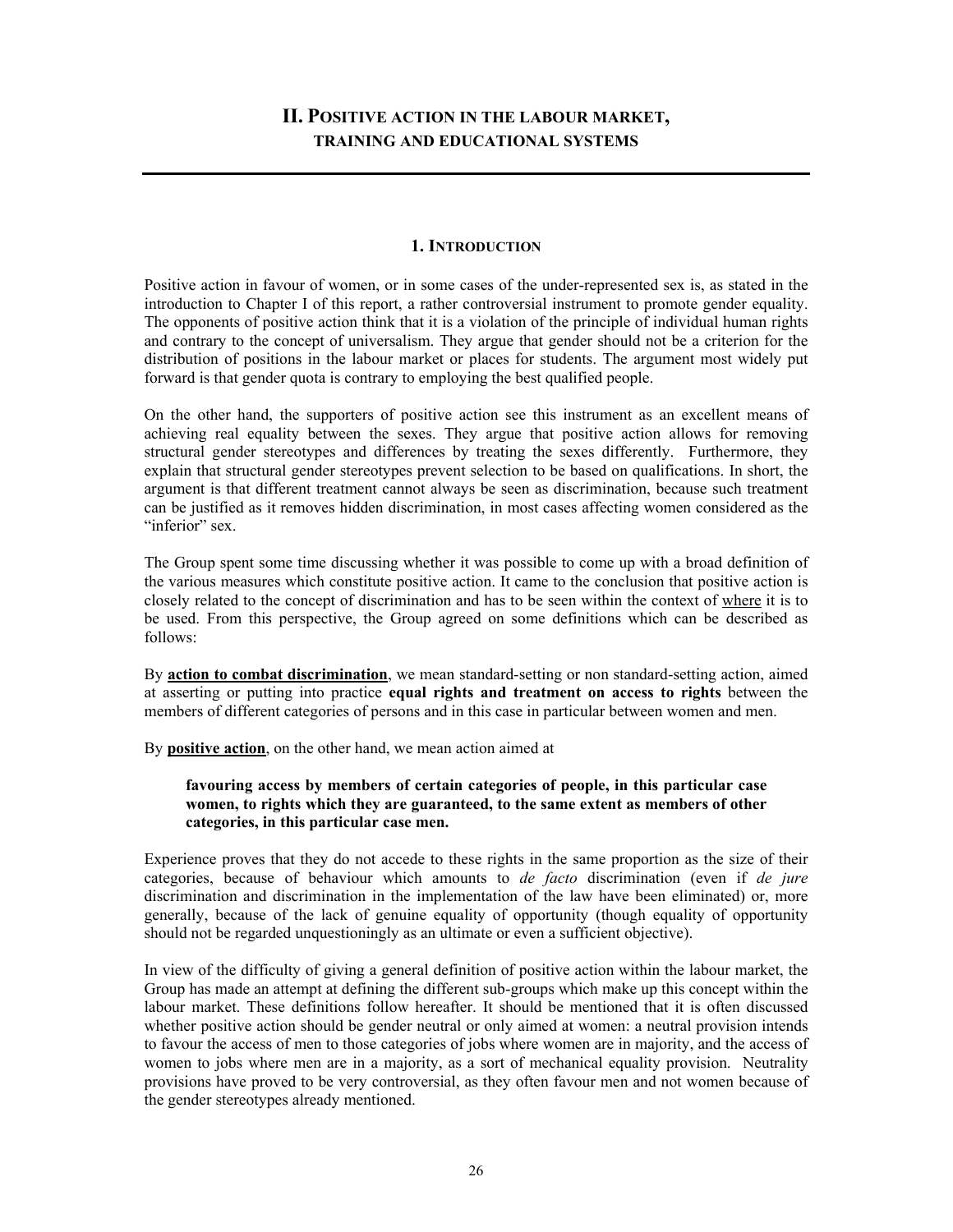#### **2. DEFINITIONS AND EXAMPLES**

## **i. Protective measures**

Protective measures have a very long tradition. The ILO Statute from 1919 already stated that the protection of pregnant women and women being confined did not constitute discrimination.

Protective measures are measures of a special kind, since they do not actually endanger the principle of equal treatment and equal rights. Their aim is not directly the elimination of inequality. In a strict sense, they neither contribute to combating discrimination nor do they constitute positive action. Protective measures endeavour to secure certain objective circumstances of women.

Traditionally, attention has been paid to the biological differences between women and men. Questions of *pregnancy* and *motherhood* have been placed under special protection. Relevant international covenants recognise this and permit the states to adopt measures aimed at protecting maternity in their domestic laws. Wordings<sup>1</sup> vary, but the content of those provisions is about the same. They all deal with the area of reproductive rights: provisions for maternity protection and childcare are among the proclaimed rights. They guarantee pregnant women a minimum maternity leave (either 12 or 14 weeks), which, if not paid, has to be secured by adequate social security benefits or by benefits from public funds. Legislation is also to guarantee that it is unlawful for an employer to give a woman notice during her absence on maternity leave.

At domestic level, besides a maternity leave of a varying length (with payment or allowance), provisions for parental leave are also common in some countries. The conceptual progress from motherhood to parenthood is a recent phenomenon, which partly explains why parental leave is often granted to mothers only. A different kind of approach would be needed in order to overcome the old-fashioned gender roles and to promote the sharing of family responsibilities. Fathers should be granted this opportunity as well. For instance, parental leave was introduced in the EU by Directive  $(96/34/EC)^2$  on the framework agreement on parental leave concluded by the social partners. The agreement grants men and women workers an individual right to parental leave. The right to parental leave is granted on a non-transferable basis.

Provisions for the protection of *pregnant women in working life* are also common, in one way or another. As such, they are applied in order to avoid the risks that might be associated with work that is considered to be dangerous to the health and safety of the mother or the human foetus.

The picture of protective measures changes even further when social and cultural backgrounds are taken into account. This sort of approach might be worthwhile especially in relation to some migrant/ethnic communities, where women encounter risks of their own kind. For instance, the risk of being disowned by her own community, if a woman behaves in a way which is at odds with the culture in the community. In the case of immigrants and refugees, the risk of being abandoned by one's father or husband might create difficult situations in the host country, if the

 $\frac{1}{1}$  See for instance the International Labour Organisation Convention No. 103 concerning Maternity Protection (Revised 1952), the European Social Charter (Article 8) or Council Directive (92/85/EEC) on the introduction of measures to encourage improvements in the safety and health at work of pregnant workers and workers who have recently given birth or are breastfeeding.

<sup>2</sup> Council Directive 96/34/EC of 3 June 1996 on the framework agreement on parental leave concluded by UNICE, CEEP and the ETUC *Official Journal No. L 145, 19/06/1996.*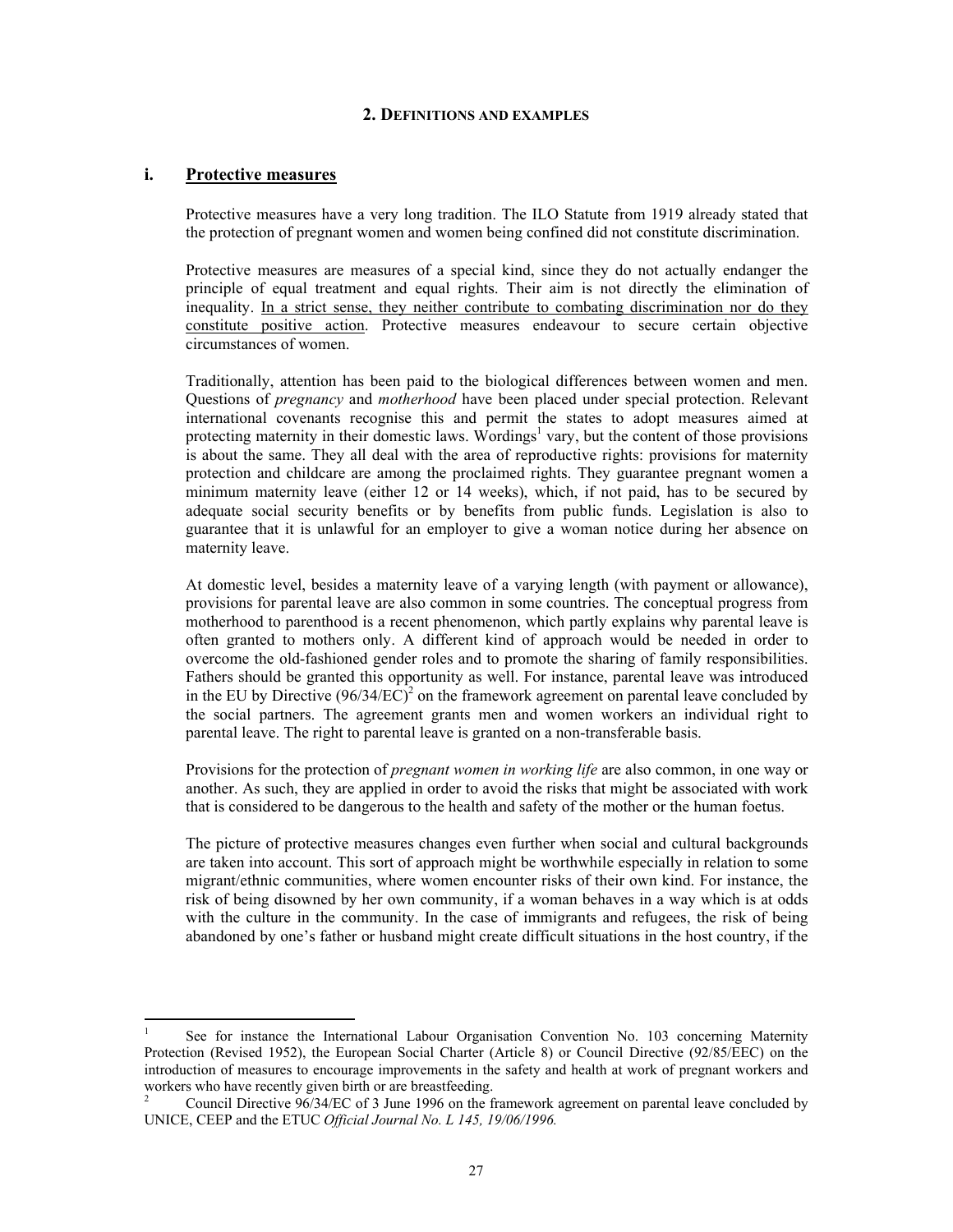woman's right to reside depends on the husband for instance, which is still the case in many European countries. $<sup>1</sup>$ </sup>

The question of limiting *night-time work for women* as a protective measure is a difficult one. Usually, such restrictions exclude women from certain well-paid sectors of industry, which are regarded as too dangerous, while at the same time they allow women to work by night in the less well-paid sectors of health and welfare services.<sup>2</sup> To what extent is such an exclusion of women necessary, or is it necessary at all?<sup>3</sup>

In the light of the replies to the questionnaire on positive action from the members of the Steering Committee for Equality between Women and Men (CDEG) (see foreword), protective measures may create obstacles to the fulfilment of equality. In general, it seems that in the new member States of the Council of Europe, i.e. the ex-socialist countries, provisions for the protection of women are the most dominant and complex sphere of positive actions – if not the only one applicable. Excessive protection, whether it aims at protecting women's reproductive function or reconciling family and working life, has also negative effects on women's position. Also, one has to remember that the employer may use strong protective measures as a pretext to discriminate against women workers, by the motivation that women would be more expensive labour force, or that they would be absent more frequently than male workers.

## **The case-law of the European Committee of Social Rights and developments regarding protective measures for women in the Social Charter**

Article 8 of the European Social Charter of 1961 establishes the right of employed women to protection. It contains special provisions on maternity protection (Article 8, paras 1-3) and general protection provisions for women doing night work or performing dangerous, unhealthy or arduous tasks (Article 8, para 4 a and b).

With the exception of those relating to maternity, the provisions on special protection for working women have been hard for some Contracting Parties to accept. The fact that they restrict women's employment opportunities is seen as difficult to reconcile with, or even contrary to, the principle of gender equality. Certain Contracting Parties have even gone so far as to denounce them.

Article 8, para 4 has been accepted by 11 of the current 21 Contracting Parties to the Charter (March 2000). Spain denounced para 4.b (dangerous, unhealthy or arduous work) on 5 June 1991, and the United Kingdom successively denounced para 4.a (night work) and para 4.b on 26 February 1988 and 26 February 1990 respectively.

The Committee thus felt obliged to make it clear in the general introduction to Conclusions XII-1 that it had interpreted the provisions in the light of "sociological, scientific and technological developments in an effort to reconcile these contradictory trends" (the principle of equality between the sexes and the specific protection of women), and that its entire case law consequently reflected "the consideration which it [had] always given to real equality between women and men in employment, while bearing in mind such specific forms of protection as [were] necessary".<sup>4</sup>

l

<sup>1</sup> See the Report of the Council of Europe Joint Specialist Group on Migration, Cultural Diversity and Equality of Women and Men (Strasbourg, 1996).

<sup>2</sup> See for instance the ILO Convention 89 concerning Night Work of Women Employed in Industry (Revised 1948).

<sup>3</sup> In its judgment of 3 February 1994 (case C-13/93, Minne), the European Court of Justice "inevitably" found that Article 5 of Directive 76/207 does not allow that a national legislation (such as the Belgian one), while declaring a prohibition of night work for men and women, may maintain different sets of exceptions (far less strict for men than for women), unless the difference is justified by the necessity of protecting women, especially as far as pregnancy and maternity are concerned. The ECJ repeated what it had previously stated in its judgment of 2 August 1993 (case C-158/91, Levy): Article 5 does not apply to national provisions intended to ensure that the state respects the obligations resulting from an international commitment such as ILO Convention No. 89. 4

Conclusions XII-1, p.22-24.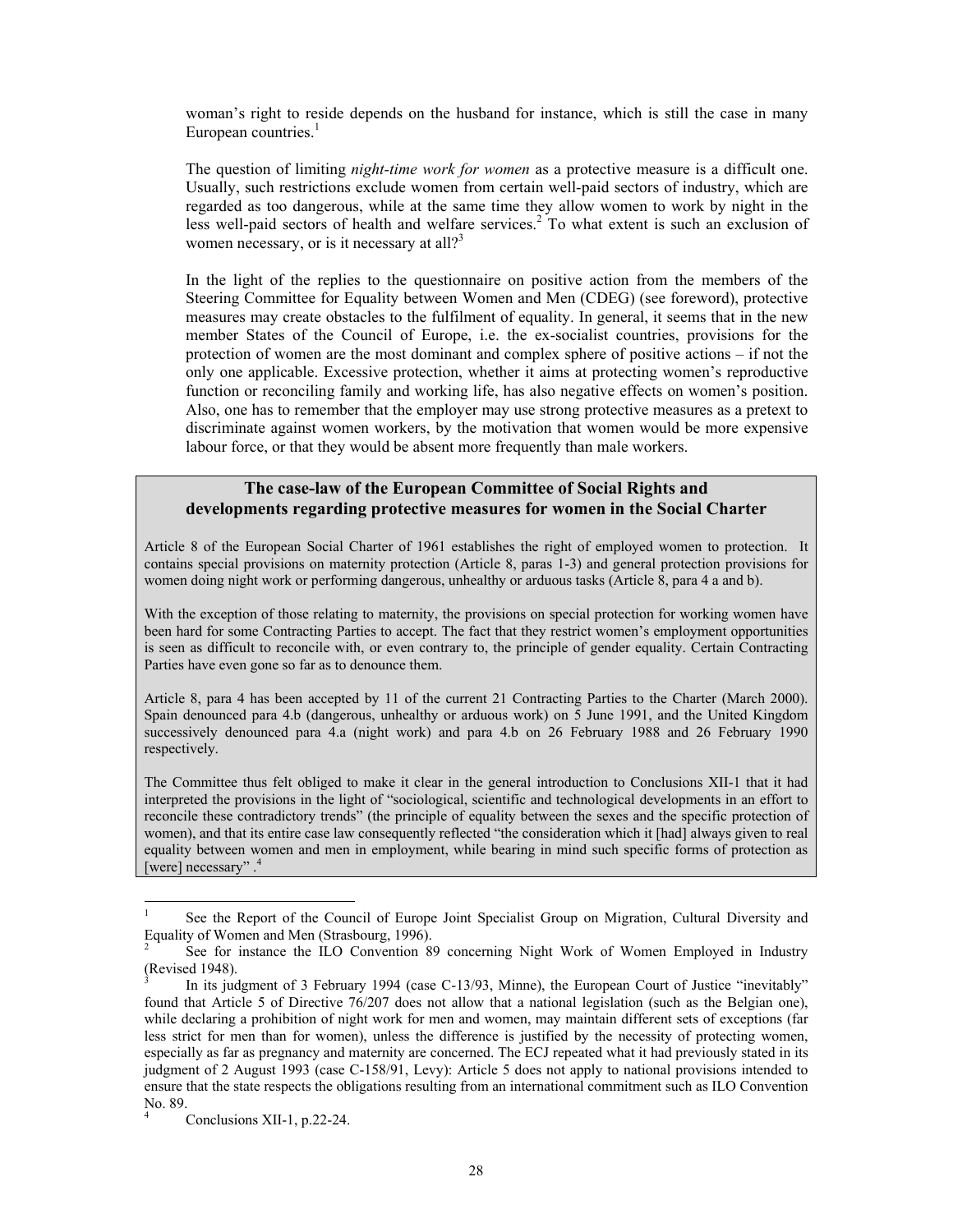Similar criticism in other fora has resulted in rulings of the European Court of Justice (eg the Stockel case, where the ruling went against the prohibition of night work for women - C-345/89), as well as the adoption, in 1990, of the ILO protocol to Convention No. 89 extending the exemptions to the prohibition of night work for women and the adoption of the ILO Convention No. 171 in the same year (regulating night work for men and women).

As a result of all these developments, and in order to reflect the current approach in the field of equality between women and men, Article 8 (paragraphs 1, 2 and 4) of the Revised European Social Charter has been modified so as to specifically protect employed women only in the case of maternity. In cases other than maternity, women and men workers must benefit from the same protection (see for instance Article 2, paragraph 7, of the Revised European Social Charter which provides for protective measures for workers of both sexes in the case of night work).

## *Article 8 The right of employed women to protection of maternity*

*With a view to ensuring the effective exercise of the right of employed women to the protection of maternity, the Parties undertake:* 

*1. To provide either by paid leave, by adequate social security benefits or by benefits from public funds for employed women to take leave before and after childbirth up to a total of at least fourteen weeks.* 

*2. To consider it as unlawful for an employer to give a woman notice of dismissal during the period from the time she notifies her employer that she is pregnant until the end of her maternity leave, or to give her notice of dismissal at such a time that the notice would expire during such a period;* 

*3. To provide that mothers who are nursing their infants shall be entitled to sufficient time off for this purpose;* 

*4. To regulate the employment in night work of pregnant women, women who have recently given birth and women nursing their infants;* 

*5. To prohibit the employment of pregnant women, women who have recently given birth or who are nursing their infants in underground mining and all other work which is unsuitable by reason of its dangerous, unhealthy or arduous nature and to take appropriate measures to protect the employment rights of these women.* 

# **Examples of significant rulings by the European Court of Justice (ECJ) regarding protective measures**

There have been ECJ rulings on an exclusion, article 2(3) of Directive 76/207/EEC, which allows for special protection to be afforded to women in relation to pregnancy and maternity. An infringement action was brought against Italy for breach of articles 5 and 6 of the Directive for failing to grant parental leave to adoptive fathers on the same terms as leave granted to adoptive mothers. The Court accepted the justification that the difference in treatment was based upon a legitimate concern to assimilate as far as possible the conditions of the entry of an adopted child into a family with those of the arrival of a newborn baby during the very delicate initial period. The Court was even less responsive to paternity leave in *Hofmann v Barmer* where a father's request to take over the extended period of maternity leave granted to mothers was rejected, on the grounds that maternity leave was a legitimate form of special conditions granted to women for physiological and biological reasons to recover from childbirth and secondly to protect the special relationship that exists between a woman and her child from being disturbed by the multiple burdens of bonding, childcare and the simultaneous pursuit of employment. The Court was not willing to take Community law into the realms of altering the division of responsibility between parents. Despite these rulings, both Italy and Germany amended their domestic laws to accommodate forms of parental leave.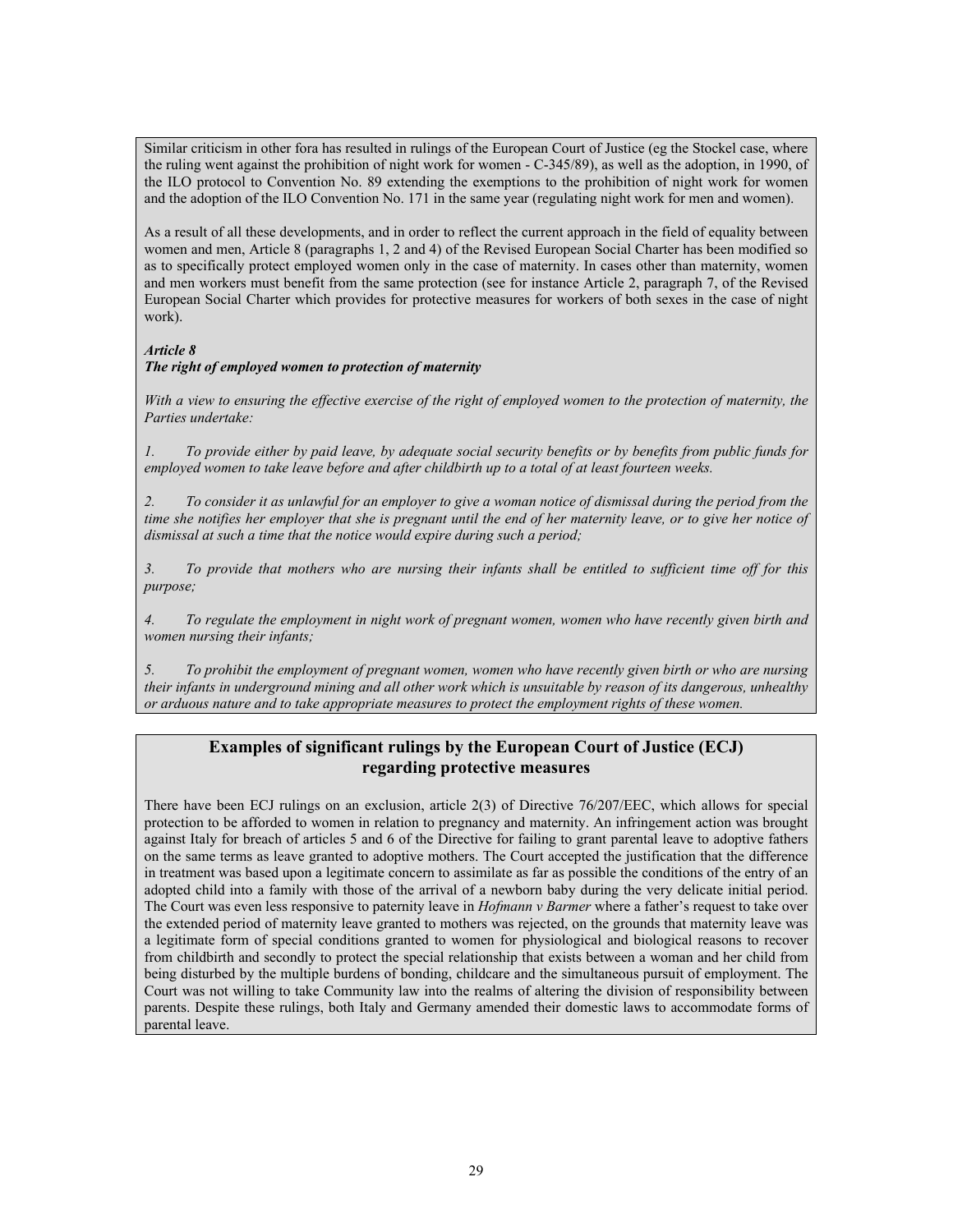Articles 2(1) and 3(1) have come under consideration in a number of cases relating to pregnancy discrimination *against* women. In *Dekker v Stichting Vormingscentrum voor jong volwasseneen* an employer refused to hire a woman because she was pregnant, and the employer's insurer would not reimburse the maternity payments payable during her maternity leave. The employer argued that it would be impossible to pay for a replacement during the period of maternity leave, and as a result the undertaking would be short-staffed. The Court ruled that the refusal to engage a pregnant woman on the ground that she was pregnant constitutes a form of *direct*  discrimination on the grounds of sex. Proof of such discrimination is not contingent upon a comparison with the treatment of a male employee. The Court stressed that the primary liability for a breach of Council Directive 76/207/EEC was upon the employer and that he/she cannot rely upon exemptions, exclusions or justifications available in national law to justify discrimination against a pregnant employee.

In contrast the Court ruled that an illness originating in pregnancy or confinement was not covered by Council Directive 76/207/EEC once an employee had exhausted the period of maternity leave set by the member State. Then the special rules relating to pregnancy ended, and one had to compare the treatment of the woman with the way a man could be treated in similar circumstances. In this case the employee had been dismissed after exhausting the periods of maternity and sick leave (the latter being available to male and female employees). The Court went on to rule that since the illness occurred *after* the period of maternity leave, it was unnecessary to distinguish between an illness which originated in pregnancy, childbirth or confinement from any other illness. Since both men and women were liable to be ill, the national court should look to see whether the woman was dismissed on the grounds of absence due to ill health under the same conditions as a man. If the answer was in the negative then there was direct discrimination on the grounds of sex. It was deemed unnecessary to consider whether women were absent more often due to illness and consequently whether there was any indirect discrimination.

Not content with the ruling by the ECJ that discrimination on the grounds of pregnancy is covered by the Council Directive 76/207/EEC, the national court has continued to make references to the Court of Justice in order to distinguish the *Dekker* ruling. In *Webb v EMO Air Cargo (UK) Ltd.*, the House of Lords asked the ECJ to rule on whether it was contrary to the Equal Treatment Directive for an employer to dismiss a pregnant woman who had recently commenced work, initially to cover another maternity leave but with the prospect of being retained as a permanent employee. The employer argued that the employee was required for a specific purpose (to cover a period of maternity leave) and that he would have dismissed a man engaged for a special purpose who required leave for medical or other reasons at the crucial time. Both the Advocate General and the Commission put forward the submission that in some circumstances *direct* discrimination could be justified, despite the facts that in *Dekker*, the Court was adamant that direct discrimination can never be justified.

Particular emphasis seems to have been placed upon the fact that Webb was taken on as a *permanent* employee with the immediate task of covering for another employee's maternity leave. At § 27 the ECJ states:

"In circumstances such as those of Mrs Webb, termination of a contract for an infinite period on grounds of the woman's pregnancy cannot be justified by the fact that she is prevented, on a purely temporary basis, from performing the work she has been engaged to do".

In another pregnancy dismissal case decided shortly before *Webb, Habermann-Beltermann v Arbeiterwohlfahrt, Bezirksverband*, the Court seems to underline the fact that sex discrimination was found because the employee was a permanent employee, and that a different result might occur if there was only a temporary contract. Here the applicant had been engaged under a contract to work only at night in a home for the elderly. Soon after starting her contract the employee became ill and was found to be pregnant, the pregnancy having commenced before her employment. Under German law pregnant women were not allowed to carry out night work thus making the contract void (for contravening the German statute) or voidable by the employer due to mistake. The Court accepted that while member States have a wide discretion to lay down provisions for the *protection* of pregnant women under article 2(3) ETD, the prohibition against night work in German law took effect for only a limited period in relation to the total length of the employment contract. Therefore to allow the contract to be avoided or found to be invalid due to a temporary inability to perform the work would undermine the effectiveness of the ETD and would be contrary to its objective of protecting pregnant women.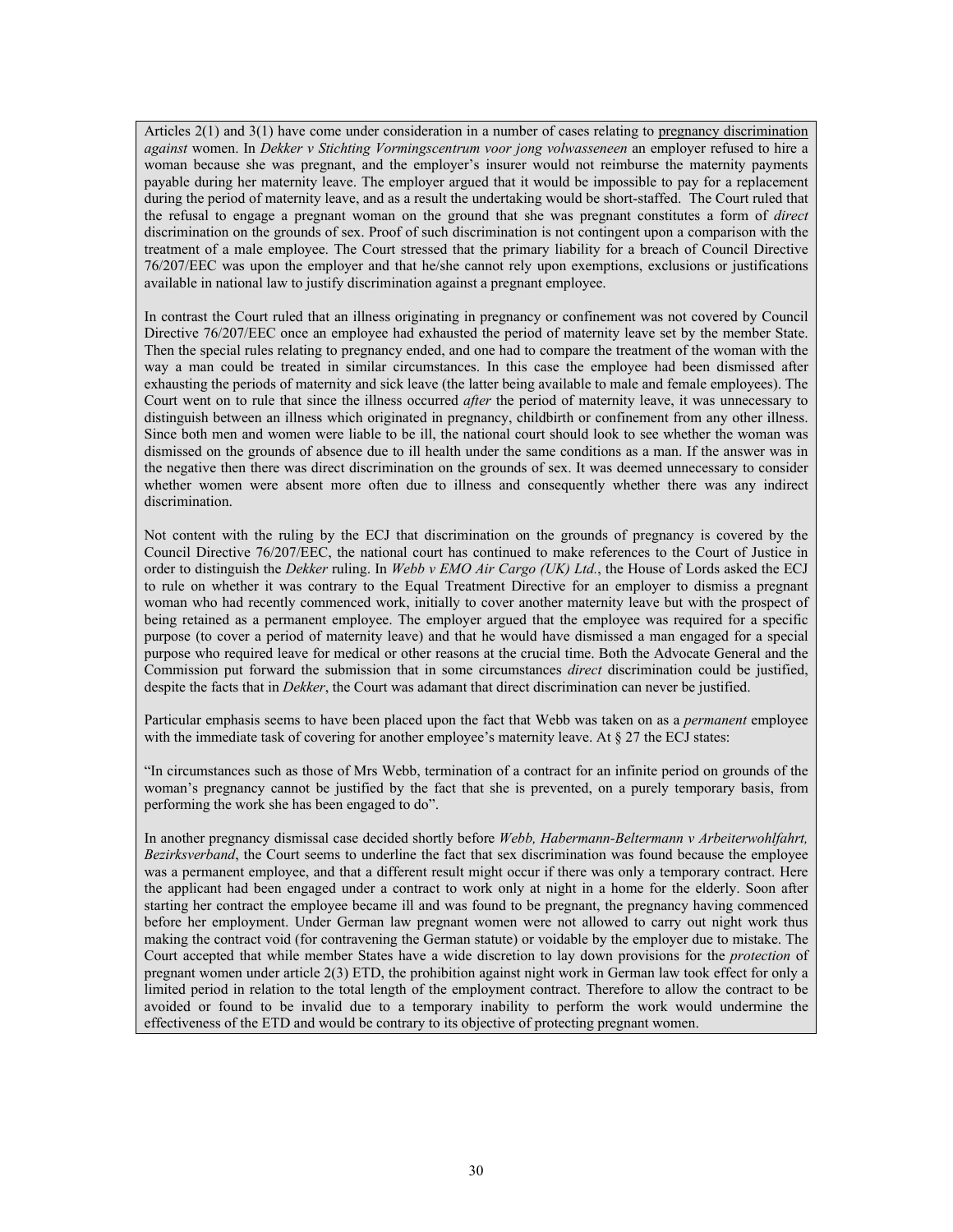In the case of *Ms Tanja Kreil v Bundesrepublik Deutschland* regarding limitation of access by women to military posts in the Bundeswehr, the ECJ ruled that the total exclusion of women from all military posts involving the use of arms is not one of the differences of treatment allowed by Article 2(3) of Directive 76/207 EEC, out of concern to protect women. The Court held that this provision, upon which the German Government relied, is intended to protect a woman's biological condition and the special relationship which exists between a woman and her child. According to the Court, it does not therefore allow women to be excluded from a certain type of employment on the ground that they should be given greater protection than men against risks which are distinct from women's specific needs of protection, such as those expressly mentioned.

## **Examples from member States regarding protective measures**

## *Austria*

In the 1970s and 80s, protective legislation for dependently employed mothers, which had been introduced in the 1950s, was continuously extended. The Act on the Protection of Working Mothers (re-announced in 1979) provides for certain restrictions, or a total ban, on the employment of pregnant women and nursing mothers, for entitlement to continued payments from the employer and increased protection of women against dismissal during certain periods before and after confinement. Under the General Act on Social Insurance, women are entitled to weekly payments during the periods in which they are not allowed to work.

### *Belgium*

Belgian law covers a number of measures to protect pregnant women (for example, they may not do certain kinds of work which threaten their own or their baby's health), protects working women against dismissal while pregnant, provides for maternity leave before and after childbirth, etc.

One special feature of the Belgian system concerns the maternity leave allowance. Employers' contributions to health and disability insurance have now been increased and extended to cover this. From the first day of maternity leave, the allowance is thus paid by the health and disability or mutual insurance scheme, and not directly by employers. Apart from the idea of protecting maternity, the advantage of this is that all employers, whether or not they employ women, help to fund the scheme. This helps to remove one obstacle to the employment of women, rooted in the fact that only employers of women of childbearing age were previously required to pay this contribution.

## *Bulgaria*

Chapter 15 of the Labour Code entitled "Special protection of women", in its provisions from article 306 to article 313, regulates basic problems pertaining to women's work, such as prohibition of some types of work that are considered as being injurious to their health and maternal functions. On the basis of that text, the Ministry of Labour and Social Policy and the Ministry of Health adopted a special regulation (no.7), specifying exactly what activities are considered as falling within this category. Women also receive some specific benefits pursuant to the Labour Code and the Decree on Encouraging Births – monthly child allowances, compensation for childcare, lump sum allowances for childbirth, payment for wage difference in cases of transfer of pregnant women to appropriate work, compensation for pregnancy and childbirth.

#### *Finland*

Sub-paragraph 1 of Section 9 in the Act of Equality between women and men states that special protection of women because of pregnancy or childbirth shall not be deemed to constitute discrimination. The same sort of protective provisions are found in the Act on Contracts of Employment, for instance in section 37, which precludes giving notice on the basis of pregnancy or maternity leave. In such cases, the burden of proof is placed upon the employer. Another example is section 34h, which gives employees a right to return to their previous work or to work parallel to it after maternity, paternity or parental leave.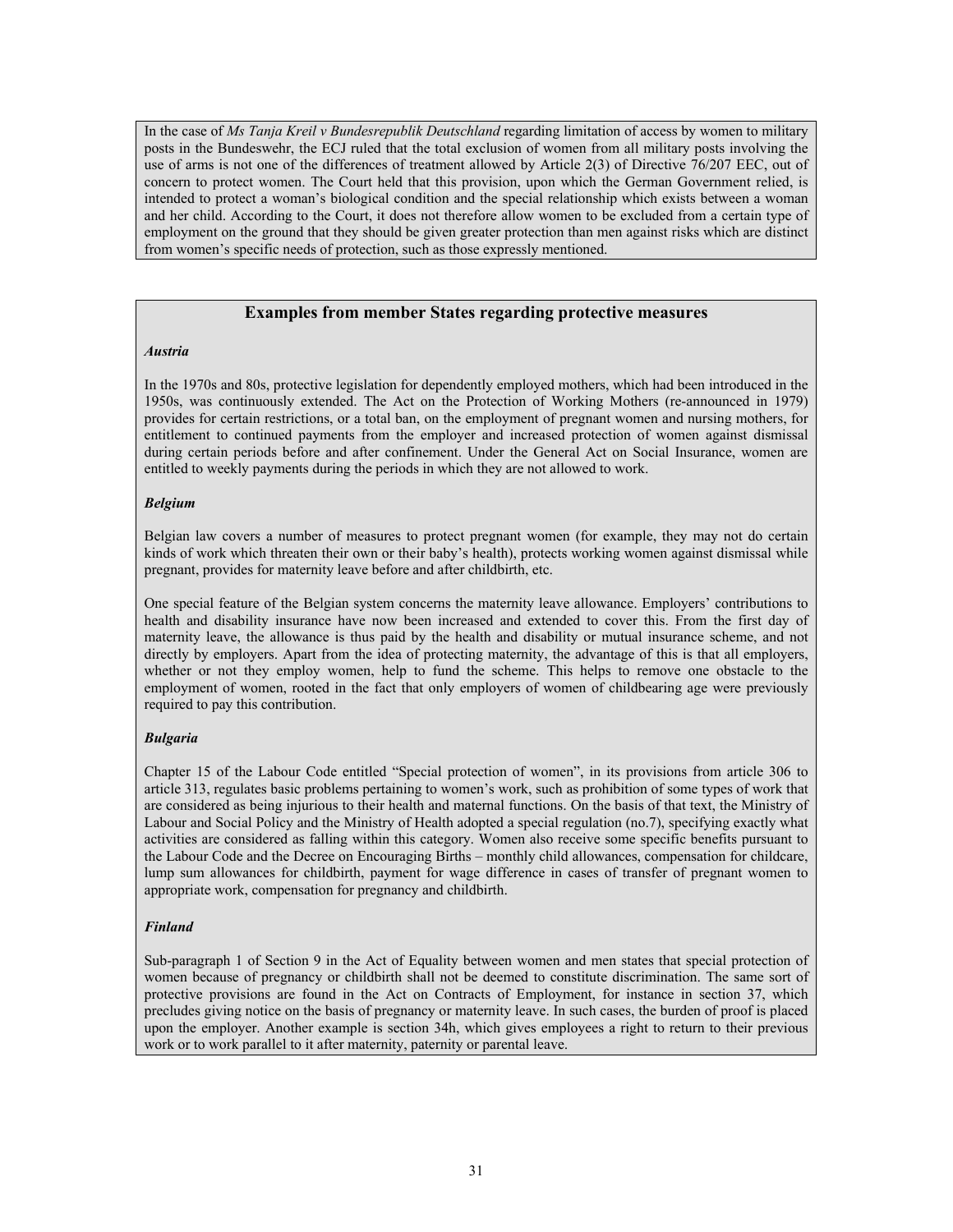#### *France*

In 1993, a new law was passed to try to reinforce the protection granted to pregnant women by reversing the burden of proof. Under the terms of this new law, in force since 27 January 1993, pregnant employees may take time off work to undergo their mandatory medical examinations without incurring any reduction in pay. Pregnant women are also protected with respect to recruitment insofar as employers are not allowed to take a female applicant's pregnant state into account as a ground for not recruiting her. In the event of a dispute, it is up to employers to give evidence before the courts to justify their decision. In addition to this statutory provision, a great many collective agreements provide for adjustments in working hours and rest periods for pregnant members of staff.

#### *Germany*

The Maternity Protection Act contains special protective provisions on the employment of pregnant women, for example, they may not do certain kinds of work which threaten their own or their baby's health. Employment is absolutely forbidden during the first eight weeks after giving birth. This period is extended to 12 weeks for multiple and premature births. Since the 1997 Act Amending the Maternity Protection Act, an additional extension in individual cases corresponding to the period by which the protection period before delivery was shortened by the premature birth is also foreseen. If the mother returns to work while still breastfeeding, she must be given the opportunity to do so.

#### *Greece*

Act 1302 of 1983 ratified Convention No. 103 of the ILO concerning the protection of maternity. Regarding the private sector, the 1993 National Convention of Labour foresees an increase in parental leave from 15 to 16 weeks and reductions in working time for women who are breastfeeding. In application of Directive 92/85/EEC, a Presidential Decree foresees the transfer of pregnant women or those who are breastfeeding from night work to day work. It is forbidden to dismiss pregnant women or those who are breastfeeding, and pregnant women benefit from special leave for medical examinations. The new Code of public administration, implemented by Act 2683/1999, foresees, among other things, a reduction of 2 hours per day in working time for mothers of children aged between 2 and 4, an increase in maternity leave from 4 to 5 months and 3 months' leave for women who adopt a child.

#### *Ireland*

The Maternity Protection Act, 1994 provides protection for all pregnant employees, employees who have recently given birth or who are breastfeeding. It does so by giving them certain legal entitlements which include, inter alia, the right to 14 consecutive weeks maternity leave, the right to up to 4 weeks additional maternity leave, the right to time off work without loss of pay to attend ante-natal and post-natal medical care appointments and the right to health and safety leave from their employment in certain circumstances.

Where a risk exists in the workplace to pregnant employees, employees who have recently given birth and employees who are breastfeeding and the risk cannot be removed, Section 18 of the Maternity Protection Act, 1994 provides that the employee shall be granted health and safety leave from work for so long as the circumstances which gave rise to the leave continue to apply.

In addition, the Act deems the dismissal of an employee, solely or mainly because of the exercise of any right granted under it, or arising from any matter connected with her pregnancy, having given birth or her breastfeeding, to be an unfair dismissal for the purposes of the Unfair Dismissals Act, 1977.

#### *Italy*

The Act on the protection of working women prohibits the employment of women in arduous and unhealthy jobs during pregnancy and the first seven months after childbirth and prohibits the dismissal of a woman during pregnancy and up until the first birthday of the child. The law recognises the right to job security, the right to maternity leave, the right to a reduction of 2 hours per day working time during the first year after childbirth for breast-feeding, as well as the right to time off for illness and the right to maternity benefits.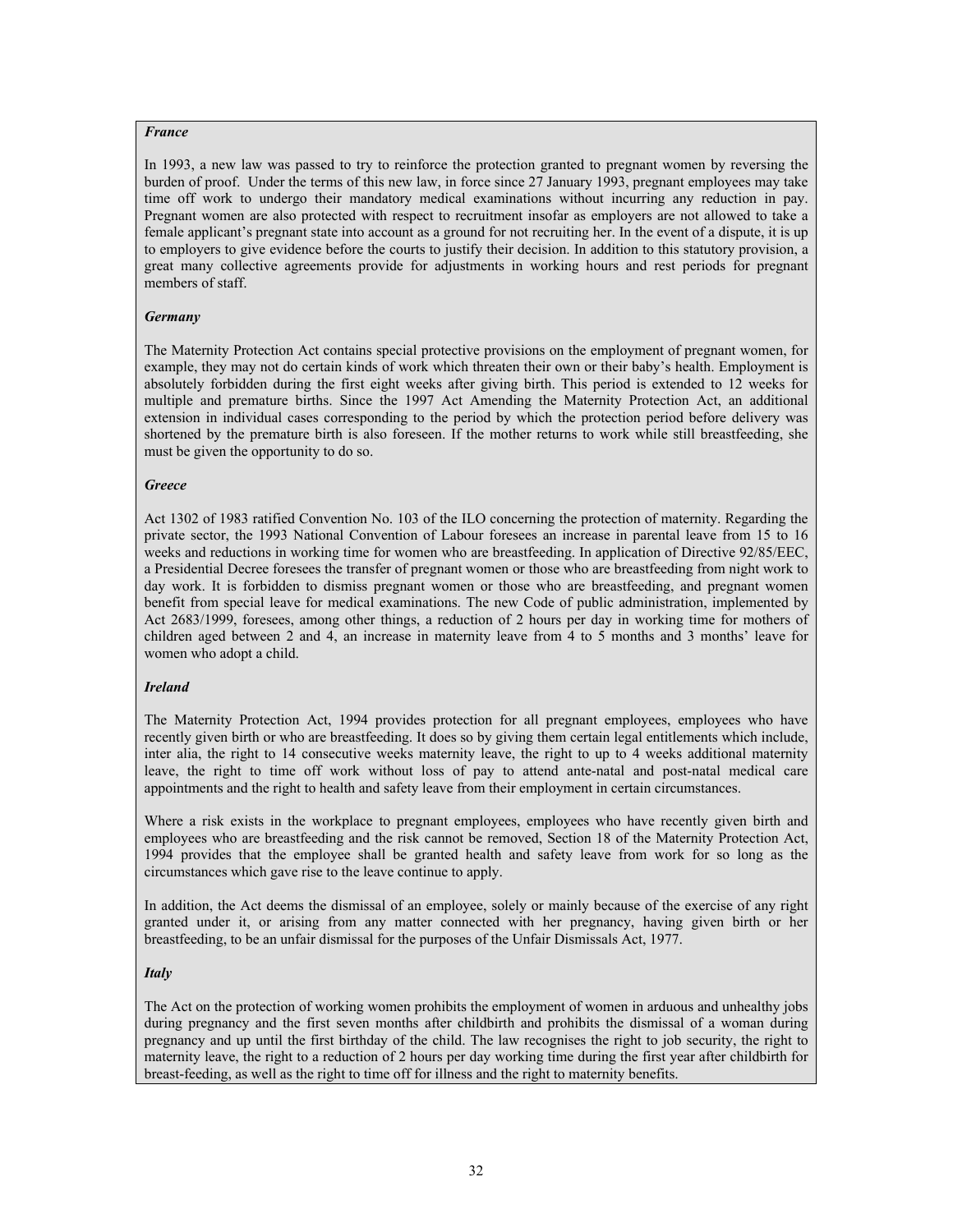The Act on equal treatment of men and women in the workplace extends these advantages to working women who have adopted a child or who have obtained pre-adoptive care, and extends some of the rights to working men. Self-employed women and women in liberal professions are also entitled to maternity benefit.

### *Portugal*

Legislation (Law no. 142/99 on protection of maternity and paternity) makes provision for protective measures vis-à-vis pregnant women, protects pregnant employees against dismissal, makes provision for maternity leave before and after childbirth, paternity leave, leave for the adoption of a child, the right to work reduced or flexible hours, the right for parents to time off to take care of sick children.

Some of these rights are granted on an individual basis and cannot be cumulated, thus representing measures to encourage a real sharing of family responsibilities between women and men.

Pregnant workers, workers having recently given birth and workers who are breastfeeding are protected against risks which could be harmful to their security or health. Women are also exempted from night work for 122 days before and after childbirth and for a year after childbirth if they continue to breastfeed.

### *Slovakia*

Pursuant to Article 38 of the Constitution, women shall enjoy more extensive health protection and special working conditions and, pursuant to Article 41, pregnant women shall be entitled to special treatment, terms of employment and working conditions. At the birth of a child, women have an entitlement to paid maternity leave of 28 weeks (37 weeks for the birth of 2 or more children at the same time or for single mothers), and additional parental leave for another period of 3 years with financial support. If the child is handicapped, parental leave is extended until the child is 7 years old. During pregnancy and continuous care for a child up to 3 years of age, parents (mother or father) are protected against dismissal.

#### *Spain*

Certain measures exist to encourage equal opportunities for women and men in access to a job, and to give companies incentives to hire women, while protecting maternity at the same time.

A Royal Decree of 1998 recognises part-time employees' right to maternity benefits and a 1998 Act regulates the payment of social security contributions for pro-term job contracts to hire unemployed persons as stand-ins for other employees who are off on maternity, adoption or child shelter leave.

Also to help employers learn not to consider maternity a handicap to company performance, measures have been passed to give incentives for contracts to substitute for employees who are absent for childcare reasons. A measure called "zero cost" has been approved. The objective is to give companies that hire replacements for employees on maternity or adoption leave an exemption from paying the employer's share of social security contributions.

### *Switzerland*

The Employment Act prohibits employment of mothers in the first eight weeks after childbirth (Section 35, paragraph 2). The natural corollary of this would be maternity insurance to cover loss of earnings, but this is something which Switzerland still lacks. A national maternity insurance scheme has been provided for in the Constitution since 1945, and several attempts have been made to introduce one, but nothing has happened so far. A new law setting up such a scheme was passed by Parliament in 1998 and put to referendum on 13 June 1999, but rejected. It covered fourteen weeks' paid maternity leave and a one-off birth grant for low-income families.

Women are protected against dismissal during pregnancy and the first sixteen weeks after childbirth (Article 336c of the Code of Obligations).

The Equality Act explicitly prohibits discrimination against female employees because they are pregnant (Section 3, paragraph 1).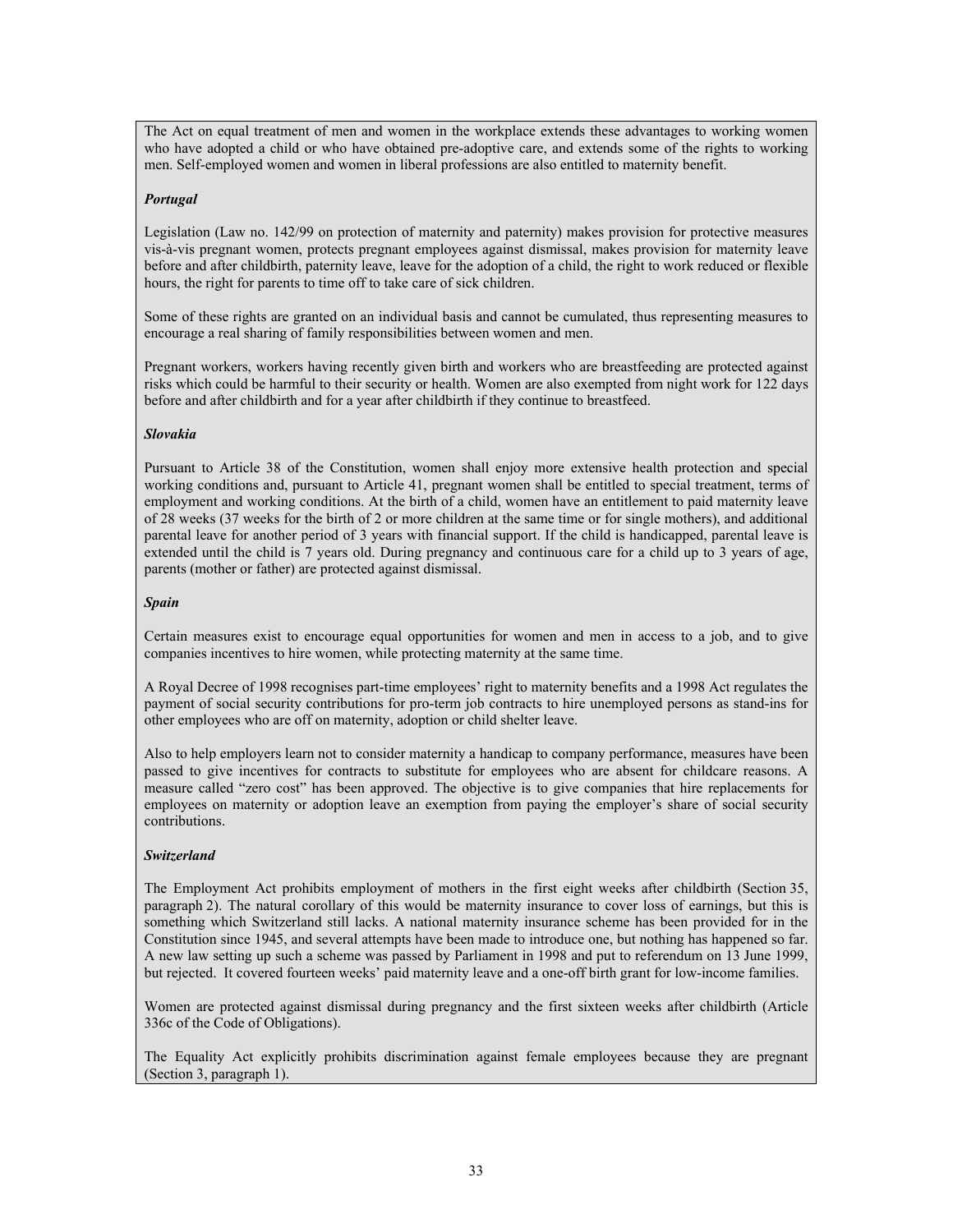# **ii. Genuine occupational qualifications**

Even though genuine occupational qualifications do not constitute a positive action as such, it is useful to explain what they are.

Genuine occupational qualifications are best known from the Equal Treatment Directive of 1976, but they had already been set forth in the ILO Convention 111, article 2, which is worded in a similar way. It has always been recognised that sex as a qualification may be a legitimate demand from an employer when a certain job is to be fulfilled, even if it might, at first sight, seem discriminatory.

In the Council Directive on equal treatment,  $76/207$  art  $2(2)$ , it is stated that this directive shall be without prejudice to the right of member States to exclude from its field of application those occupational activities and, where appropriate, the training leading thereto, for which, by reason for their nature or the context in which they are carried out, the sex of the worker constitutes a determining factor.

The equal treatment rules do not preclude the taking into account of sex in cases where the sex is a true qualification for the job with respect to patients, clients or in general to ensure the quality of the service provided.

Sex as a genuine qualification can lead to the principle of non-discrimination being disregarded because of work requirements, often because mixed groups can better ensure that decisions taken are not biased towards or against either sex. A good example is that of selection and evaluation committees or juries which should have a balanced representation of women and men, especially those dealing with evaluation of qualifications.

Article 2(2) is implemented in different ways in the member States of the European Union.

## **Examples from national legislation regarding genuine occupational qualifications**

#### *Belgium*

In Belgium, no job or professional activity may be reserved for men or women only, and vacancy notices may indicate no preference for either. In accordance with the country's general policy for positive action, awarenessraising and monitoring are practised in this area. There are a number of legal exceptions to this rule. For example, the Royal Decree of 8 February 1979 sets out cases in which applications for jobs or employment may be invited specifically from men or women. This applies to actors, actresses, singers, dancers or other performers required to play male or female roles, and to fashion and artists' models. Gender may also be stipulated in advertisements for jobs in non-EU countries whose laws or customs restrict certain occupations to either men or women.

Working women are also specifically prohibited from working underground in mines (Act of 16 March 1971, amended by the Act of 17 May 1985), and from doing manual earth-moving, excavation and digging work, or manual work in compressed-air chambers (Royal Decree of 24 December 1968 on women's labour).

#### *Denmark*

This provision is implemented through section 13(1) of the Equal Treatment Act. This form of exemption from the non-discrimination principle is allowed when sex is a true qualification for the activity. To give an example, a staff of a crisis centre where the clients may wish to discuss their problems with a member of their own sex.

It must be ensured that an employer is always able to have a job carried out even if it can only be undertaken only by either sex. The employer cannot plead that it would be dangerous for the employees of one sex to do the job.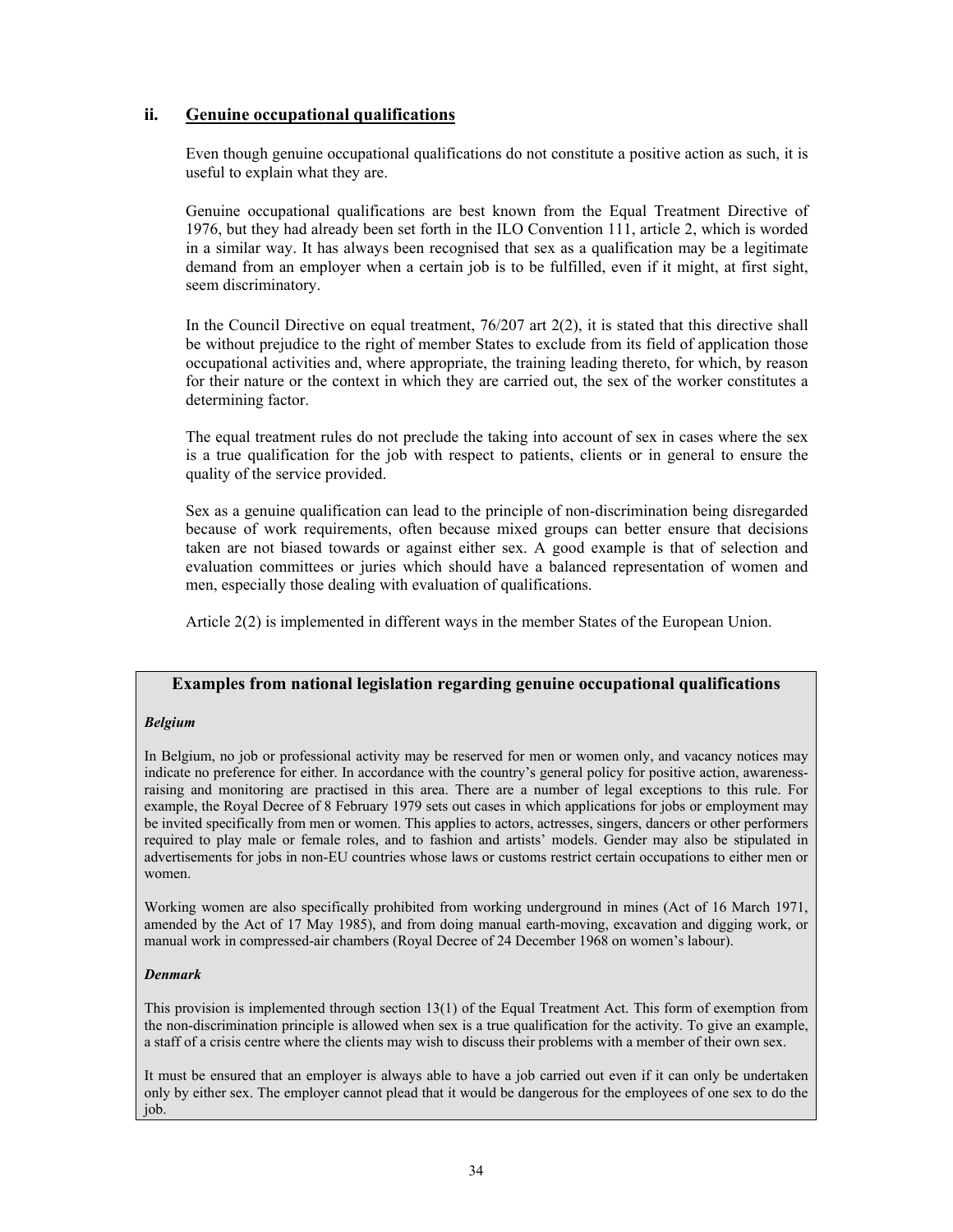## *Italy*

Act No. 125/91 stipulates that "in public competitions and in all forms of staff recruitment by private and public enterprises, the services required must be accompanied by the words 'by one or the other sex', unless reference to sex constitutes an essential condition of the very nature of the job or the service."

## *Norway*

A post must not be advertised for one sex only, if there is no apparent reason. The advertisement should not give the impression that the employer expects or prefers one sex for the post.

In special cases a job can only be performed by either men or women and, in such cases, the advertisement should give this information. The condition in the Act concerning apparent reason is interpreted narrowly. An apparent reason is for example a male leading part in a play. Grounds of public decency may be an apparent reason too. For a few positions within the care sector, sex may be relevant if the employee is to provide care for a client who for example needs a role model. General assumptions that one sex does not have the necessary qualifications, such as for example physical strength, are not relevant.

Another example is that of the Norwegian Universities Act (universitetslov), which requires that selection and evaluation committees for appointments and academic theses shall comprise members of both sexes. This ensures that qualification standards are not biased towards or against either sex.

## *Portugal*

Articles 3 and 7 of the Law on equality in work and in employment provide that:

"The right to work implies the absence of any discrimination, direct or indirect, on grounds of sex, particularly with regard to civil status or family situation.

Job vacancy notices and publicity relating to preselection and recruitment must not contain, directly or indirectly, any restriction, specification or preference based on sex."

The only exception allowing for the recruitment of a specific sex is conditioned by Law no. 392/79, which states that "the specific recruitment of one or the other sex does not constitute discrimination when it concerns activities linked to fashion, art or show business, when this is indispensable for the task to be accomplished, which would differ in quality when carried out by a man or by a woman."

## *Spain*

In Spain, two particularly significant decisions have been taken by the Constitutional Court. The first, decision 219/1992 of 14 November, refers to women's participation in the armed forces, establishing the right to equality and non-discrimination. The second, decision 219/1992 of 14 December, establishes that to prohibit women from working in mines is an infringement of the principle of equality and therefore implies gender discrimination, which is contrary to the Spanish Constitution.

# *Switzerland*

No one may be refused employment on grounds of gender. Gender-restricted recruitment is not, however, discriminatory when determined by the nature of the job (e.g. for reasons of physical aptitude, or because the context and/or purpose of the work makes this necessary).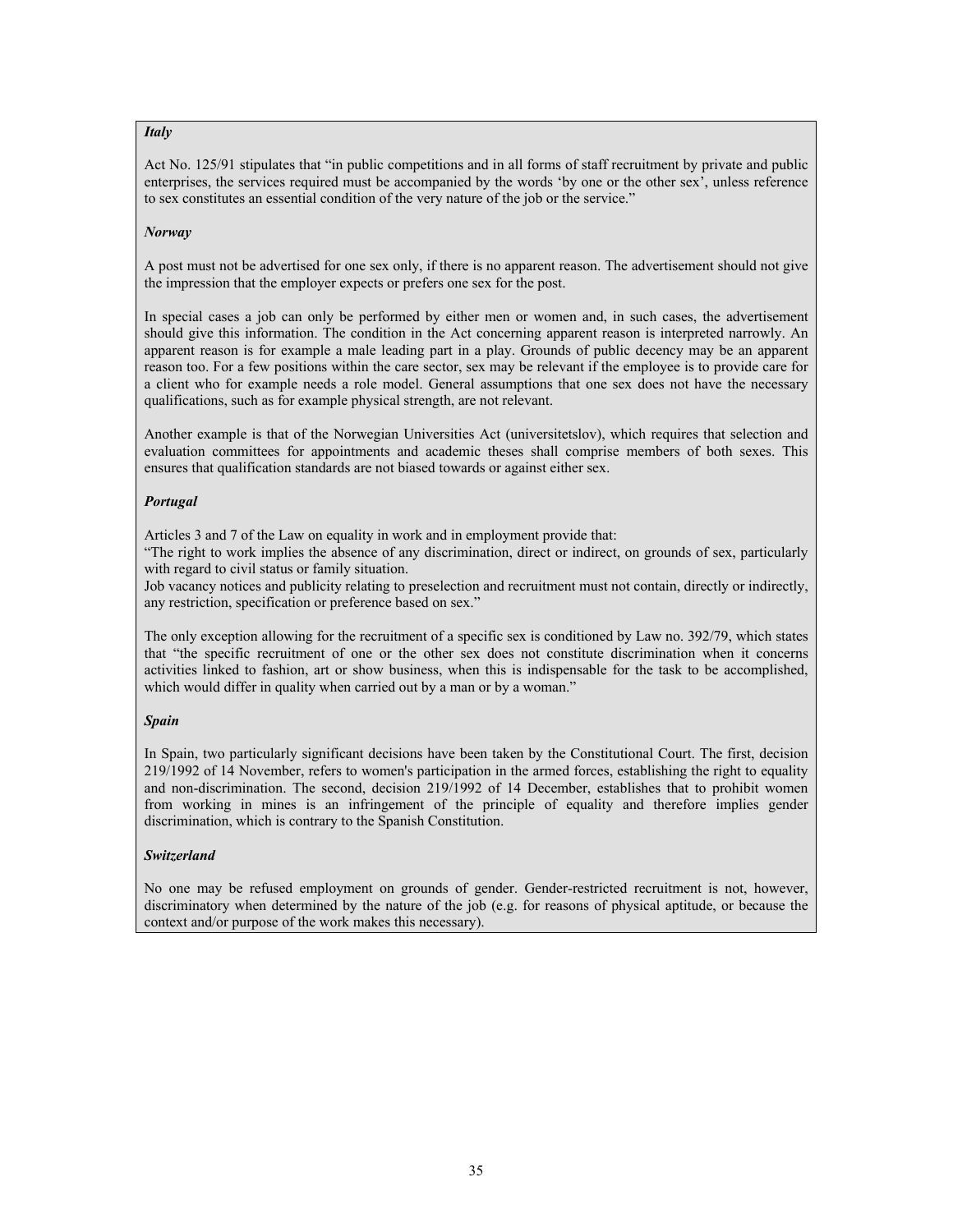# **Rulings of the European Court of Justice regarding genuine occupational qualifications**

## *France*

Article 2(2) was discussed by the ECJ in the case *Commission v France* in an infringement action concerning the recruitment practices for head warders of small prisons and 5 categories of the national police force. Separate recruitment and special allocations had been organised for men and women. The Court used the concept of transparency to judge the validity of the derogation from the equal treatment principle. It was held that the Commission should be in a position to supervise the derogation and the derogation must be capable in principle of being adapted to social developments.

The Court held that Article 2(2) covered the highest grades of the prison service and that it was legitimate to restrict the position to a member of one sex. But for the categories of police officers it was not sufficiently clear or transparent why sex was a determining factor for specific activities, while the French government could rightly argue that there were good reasons for recruiting head warders from experienced prison staff. The post was managerial and did not involve contacts with prisoners, which might rightly justify that the same restrictions should be imposed on prison officers.

The French government could have avoided the problem by organising their departments differently i.e. by creating a separate corps for prison governors or by including the post of prison governor in the management corps.

## *Germany*

In *Commission v Germany* the Court dismissed allegations that the German government had failed to implement Council Directive 76/207/EEC in the public service and the independent professions. In relation to the complaint that Germany had failed to define the scope of the derogations from the equal treatment principle in Article 2(2), the Court ruled that it was for the member States to complete a verifiable list in whatever form and to notify it to the Commission. Since Germany had not adopted measures to create even a minimum of transparency the Court concluded that the Commission had been prevented from exercising effective supervision and had made it difficult for individuals to defend their rights.

# *United Kingdom*

Article 2(2) allows for exclusions where the sex of the worker is a determining factor in the job. In *Commission v UK* the Court rejected the Commission's complaint that the refusal to allow men full access to training in midwifery was not in breach of Article 2 since the occupation fell within a sphere "in which respect for the patient's sensitivities is of particular importance." But in accordance with Article 9(2) the position was to be kept under review. In relation to the exclusion in UK law, exempting employers with fewer than 6 staff from the scope of national discrimination law, this was found not to be in line with Article 2(2). But in relation to the exemption for private households the Court accepted that the exception might be permissible where the principle or respect for private life was relevant.

Articles 2(2) and 2(3) were considered in *Johnston v Chief Constable of the Royal Ulster Constabulary*. A complaint was brought by a female officer in the full-time reserve of the RUC challenging the practice of not allowing female officers to receive firearms training or to carry firearms. The Chief Constable argued that if female officers were armed it would increase the risk of assassination and it would be a departure from the ideal of an unarmed police force. Furthermore, it would hinder the valuable work of female officers in the social field.

The first issue addressed by the ECJ was whether sex could be a determining factor of the job within Article 2(2). The Court looked at the specific context of a police officer in Northern Ireland, a situation in which there were frequent assassinations, and concluded that the requirements of public safety might justify the exclusion of women from handling firearms but any derogations from the principle of equal treatment should be interpreted strictly and justified according to the principle of proportionality: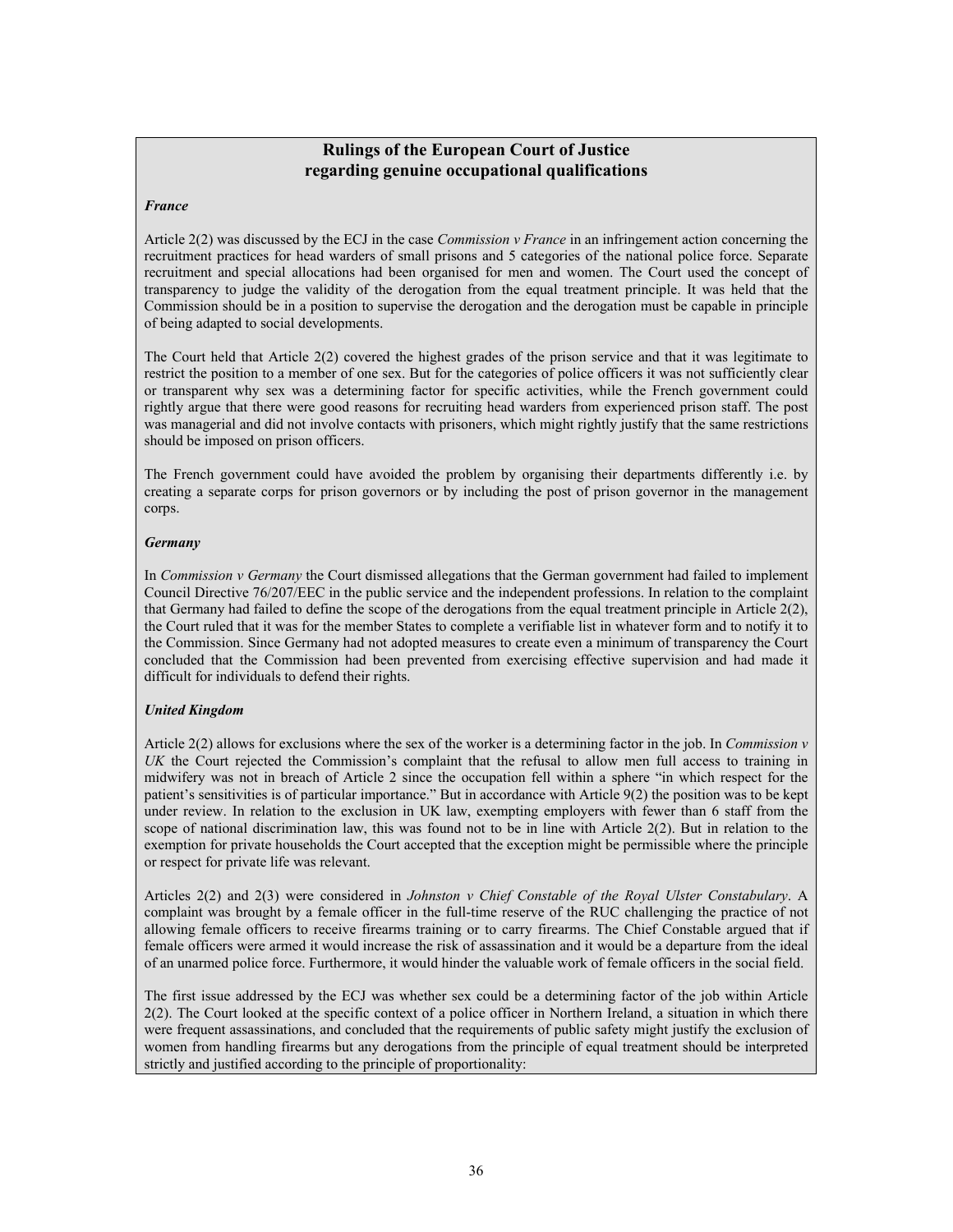"The principle requires that derogations remain within the limits of what is appropriate and necessary for achieving the aim in view and requires the principle of equal treatment to be reconciled as far as possible with the requirements of public safety which constitutes the decisive factor as regards the context of the activity in question."

The Court was thus eager to point out that women should not be excluded from a particular employment.

However, in its judgment of 26 October 1999 concerning *Case* C-273/97 (*Angela Maria Sirdar v The Army Board, Secretary of State for Defence)*, the Court of Justice ruled that the Royal Marines, as special combat units pursuing activities for which sex is a determining factor, are entitled to exclude women.

The Royal Marines are organised on the basis of the principle of interoperability. This means that each individual, irrespective of his specialisation, must be able to serve at any time within his rank and according to his level of skill in a commando unit. Consequently, the employment of women, according to the Royal Marine authorities, would not allow for the maintenance of interoperability.

The applicant, a chef in the British army and whose request for a transfer to the Royal Marines was rejected, considered that she was the victim of discrimination on the grounds of sex.

The Court observed, at the outset, that whilst the member States were free to take decisions regarding the organisation of their armed forces, those decisions remained subject to Community law (apart from exceptional cases which were strictly defined). Thus, decisions regarding, in particular, access to employment in the armed forces were generally required to observe the principle of equal treatment between men and women.

However, the Court considered that the Royal Marines were organised in a way which differed fundamentally from the way in which other units of the British armed forces were organised. Within that unit, chefs were in fact also called to serve in front-line commandos, no exceptions being permitted to that rule. The Court observed that Community law provides for strictly defined exceptions (they must be appropriate and necessary to the aim to be achieved) to the application of the principle of equal treatment where sex is a **determining** condition for the exercise of the activity in question in view of its nature, and the national authorities enjoy a certain margin of discretion in adopting the measures which they consider necessary to guarantee public security.

The Court considered that in the circumstances of this case, the national authorities could, in the exercise of that discretion, reserve access to the Royal Marines exclusively for men owing to the specific conditions governing their deployment as front-line commando units.

# **iii. Positive measures to promote equality**

Examples and experiences in different countries show that it is rather difficult to classify the range of positive measures exhaustively. One reason for this is that the strictness of positive measures varies, according to whether they may involve a certain danger of discriminating against the other sex. Some are manifestly positive action, while others are sometimes described as belonging to other ways of promoting equality, e.g. to gender mainstreaming. The strictness of each type of positive measure has a crucial effect on the legal implication of each particular measure.

Positive measures are normally authorised in domestic legislation without an obligation of prior approval by a competent authority. Certain equality bodies may, however, give advice and information concerning positive action (without a binding effect). Possible supervision of whether applied measures have exceeded the lawful derogation is usually carried out *a posteriori*. An interesting exception is Denmark, where the equal opportunities board has to state beforehand its views on derogation from the principle of equal treatment in the event of under-representation.

Education is often analysed in conjunction with working life (e.g. vocational training organised by the employer), but higher education may also be looked at independently. The objective is a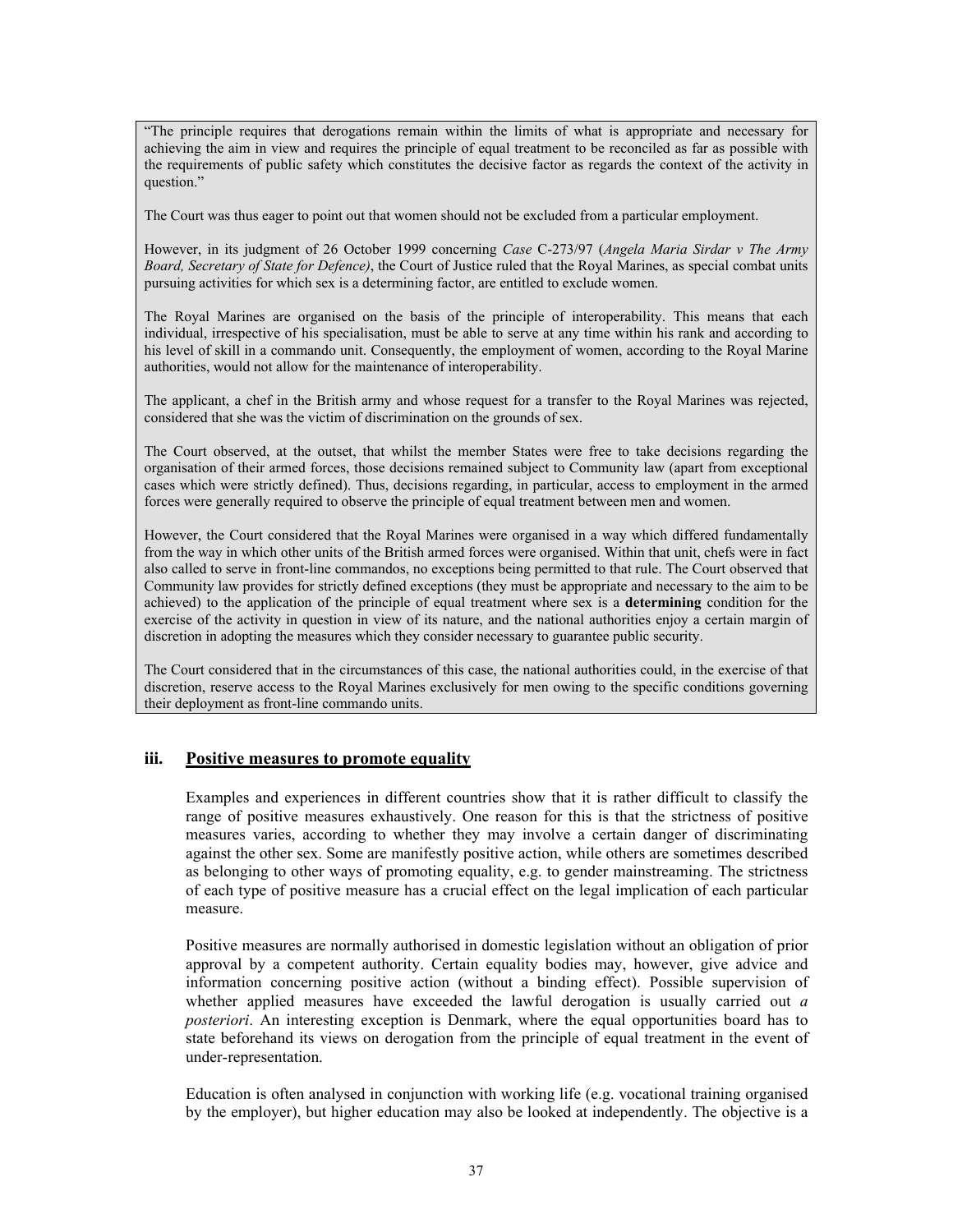more balanced representation of women and men in certain fields of education which will ultimately have an effect on the segregated labour market, notwithstanding the meaning it has on public opinion concerning traditional roles of the sexes.

Some countries have abolished positive measures in education, while to some countries, they remain the only positive measures applicable.

The Group has classified positive measures into the following categories: a) measures implying obligation of results; b) supportive measures and incentives to promote equality; c) measures implying procedures (compulsory or voluntary). These will be described hereafter with examples to make the classification clearer.

A special form of positive measures is affirmative action, which originates mainly from the United States of America, where it is referred to as action to identify and eliminate discrimination in employment or measures aimed at increasing the participation of certain protected groups in the workforce. Apart from gender, affirmative action has been applied in the United States to different minority groups within certain job categories.<sup>1</sup>

# **a) Measures implying obligation of results**

These measures are the harshest of all positive measures. They are not dealt with explicitly in any international covenant or treaty. Hence, they are often at odds with the principle of equal treatment and might – without their legitimating aim – constitute discrimination against the opposite sex. Therefore they are permitted only within certain limits, usually stipulated in legislation. They may be used in working life as well as in education. Obligation of results means that **priority** is given to the candidate of the under-represented sex, but it varies how automatic/obligatory/absolute/guaranteed that priority is. Focus is sometimes on aptitude, proficiency and professional experience.

The Equal Treatment Directive is interpreted as having some limitations concerning measures implying obligation of results (see the Kalanke case, page 39). However, this does not have to imply training and education (see the Badeck case, page 40).

Bearing this in mind, the Group has divided measures implying obligations of results into three main categories:

- **measures giving absolute/automatic priority to the applicant of the underrepresented sex (who fulfils the minimum requirements)<sup>2</sup> or whose qualifications are equal;**
- measures giving priority, but not automatically, to the applicant of the under**represented sex who fulfils the minimum requirements;**

 $\frac{1}{1}$  Affirmative action as used in the United States may be defined in the following way: "Affirmative action is a generic term for programmes which take some kind of initiative, either voluntarily of under the compulsion of law, to increase, maintain or rearrange the number or status of certain group members usually defined by race or gender, within a larger group" (Source: Johnson, Roberta Ann (1990): *Affirmative Action Policy in the United States: its impact on women, policy and politics*, 18(2):77-90). The term "affirmative action" can be interpreted in different ways, but this definition is useful because it is open-ended.

<sup>2</sup> The Group has not yet found any examples of measures giving absolute/automatic priority to the applicant of the under-represented sex who only fulfils the minimum requirements. Equal, or almost equal qualifications always seem to be requested (see description of the Abrahamsson and Anderson v. Fogelkvist case on page 41).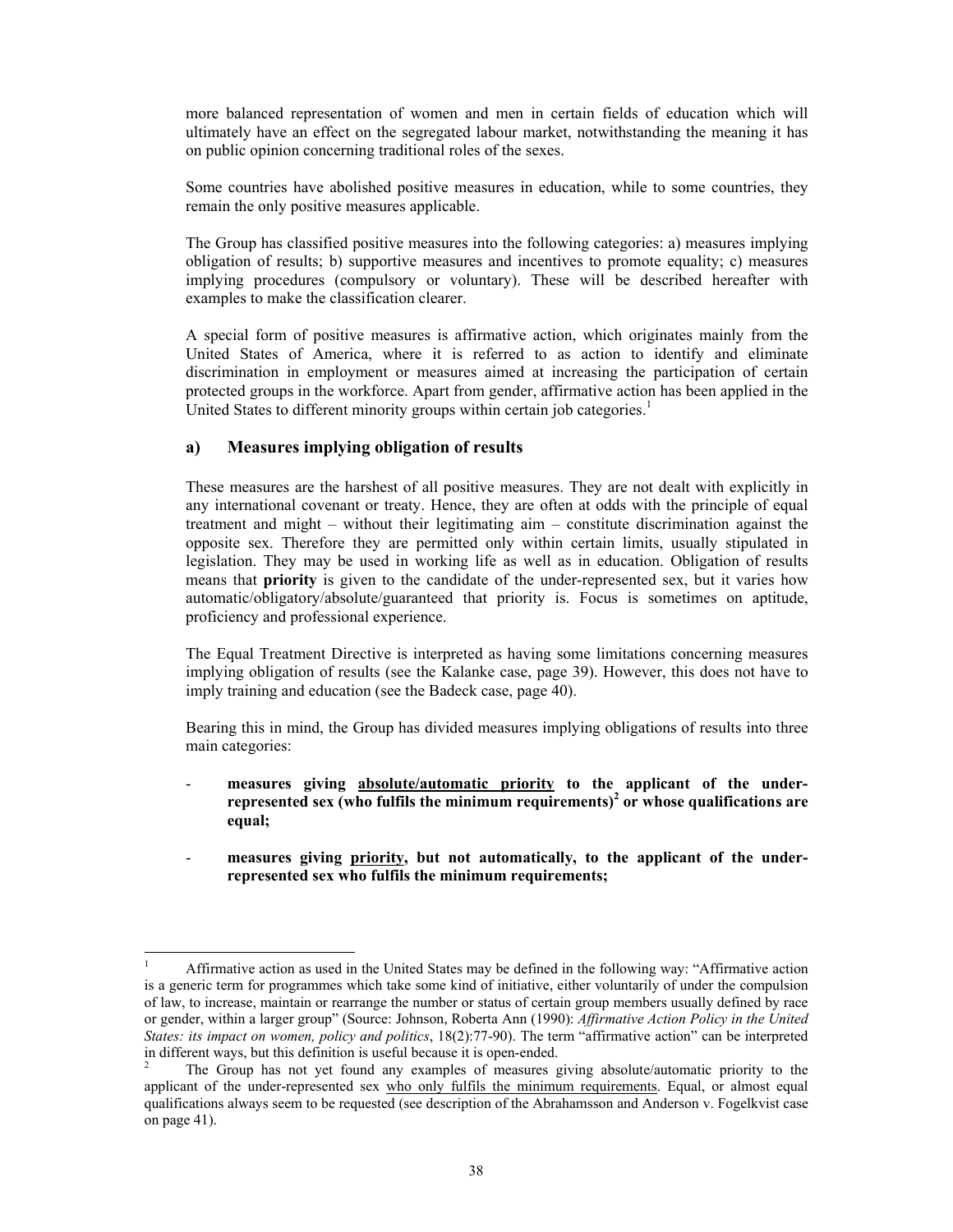## measures giving priority, but not automatically, to the applicant of the under**represented sex only when other qualifications are equal.**

In working life, measures implying obligations of result often involve determining a target percentage for the under-represented sex as regards posts and jobs. Therefore, they are relevant in appointments or in promotion. From the legal point of view, as a general rule, they must aim to promote *de facto* equality and they may not be applied randomly. These measures may be authorised by law or even recommended, if a public employer is concerned. They sometimes raise legal problems and controversy, since their compatibility with domestic constitutional rights and with international obligations is a difficult legal issue.

Some Federal Länder in Germany have included provisions in their law, giving preference to women in appointment, assignment to official posts or promotion in the public sector. The room for consideration left to the authority varies according to the nature of these provisions. The European Court of Justice has delivered a number of important rulings, which touch upon the legal implications of these kinds of measures, in particular as regards the derogation provided in Article 2(4) of the Equal Treatment Directive (76/207/EEC). As a result, the "absolute priority measures" have been abolished from the legislation in Germany.

# **Examples of "measures giving absolute/automatic priority to the applicant of the under-represented sex who fulfils the minimum requirements or whose qualifications are equal"**

## *The Kalanke case*

The case which has generated most controversy is *Kalanke v freie hansestadt Bremen.* Here a man challenged a provision introduced by the State of Bremen in the public sector. Where there were less than 50% of employees of one sex in the relevant personnel group and a male and female candidate were equally qualified for a post, then **automatic priority** would be given to the member of the under-represented sex. Advocate General Tesauro found the Bremen law to infringe article 2(4) of the Equal Treatment Directive (ETD). His opinion is unusual in that he refers extensively to American legal precedents to reach his conclusions. He argued that positive action under the ETD cannot be used to secure equal results. It must be directed at moving the obstacles preventing women from having equal opportunities, for example, by tackling educational guidance and vocational training. Numerical – and hence only formal equality – is seen by him as an "Incontestable violation of a fundamental value of every civil society: equal rights, equal treatment for all". The Court, following the Advocate General, found the Bremen law to be in breach of the ETD. The immediate action to the ruling was series of shock waves around the European Union, particularly since the Community had been keen to encourage positive measures. There are two possible interpretations of the ECJ's ruling. One is very narrow, confining the ruling to the content of the Bremen law – the Court assumed that because there was no safeguard clause in the Bremen law protecting the best male applicant from individual hardship, it led to automatic preferential treatment for women. A wider reading of the ruling can be found in §16 and §22 where the Court refers to a results approach, as follows:

*§16. "A national rule that, when men and women who are candidates for the same promotion are equally qualified, women are automatically to be given priority in sectors where they are under-represented, involves discrimination on grounds of sex."* 

*§22. "National rules which guarantee women absolute and unconditional priority for appointment or promotion go beyond promoting equal opportunities and overstep the limits of exception in article 2(4) of the Directive."* 

To stem the panic and to defend the automatic approach, the European Commission issued a Communication to the European Council and the European Parliament on the interpretation of the *Kalanke* ruling, proposing the following amendment to article 2(4) of the ETD.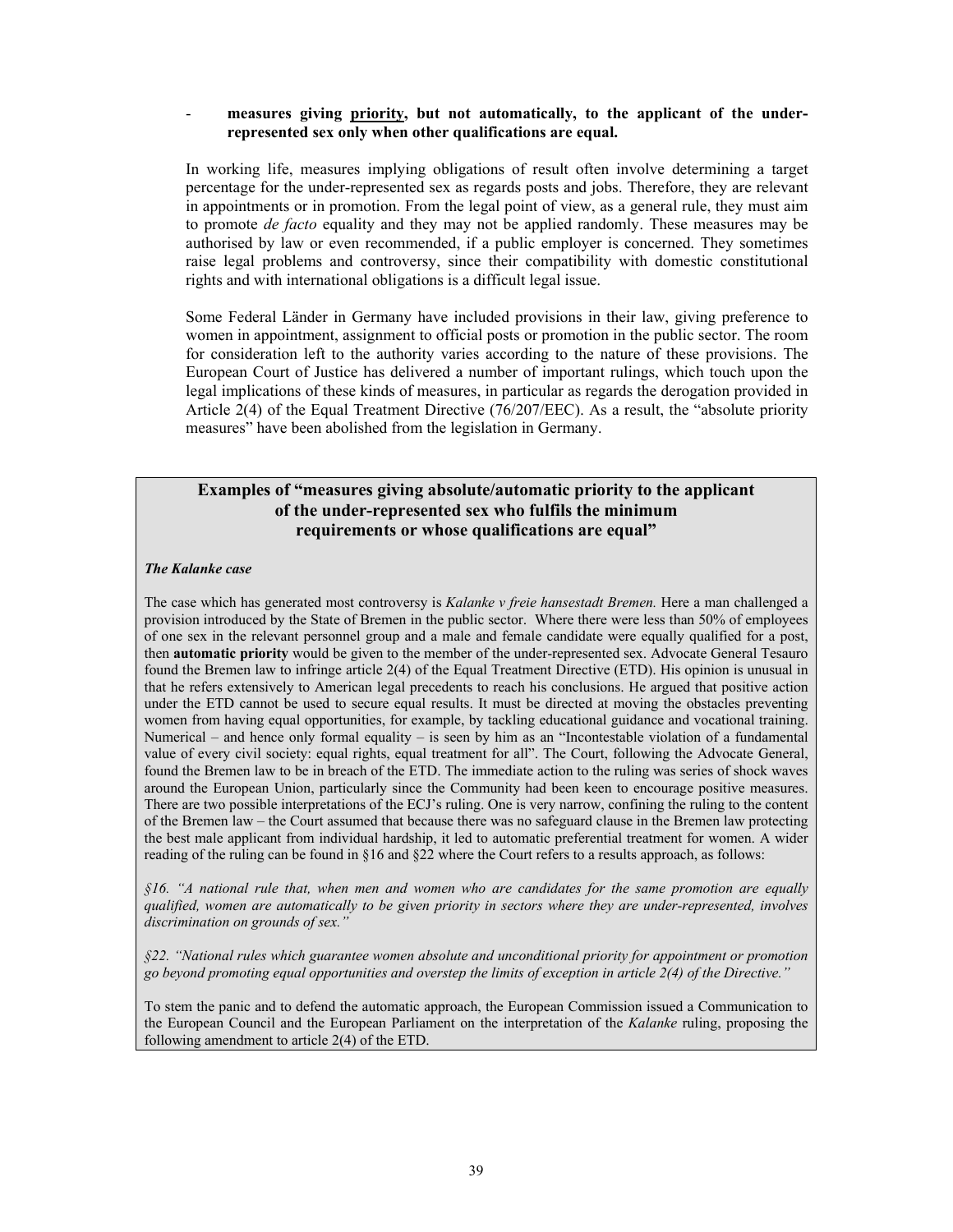*§4. "This Directive shall be without prejudice to measures to promote equal opportunity for men and women, in particular by removing existing inequalities which affect the opportunities of the under-represented sex in the areas referred to in article 1(1). Possible measures shall include the giving of preference, as regards access to employment or promotion, to a member of the under-represented sex, provided that such measures do not preclude the assessment of particular circumstances of an individual case."* 

The Commission takes the view that quota systems, which fall short of being rigid and automatic, are lawful. The Communication also provides a list of positive measures that are lawful:

- Quotas linked to the qualifications required for the job, as long as they allow account to be taken of particular circumstances which might, in a given case, justify an exception of the principle of giving preference to the underrepresented sex;
- For promoting women, prescribing the proportions and the time limits within which the number of women should be increased, but without imposing an automatic preference rule when individual decisions on recruitment and promotion are taken;
- An obligation *of principle* for an employer to recruit or promote by preference a person belonging to the under-represented sex; in such a case, no individual right to be preferred is conferred on any person;
- Reductions in social security contributions which are granted to firms when they recruit women who return to the labour market, to perform tasks in sectors where women are under-represented;
- Other positive measures focusing on training, professional orientation, the re-organisation of working time, childcare etc.

The Commission has a vested interest in maintaining the viability of positive action since its Fourth Medium-Term Action Programme on Equal Opportunities for Men and Women contains proposals to use positive action schemes.

## *The Badeck case*

The Badeck case (judgment delivered by the ECJ on 28 March 2000) concerns a review of the legality of the "Law of the Land of Hesse on equal rights for women and men and the removal of discrimination against women in the public administration", considered by the applicants to be, *inter alia,* contrary to the Equal Treatment Directive as interpreted by the ECJ in Case C-450/93 *Kalanke v Bremen* (1995) (see above).

Only Paragraph 7 (1) of the Law in question (allocation of training places) fixes in a binding fashion a predetermined quota in favour of women. It states:

"In trained occupations in which women are under-represented, they are to be taken into account to the extent of at least one half in the allocation of training places. The first sentence shall not apply to training procedures in which the State exclusively provides training."

The Court held that the Hesse legislature, by introducing a strict result quota as regards professional training, was intended to facilitate the equal access of women to qualified positions, because despite formal legal equality, they did not have equal access to those positions, even if their educational success was as good as that of men. It ruled that the provision at issue forms part of "a restricted concept of equality of opportunity. It is not places in employment which are reserved for women, but places in training ...". The Court underlined further that when taking an overall view of training (public and private sectors) "the provision at issue therefore merely improves the chances of female candidates in the public sector … Such measures are therefore among the measures authorised by Article 2(4) of the Directive, which are intended to improve the ability of women to compete on the labour market and to pursue a career on an equal footing with men". Therefore, and given that the State does not have a monopoly on training, the Court concluded that the article in question was not contrary to the ETD.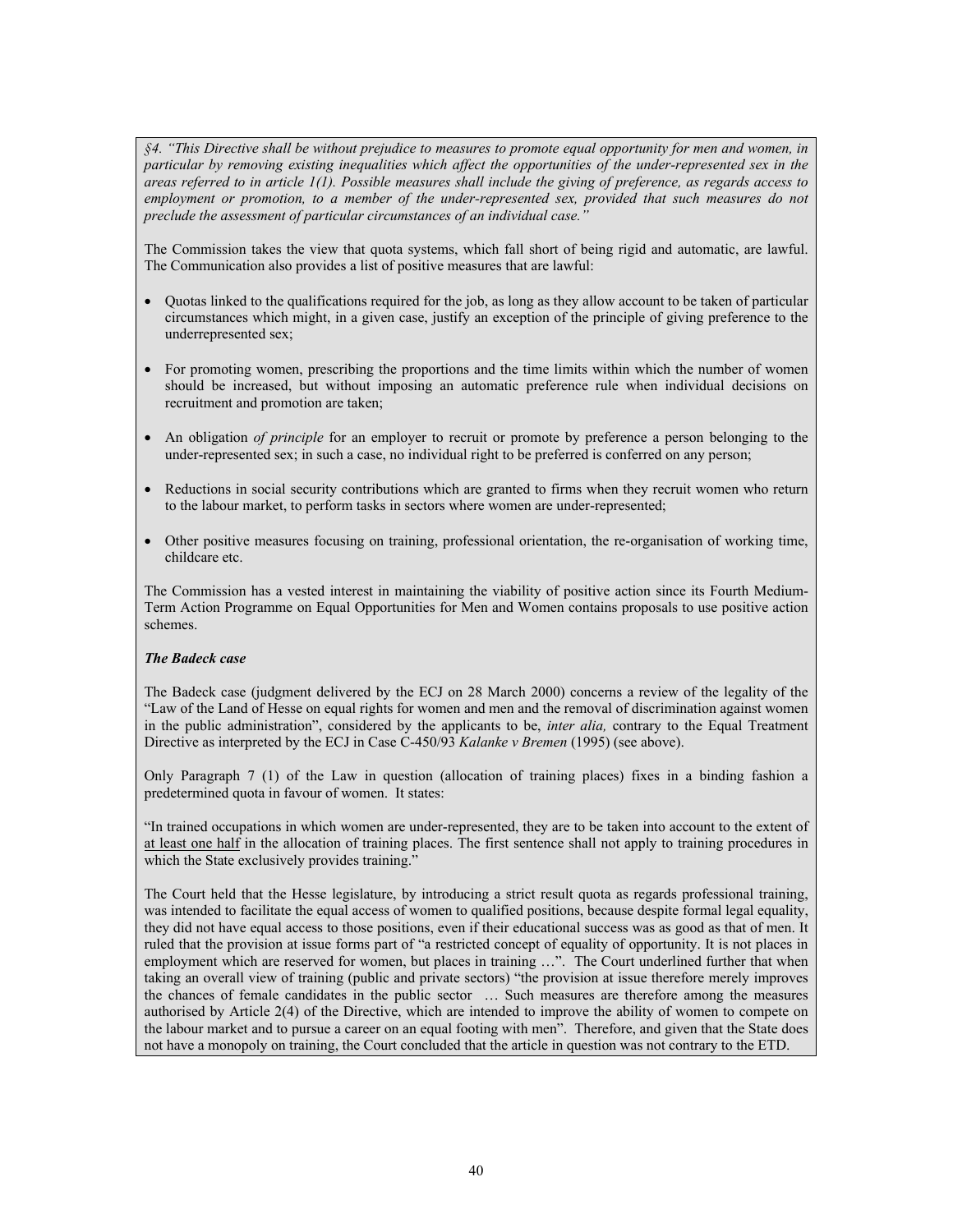# **Examples of measures giving priority, but not automatically, to the applicant of the under-represented sex who fulfils the minimum requirements**

The European Court of Justice delivered its judgment in Case C-407/98 (*Katarina Abrahamsson and Leif Anderson v Elisabeth Fogelkvist*) on 6 July 2000. Again, the question was about Articles 2(1) and (4) of the Equal Treatment Directive: what is meant by its notion of 'measures to promote equal opportunity for men and women', and does the Directive allow such measures in a situation where applicants are not equally qualified?

In the case concerned, a female applicant was given priority in selection over a male applicant by virtue of national legislation. The female selected did possess sufficient qualifications for the public post (professor), but, in comparison with the male applicant, she was still less qualified. The question was whether the difference between the applicants' qualifications was so great that such treatment would be contrary to the requirement of objectivity in making the appointment.

The domestic provisions that served as the basis for positive special treatment in favour of the woman, were legislated in order to redress the persistent gender imbalance of university professors and research assistants in the short run. By a government decision, the application was restricted to appointments to a limited number of pre-determined posts (as under the domestic Regulation 1995/936) or posts created as part of a special programme adopted by an individual university under which special treatment may be applied (as under Article 15a of Part 4 of *Högskoleförordningen* (Law on Universities)).

A domestic regulation provided that an applicant of the under-represented sex possessing **sufficient qualifications** for a public post should be selected over an applicant of the opposite sex who would otherwise be selected. Priority **might** be given to an applicant of the under-represented sex, **if they were regarded as equally or almost equally qualified**. Before such a positive treatment could be undertaken, two relevant criteria had to be met. First, a need for an applicant of the under-represented sex to be selected was required. Second, the difference between the applicants' qualifications must not be so great that such a treatment would be contrary to the requirement of objectivity.

The national provision **did not automatically** oblige the appointing university to give priority to underrepresented women. The Swedish government stressed in its proposal that there was a limit for the legitimate difference between applicants' qualifications. If the difference was too great, the adoption of positive measures was prohibited.

The Court concluded that the selection method under the Swedish legislation did not conform to Community law: the selection was ultimately based merely on the fact of belonging to the under-represented sex, and candidatures were not subjected to an objective assessment taking account of the specific personal situations of all the candidates. The selection method was also found to be disproportionate having regard to the aim pursued.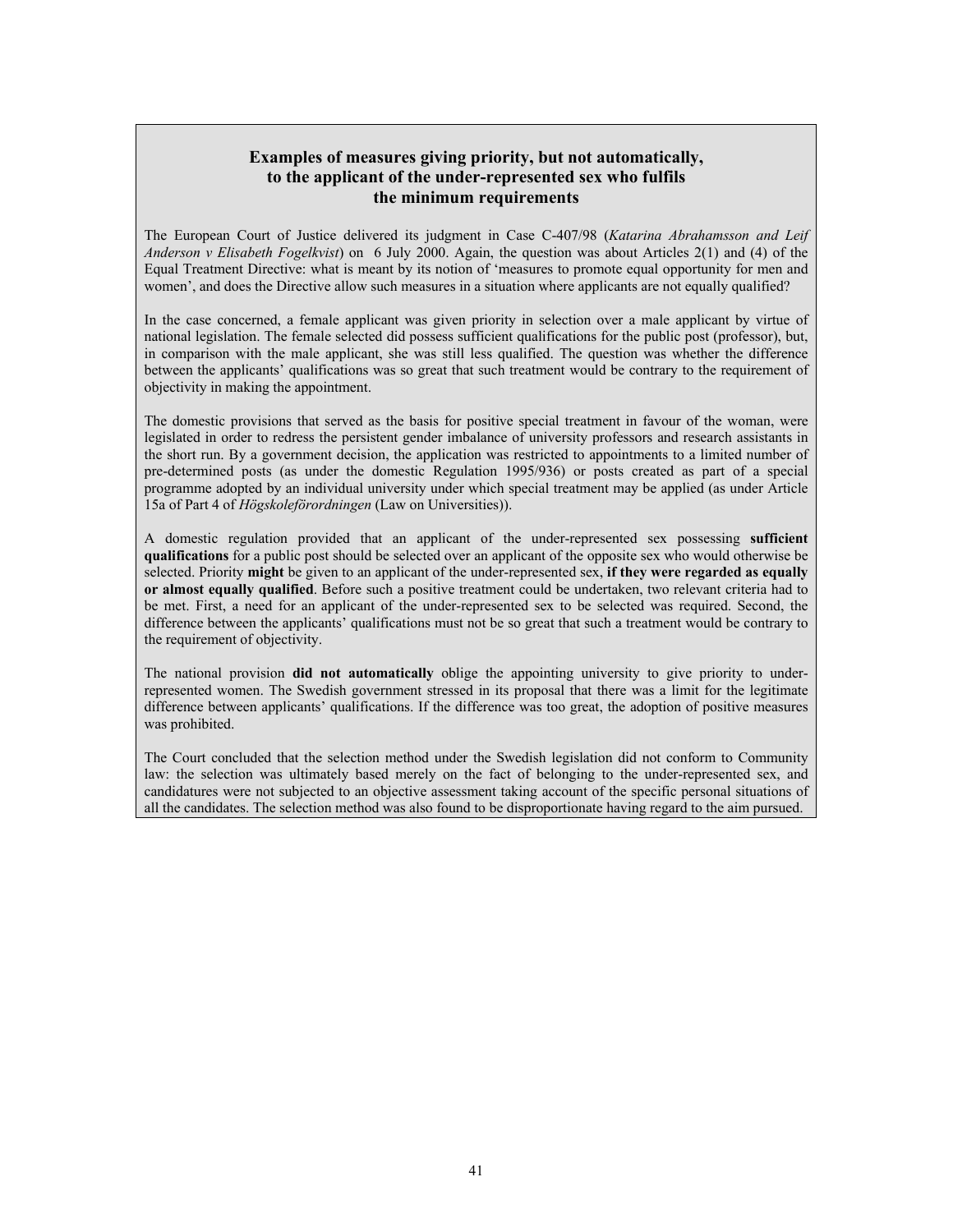# **Examples of measures giving priority, but not automatically, to the applicant of the under-represented sex only when other qualifications are equal**

## *The Marschall case*

As regards such measures, an interesting case in the European Court of Justice is C-409/95, *Helmut Marschall v Land Nordrhein-Westfalen*. In this case, the Law on Civil Servants of the Land (Beamtengesetz für das Land Nordrhein-Westfalen) provided that "Where, in the sector of the authority responsible for promotion, there were fewer women than men in the particular higher post in the career bracket, women are to be given priority for promotion in the event of equal suitability, competence and professional performance, unless reasons specific to another [male] candidate predominate." Compared with the Kalanke case, the provision in this case was less binding, leaving room for flexibility in order to allow the administration to take into account any factors specific to individual candidates (*saving clause*). Thus, notwithstanding the rule of priority, a male candidate could also be given preference over a female candidate on the basis of specific individual reasons. Priority for women was not automatic and absolute.

Mr. Marschall, a teacher, had applied for a higher position, but was informed that a woman candidate was to be appointed. Both candidates were equally qualified, but since fewer women were employed in the particular pay and career bracket, the woman candidate had to be promoted by virtue of the legislation. Mr. Marschall brought legal proceedings before the German Courts, which (Verwaltungsgericht Gelsenkirchen) referred the question to the European Court of Justice asking whether the legislation was compatible with Article 2(1) and (4) of the Equal Treatment Directive.

The existence of a flexible saving clause made positive measures, although discriminatory in appearance, more legitimate. The Court of Justice had been given observations by some of the member States of actual difficulties that women encountered in employment and promotion situations in comparison with men. As distinct from the opinion of Advocate General Jacobs, the Court ruled that Article 2(1) or (4) of the Directive did not preclude a national rule set out as above. However, as a condition, the Court laid down a requirement that an *objective assessment* of equally qualified candidates (women and men) must be guaranteed in each individual case. The assessment had to take into account all criteria specific to the individual candidates, and it would override the priority accorded to women candidates, where one or more criteria tilted the balance in favour of the male candidate. Selected criteria were not allowed to discriminate against female candidates.

The implications of the ruling are puzzling. On the one hand, it is definitely a positive sign to the member States regarding the possibility of positive action. But on the other hand, the new requirements laid down by the Court of Justice raise controversy. Who is to control the objectivity and neutrality of the criteria selected as the basis for assessment? And how does it correlate with the overall situation of the structural inequality prevailing in the labour market? Critics have stressed that there is a danger that this kind of individually-based assessment of candidates is – once again – likely to place emphasis on individual rights and non-discrimination, and ultimately likely to ignore the idea of positive measures as a tool for enhancing women's structural position in areas where it is needed. Instead, focus should have been placed on women as an under-represented group in a particular field of work, and the aim should have been to promote their position in the long run. It is a long way from equality of opportunity to equality of results.

# *The Badeck case*

The ruling in the Badeck case (Case C-158/97) is similar to that of the Marschall case (except for the ruling on article  $7(1)$ , see page 40).

This case was referred to the ECJ by the State Constitutional Court of the Land of Hesse (Staatsgerichsthof). Mr Badeck and 45 other members of the Landtag of Hesse had applied to the Staatsgerichtshof for a review of the Law of the Land of Hesse on equal rights for women and men and the removal of discrimination against women in the public administration (HG1G), adopted in 1993. The applicants considered this law anti-constitutional and incompatible with Articles 2(1) and 4 of the Equal Treatment Directive 76/207.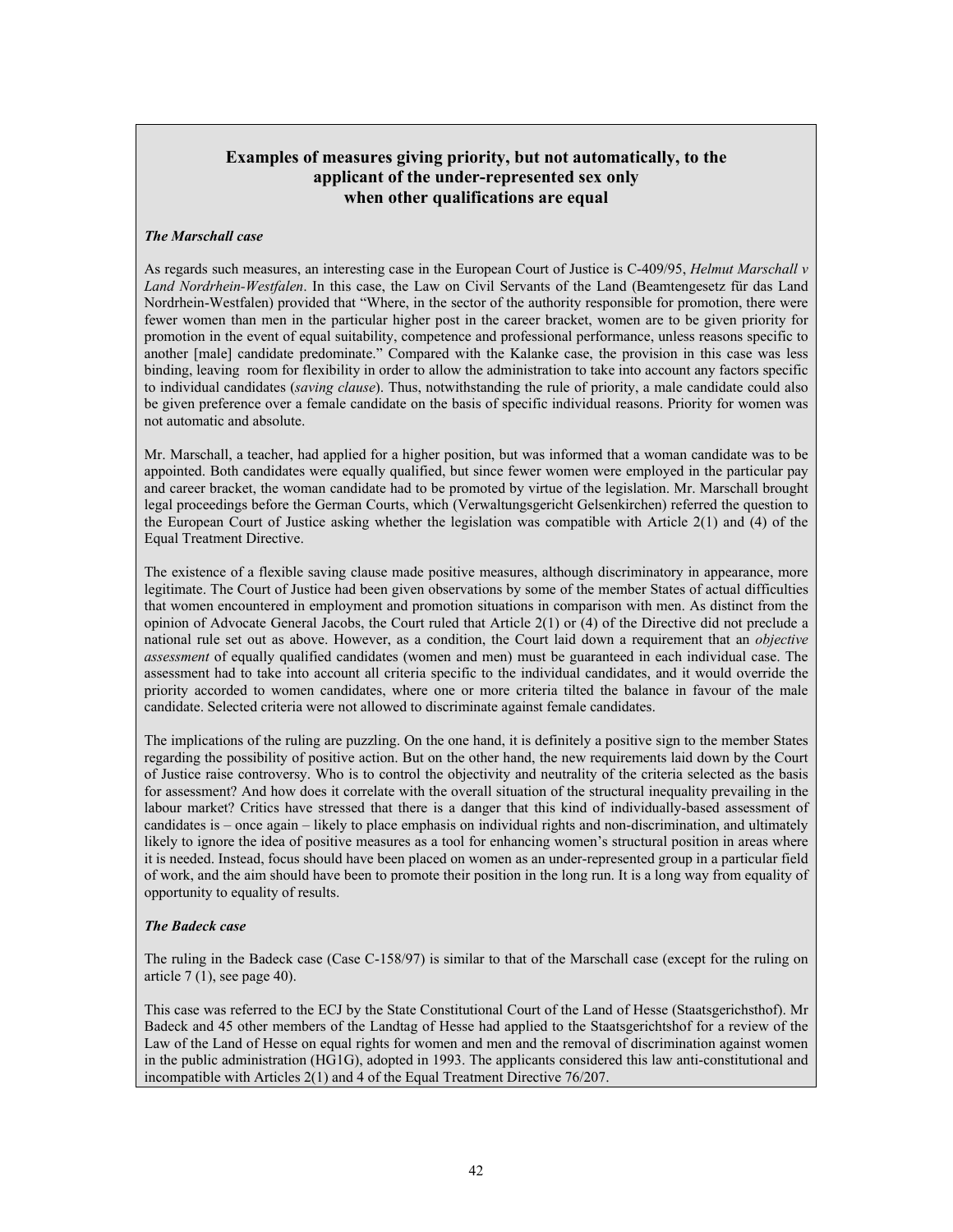The ECJ held that the provisions in the Law of the Land of Hesse were not contrary to the Equal Treatment Directive, given that it opts for a "flexible result quota" and that it "does not necessarily determine from the outset automatically that the outcome of each selection procedure must, in a stalemate situation where the candidates have equal qualifications, necessarily favour the woman candidate". Besides, reasons of greater legal weight may justify overriding the rule of advancement of women. Therefore, the ECJ held that the priority rule introduced by this law is not absolute and unconditional in the sense of paragraph 16 of *Kalanke.*

The Court concluded in similar terms to those of the *Marschall* case that the ETD does not preclude a national rule giving priority to female candidate where male and female candidates have equal qualifications, "… if no reasons of greater legal weight are opposed, provided that that rule guarantees that candidates are the subject of an objective assessment which takes account of the specific personal situations of all candidates."

The Badeck case is also interesting with regard to gender balance in appointed bodies (see page 98).

# **Examples of the Council of Europe and the European Commission**

## *Council of Europe*

One of the basic recruitment principles is that there shall be no discrimination between staff members on the grounds of race, creed, opinions, civil status or sex.

Vacancy notices for internal and external posts contain the following paragraph:

"Under its equal opportunities policy, the Council of Europe is aiming to achieve parity in the number of women and men employed in each category and grade. In the event of equal merit, preference will therefore be given to the applicant belong to the under-represented sex ([female] [male] candidates in the present case)."

# *European Commission*

 $\overline{a}$ 

In 1998, a new Council Regulation came into force which integrated equality clauses into the recruitment procedures and status of officials.<sup>1</sup> The staff regulations of officials of the European Communities were amended as follows:

- "1. Officials shall be entitled to equal treatment without reference, direct or indirect, to race, political, philosophical or religious beliefs, sex or sexual orientation, without prejudice to the relevant provisions requiring a specific marital status.
- 2. With a view to ensuring full equality in practice between men and women in working life, the principle of equal treatment shall not prevent the institutions of the European Communities from maintaining or adopting measures providing for specific advantages in order to make it easier for the under-represented sex to pursue a vocational activity or to prevent or compensate for disadvantages in professional careers.
- 3. The institutions shall determine, by agreement, after consulting the Staff Regulations Committee, measures and actions to promote equal opportunities for men and women in the areas covered by these Staff Regulations, and shall adopt the appropriate provisions notably to redress such *de facto* inequalities as hamper opportunities for women in these areas."

<sup>1</sup> Council Regulation 781/98 of 7.4.1998. OJ L 113 of 15.4.1999, p. 4.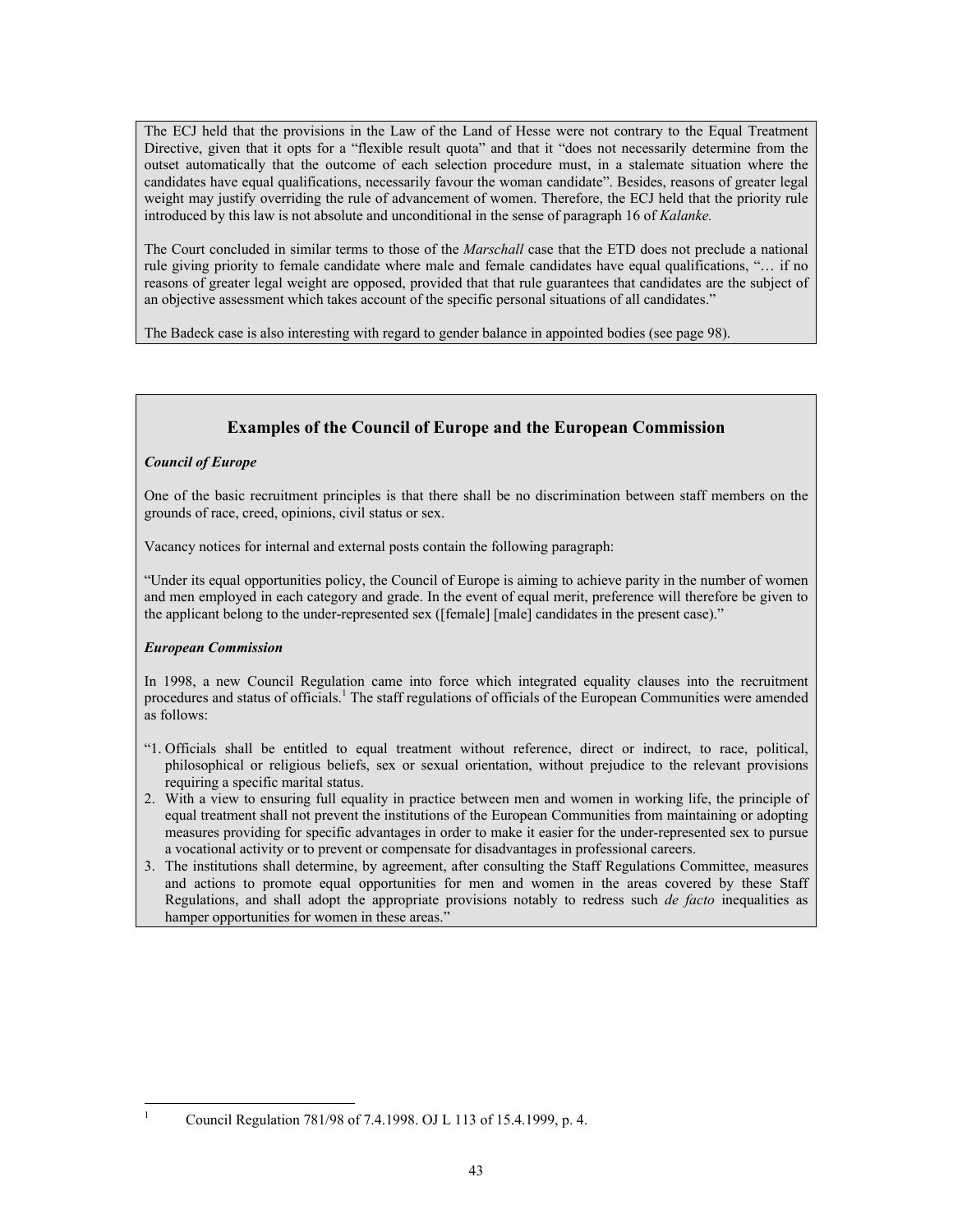# **Examples of positive measures regarding working life, education and training at the national level<sup>1</sup>**

### *Austria*

The **federal law on equal treatment** of 1993 contains not only a directive on equal treatment but also a directive for the advancement of women. This means that equal opportunities are actively promoted, in accordance with the UN Convention for the Elimination of all Discrimination against Women, which Austria has ratified. To this end, the law stipulates that:

- the various departments are to draw up plans for the advancement of women;
- in keeping with the provisions of these plans, women are to be given preferential access to initial and further training qualifying them to take up high-grade employment;
- in areas in which they are under-represented, women are to be given preferential treatment in recruitment or promotion procedures, provided that they are "no less well suited than the best qualified candidate".

Women are to be considered under-represented if their share of the overall number of permanent employees in the professional category in question or the functions allotted to permanent employees in the professional category in question amounts to less than 40% in the area covered by the department concerned.

To ensure that these regulations are implemented, those concerned (namely all female applicants or persons appointed to a post who are affected by an infringement of the rules on equal treatment or advancement of women) may apply to the federal committee on equal treatment, requesting it to draw up a report or examine whether there has been discrimination.

*The advancement of women within companies* rests largely on a voluntary commitment by the company concerned. At the present time only the occasional Austrian company has a plan for the advancement of women, while a few have developed informal structures for the active advancement of women employees. Under the new paragraph 92b of the Industrial Relations Act introduced in 1998, company bosses are now under an obligation at least to discuss measures for the advancement of women within their companies (recruitment procedures, initial and further training, professional advancement, and the elimination of any existing under-representation of women in the overall workforce or in particular jobs) or measures designed to reconcile professional and family commitments. The works committee is entitled to make proposals on these matters and request that measures be taken. However, internal company agreements on these matters are introduced on a voluntary basis. Furthermore, paragraph 2b of the law on equal treatment of 1979 states that federal grants may only be awarded to companies which observe the requirements of the law on equal treatment.

## *Bulgaria*

 $\overline{a}$ 

The quota principle, as a positive action, exists only with regard to higher education to ensure the equal opportunities for progress and development of women and men. Universities are entitled by Decree of the Council of Ministers to determine, by themselves, the quotas for both sexes in the different subjects studied. Equal access of women to both pre-university and university education is a fact in Bulgaria. In the school year 1997/1998, girls accounted for 551,636 of the total number of 1,143,405 students in secondary schools (48%). Out of the total number of 249,744 students in universities, 154,262 were women (61%). During 1997/1998, a total of 51,606 students were enrolled in the universities all over the country, 30,961 of which were women  $(60\%)$ .

<sup>1</sup> The Group has not classified these examples according to the categories used to explain the rulings of the European Court of Justice. This was not possible as the examples are not as clear as the rulings of the ECJ. They therefore appear in alphabetical order by country.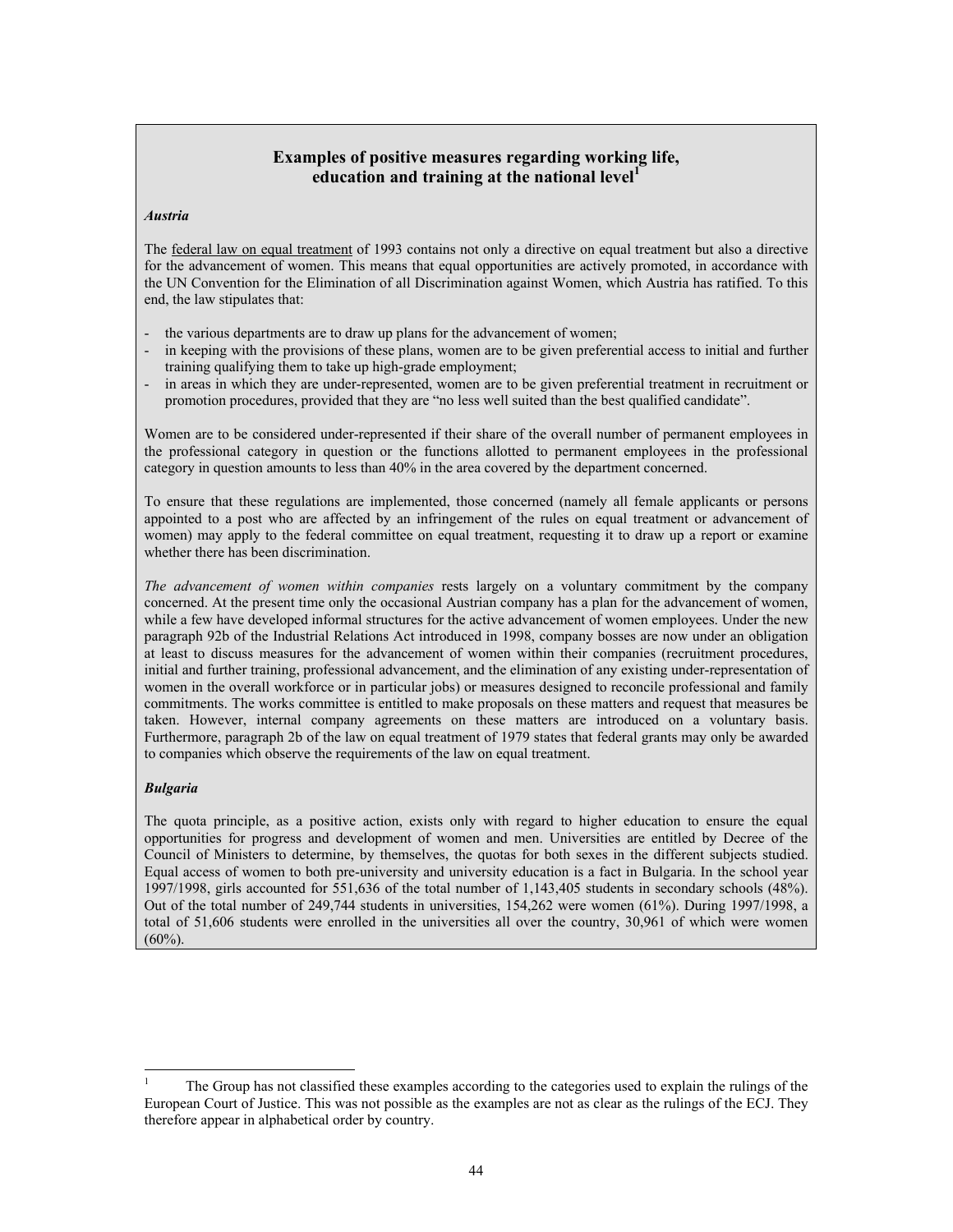## *Finland*

The preamble of the Equal Opportunities Act states that the derogation's aim is to enable preferential treatment of those in a disadvantaged position because of sex, especially in working life and in education, without constituting discrimination.

Preferential treatment is justifiable only when it endeavours to better fulfil the aims of the Act in practice. In a way, the provision completes the obligation set to public authorities and to employers in sections 4-6.

In Finland, the choice of fields of study is clearly segregated by gender. The proportion of women is the largest in health care, pharmacy and veterinary science as well as in teacher training. The quotas which existed in favour of men in teacher training have been abolished. At the university level, the lowest proportion of women can be found in the scientific and technical fields.

Several projects have been organised in Finland in order to change the imbalance between women and men e.g. in vocational training. The educational administration has undertaken vast projects to develop and diversify the instruction of mathematics, natural sciences and languages in primary and secondary schools. For instance, girls are introduced to subjects that are traditionally boy-dominated, by modifying the content of these subjects. Various policies will be tested. The Ministry of Education targets figures topping 40% for girls' participation in the long courses of mathematics, physics or chemistry in secondary schools and 30% for women's share of all new students in technical fields in the year 2002. Other projects have been launched in order to encourage women to work within certain fields of industry. In some cases, technical universities have modified their recruiting especially as regards women, e.g. by placing more emphasis on language skills instead of traditional natural sciences.

Another example of positive measures in vocational training is the system of extra points. In Finland, a young person applying for a place in vocational training leading to a degree (after primary or secondary school) is given extra points, when the share of applicants of the same sex applying to the same field of vocation and institution is under 30%. The system is formulated in order to make it easier for young persons to enter non-traditional occupations, thus redressing the segregation of the labour market and combating traditional gender roles.

## *France*

*Contracts to promote representation of both sexes in the various trades and professions* (*contrats pour la mixité des emplois*). This scheme set up by the state specifically in favour of women aims to broaden the range of jobs performed by women and promote their integration in occupations where they are still severely underrepresented. Each contract is concluded on an individual basis and concerns a named individual. However, several such contracts may be signed by any one company. Since the scheme was launched in 1987, 1,500 contracts have been concluded throughout France. The spread of the scheme continues to be characterised by the wide range of areas of activity of the companies that sign the contracts. Ninety per cent of the women concerned are manual workers. Only a few are non-manual workers or technicians and virtually none have executive status.

Schemes to promote equality in the workplace (*plans d'égalité professionnelle*). Thirty-three schemes have been signed since 1983. The most recent ones give priority to re-training of female employees. For instance, one firm employing 320 people offers the following training facilities:

- long training courses (340 hours) for female manual workers (20 in total), consisting of two years of retraining in all industrial sector jobs, as a result of which they are upgraded;
- commercial training courses for 17 women in the administrative sphere, enabling 13 of them to secure positions as sales technicians and thus move up the ladder from the grade of administrative worker to that of technician/supervisor;
- technical adaptations on the packaging lines so that women have access to the corresponding industrial jobs.

In 1991, the Service for Women's Rights set up an inter-ministerial programme of open training (*programme de formations ouvertes*), to include training in the use of multimedia tools, for women in rural areas.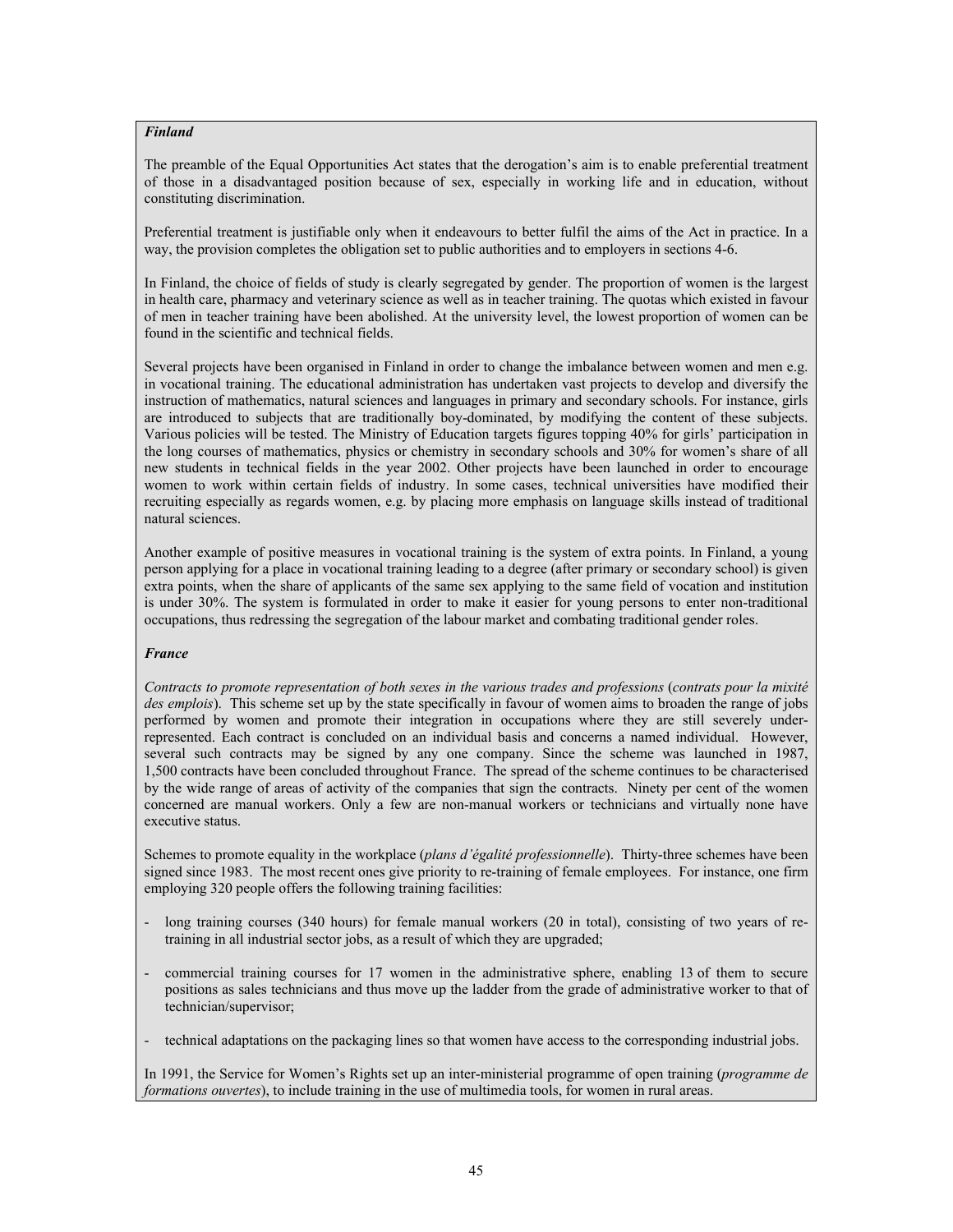Open training takes the form of sandwich courses that combine periods of training and distance monitoring with group training administered in a training centre. This approach is intended as a solution to the poor training opportunities of women in rural areas whose access to traditional training is very limited on account of their poor availability or the long distances involved.

## *Germany*

In June 1999 the programme "Women and Work" was launched, which aims at:

- improving training opportunities for young women, particularly in the future-oriented occupations associated with the information age;
- expanding the employment and advancement opportunities of women;
- eliminating discrimination against women setting-up in business;
- promoting the reconciliation of family and career and the integration of men into family work;
- counteracting income and wage discrimination against women, and
- increasing the percentage of women in research and teaching.

Women and Work is a long-term, process-oriented programme. Consequently, it is not intended to be a static, temporary programme, but rather an ongoing one which is regulary reviewed and updated.

The programme includes legal regulations concerning the equal rights of women and men both in the public service and the private sector.

In the public service the **Act on the Advancement of Women** for the Federal Administration is to be amended by an **Equal Opportunities Act** which requires that:

- plans with binding targets for establishing equal opportunities be established;
- women be given preference with regard to training, employment and promotion in the areas in which they are under-represented, given equivalent aptitude, qualifications and professional achievement, insofar as personal factors associated with a male applicant do not outweigh the decision (flexible quota provision);
- the award of training places be regulated in such a way that women receive specific promotion, particularly in modern, future-oriented occupations;
- the competence and rights of objection of the commissioners for women's affairs be strengthened.

In the private sector the objective is to organise a process of change in the economy towards agreed goals and to provide the legal framework to do so.

To this end, the Federal Government will seek to establish a dialogue with the economy and the unions, support companies and businesses which are today already making a successful attempt to achieve equal rights for women and elaborate equal opportunities regulations which are suitable for establishing *de facto* equal rights and also adapted to the diversity of the companies.

In all the various approaches, e.g. be it through collective agreements or shop agreements, the Federal Government places emphasis on the following regulatory objectives:

The actors must agree to:

- eliminate discrimination against women in businesses and companies,
- specifically promote the vocational education of women in future-oriented occupations,
- improve discriminatory working conditions affecting employed women,
- increase the employment rate of women in the areas in which they are under-represented,
- also establish equal pay in practice, and
- ensure representation of the interests of women based on the goal of equal opportunities.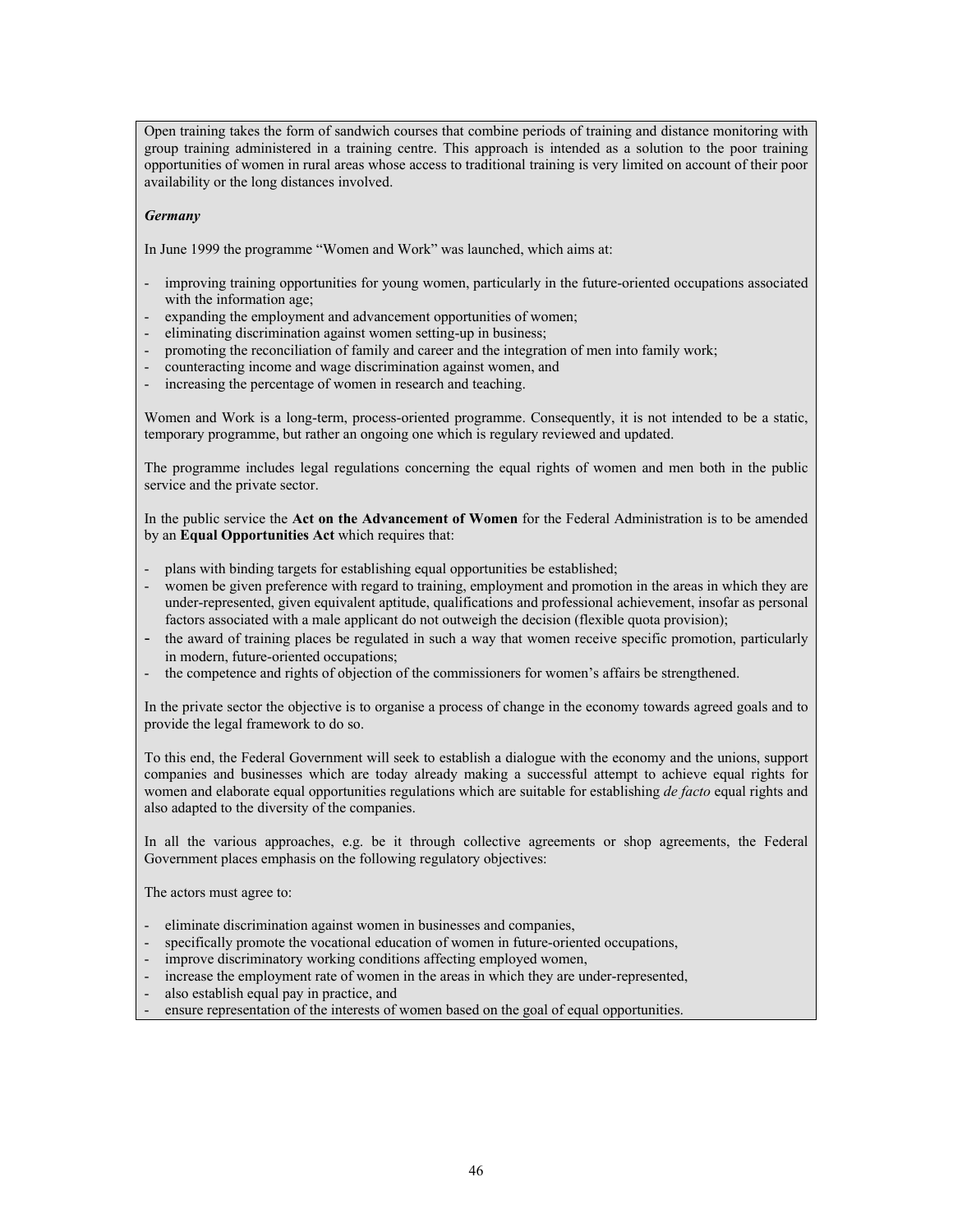## *Iceland*

Article 1 of the Act on the Equal Status and Equal Rights of Women and Men from 1991 states that the purpose of the Act is to establish the equal rights and equal status of women and men in every sphere and that the status of women shall be improved especially for this purpose. Article 3 of the Act states that all forms of discrimination on the basis of sex shall be prohibited. However, specific temporary measures intended to improve the status of women for the purpose of promoting equality and the equal status of the sexes shall not be considered contrary to the Act. And finally, article 5 states that employers shall work for the equal status of the sexes within their companies or institutions, endeavouring to prevent jobs from being classified as jobs specifically for women or for men.

Based on the above articles, the Icelandic Supreme Court has ruled that, in cases where two applicants for an employment are deemed equally qualified and are of the opposite sex, the employer must favour the woman if fewer women are employed at a similar level or in the equivalent job range in the workplace.

## *Ireland*

Since 1990, FÁS (government training agency) has operated an Action Programme for Women. This programme adopts specific measures in certain key areas to ensure that every opportunity is given to women to participate fully in the labour market. The objectives of the programme are:

- to actively promote the breaking down of traditional patterns of occupational segregation by encouraging increased female participation in sectors of the labour market traditionally dominated by men;
- to actively promote the participation of women at all levels in growing, future oriented sectors of the labour market, including technical and managerial occupations, in order to achieve better use of human resources;
- to actively promote the upgrading of existing skills among women.

## *Italy*

Section 45.d ("Reforms of employment incentives and welfare mechanisms") of Act No. 144 of 17 May 1999, known as the "employment link" (*collegato lavoro*) of the 1999 Budget Act, provides for specific gender-based restrictions. For example, the "rationalisation of the types and different forms of intervention" should take account of "the extent to which female workers are at a disadvantage in the different regions of the country". In addition, procedures for approving and awarding incentives are to be simplified, with due regard for female employment rates. Lastly, provision is to be made for "mechanisms and instruments for monitoring and evaluating the results", taking account of the impact on female employment levels.

## *Netherlands*

Various projects have been started up for women with a low level of education who may additionally be living on benefit and have children to care for. This includes adult education projects. Adult education ("lifelong learning") is an important way of helping adults to make up for the education they lack. Vocational colleges for women which run practical job-related courses are an especially effective way of helping women (especially those from ethnic minority backgrounds) to meet their specific training needs.

On 7 March 1997, the Proportional Representation of Women in Managerial Posts in Education Act took effect. It is designed to help correct the imbalance of men and women in management and senior positions in educational establishments throughout the field of education from primary schools to universities. The main thrust of these measures is to encourage educational establishments to review their personnel policies and to conduct a more structural policy aimed at improving the status of women. Institutions in which women are under-represented in management posts must compile a strategy document giving the target figures they are working towards to increase the number of women in management posts and describing the specific measures they will be taking to meet these figures.

# *Norway*

The objective of the Gender Equality Act is to promote gender equality. At the same time the Act aims particularly at improving the position of women, based upon an assumption that women in working life and women in general have a weaker position than men.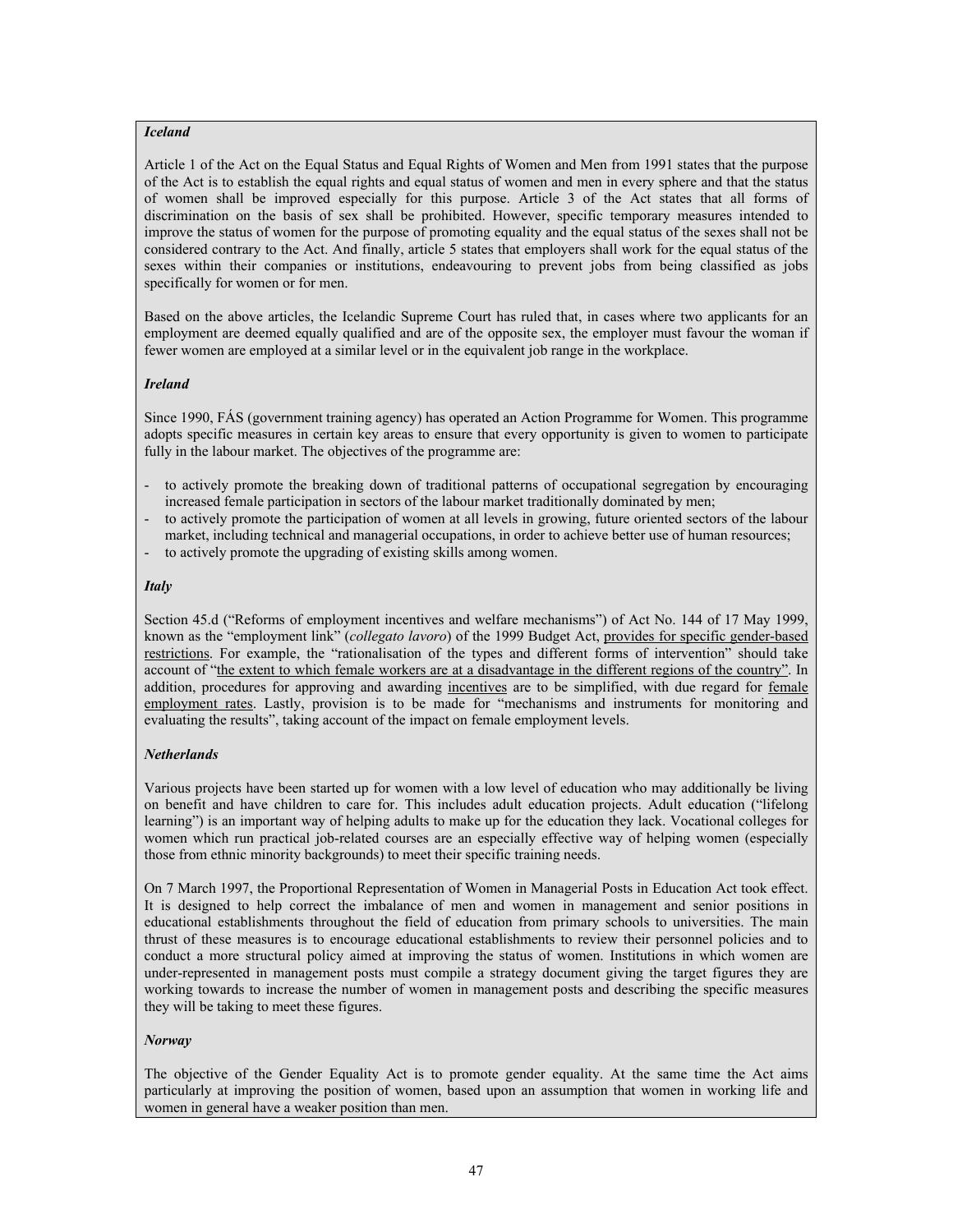Any form of discriminatory treatment of men and women is prohibited, both obvious discriminatory treatment and treatment which indirectly discriminates against men or women on the grounds of sex.

The general clause provides the legal framework for introducing positive action. Differential treatment of men and women may be in accordance with the Act, if the treatment promotes gender equality in accordance with the broader purpose of the Act. This action is gender-neutral, but in practice action is widely perceived in such a way as to work in favour of women.

In practice, positive action is currently based mainly upon provisions in collective agreement with the Act as legal authority. These provisions are to be enforced by the parties of the agreement. The Gender Equality Ombud may decide upon questions whether or not a provision of this kind in an agreement is in accordance with the Gender Equality Act.

A review of the Act led in 1995 to the following amendment in article 3:

"The King may issue regulations regarding the kinds of differential treatment which can be accepted pursuant to this Act, including provisions in positive special treatment of men in relation to care for and education of children<sup>"</sup>

The amendment has been limited to certain professions connected with the tuition of and care for small children. The main objective is to increase the number of men participating in work of a caring nature, both domestic and in the professional life, and thus to make role models, to remove the gender-segregated labour market etc.

Otherwise positive action in favour of men will still normally be viewed as being in conflict with the Act and its purpose.

The provision on positive action in favour of men is to be enforced by the Gender Equality Ombud.

## *Portugal*

Article 3 of Decree-Law No. 392/79 of 20 September 1979, "Law on equality in work and in employment", provides that:

"1.The right to work implies the absence of any discrimination, direct or indirect, on grounds of sex, particularly with regard to civil status or family situation.

2. Temporary provisions establishing preferences based on gender and measures aimed at protecting maternity as a social value shall not be deemed to be discriminatory whenever they are dictated by the need to redress a *de facto* inequality.

Article 5 provides that:

"1. It shall be for the State to promote, encourage and co-ordinate vocational training initiatives for women, according to their wishes and in the light of employment trends.

2. In order to render these initiatives effectively, preference shall be given to women aged between 14 and 19 or 20 and 24 years who have no qualifications or certificate of compulsory education and to single mothers.

3. Women's access to vocational training courses shall be guaranteed, according to the percentage which shall be fixed each day by the order of the Ministry of Labour, in keeping with the priorities laid down in the previous paragraph. (This particular provision has never been implemented).

4. Appropriate measures shall be taken, whether in the form of vocational guidance or the introduction of special retraining and further training programmes, to further the occupational reintegration of women who have interrupted their careers."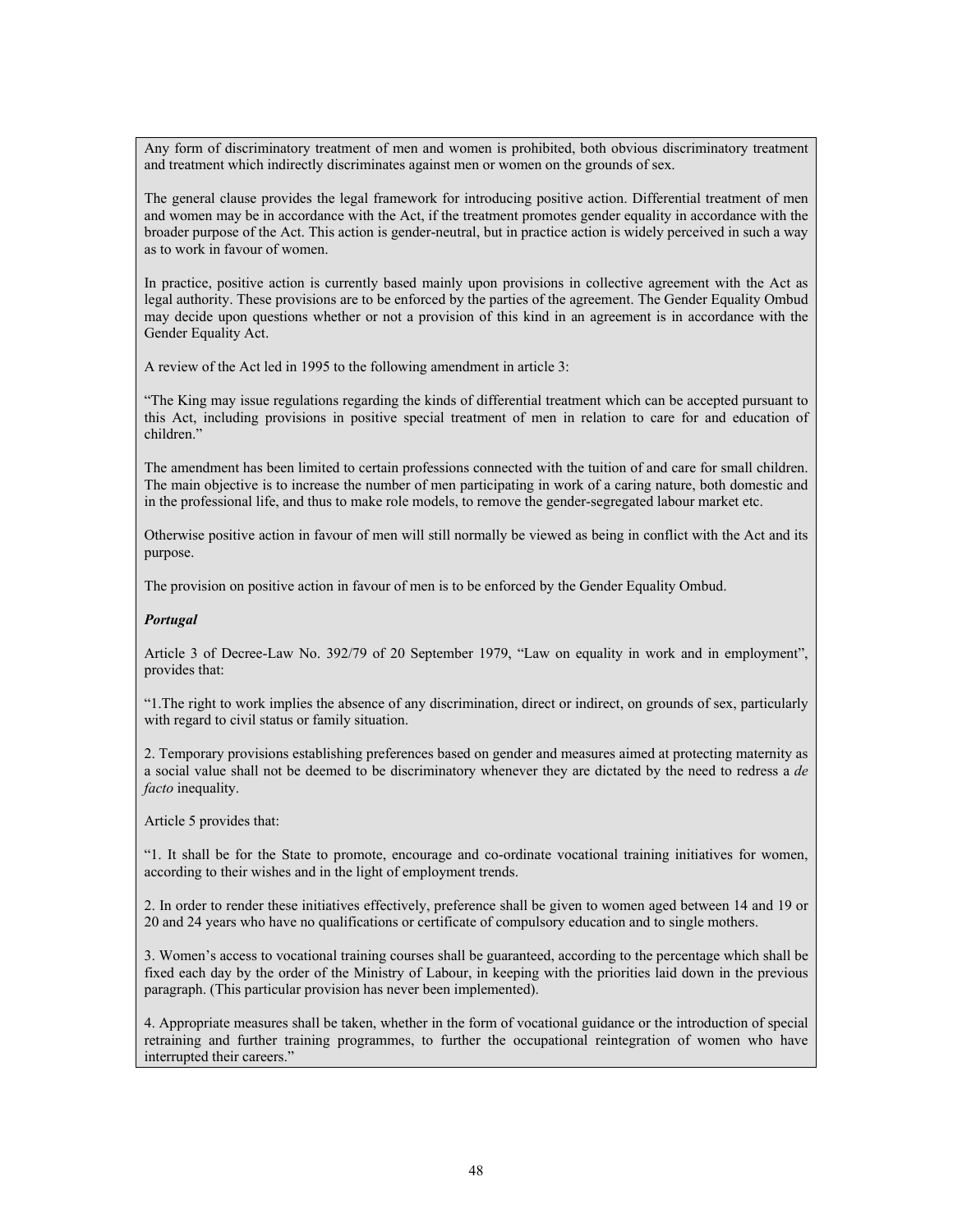The goal of equal opportunities for women features in all the Community Support Framework Programmes (1994-1999), and the vocational training activities and activities aimed at integrating women into working life which are clearly and explicitly geared to this objective have been designated a priority.

This applies to activities which are intended not just for women, but also for mixed target groups, and to activities which are aimed at people involved in decision-making or the groups which play an important role in the process of integrating women into working life, such as trainers or human resource managers.

### *Sweden*

In Sweden, affirmative action (this is the term used in Sweden) has been integrated into the promotion of gender equality for some time. Although the provisions concerning affirmative action are gender neutral (underrepresented sex), they are primarily aimed at improving women's conditions in working life. Affirmative action in Sweden has mostly been applied in the fields of access to employment and working conditions, but also in order to promote women's participation in decision-making bodies in the public sector. Here, focus will be on working life.

The employer, whether public or private, is obliged under the Equal Opportunities Act:

- a. to conduct goal-oriented work in order to actively promote equality of opportunity;
- b. to prepare annually a plan in relation to the employer's equal opportunities efforts;
- c. to promote equal proportions of women and men in various types of work and within different categories of employees by training, skill development and other suitable measures, and;
- d. to make every effort in respect of new positions to recruit applicants of the under-represented sex and to do his/her best to ensure that the proportion of that sex gradually increases.

The above-mentioned provisions only aim at promoting gender equality – there is no obligation to undertake positive actions. The Equality Ombudsman shall see to it that these provisions are fulfilled. Adopting and applying affirmative action is voluntary (notwithstanding the possibility that the Ombudsman may in certain cases apply for an order obligating the employer to take affirmative action). The lawfulness of affirmative action depends on *whether the decision constitutes an element in efforts to promote equality of opportunity in working life*. Otherwise, e.g. in promotion, discrimination based on grounds of sex shall be deemed to exist. The employer is permitted to appoint a person (usually a woman) even if another candidate of the opposite sex (a man) has equal or even better qualifications, if the appointment meets the promotion requirement set out above. Such measures must be planned beforehand in equal opportunity plans or in personnel policy documents.

With regard to *working conditions*, the employer shall take measures that may be required in order to:

- a. ensure that working conditions are suitable for both women and men, and;
- b. facilitate the combination of gainful employment and parenthood for both female and male employees.

Affirmative actions may be applied in order to meet those requirements, as long as the decision constitutes an element in efforts to promote equality of opportunity in working life. Again, applicable measures must be planned beforehand.

As regards terms and conditions of employment, the Ombudsman has a duty to encourage affirmative action where it is necessary and permitted (i.e. access to employment and promotion).

## *Switzerland*

Early in 1997, Parliament adopted a decree on apprenticeships, providing 60 million Swiss francs for measures to make more apprenticeships available from 1997 to 1999. One specific aim was to ensure equal opportunities for young people of both sexes, and remove the obstacles young women still face in choosing careers and in vocational training. The appropriation (now 100 million Swiss francs) has since been extended for a further period.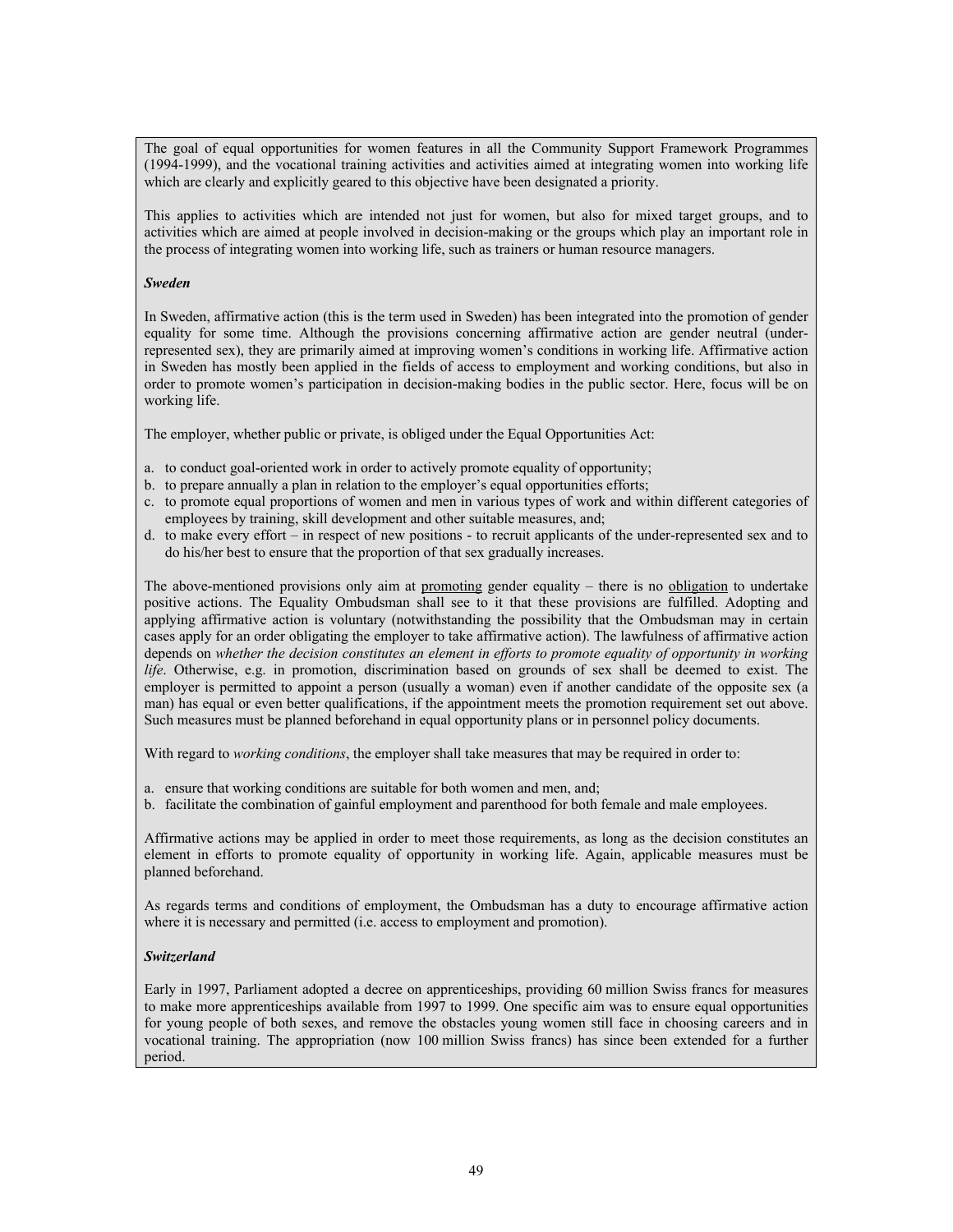In its 1996-99 four-year plan, the Conference of Swiss Universities made the promotion and co-ordination of gender studies and research on gender relations one of its priorities. Switzerland is still a long way behind other countries in women's studies and gender studies, especially when it comes to institutional research. In its message on the promotion of training, research and technology from 2000 to 2003, the Federal Council stated that part of the appropriation of 16 million Swiss francs would be spent on measures to institutionalise research on gender relations in the community.

The order on measures to promote the recruitment of young staff in cantonal universities provides that at least one-third of the posts so funded must be filled by women.

## *Turkey*

The Women's Employment Promotion Project, which was specifically designed to address the employment problems of women, has been completed recently. It was one of the components of the World Bank's umbrella "Employment and Training Project". The main objectives of this project were to promote the efficiency of employment by varying the services, create employment opportunities for unemployed and unqualified women, develop gender segregated statistical data on the labour market, determine the obstacles to women's employment and increase their employment opportunities in productive jobs. This project has produced successful results:

- a number of women received training in various job categories, including male dominated ones;
- gender-neutral vacancy announcements have become applicable;
- a more clear understanding of gender-based discrimination on the labour market has been obtained;
- new policy formulations to tackle gender bias on the labour market are being introduced.

## *United Kingdom*

A special unit for Science, Engineering and Technology (SET) has been established in the Department of Trade and Industry. Among its activities it promotes careers for women at all levels in higher education. The Unit also encourages, supports and co-ordinates the activities of various bodies concerned with the interests of women in the SET Higher Education environment.

# **b) Supportive measures and incentives to promote equality between women and men**

This group comprises most of the positive measures actually in use. Such positive measures are usually adopted in order to improve women's position for instance in the *employment market*, but they are also used in training and education systems. The main purpose of these measures is to give the under-represented sex the opportunity and/or the qualifications to be able to apply on an equal footing with the other sex.

# *Encouraging applications of the under-represented sex*

These measures include the active recruitment of the under-represented sex by encouraging it to apply. However, one sex should not be favoured in the actual selection situation between the candidates for the job.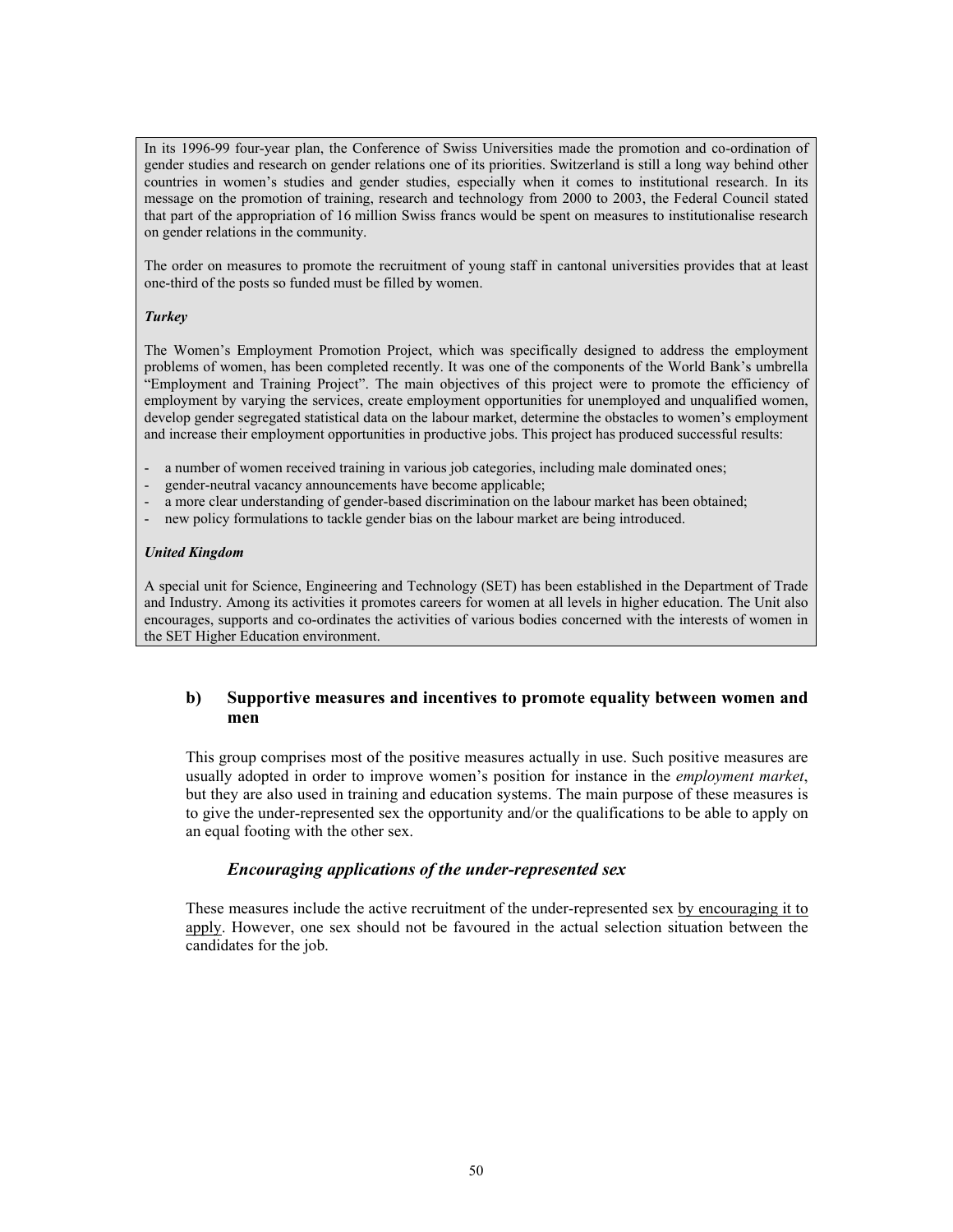# **Examples of national measures**

#### *Croatia*

One of the measures adopted by the government is that all government agencies are required to include in the text of the public announcement of every job opening a sentence that encourages women to apply. After the adoption of the National Policy of the Republic of Croatia for the promotion of equality, it was established that this measure was not adequate to achieve the desired goal. According to data from the Ministry of Public Administration, women comprise 55.47% of the employees in the government administration, but only 6.91% of the employees of the Ministry of Defence and 7.05% of the employees in the Command Headquarters of the Croatian Army.

#### *Denmark*

The Act on Equal Treatment, Article 6, prohibits discrimination on the grounds of sex in advertisements. However, it is possible to encourage women to apply, on the condition that both women and men are treated equally when the appointment is decided. This is one of the very few examples where exemptions from the prohibition of discrimination without explicit permission is possible. Active recruitment has been very popular among both private and public companies in order to announce that a gender balanced composition of staff is desirable.

#### *Finland*

The objective of a project launched in 1997 is to offer women the same possibility as men to apply for Air Force pilot training. Since summer 1997, the first two women performing their voluntary military service attended successfully the Air Force reserve officers' course. One of the others was chosen upon application to the fouryear air warfare branch of the cadet course, which will provide fighter pilot training that will make the students eligible for the post of Air Force pilot in 2002. Since 1998 women have been able to apply to the new Air Force reserve officers' course. In 1998 one woman was accepted. The Ministry of Defence monitors and evaluates the situation of female pilot trainees in the training process of the Air Force.

# *Applying requirements adapted respectively to women and men*

Another example is the application of *different requirements for the two sexes* based on the average differences between them. For instance, in police recruitment the requirement of height may be modified in order to meet the average height difference between women and men.

## **Examples of national measures**

#### *Denmark*

It has been desirable to recruit women to the police force. Therefore, the requirements concerning height and sports skills are adapted to correspond to women's and men's different average physical constitution.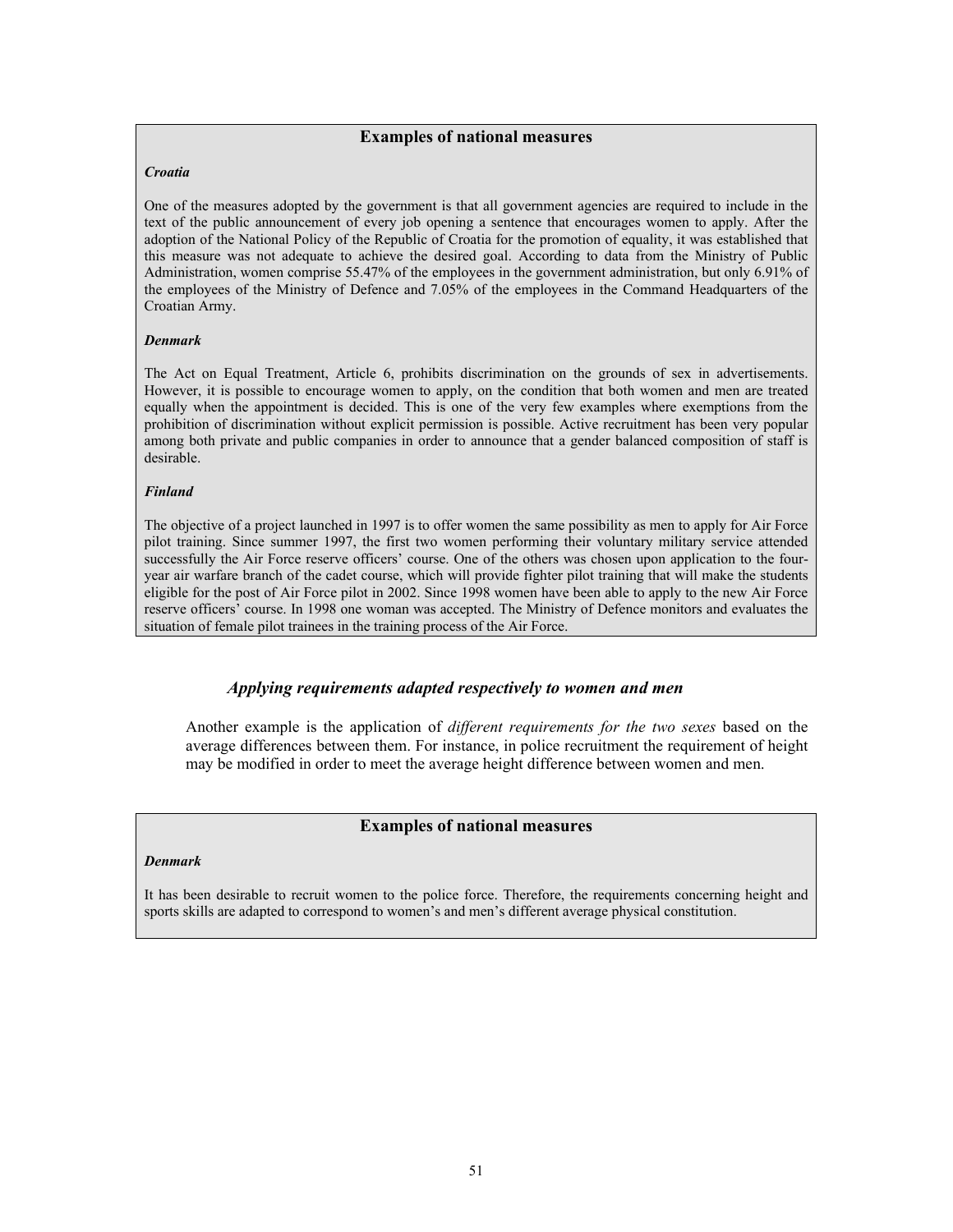# *Reserving vocational training for one sex only*

There are examples where a certain amount of *vocational training* places have been reserved for one sex only to enable them to acquire certain basic skills. Such positive measures are usually aimed at women. They can take the form of introductory courses, courses in day universities and courses targeted at the unemployed. PhD grants may also endeavour to qualify people who have unequal opportunities at the outset. Their aim is to qualify young researchers for a later research career in higher education.

# **Examples of national measures**

## *Belgium*

Vocational training projects reserved for women have been accessible for a number of years in Belgium in the framework of the *ad hoc* provisions for programming, cofinanced at European Union level by the European Social Fund. Two specific programmes – NOW and WORK-NOW, have been set up in order to finance a large number of actions reserved for women with a view to their integration on the job market, taking into account all the obstacles that they face (counselling and vocational training, reconciliation of family and professional life, organisation of working time, changing of mentalities, etc.).

## *Denmark*

The Ministry of Education has been granted an exemption from the Equal Treatment Act to carry out introductory courses in technical training schools for girls who wish to follow education in industrial training as metal workers or skilled builders.

Copenhagen University and the Technical Engineering University have also been granted exemptions from the Equal Treatment Act, which ensure that a greater number of PhD grants are allocated to women. These exemptions are granted in order to disintegrate the gender-segregated labour market and to compensate women in areas where they empirically need extra training, also because they are often discriminated against.

# *Financial incentives*

# *Pay bonuses to women*

Despite all the efforts made, the labour market is still very gender-segregated, both at horizontal and vertical level. The female labour force is concentrated in the lower positions in the occupational hierarchy. According to recent studies and statistics, occupational segregation is strongly prevalent. The segregation extends to occupations and specific tasks. This is notably the case in the Nordic labour markets, where around 50 to 60% of the female labour force work in sectors where women themselves are predominant by 80%. Occupational segregation is followed by pay segregation, which turns the situation into a difficult structural problem. The bargaining power of female-dominated sectors of work is limited, since, to give an example, the social sector is never in the same position to bargain as male-dominated industries.

Efforts to diminish the segregation  $-$  by doing away with traditional attitudes and encouraging women/men to apply for 'untraditional' vocational education and work – have not produced the desired effect. Occupational segregation and structural pay gaps have prevailed to a large extent. Therefore, in a few cases, pay bonuses to women have been introduced in order to help bridge the gap.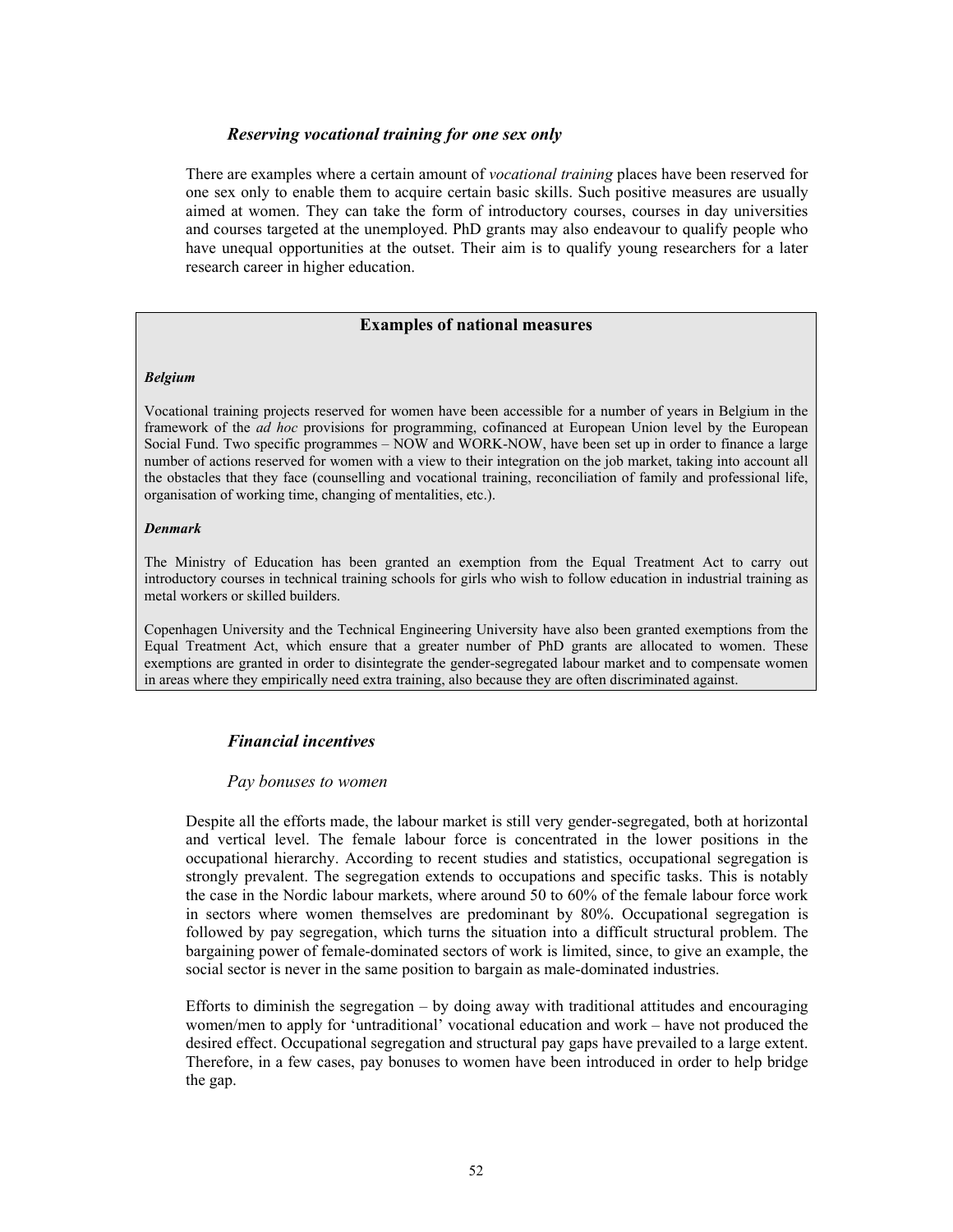# **Examples of pay bonuses to women at the national level**

### *Finland*

 $\overline{a}$ 

A new effort to combat this vicious circle, namely special pay bonuses to women, was introduced in the collective agreement in Finland. Pay bonuses have been allocated four times, most recently in the last collective agreements at the end of 1997. The social partners agreed on a special gender equality package which included, *inter alia*, a special pay bonus for women. Its objective was to raise the pay rate position of the women whose pay was not in balance with the requirements of the work and with their vocational training<sup>1</sup>. Pay bonuses were aimed at improving women's position in working life by correcting their indisputably unjust structural pay gap in relation to men working at the same level of occupational hierarchy.

The allocation of the pay bonus is an essential part of a wider collective bargaining procedure, where – as a final stage – the ultimate implementation of the collective agreement is the responsibility of the employer. The employer's role is of paramount importance, since he/she is to guarantee that the targeting of the pay bonus will not discriminate against men. Each allocation shall be considered case by case, since workplaces and their workforce are all unique. In other words, the system of pay bonus to women is conditional, since it requires consideration case by case. Indeed, the reason why pay bonuses are not considered discriminatory against men is the way in which they are ultimately implemented and allocated at "the plant level". Guaranteeing that nondiscrimination provisions are followed in the process of paying the pay bonus is an important duty of each employer. He or she is the key person in this respect.

The effects of the pay bonus have been biggest at the municipal level, where structural pay gaps have diminished most. Experiences have shown that it is possible to balance unjustifiable pay gaps, if such pay bonuses are aimed correctly.

In *Norway*, wage bonuses for women have been applied over the last years in central as well as in local tariff negotiations, but not in the private sector. Women's salaries have increased more than men's have in the 90s  $(4\%)$ .

Since 1991, the central parties have agreed to give women a relatively higher part in the local negotiations, which is confirmed by statistical data. In 1996, in the central negotiations in the government sector, a pro rata division would have given women 42% of the wage bonuses; they got 47%.

In the municipal sector in 1995 and 1996, special funds were set aside for women. In 1995, 2,200 NOK was given as a bonus to all positions occupied by more than 75% women. In 1996, the funds were allocated to female-dominated occupations in the lower and middle levels.

# *Loans or other assistance to women entrepreneurs and other financial incentives for women*

Women often hesitate to cross the threshold of business life and self-employment. Yet, it might be a solution to women's unemployment in many cases. Various forms of projects and reforms have already been undertaken to promote women's entrepreneurship.

<sup>1</sup> The agreement consisted of a low-pay bonus as well, which was meant to tackle the pay gap in certain sectors of work. In theory, the low-pay bonus did not take account of the gender, while in practice, low-pay sectors are mainly female-dominated.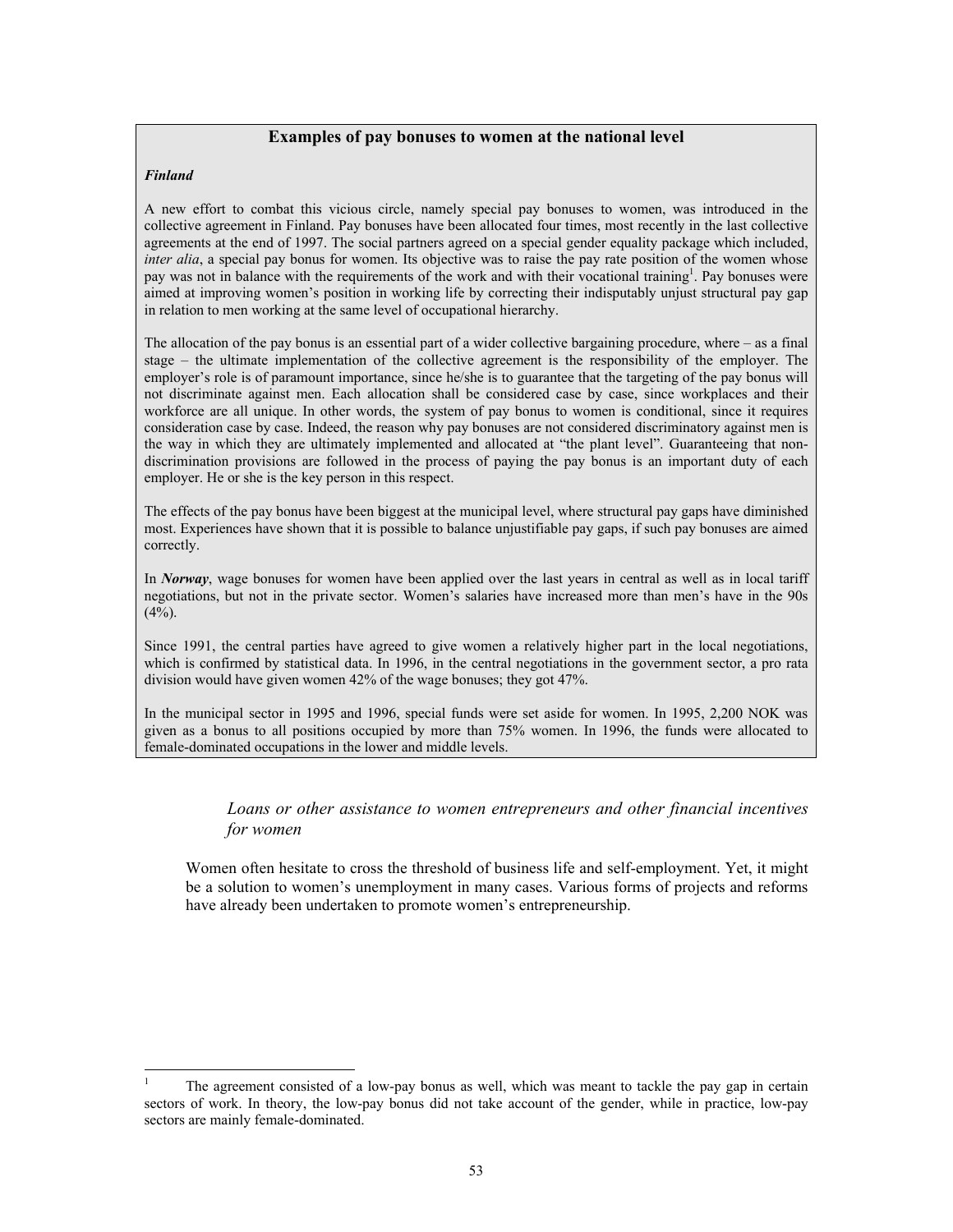# **Examples of national projects to promote women entrepreneurs and of other financial incentives for women**

### *Austria*

To promote and support women who wish to venture into self-employment, a "Women's Business Centre" was set up in Vienna at the initiative of, and funded by, the Federal Minister for Women's Issues and Consumer Protection. Young women who are potential entrepreneurs are to be furnished with pertinent advice, business management know-how and information about attractive possibilities of financing before, during and after the formation stage of an enterprise.

#### *Croatia*

The Croatian Bureau of Employment informs all women whose educational background and abilities meet the requirements and are interested in entrepreneurship about a project for granting loans with favourable conditions of repayment to entrepreneurs for small enterprises. In the implementation of this project, particular attention is given to securing funds for loans to women entrepreneurs in deficit professions. Counselling services are provided to women entrepreneurs who contact the Bureau of Employment.

#### *Estonia*

The Estonian "Action Plan for More and Better Jobs for Women" is the product of collaboration with the International Labour Office. Part of the plan focuses on the development of women's entrepreneurship in the regions most adversely affected by economic transition. During 1999, intensive training for several hundred women in entrepreneurship development was organised. This training led to the setting up of new businesses and the establishment of a regional database of women-owned businesses in South-East Estonia.

#### *Finland*

In Finland, the Act on the Regional Development Fund was amended so that in the beginning of 1997 the Fund can commence to grant special types of small loans to small-scale enterprises and women's business activities in the service sector.

One type of loan is targeted at women entrepreneurs and granted for investment and development projects of women entrepreneurs starting up or developing their operations. This special loan for women entrepreneurs will be granted during a trial period of five years and will be closely monitored.

Between 1 January and 28 September 1997, altogether 84 million FIM were granted as special loans to women entrepreneurs. When examining the supplementary state budget for 1997, Parliament decided to authorise the granting of an additional 20 million FIM as loans aimed at women entrepreneurs, raising the total sum to 110 million FIM in 1997. It has been estimated that the loans granted in 1997 have contributed to the creation of 1,530 jobs.

In line with the state budget for 1998, about 50 million FIM were granted as loans to women entrepreneurs.

## *France*

A special fund (*Fonds d'Incitation à la Formation des Femmes*) has been set up to promote training of women and thereby facilitate their entry into the labour market. Women experiencing difficulties finding a job are eligible for an individual grant that enables them to enrol on a training course or secure an assisted contract. The fund, which is incorporated in the employment measures, may be used to cover childcare costs or the cost of looking after dependent persons in the home. Its use is to be monitored and specifically assessed. Additional funding will be injected into it by the European Social Fund as part of the specific measures taken to facilitate women's entry into the job market.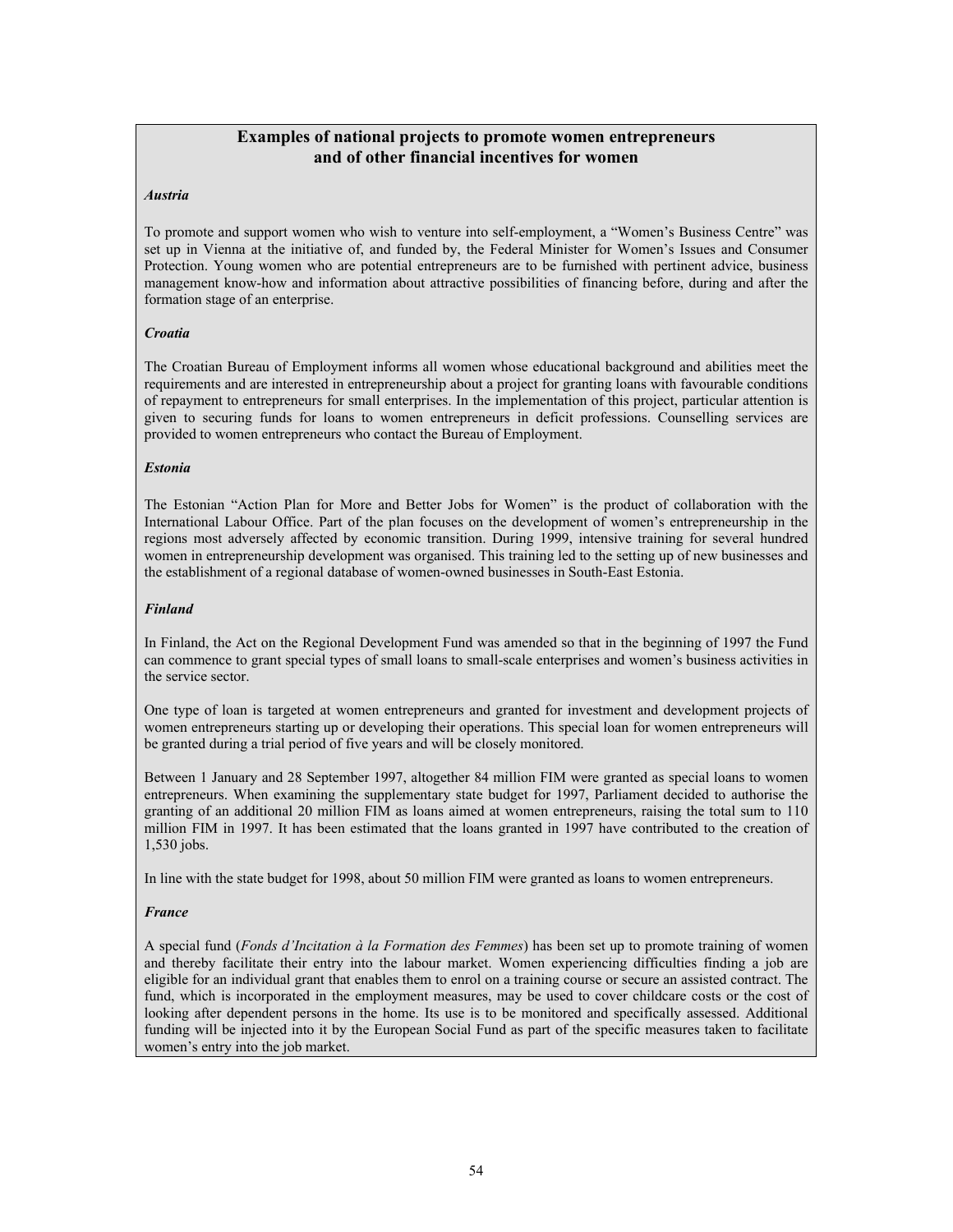## *Germany*

The Federal Government intends to promote women setting up in business and is therefore participating in the following programmes:

*"Start Funds"* - A new loan programme for small business launches

As the funding bank of Federal Government, the Deutsche Ausgleichsbank established a new loan programme in May 1999 which is particularly geared towards women.

With this loan, a financing requirement of a maximum of  $\epsilon$  50,000 (approx. DM 98,000) can be financed up to 100%. The term amounts to a maximum of 10 years and repayment can be suspended during the first two years. Part of the programme includes an option of relieving 80% of the risk borne by the principal bank offered jointly by the European Investment Fund and the Deutsche Ausgleichsbank. Thus, this loan programme is primarily geared to the needs of small business launches. It is available for launching industrial and service businesses, as well as for freelance initiatives. The Deutsche Ausgleichsbank provides DM 400 million per year for this programme.

## *Joint Change/Chance inititative*

In this programme, counselling and information services are offered with the intention of encouraging women to take over company management as successors.

The Deutsche Ausgleichsbank, the Deutscher Industrie- und Handelstag and the Zentralverband des Deutschen Handwerks jointly organise and finance events and projects centred around acceding to company management.

The Federal Ministry for Family Affairs, Senior Citizens, Women and Youth is also providing DM 1.4 million in funding for women-specific counselling projects and support programmes.

#### *Greece*

A project was initiated by the Ministry of Industry to support young women entrepreneurs in the creation of small- and medium-sized enterprises. Its activities include assistance in the setting-up of businesses (legal, financial and technical advice); labour market surveys; supporting the activities of local companies when setting up new businesses employing at least 3 people; financing of 50% of the total budget of accepted projects (limited to 50 million drachmas).

In 1998, the Ministry of Development proposed a project to support businesses run by women, lasting 2 years with a budget of one million drachmas. The aim of the project is to support new businesses being set up and existing businesses already operating in which 51% or more of the capital is owned by women and affairs are managed by women. Assistance covers 50% of the budget (within the limit of 50 million drachmas per project) and is aimed at actions such as consultative services and product promotion.

In February 1998, the Ministry of Labour and Social Insurance published a Project for Young Professionals, which includes positive measures in favour of women. The project plans to give grants to 10,000 unemployed people to set up small businesses or exercise a liberal profession (total expenditure: 10 million drachmas) and support 2,000 long-term unemployed (total expenditure: 2.7 million drachmas).

## *Italy*

Law 215/1992 provides funds for the start-up and development of women's entrepreneurial activities, training, information and technical and managerial assistance to women. Financing for this law had been blocked for years, and the one of the first initiatives taken by the Minister for Equal Opportunities appointed in 1996 was to have the financing unblocked, with allocations of 43 billion lire in 1997, 80 billion lire in 1998 and 105 billion lire in 1999. With approximately 288 billion lire released through the first three financial commitments, Act 215/92 has helped the creation of 2,746 enterprises; 16,513 jobs have been created. The government plans to allocate 300 billion lire for its fourth financing.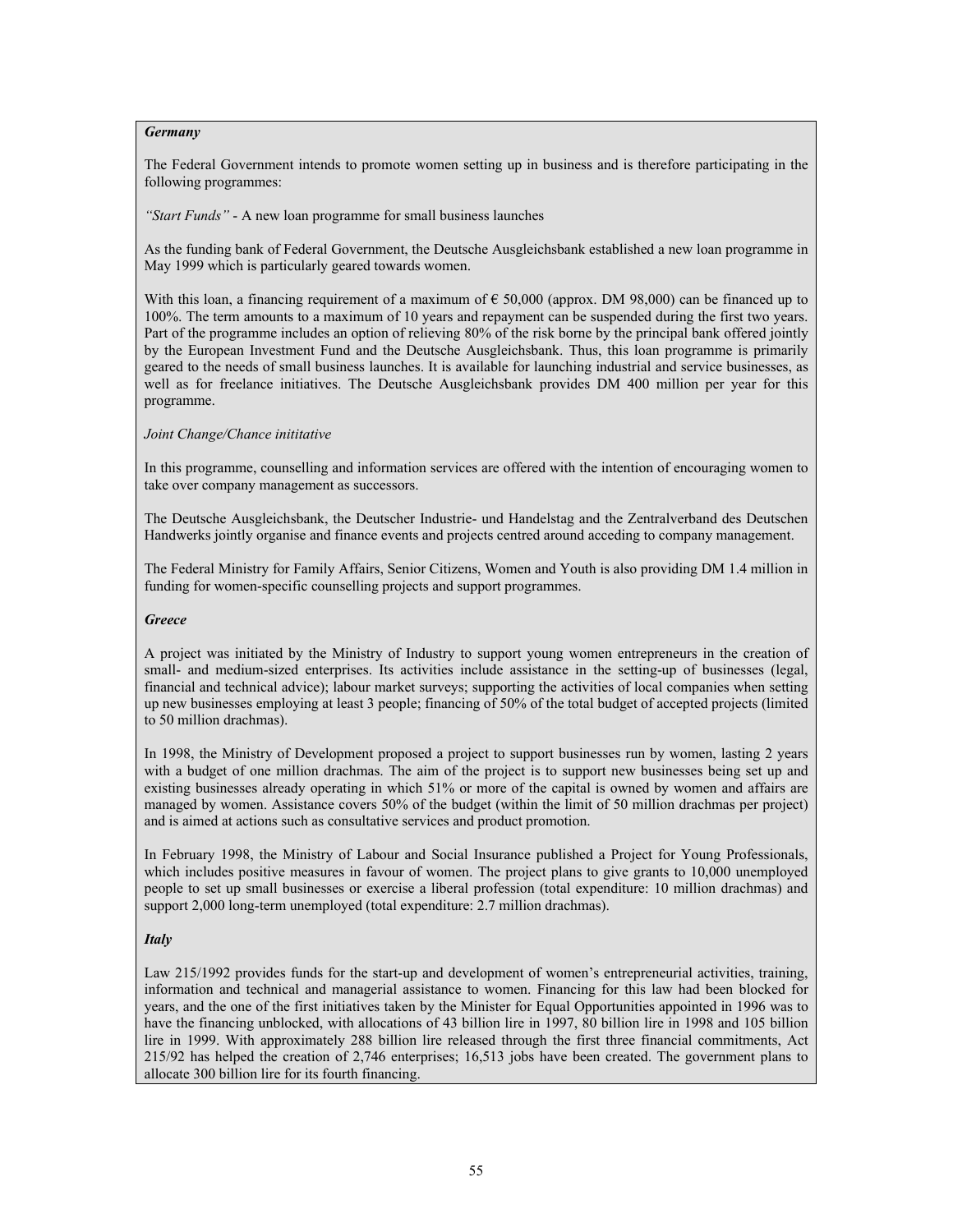Section 13 of Act 140/99 – norms in the field of productive activities – foresees incentives for enterprises employing a majority of women and introduces *ope legisi* the obligation for all central and local administrations to define mechanisms in order to promote the access of women's enterprises to financial and public incentives.

The *Observatory for Women's Entrepreneurship* was set up in 1997 to monitor the implementation of equal opportunities legislation and governmental, local and European programmes in order to promote women's entrepreneurship. It also gives information about laws concerning incentives for the creation of new enterprises.

Law 125/91 has, over the past eight years, financed enterprises to the tune of approximately 78 billion lire, but has also financed co-operatives, associations, etc.

## *Slovakia*

The work of the National Agency for the Development of Small- and Medium-Sized Enterprises is very helpful for women starting their own businesses. Within this agency a network of advisory and information centres has been created. One of these centres in particular provides women with information and advisory services on how to create a business project, how to carry out a market research, how and under what conditions they can obtain a loan, etc.

## *Spain*

The programme called "From Enterprising to Business-Owning" offers technical assistance and free diagnosis to women who want to consolidate existing companies or create a company. In 1998-1999, over 400 companies have been created by women all over Spain. The programme is paid for by the Women's Institute and it forms part of the action called for in the Third Plan on Equal Opportunities.

## *Sweden*

One project involves offering municipal authorities business consultants for women in order to increase the number of female entrepreneurs. The women business consultants provide support and advice for women who want to start their own companies, or for established female entrepreneurs. The project commenced in 1993. The 62 municipal authorities selected welcomed the scheme and, with financial support from the Swedish National Board for Industrial and Technical Development (NUTEK), county administrative boards and county labour boards invested money and started to employ consultants. NUTEK later extended the project to include additional municipalities. In 1999 there were around 100 business consultants who assist women who want to start or run their own firms. In some municipal authorities, the consulting authorities have been made permanent and have become part of the traditional business activity.

A project to promote women's innovations started in February 2000. It aims at creating the necessary conditions for more women to receive the support they need to realise their inventions and innovations.

NUTEK has initiated a research programme about women entrepreneurs that involves acquiring more knowledge of female business areas, describing women's situation and assessing their importance.

# *Switzerland*

The Equality Act also authorises the Confederation to provide financial assistance for programmes to promote equality between women and men in the workplace, and for advisory services. Ideally, this assistance is meant to go to ground-breaking, practical projects with a long-term impact, and to advisory services concerned with equality in working life. Some of these projects are specifically aimed at the women most at risk from poverty (women with no vocational training, marginalised groups, migrants). The bodies running them include women's organisations, trade unions and professional associations, and also training organisations and employers' associations. The total sum allocated for financial assistance in 1999 was 3.2 million Swiss francs.

# *Turkey*

The very first programme to encourage women's entrepreneurship in Turkey was launched in 1993 by the Office of the Prime Minister. Currently, three public and semi-public banks provide various credit schemes for women entrepreneurs with very low interest rates.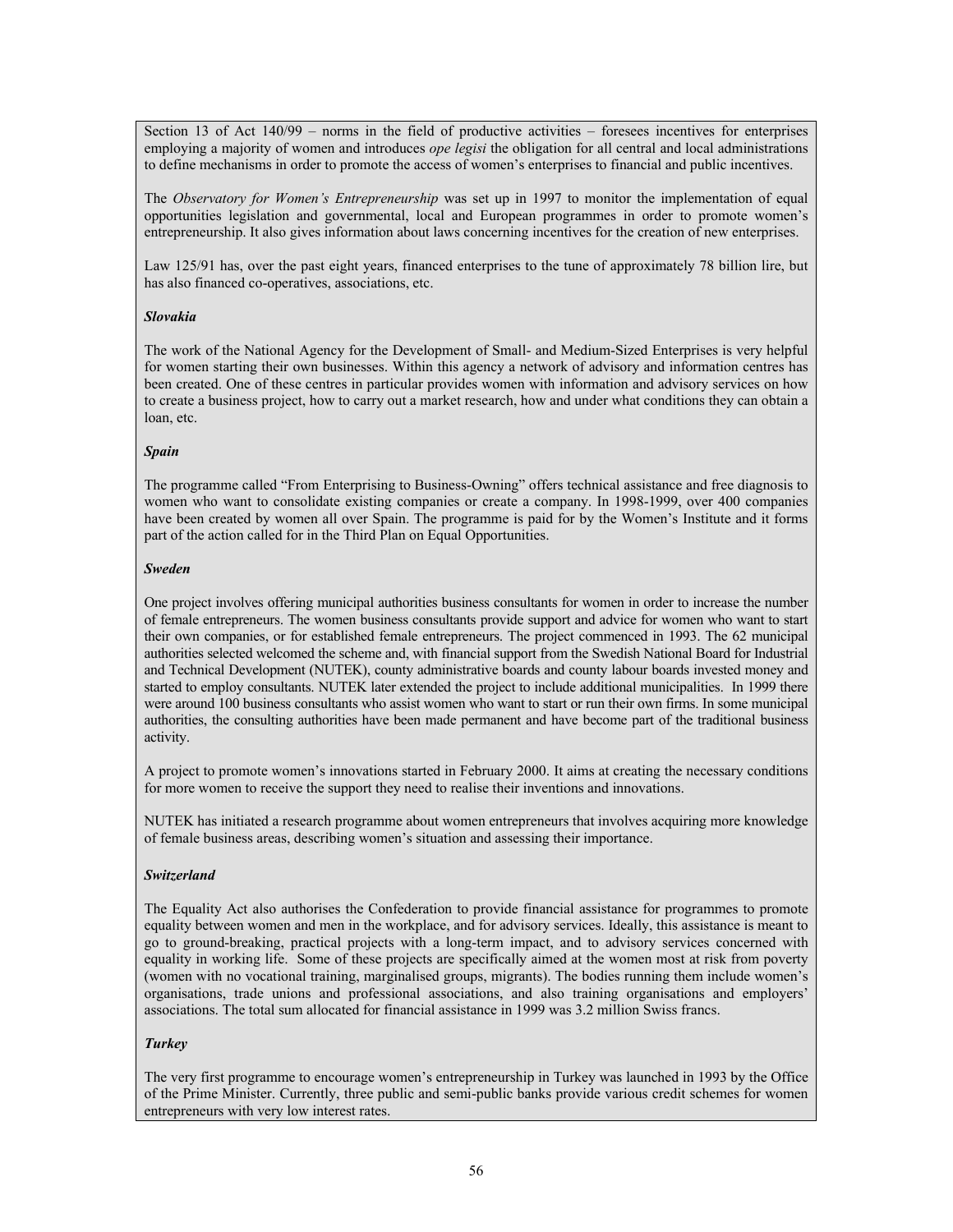# *Bonuses and/or incentives to companies*

These are special bonuses or financial incentives to employers or businesses which can prove that they have undertaken or will undertake an active policy to promote equal opportunities.

## **Examples from member States**

#### *Austria*

Coupling the **award of public contracts** with the goal of **promoting employment for women** is regarded as a potential way of influencing companies' willingness to accept and implement special company policies for the advancement of women within them, by applying allocation criteria or preconditions for the award of contracts. Accordingly, at the instigation of the Federal Minister for Women's Affairs and Consumer Protection, a symposium was held on 24 October 1997 in Vienna on the theme "Awarding of public contracts as a means of advancement for women". Its purpose was to clarify the basic provisions of EU, federal and Land law which would enable public contracts to be awarded preferentially to businesses pursuing an active in-house policy of advancement of women.

On the initiative of the Federal Minister for Women's Affairs and Consumer Protection, the federal ministries headed by Social Democrat members of the government will consequently in future favour companies which have an active policy of advancement of women. Corresponding guidelines to ensure that the arrangements for advancement take European and domestic legal rules more fully into account when awarding public contracts have already been drawn up for the Federal Chancellery. Now all Social Democrat departments will be expected to prepare similar guidelines which, in future, will be implemented by decree in the departments concerned. When awarding public contracts the advancement of women is given a 2% weighting in the evaluation of tenders; promotion of training accounts for another 2%, and the economic competitiveness of the tender for the remaining 96%. Advancement of women is only taken into account for contracts below the threshold value set by the federal law on the award of contracts and by the EU guidelines, thereby ensuring compatibility with Austrian constitutional law and EU law.

#### *Germany*

Two Equal Rights Acts of the Länder (Berlin, Brandenburg) include provisions that governmental orders involving more than 10,000 DM shall be given to suppliers who can prove that they operate an effective equal opportunity policy.

At federal level contract law is to be reviewed in order to determine whether social criteria (e.g. promotion of women) can also be taken into consideration of public contracts.

#### *Greece*

Companies can benefit from a bonus ranging from 1,800,000 to 2,200,000 drachmas during 18-22 months if they take on an unemployed woman. Bonuses also exist to take on young unemployed women with university diplomas, in order to help them acquire the necessary professional experience, as well as single mothers. These bonuses are paid by the OAED (Organisation for the employment of workers).

## *Portugal*

The prize "Equality is quality", created in 1999 by the Commission for Equality in Work and Employment, aims to honour companies that follow an exemplary policy of promoting equality of opportunity between women and men. The prize was given to companies presenting good practices, particularly with regard to the integration of equality into management and the culture of the organisation.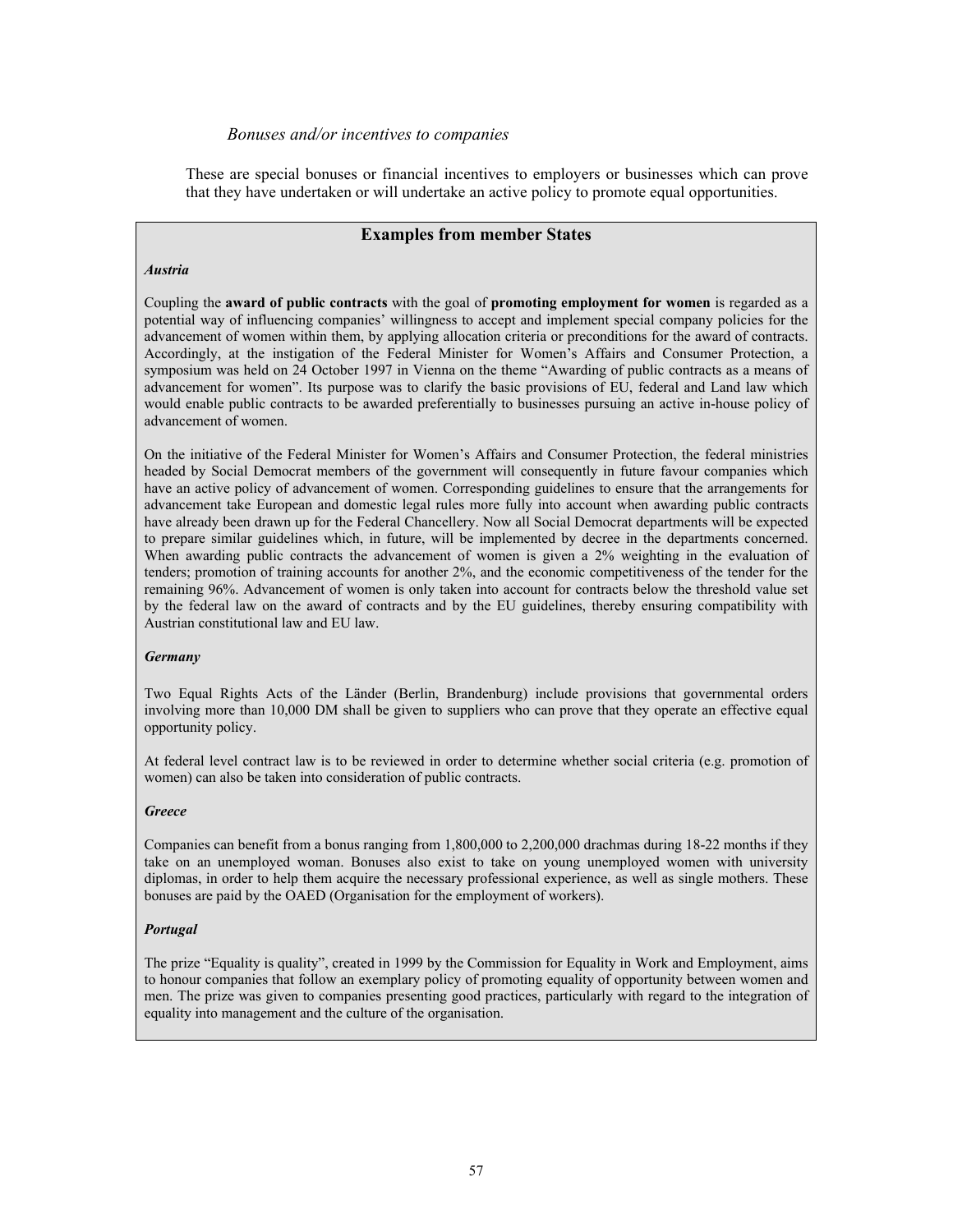# **c) Measures implying procedures (compulsory or voluntary)**

Action plans often include measures implying compulsory procedures and target-setting. Target-setting is necessary in order to monitor the action plans and to measure the progress made thanks to the plan. Targets are also useful as a tool to benchmark countries.

Action plans, or "equal opportunities plans", have been in use in some countries for several years. Most member States of the Council of Europe set up action plans to promote equality after the Beijing World Conference on Women (September 1995), sometimes taking information directly from the Beijing Platform for Action.

National action plans are commitments made by governments to promote equality. The implementation is entrusted to various actors, mainly the national equality machinery and its different agencies at the national, regional and local level. In some countries, specific regional action plans exist. Non-governmental associations working for equality and/or the social partners often assist with the implementation of these plans. A growing practice, encouraged by many governments through national action plans, is the adoption of equal opportunities plans in private enterprises.

The examples on the following pages give an idea of action plans in the different member States of the Council of Europe.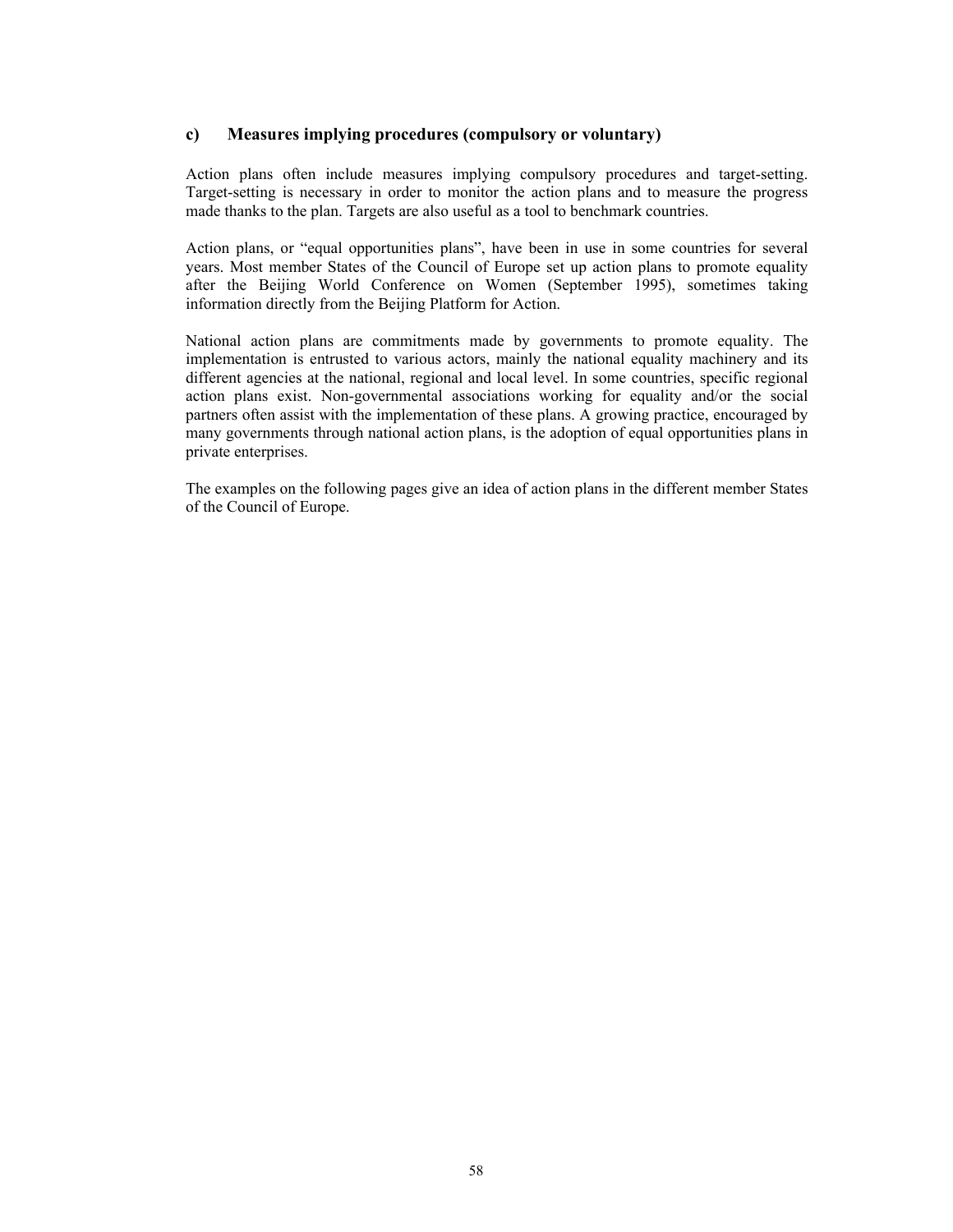# **Examples of action plans**

## *Austria*

The Austrian national action plan for employment includes various measures to secure and promote employment for women, for instance in the area of training for unemployed women seeking jobs, extending regional women's institutes, setting up innovative regional training establishments especially for women, greater commitment to setting up schemes for the advancement of women in the context of the amendment of the industrial relations act and the law on equality; promoting further education during waiting periods; offering organisational and staff planning guidance to companies taking on persons returning to work or taking on or re-employing people whose availability for work has been reduced by family commitments; improving information for companies about reinstatement grants; and organising information sessions for persons returning to work, courses for specific categories of returnees, training centres for returnees, etc.

The national action plan for employment also includes measures for the advancement of women and girls in the field of vocational, initial and further training, such as selective advertising to encourage women and girls to take part in European Union training programmes; raising the proportion of women under 25 receiving further education to at least 85%; taking account of equal opportunities in teaching content and in the initial and further training of teachers; special skills development courses to prepare women candidates for apprenticeships; increasing the number of apprenticeships on offer for girls in progressive, non-traditional areas; increased advertising for visits to higher engineering colleges and universities for applied sciences with a technical orientation for women; a general improvement in career guidance for girls and women; special measures in colleges, academies and universities to promote non-traditional professions; the establishment and extension of special advice centres for women entrepreneurs; more attractive design of existing advice facilities with increasing contacts with interested women; easy access to information; help with overall understanding of advice and development possibilities; and explaining the potential impact of proposed business initiatives.

## *Belgium*

Belgium has two specific laws providing for the implementation of positive action plans. One covers the private sector, the other the public sector. Both define positive action as action to remedy *de facto* inequalities affecting women's opportunities. It may take the form of measures to correct the harmful effects on women of traditional attitudes and practices, or measures to give more women a more active role in all areas, and on all levels, of professional and working life.

Positive action plans are compulsory for public services, but voluntary in the private sector.

The legislation on the private sector (Royal Decree of 14 July 1987) states that positive action plans may be drawn up either in companies or in sectors. Only companies in difficulty wishing to secure recognition as companies in the process of reorganisation are obliged to introduce them. The procedure provides for consultation at each of the five stages in implementation of the plan (initial decision, analysis, development, execution, and monitoring and assessment). All positive action plans are tailored to the special features of the sector or company concerned.

The legislation is backed by other facilities, such as expert guidance and support for companies and sectors which call in consultants, run special training schemes or decide to carry out equality audits.

The legislation on the public sector (Royal Decree of 27 February 1990) makes equal opportunity plans compulsory. This applies at federal, regional and local level (central government ministries and other departments; community and regional ministries and other departments; national public-interest bodies, provinces, municipalities, inter-municipal bodies and CPAS [public social welfare centres]).

There are two stages in drawing up the plan: preparation of an analytical report and preparation of the plan itself. The report gives a gender breakdown of the staff situation, with reference to certain criteria. The plan indicates aims, measures envisaged, launch date, deadlines for completion of the various stages on the way to achievement of the aims, the person(s) responsible for positive action measures, and arrangements for evaluating these measures and monitoring their implementation.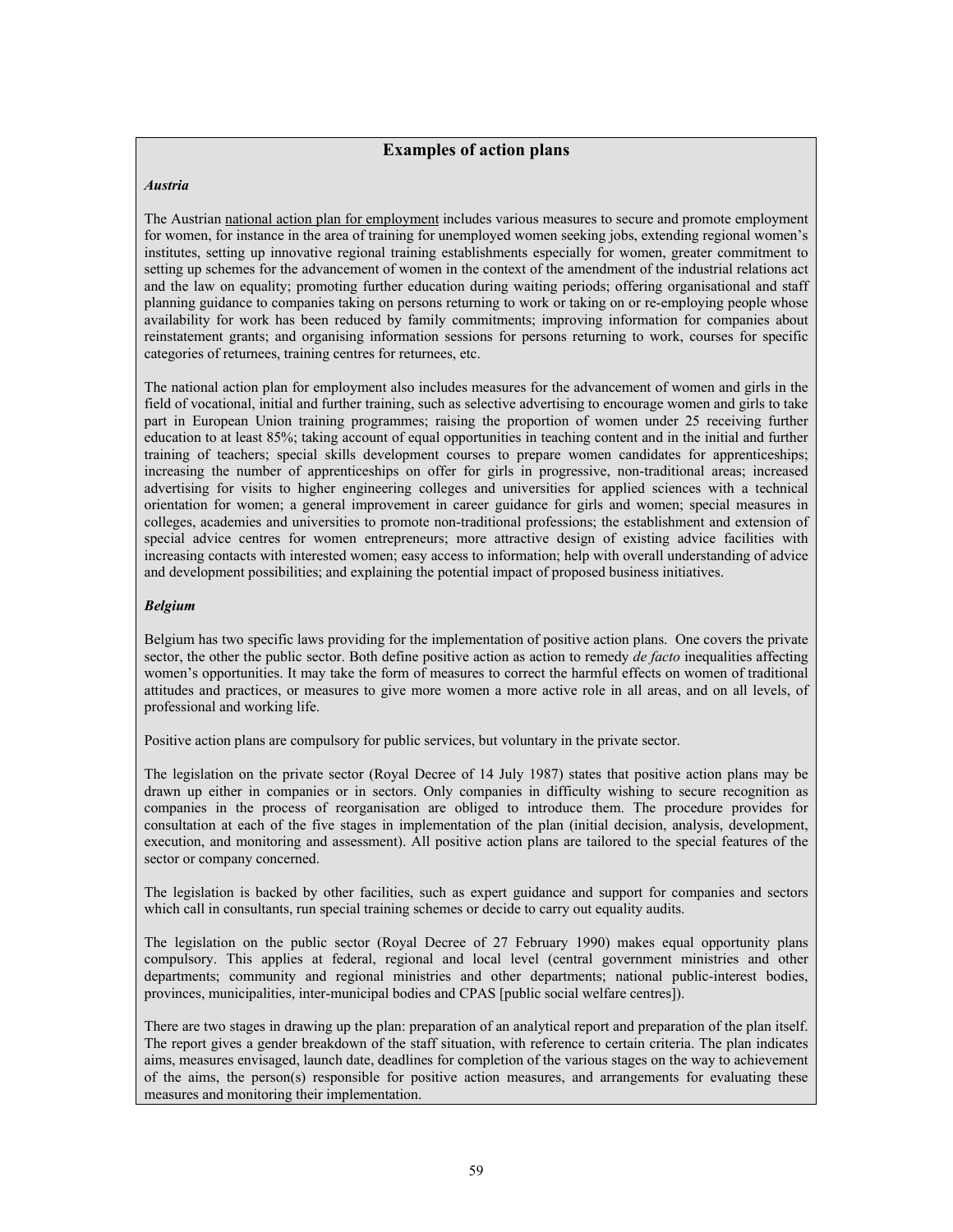A civil servant is made specifically responsible for implementing positive action. The Royal Decree of 24 August 1994 explicitly states that he/she is to be relieved of some of his/her other duties, depending on the number of staff employed in the public body concerned.

Each government department is also to have its own internal support committee (within the highest relevant advisory committee). Its tasks are to give an opinion on the draft equal opportunities plan, assess positive action and monitor its implementation.

In both the private and public sectors, practical action has focused on careers (recruitment, development - e.g. training - and departure), working conditions (including reconciliation of private and working life) and institutional awareness of the need for equality between women and men.

## *Bulgaria*

A national action plan was elaborated in the process of implementation of the commitments undertaken by the Republic of Bulgaria at the United Nations Fourth World Conference on Women in Beijing in 1995. It specified long-term and mid-term targets, such as the initial attainment of the 30% threshold of women's participation in senior positions, which would enable them to take part in economic and political decision-making.

## *Finland*

Giving a preferential status to a member of the under-represented sex has to be based on a plan. This requirement is to hinder arbitrary decision-making. According to the preamble of the Equal Opportunities Act, justifiable measures are those which promote women's position in working life, because (a) that is the aim of the Act and (b) women's position in working life is often disadvantaged in comparison with men.

Plans apply only to given places of work. Plans are always temporary and applicable only as long as *de facto* equality has not been achieved. The Act does not require any particular format of the plan nor does it require that plans should be approved by the authorities. The preamble states that the Equality Ombudsman can, if necessary, give assistance.

However, the question whether a certain action or certain measures can be considered as discriminatory, is to be dealt with under this section. A particular plan does not affect assessments and implications carried out under other provisions.

An action plan may cover a number of areas, for example:

- When persons are equally qualified, the employer may, when recruiting persons, e.g. to training or education, prefer those belonging to the under-represented sex in a specific field of work;
- To confirm other positive measures to women applicants;
- To encourage employees to take paternity and parental leave.

Plans may be aimed at personnel policies dealing with employers' duties. Such aim gives a more specific content to an action plan. Plans can also have a more functional approach to equality, focusing on the activities of organisation concerned. Functional plans are mainly launched in the public sector by ministries, institutions, universities, etc.

In order to achieve *de facto* equality, special measures may be required. The aim is to achieve a more balanced representation especially in education, in the workplace and in some specific fields of work. A substantial plan enables favouring persons of the under-represented gender or who are in a disadvantaged position, thus justifying means that otherwise could constitute discrimination. Special measures may be used only as long as inequality prevails.

The idea behind planning is that employers will then place their equality work on a more practical level than before. It means that there will have to be an assessment of working conditions of both sexes and implementation of special measures, as well as of relevant follow-up techniques. Planning could be done in co-operation with employee organisations. The employer carries out the final plan.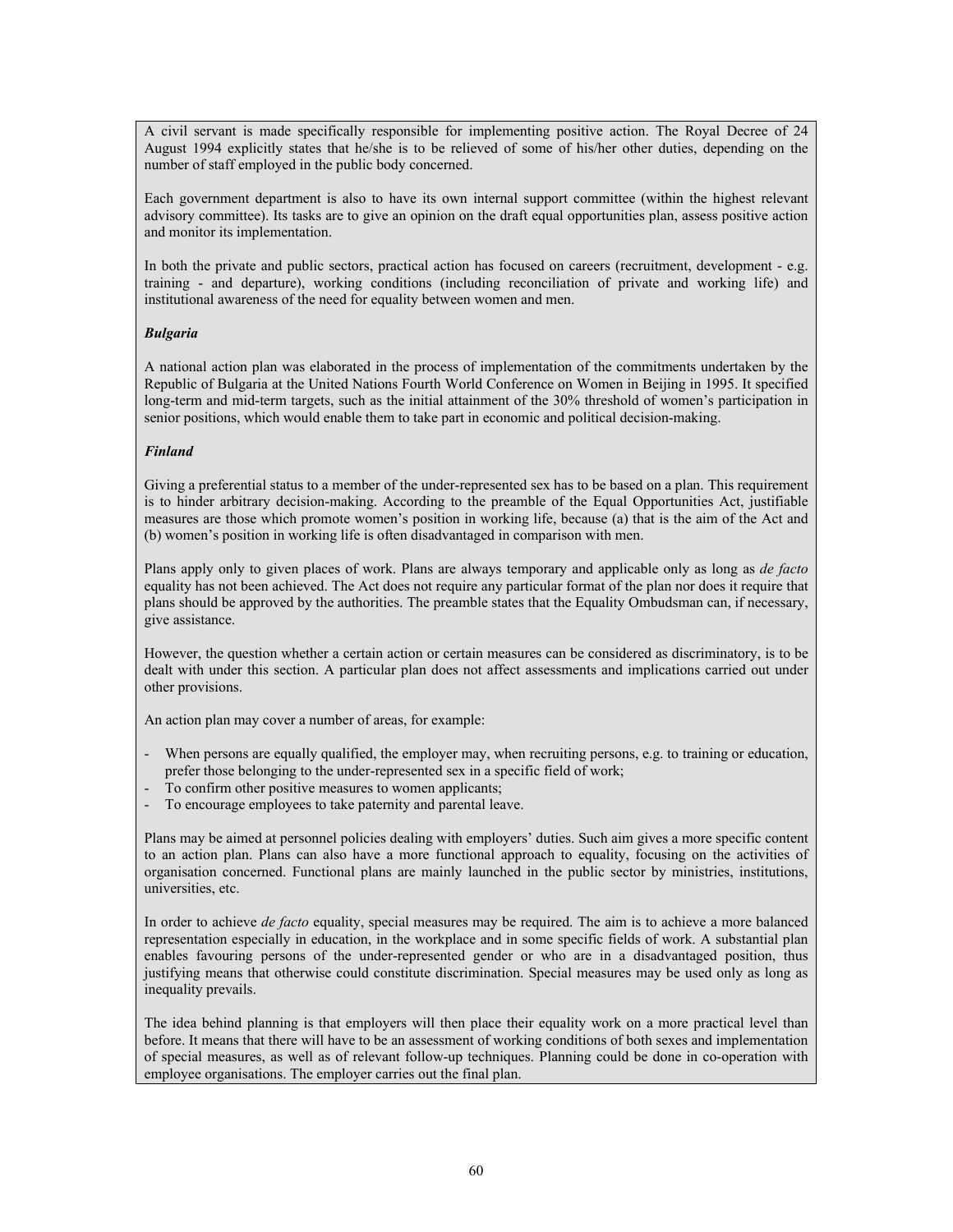A separate equality plan is not compulsory as this can be appended to e.g., an annual plan for human resources. A plan is a flexible tool, which enables combining for instance work protection, new management solutions and equality programmes. It is a means to set concrete targets for the future, which may be achieved gradually by annual monitoring.

Planning for the promotion of gender equality is the starting point. A plan focused on equality promotion may in turn allow for other measures in favour of the under-represented sex or disadvantaged groups, for example in certain fields of work or education.

Planning may even be compulsory. This means that employers who employ a certain number of people are obliged to include an equality plan in the annual training plan or action programme for labour protection. It should be pointed out that action plans are only a part of the process, since employers are, of course, entitled to take e.g. applicants' personal qualifications and characteristics into consideration. Employers are not obliged to recruit persons who clearly do not meet the requirements of the employer.

The Equality Ombudsman does not have the right to give legal sanctions when supervising equality planning. Section 19 of the Equality Act names **advice-giving** and **counselling** as possible measures the Equality Ombudsman has when obligations are not complied with or the provisions are otherwise violated. Section 17 authorises the Equality Ombudsman to **receive information** necessary for the supervision of observance of this Act for the employer. Section 18 gives the Equality Ombudsman a right to carry out an **inspection** at a workplace if there are grounds to believe that the employer has acted contrary to this Act.

Another way to promote equality planning in Finland is to present annually a reward for the best equality plans. The Minister responsible for equality issues together with the Equality Ombudsman awards the prizes for the best equality plans. A basic requirement for a good equality plan is a thorough and careful analysis, where relevant information on the organisation's workforce and employment practices are collected and analysed in order to set concrete targets for the equality promotion measures.

Recently, such a prize was awarded to the Police Force of Finland. Its equality plan aims at increasing the share of women in the police force by 1% each year. At the managerial level the target is set at 0.5% per year.

The targets are reached by developing the recruiting process for professional training and by motivating women in career advancement. Job segregation is also addressed by evaluating the female-dominated office work. The content of the work is being developed to inspire men to apply for office work as well. Applied measures might include career planning of the office personnel and offering more courses for professional development and specialisation as well as for other vocational training.

Employers' policy to combat sexual harassment was also dealt with in the awarded equality plan.

#### *France*

A proposal for a government scheme to promote equality was submitted to the Cabinet on 23 June 1999. The proposed scheme comprises 25 different measures that take in all aspects of government policy. Three areas are identified as priorities and an ongoing partnership between the voluntary sector, both sides of industry and the public authorities will ensure the measures are effectively implemented.

The first priority area concerns equality in the workplace. The national action plan for employment (*Plan National d'Action pour l'Emploi*) provides the coordination framework. Principal objectives in this area are broader career choices for women, better conditions of access to employment as laid down in the Law against Social Exclusion, as well as better conditions for juggling family life and a career.

The second area concerns balanced access to decision-making posts in the political, economic and social spheres. The European action plan submitted to the European Ministerial Conference in April 1999 is to serve as a basis for measures taken with regard to jobs in not only politics and the public service but also the economic and social spheres.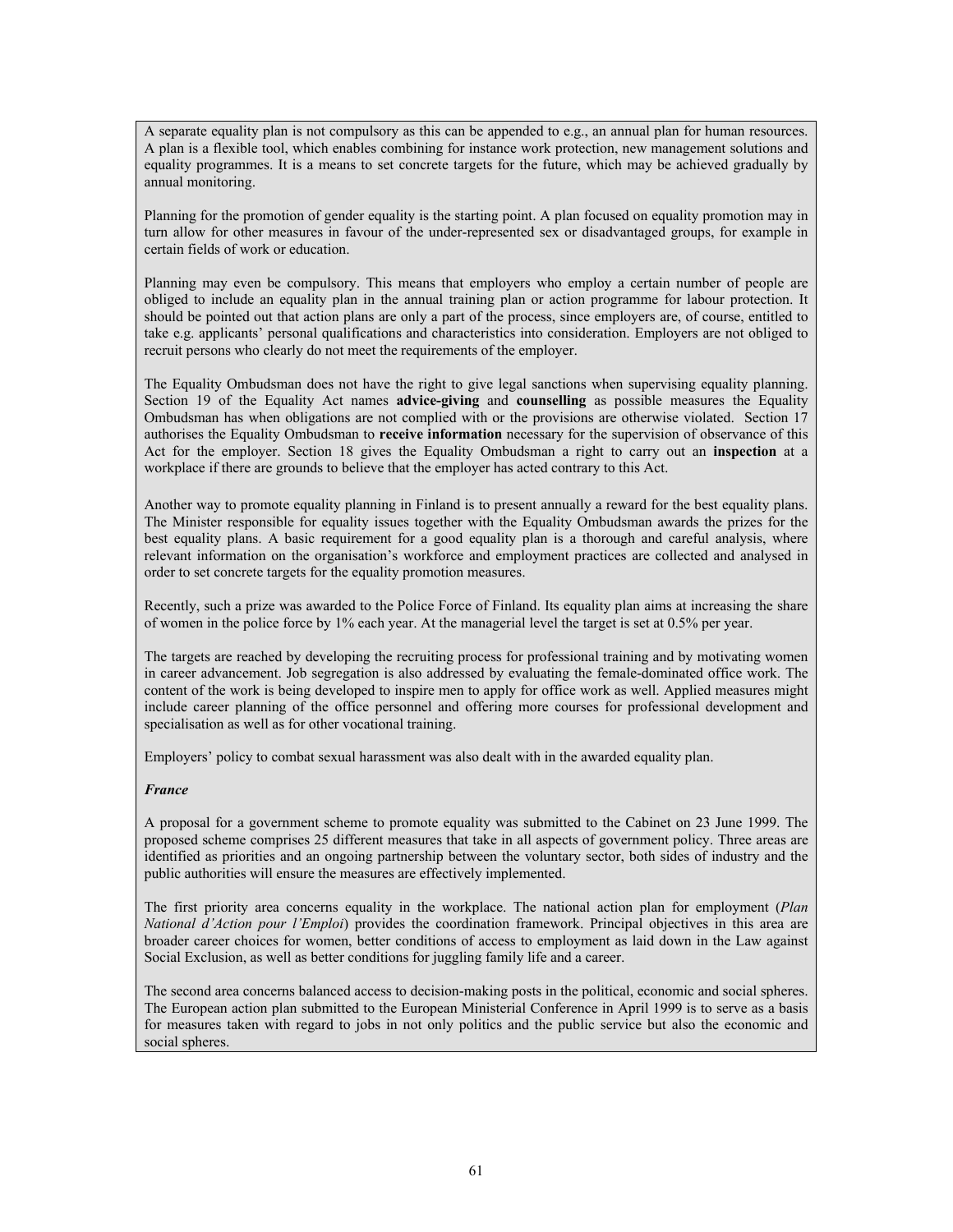The last of the three priority areas is concerned with establishing specific rights for women by consolidating certain established rights. Over and above equality of status for women, the aim is to reinforce the degree of women's autonomy and freedom in society by combating sexist violence and consolidating the right of women to make their own decisions with respect to their sexuality and childbearing.

### *Germany*

The Act on the Advancement of Women obliges every Federal administration agency to implement a three-year plan for the promotion of women with compulsory aims for the elimination of female under-representation, including executive positions. The plan for the promotion of women must be updated every year and published. If the aims were not achieved, the reasons should be reported to the agency at the next level.

The success of the promotion of women greatly depends on the elaboration of such plans for the promotion of women. This prerequisite has already been fulfilled in all of the large Federal agencies. Nevertheless, women are still under-represented especially in higher management positions – as heads of directorates, departments and agencies – even though the proportion has increased a little in this sector. In the context of the planned amendment of the **Act on the Advancement of Women** by an **Equal Opportunities Act** the Federal Government intends to make the targets of these plans more binding and efficacious.

## *Greece*

The Greek Government's action plan contains the following political priorities for the period 1999-2000:

- mainstreaming equality issues in all policies;
- strengthening the mechanisms to promote equality;
- $work$  employment;
- balanced participation in decision-making;
- combating violence against women;
- mass media publicity.

# *Italy*

The government is currently implementing policies to ensure equal opportunities for women and men. The 1999 national action plan for employment focused on stepping up gender mainstreaming policies, for example by incorporating the principle of gender analysis into consultations and, more specifically, prioritising "familyfriendly" policies on working hours and services in order to encourage the reapportionment of parents' family and professional responsibilities.

Specific measures:

- a) Act No. 53 of 8 March 2000 on parental leave ("Provisions governing support for mothers and fathers, the right to health care and training and the harmonisation of working hours") provides for financial incentives for firms awarding worker-friendly contracts that encourage employees to assume their family responsibilities (transferable part-time contracts, teleworking, flexible hours at the start and end of the working day, "time banks" (storing up hours worked), etc). It also provides for the introduction of parental leave as an individual, non-transferable right, conferring equal responsibilities on fathers and mothers vis-àvis children. Parents may take leave for a combined total of ten months and an individual total of six months each. To encourage responsible fatherhood, it is envisaged that fathers taking at least three months' leave will be awarded a bonus of an additional month's leave. The Act lays down measures to rearrange working hours and calls for innovative forms of co-operation and mutual support, such as "time banks", as part of a coherent policy aimed at reconciling time, working hours, responsibilities and personal interests.
- b) A government bill to set up a system of services for children under three years of age ("Standards for the development and validation of a system of services for children under three years of age and their families") was presented to the Chamber of Deputies on 23 September 1999. A policy on very young children is fundamental to the action plan on promoting rights and opportunities for children and teenagers.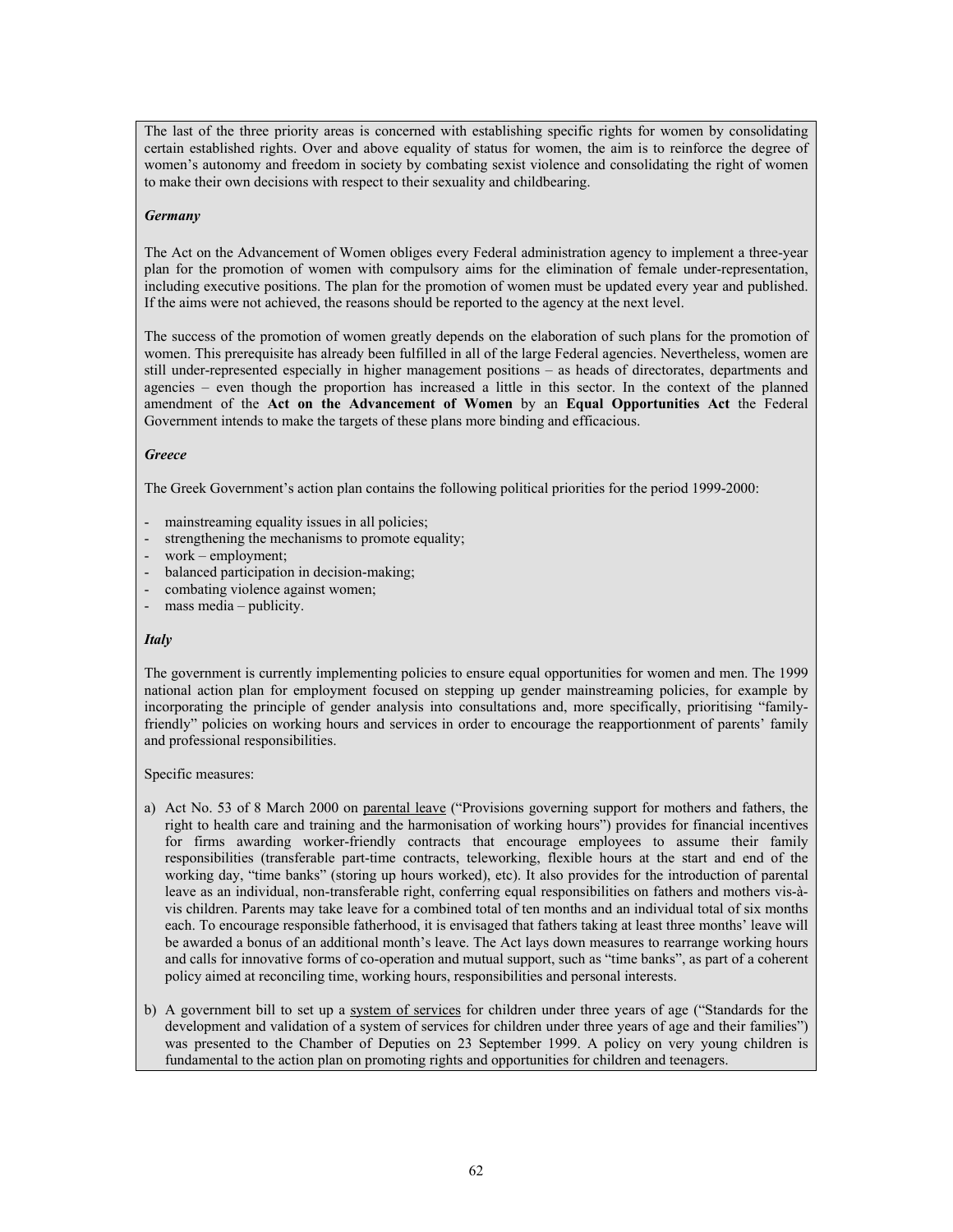- c) The outline Act on the reform of the welfare system and on social policies is a family-friendly law providing for the annual allocation of 1 000 billion lire to help families raise and educate their children and to develop an integrated network of personal services, such as day care centres and home help and welfare services.
- d) Measures have been taken to encourage part-time work and the reorganisation and reduction of working hours. The legislative decree approved by the Council of Europe on 28 January 2000, pursuant to Council Directive 97/81/EC of 15 December 1997 concerning the framework agreement on part-time work concluded between UNICE, PEEC and the ETUC provides for incentives for firms recruiting part-time workers.
- e) Rules have been adopted on teleworking in the civil service (Section 4 of Act No. 191 of 10 June 1998, Presidential Decree No. 70 of 8 March 1999 and the national outline agreement of 21 July 1999).

Measures have been taken to strengthen equal opportunity bodies by consolidating the network of "equality advisers" (consigliere di parità) at national, regional and district level. Section 47 of Act 144 of 17 May 1999 instructs the government to define the role and duties of equality advisers and establishes a fund of 20 billion lire per year to support their activities.

Under Act No. 125/91, the judge can "oblige an employer to define a plan with a view to eliminating proven discrimination." The provisions have an important role to play in that they bring to light cases of collective indirect discrimination in the apparently neutral conditions required for employment, which produces an adverse impact in much larger proportions for women compared to men. For example, the requirement to be in possession of a professional driving licence when participating in a selection that only foresaw aptitude tests; a certain height requirement for work for which this condition is not essential.

## *Luxembourg*

The Law of 12 February 1999 concerning the implementation of the National Action Plan to Promote Employment 1998 contains an article on positive action in the private sector. Under the terms of this law, positive action takes the form of concrete measures that foresee special advantages to facilitate the exercise of a professional activity by the under-represented sex, or to prevent or compensate for the disadvantages encountered in a professional career. Positive action must be part of a company's project and concern the following measures:

- implementation of a new work organisation;
- concrete measures concerning recruitment before and/or after taking on a job;
- special training measures;
- measures related to changing professions;
- promotion measures;
- actions to promote access of the under-represented sex to decision-making posts;
- measures to promote reconciliation of family and professional life.

Prior to their implementation, positive action projects must obtain the agreement of the minister with responsibility for positive action. The State's contribution takes the form of a subsidy, which varies depending on the total cost of a company's positive action measures.

In 1998, the Ministry for the Advancement of Women supported the positive action projects of 4 companies.

## *Netherlands*

The Women and Technology Action Plan 1995-1998 was designed to encourage more girls and women to opt for careers in engineering and technology. Axis, a consortium of employers, government and training providers, was set up in 1998 as a national platform for science and technology in education and the workplace. The issue of women and technology is given express attention.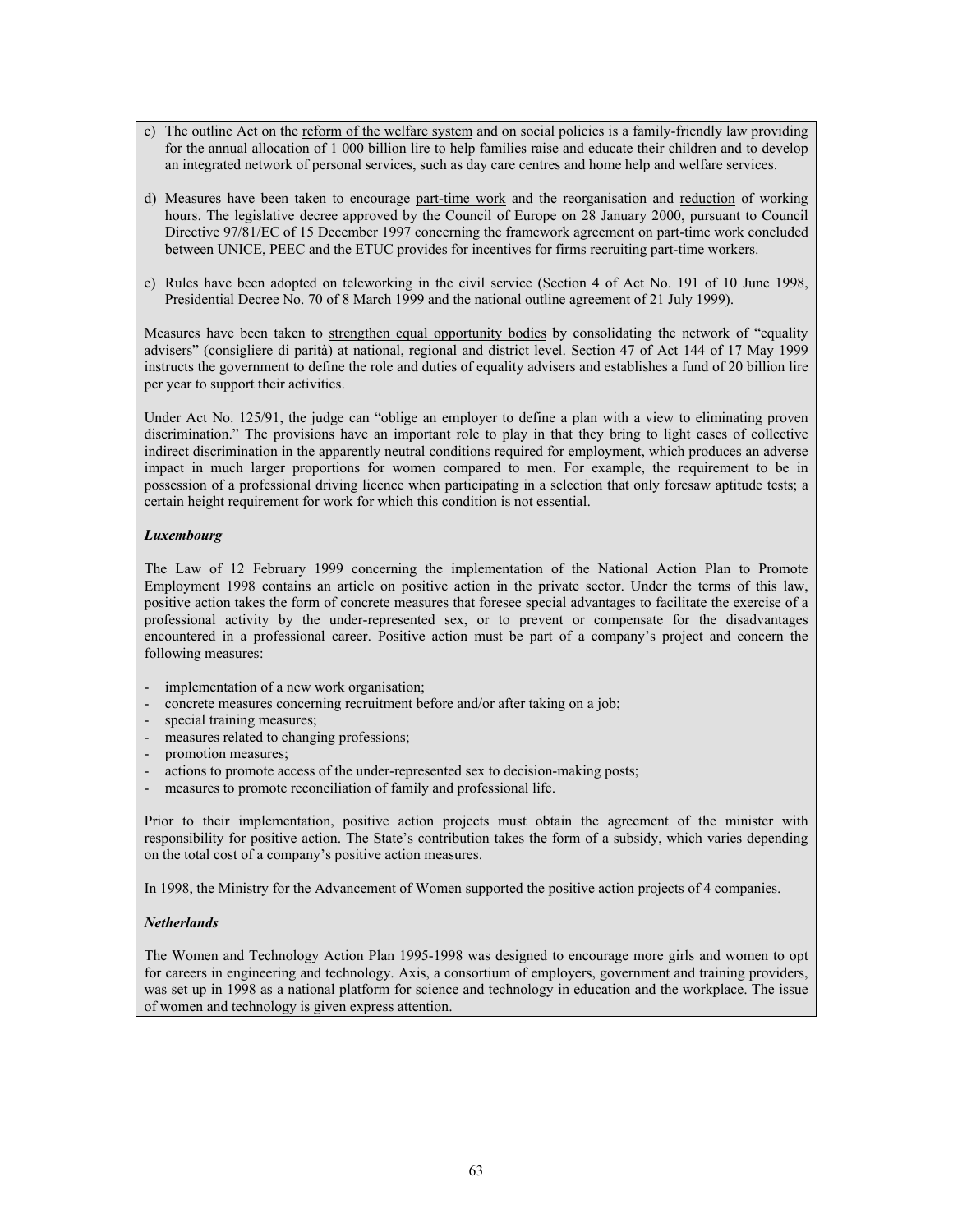## *Portugal*

On 6 March 1997, the Council of Ministers adopted a resolution containing a Global Plan for equal opportunities between women and men. This plan comprises nine general measures plus a number of sectoral measures, the aim of which is to incorporate the principle of equal opportunities for men and women into all economic, social and cultural policies. Among the sectoral measures envisaged are measures designed to promote equal opportunities in employment and labour relations. Below are details of some of the most important:

"Enterprises will be encouraged to adopt positive action measures, such as recruiting long-term unemployed women over 40 years of age, the integration of women into new spheres of employment where they are underrepresented, or access for young women to practical training, by means of work placements designed to facilitate their occupational integration."

"The setting up, under the auspices of the Commission for Equality in Work and Employment, of an Observatory to monitor equality in instruments for the collective regulation of labour, particularly with a view to identifying and preventing direct and indirect discrimination, and encouraging the introduction of positive action and of a new culture of equality in the workplace, and the promotion of awareness-raising among trade-union and employer negotiators to this effect."

The plan also provides for the introduction of "positive action measures" as a basis for "consultation between the two sides of industry, when negotiating instruments for the collective regulation of labour".

"Encouraging women's participation in vocational training and improving their opportunities for obtaining qualifications and accessing new spheres of employment where they are under-represented, as well as managerial posts".

"Promoting women's career development, particularly through the introduction, in the regulations governing programmes financed by the European Social Fund, of preferential treatment or extra funding for initiatives which pursue these objectives."

The Global Plan for Equal Opportunities provides for matters relating to gender and equal opportunities to be included in school curricula, as well as in basic training courses for education professionals, including trainers working in labour market training schemes.

Since the late 1970s, the Commission for Equality and Women's Rights has been pursuing a policy of positive action in this area. In recent years, it has been working with colleges of higher education, universities and teacher training centres to get these subjects included in basic and in-service teacher training courses.

## *Slovakia*

In 1997 the government approved a National Action Plan which consists of a thorough analysis of the situation of women in various fields of life and the solutions presented to the problems found. The Plan is evaluated annually by the government.

Among the priorities of this Plan are:

- the creation of equal opportunities for women as regards family, work and society;
- the promotion of the abolition of the economic disadvantages causing women's poverty;
- the promotion of the development and employment possibilities for women with limited professional opportunities.

## *Spain*

The Third Plan on Equal Opportunities for women and Men (1997-2000) has 10 action areas and almost 200 measures. The action areas are as follows: education, health, economy and employment, power and decisionmaking, image and mass media, environment, violence, social exclusion, women in rural areas, co-operation.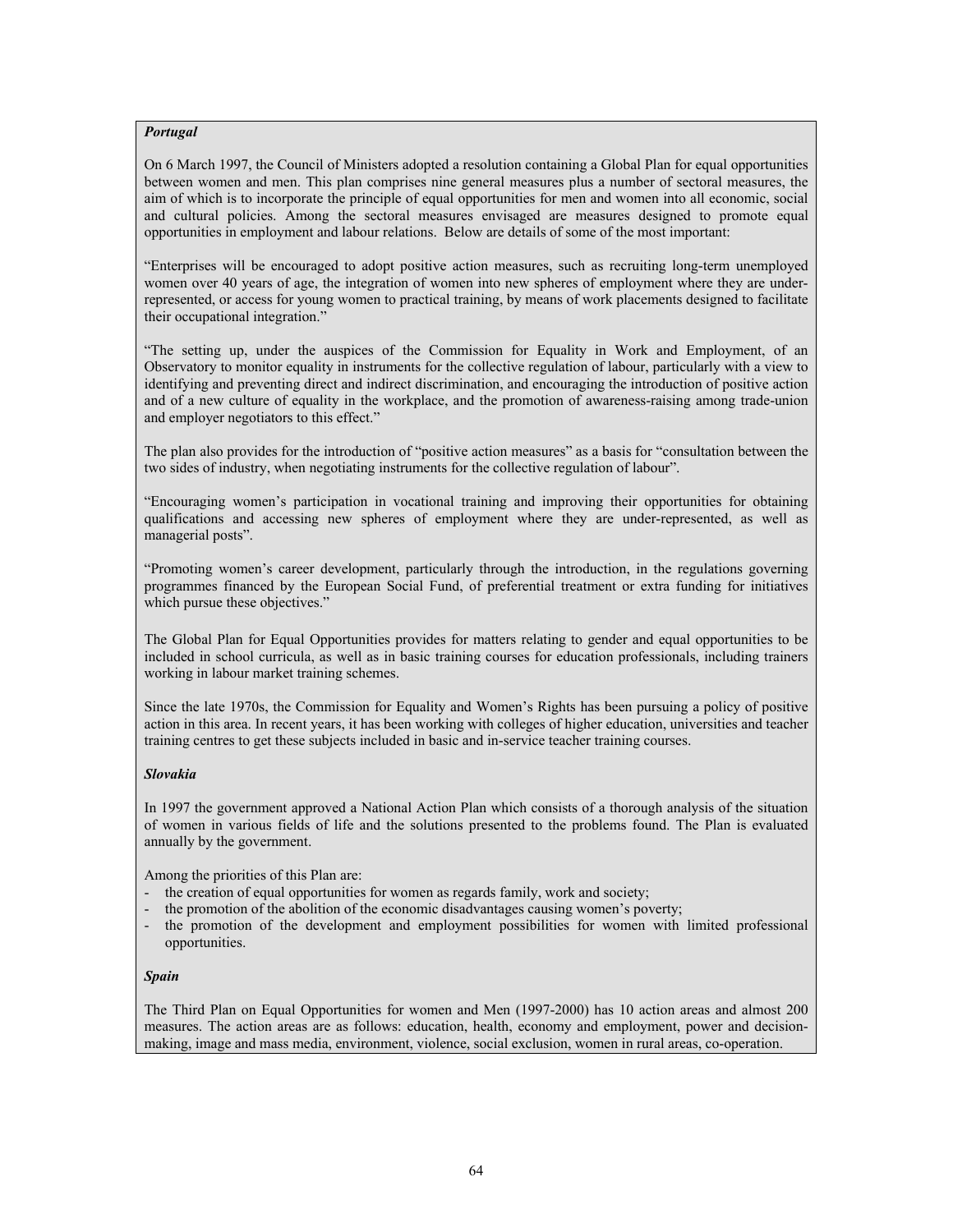Certain areas of positive action which could be highlighted from the Plan are the concession of grants for the carrying out of activities related to the promotion and development of affirmative action in the university arena encouraging the principle of equal opportunities for women, or the Optimum Programme which, within the business framework, promotes the setting-up of different types of positive action within companies.

## *Switzerland*

To encourage the promotion of women in the Confederation's public services, the Federal Council issued instructions on improving the representation and professional situation of female staff, which came into force on 1 January 1992. These instructions require the various departments to draw up their own detailed four-year plans for the promotion of women. Implementing them involves other priorities too, e.g. the promotion of part-time work and work sharing, basic and continued training and, lastly, childcare facilities outside the family.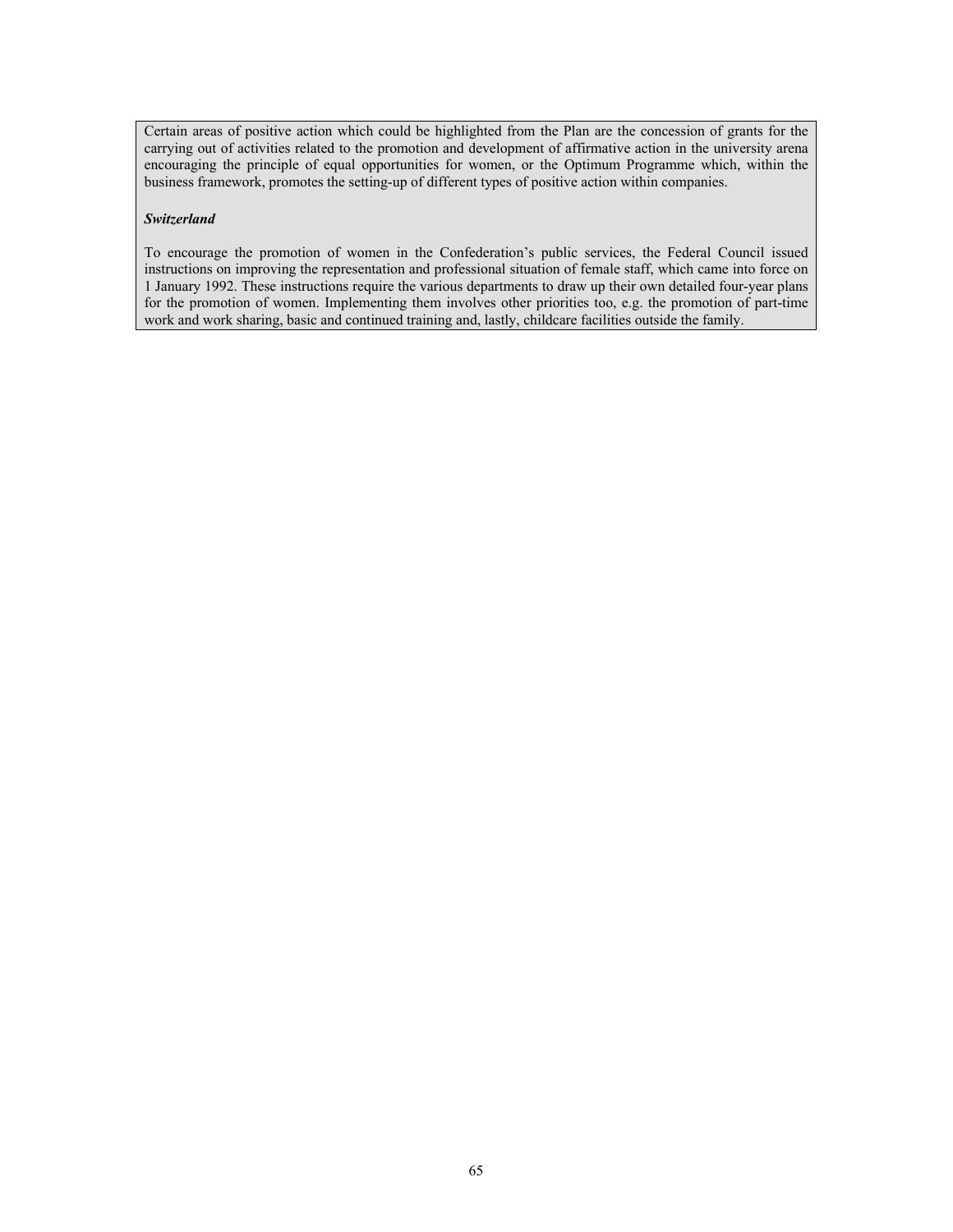# **3. WHO ARE THE ACTORS AND WHAT ARE THEIR TOOLS?<sup>1</sup>**

## **i. International organisations**

## *The United Nations*

The United Nations have a vital role in guaranteeing *human rights* at international level. The most important global covenants in relation to women and positive action are the Convention on the Elimination of All Forms of Discrimination Against Women, the International Covenant on Civil and Political Rights and the International Covenant on Economic, Social and Cultural Rights. Their relation to positive action was dealt with in detail earlier in this report.

In addition to the human rights covenants, the UN also has special programmes and agencies which function in the area of gender equality. For instance, the UN organises *world conferences*  on women, which approve texts such as platforms for action.<sup>2</sup> The Beijing Platform for Action was adopted at the 4<sup>th</sup> World Conference on Women in Beijing in 1995. It established a set of actions that are expected to lead to fundamental changes by the year 2000. Its implementation is primarily the responsibility of governments, but also of other institutions in the public, private and non-governmental sectors at the regional, national and international level. The platforms for action are closely monitored by various UN agencies. The UN Commission on the Status of Women (CSW) prepares recommendations and reports to the Economic and Social Committee (ECOSOC) on the promotion of women's rights and monitors, within the UN system, the implementation of the Beijing Platform for Action. The ECOSOC on the other hand oversees the system-wide co-ordination of the implementation of the Platform for Action and makes recommendations in this regard.

The *World Summit for Social Development* (held in Copenhagen in 1995) called on Governments and other social actors to eliminate all forms of discrimination, to ensure that women can participate fully in all political, economic and social activities, and to protect and promote the participation in economic and social life of vulnerable and disadvantaged groups. The Summit recommendations included actions to strengthen and expand education and health services, to ensure full and equal access to productive assets and social services, and to provide support for those who cannot support themselves. It emphasised that these issues could not be addressed by sectoral action alone, but that social goals must be integrated into general policymaking at all levels. *The Programme of Action of the International Conference on Population and Development*, which was held in Cairo in 1994, had gender equality and the empowerment of women throughout the world among its goals.

In relation to gender equality in general, the following other *UN agencies* might be mentioned: the International Labour Organisation (ILO), the UN Division for the Advancement of Women (DAW), acting as a focal point for co-ordinating gender issues in the UN system, the United Nations Development Fund for Women (UNIFEM), which promotes women's empowerment and gender equality by working primarily at the country level, the International Research and Training Institute for the Advancement of Women (INSTRAW), the United Nations Development Programme (UNDP), etc.

 $\overline{a}$ 

<sup>1</sup> This chapter dealing with the actors and their tools is also valid for Part III on decision-making, even if it contains more references to the labour market. 2

Mexico 1975, Copenhagen 1980, Nairobi 1985 and Beijing 1995.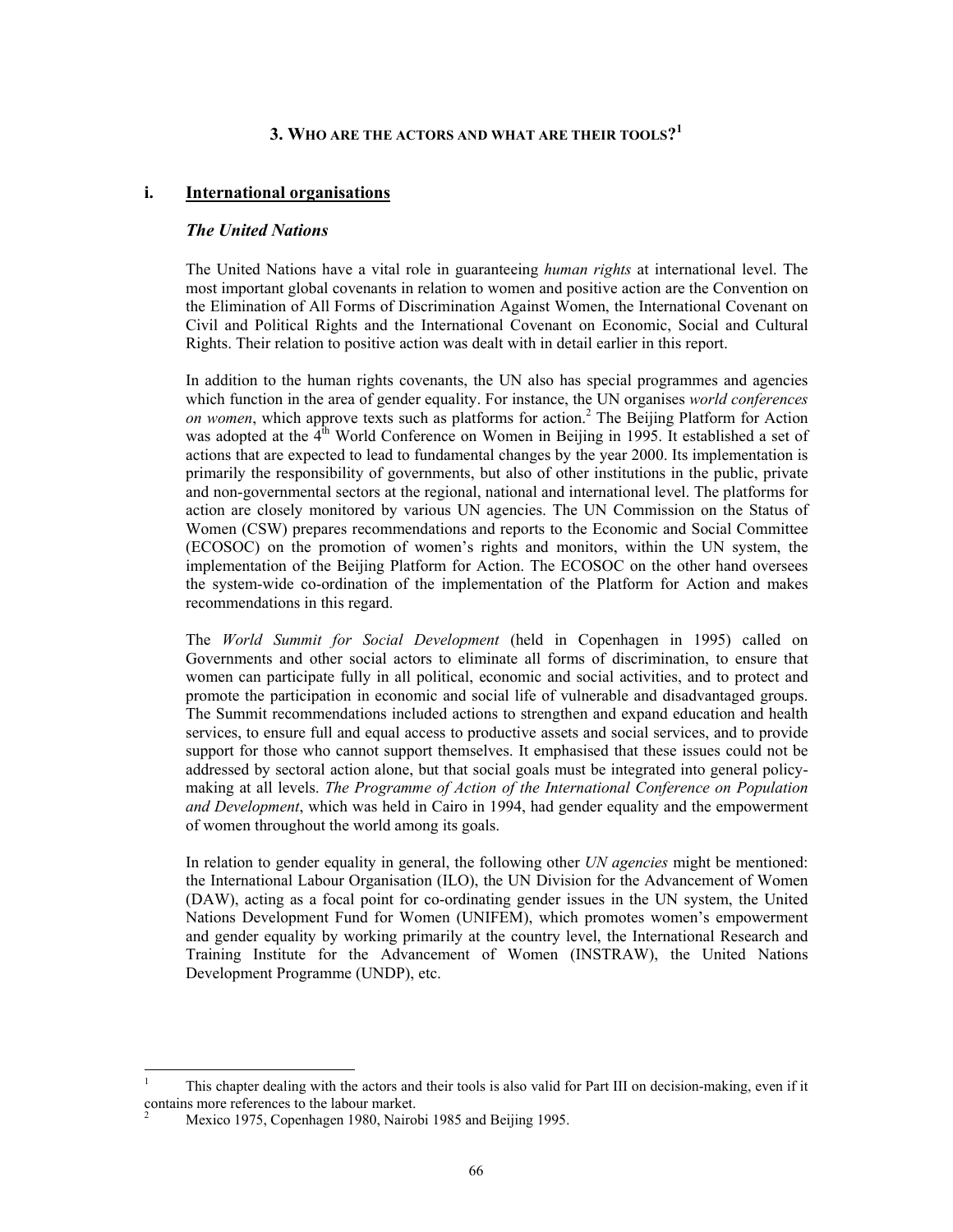# *The Organization for Security and Co-operation in Europe*

The OSCE has recently started to focus on gender issues. In 1998, a Gender Focal Point was appointed in the OSCE Secretariat, with responsibility for mainstreaming gender into the work of the Secretariat, including in the OSCE's internal policies, and for providing training on gender issues. At the Office for Democratic Institutions and Human Rights (ODIHR), the primary OSCE institution implementing projects in the field, gender work has focused not only on mainstreaming but also on the human rights of women. The aim is to work with women in key areas, to help them to attain specific skills or knowledge or to address issues faced predominantly or only by women. In the framework of the OSCE Implementation Meetings on Human Dimension Issues, a specific Supplementary Meeting on Gender Issues was held in June 1999.

Following the adoption of the Stability Pact for South-Eastern Europe in June 1999, and in order to include gender equality issues in the Stability Pact work plan, a Gender Task Force was set up. The main goals of its First Plan of Action are to promote women's political participation by establishing national and regional plans for women's capacity building, to campaign for positive action in national electoral legislation to increase women's chances to stand for election and to be elected, and to strengthen national machinery for the promotion of gender equality in South-East Europe.

The OSCE has a lot of experience in conflict prevention and resolution, particularly through its field missions, and it would be very useful to evaluate gender-sensitive policies and projects in this particular area.

# *The Council of Europe*

As explained earlier in this report, the legal instruments of the Council of Europe (the European Convention for the Protection of Human Rights and Fundamental Freedoms and the European Social Charter) comprise an extensive list of civil and political as well as economic, social and cultural rights. The possibility of undertaking positive action is explicitly mentioned in the Additional Protocol to the European Social Charter, now incorporated into the Revised European Social Charter, which came into force on 1 July 1999.

Besides the stimulation provided by these instruments and the follow-up organised by their supervisory bodies, the activities of the Steering Committee for Equality between women and men (CDEG) for the promotion of equality between women and men have an important influence on equality policies in the 41 member States. The work of the Committee, which comprises one representative from each member State, is mainly linked to the promotion of women's human rights and genuine democracy. Its current activities, to give a few examples, aim at promoting the balanced representation of women and men in political and public life and combating violence against women, including sexual exploitation. Extensive work has been done in many member States with the help of Council of Europe experts to assist with establishing national machinery to promote equality and to advise on equal opportunities and anti-discriminatory legislation. One of the main tasks of the CDEG is to prepare draft recommendations – which are so-called "soft law" instruments – from the Committee of Ministers to member States on issues linked to equality. The Committee is currently preparing recommendations on combating trafficking in human beings for sexual exploitation as well as on the protection of women and young girls against violence.

At regular intervals, the CDEG acts as the preparatory body for European Ministerial Conferences on equality between women and men. The last Ministerial Conference was held in Istanbul in November 1997. The Ministers adopted a Declaration on equality between women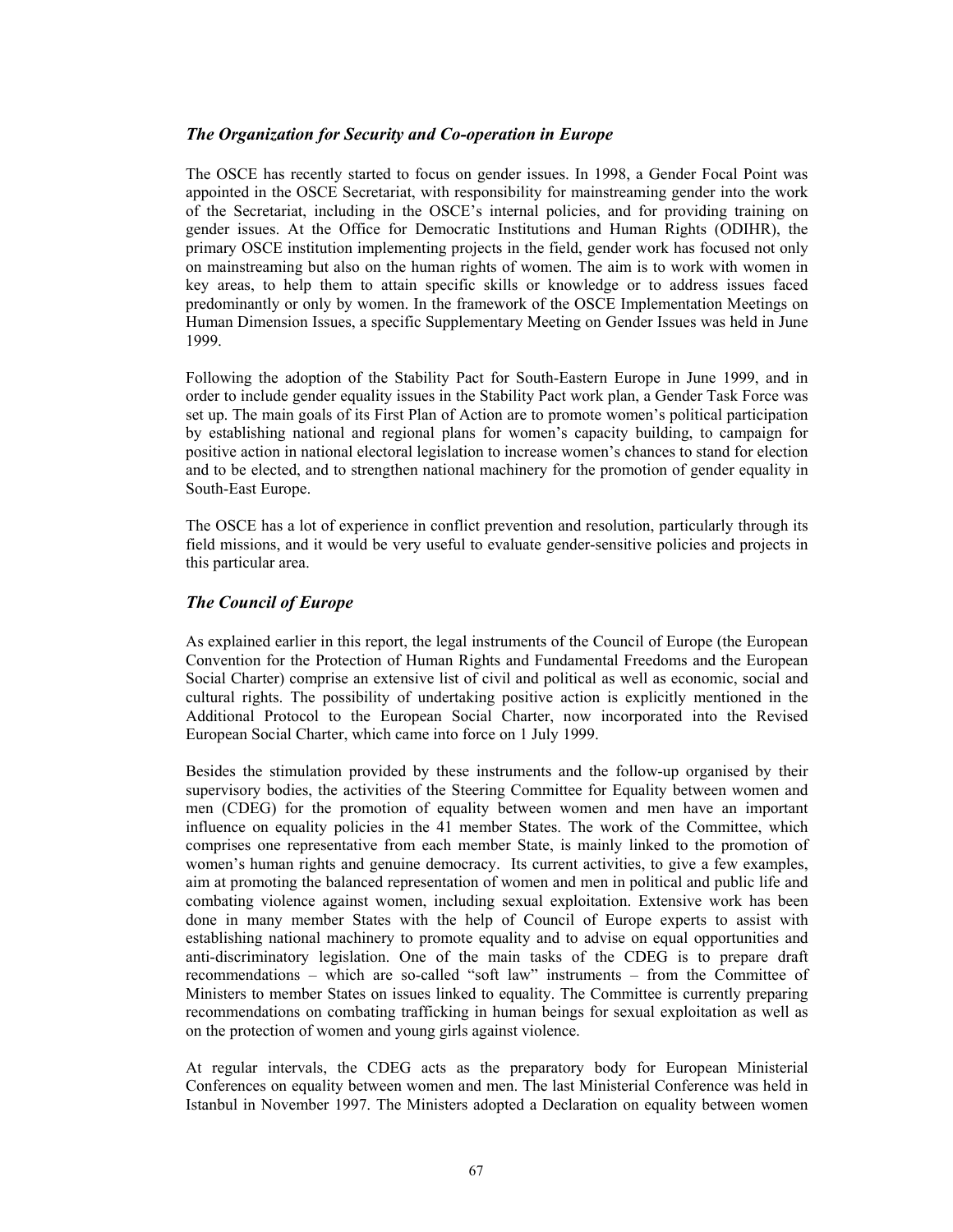and men as a fundamental criterion of democracy, to which strategies to increase the participation of women in political and public life were appended. Such texts serve as a reference for implementing positive measures.

Through groups of specialists working under its auspices, the CDEG also prepares reports on strategies and instruments to promote equality between women and men. One of the most recent is a report on Gender mainstreaming, which contains an explanation of the concept as well as a methodology for implementing the strategy. The present report on positive action is another example of this work.

# *The European Union*

The legislation of the European Union has had an immense effect on gender equality in the member States – even though its scope is more or less limited to working life. Community *provisions* are important with regard to the scope of legitimate positive action in the member States – as discussed earlier.

*The Fourth Equal Opportunities Programme* (1996-2000) was adopted to promote the integration of equal opportunities of women and men into the process of preparing, implementing and monitoring all policies, measures and activities at Community, national and local levels. The programme focuses upon six objectives, including the reconciliation of family and working life and the promotion of balanced participation of women and men in decisionmaking. The programme offers methodological, technical and financial support; observation and monitoring of relevant policies and conducting of studies in this field as well as a rapid dissemination of the results of the initiatives taken. An interim report is drawn up. The added value of the programme lies in the identification and pooling of information on and experience of good practices in the field of equal opportunities.

The Commission is proposing a new Community Programme on Gender Equality 2001-2005 in order to continue and strengthen gender equality policy at Community level. Mainstreaming gender equality in all Community policies and activities and developing appropriate actions are the main instrumental axes of the proposed programme, which should be built around clear assessment criteria, monitoring, benchmarking and evaluation. All Commission services will be invited to identify their activities to promote gender equality, including gender mainstreaming policies and/or concrete actions targeted at women (specific actions).

Following the adoption of the Amsterdam Treaty, it was agreed at the Luxembourg Jobs Summit in 1997 that the European Employment Strategy should be built on four main pillars: employability, entrepreneurship, adaptability and equal opportunities. Every year, a set of guidelines are adopted for each of the pillars, which set out a number of specific targets for member States to achieve in their employment policies.

The adoption of the *1999 Employment Guidelines* reinforced the approach to equal opportunities based on benchmarking and gender mainstreaming. The member States have to take gender mainstreaming into account in all policies and actions proposed under the pillars to improve employability, develop entrepreneurship and encourage the adaptability of businesses and their employees. They are also urged to provide for adequate data collection systems and procedures in order to provide country-comparable statistics and indicators.

The *2000 Employment Guidelines* contain a series of adaptations to the 1999 guidelines, with regard to the national action plans and the joint employment report 1999. As the equal opportunities pillar was substantially strengthened in 1999, only one clarification is foreseen for 2000, i.e. the recommendation that reintegration into the labour market after an absence be facilitated.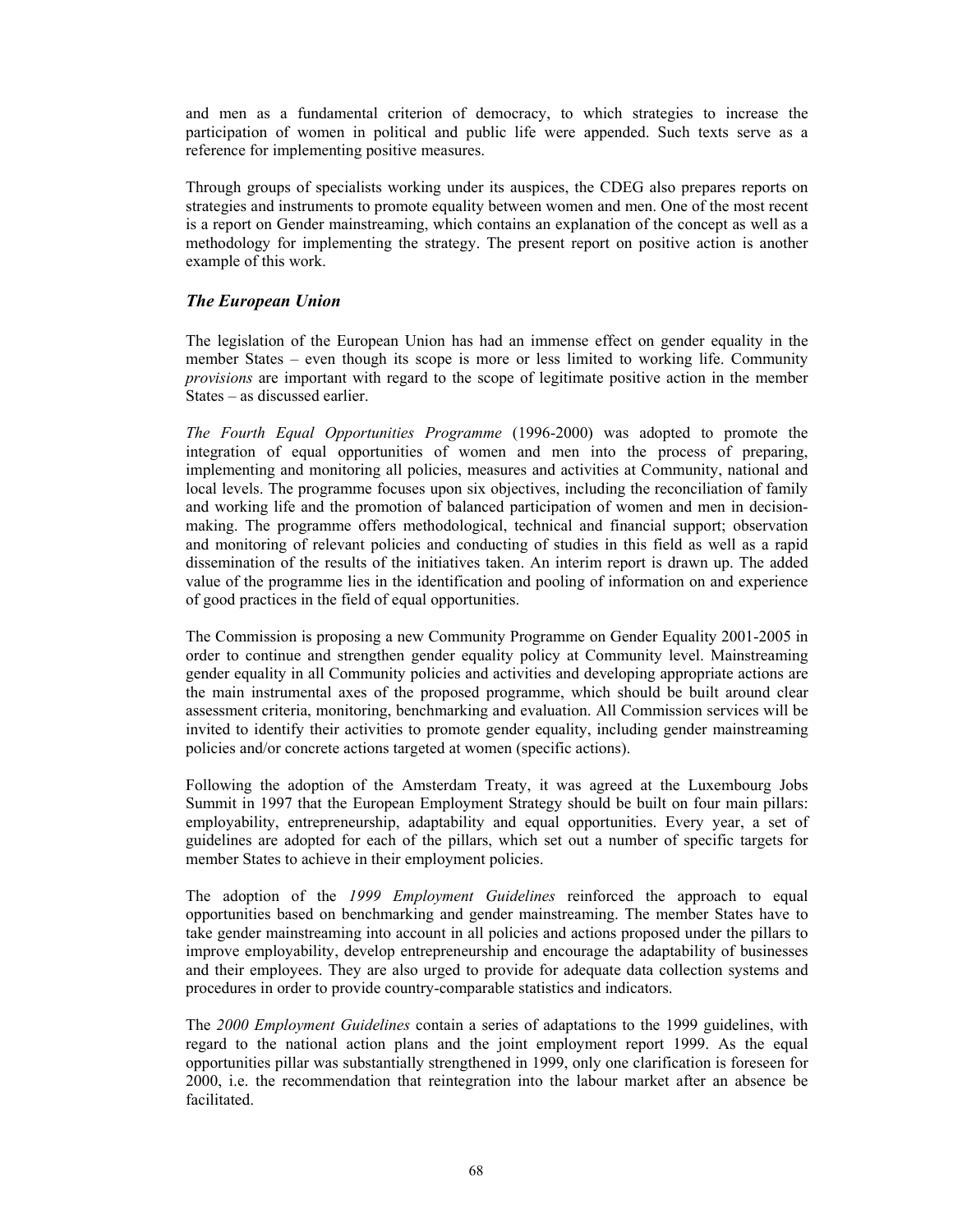# **ii. The State**

# *The State as a promoter of equality policies*

The State, or the central government, has clearly a leading role – which in most democracies it alone can play in recognising the legitimacy of and legitimating, organising and implementing positive action.

Firstly, it is the responsibility of national parliaments, either on their own initiative or more probably in the majority of cases given the constitutional, social and political circumstances, in response to government proposals, to enact legislation, within the limits laid down in their constitutions or in accordance with their international undertakings, which imposes or authorises positive action. The legislation in question may establish procedural obligations or requirements in terms of outcome, or in the case of financial legislation, make money available for spending.

The tools for action are numerous as regards the labour market.

The following examples should be mentioned:

- The State can allocate special funding to projects that, for instance, improve women's position in the labour market.
- Positive measures in traditionally segregated job categories may be subsidised.
- The State can adopt measures that are particularly addressed to women entrepreneurs.
- Those employers who have made significant progress in the promotion of equality could be rewarded.

In certain countries and in certain fields (elective office and the public service), standard-setting provisions, even those having legislative status, laying down certain forms of positive action in the form of outcome-related obligations such as quotas and priorities for recruitment or appointment, probably necessitate changes to the constitution, whether spontaneously introduced or to accommodate further commitments in international instruments.

Governments are responsible not only for initiating and promulgating legislation but also for its implementation. They can also introduce a number of modest and selective financial measures, funded from the appropriations approved in the relevant financial legislation, even if no specific reference was made to the conditions governing their use or their allocation to a particular sex when they were enacted.

The task of the courts is to see that the laws are enforced. If access to them is fairly easy and they are concerned about this issue, they can make a critical contribution to advancing equal rights and equal treatment as regards access to rights. On the other hand, in a way that is both legitimate and worrying, they can pose an obstacle to any attempts to initiate positive action whose scope is not precisely laid down in legislation that is clearly constitutional. There are areas where judicial interpretation contributes to updating the law. This is very unlikely to be the case in a field such as equality between women and men, where the unconventional measures required to meet the challenge will very probably run counter to traditional forms of judicial reasoning, unless the courts receive clear guidance to the contrary in legislation.

The State can promote employment by providing job seekers with extensive information on available employment and training and by supporting clients who are looking for jobs outside the traditional gender boundaries as well as self-employment. The State may try to remove disadvantages that are related to atypical (part-time, fixed-term) employment, which is more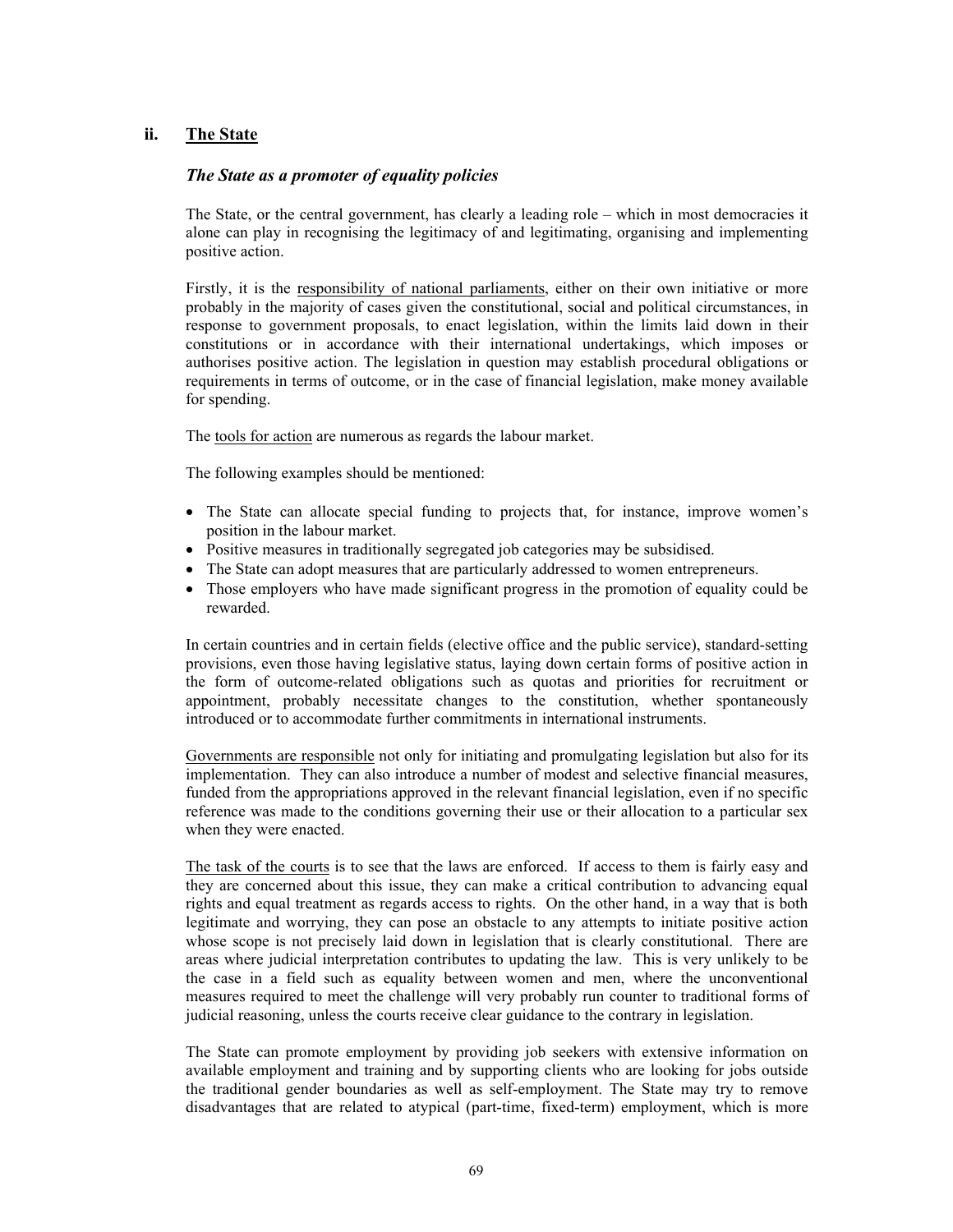common among women. The status of persons in atypical employment should be harmonised with the status of those in regular work.

Official statistics should be made gender-specific so as to take both sexes into account. The differences between women and men in different areas of life would become visible and more concrete. In this way everyone, not just experts and government officials, would be able to easily monitor the development of segregation in certain sectors of education and working life.

# *The State as an employer*

Ministries, offices, public services and state-owned companies ought to demonstrate an exemplary attitude towards the promotion of equality and positive action. This should include drafting of annual plans, carrying out the decided staff policy measures, as well as other measures that are applicable to employers.

Action by the State as an employer may trigger a learning process among the employers in the private sector. Positive signs and results from other sectors are crucial, and the awarenessraising function of the public sector should be highlighted.

In this light, obliging – or at least encouraging – the public sector to undertake positive action and to promote equality should be the role of the State.

# **iii. Local authorities**

Even in the most decentralised countries, local authorities do not appear to have the power to lay down rules in such sensitive areas. However, they can play a useful role in establishing financial incentives and plans and projects in the form of agreements or contracts.

# **iv. The social partners**

# *International Labour Organisation*

The functioning of the International Labour Organisation is essentially based on a tripartite structure, where the social partners are deeply involved in the decision-making procedures of the ILO. Here, the social partners are as permanent as the other actors. The principle of tripartism influences the characteristics as well as the content of the instruments adopted in the organisation.

# *Council of Europe (the European Social Charter)*

The European Social Charter invites a representative from the ILO to participate as an observer in the plenary sessions of the European Committee of Social Rights, as well as in the meetings of the working groups. It also invites representatives of European trade unions and employers' organisations to participate as observers in the meetings of the Governmental Committee of the European Social Charter.

The Additional Protocol to the European Social Charter providing for a system of collective complaints (1995) recognises the right of the following organisations to submit complaints alleging unsatisfactory application of the Charter: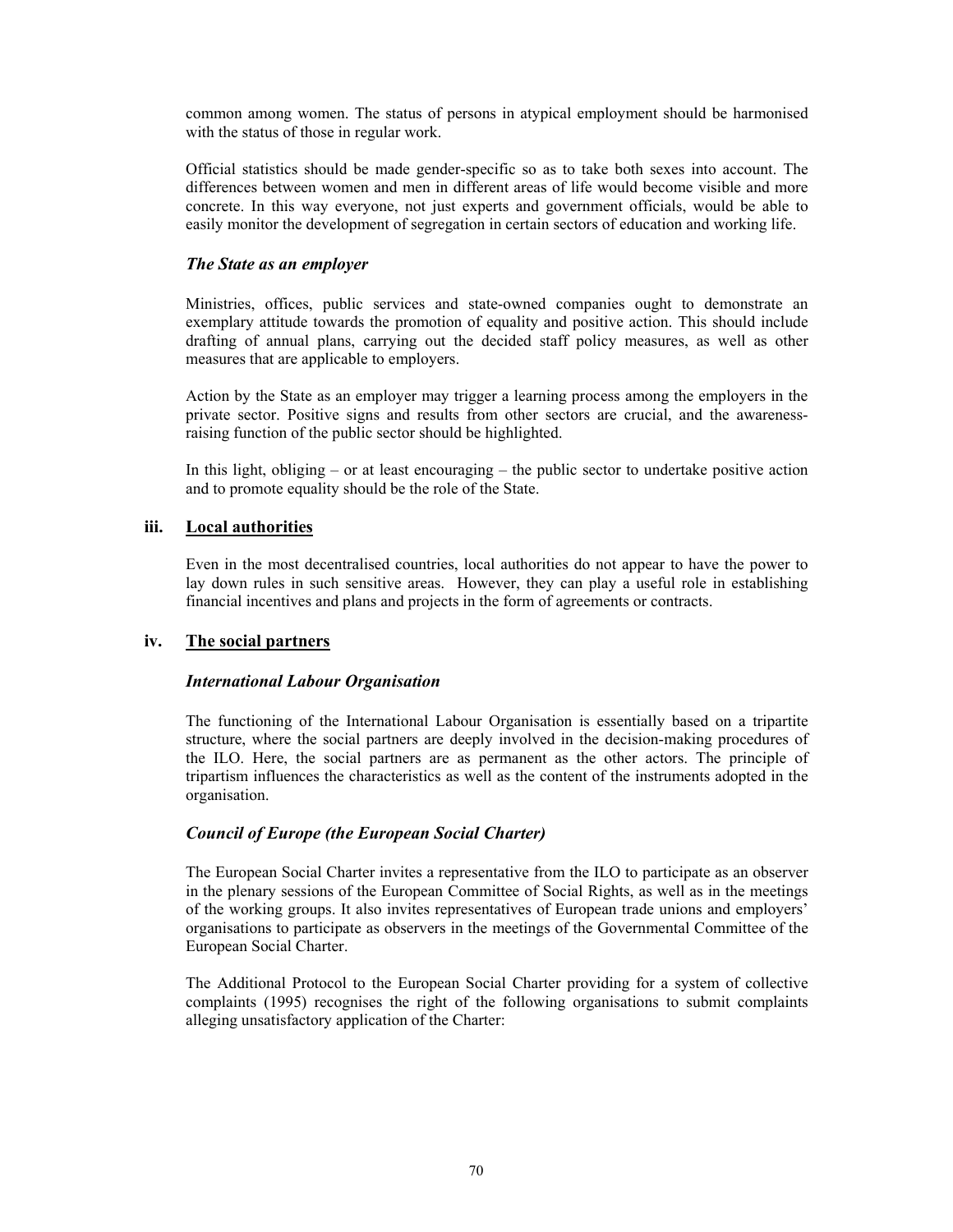- *a. international organisations of employers and trade unions referred to in paragraph 2 of Article 27 of the Charter;<sup>1</sup>*
- *b. other international non-governmental organisations which have consultative status with the Council of Europe and have been put on a list established for this purpose by the Governmental Committee;*
- *c. representative national organisations of employers and trade unions within the jurisdiction of the Contracting Party against which they have lodged a complaint.*

The collective complaints procedure has already been used by certain NGOs and trade unions. The European Committee of Social Rights adopted its first decision on the merits in case No. 1/1998 (International Commission of Jurists v. Portugal, concerning the prohibition of work for children under fifteen years). It transmitted its report containing its decision to the Committee of Ministers on 10 September 1999. The Committee of Ministers adopted Resolution ChS (99) 4 closing the procedure on 15 December 1999. Complaints 2, 4, 5 and 6 have been declared admissible. This procedure, used by the social partners and NGOs, should considerably improve the protection of womens' rights in employment.

### *European Union*

As the social dimension of the European Union develops, the importance of the social partners increases at the European level. The role of ETUC (the European Trade Union Congress), UNICE (the Union of Industrial and Employers' Confederations of Europe) and CEEP (Centre Européen des Entreprises Publiques) ranges from consultations with the Community – even on Community legislation – to implementation of Council Directives and to European-wide collective bargaining. The autonomy of the social partners has been considerably enhanced by giving the social partners a more active and powerful role also as regards gender equality. They have already concluded framework agreements on parental leaves and part-time work. In the latest representatives' meeting of ETUC in Helsinki in June 1999, there were discussions that equal work communities will become an important competition factor in recruitment. The adoption of a new framework agreement on equality, which would aim for instance at favouring the establishment of equality plans at workplaces, was suggested.

Under the Employment Guidelines, and together with the member States of the European Union, the social partners are urged to translate their desire to promote equality of opportunity into increased employment rates for women. Attention should be paid to the imbalance in the representation of women or men in certain economic sectors and occupations, and to the improvement of female career opportunities.

For instance, social partner agreements should be accelerated and monitored with the aim of reconciling work and family life. Policies on career breaks, parental leave and part-time work, as well as flexible working arrangements are of particular importance. In order to strengthen equal opportunities, the social partners will design, implement and promote family-friendly policies. These will include affordable, accessible and high quality care services for children and other dependants, as well as parental and other leave schemes.

The European Council, meeting in Lisbon in March 2000, agreed that there will be a new open method of co-ordination at all levels, coupled with a stronger guiding and co-ordinative role of the European Council to ensure more coherent strategic direction and effective monitoring

 $\frac{1}{1}$  "The sub-committee [of the Governmental Committee] shall be composed of one representative each of the Contracting Parties. It shall invite no more than two international organisations of employers and no more than two international trade union organisations as it may designate to be represented as observers in a consultative capacity at its meetings." Currently, two representatives of the European Trade Union Confederation (ETUC) are invited, as well as one of the Union of Industrial and Employers' Confederation of Europe (UNICE) and one of the International Organisation of Employers (IOE).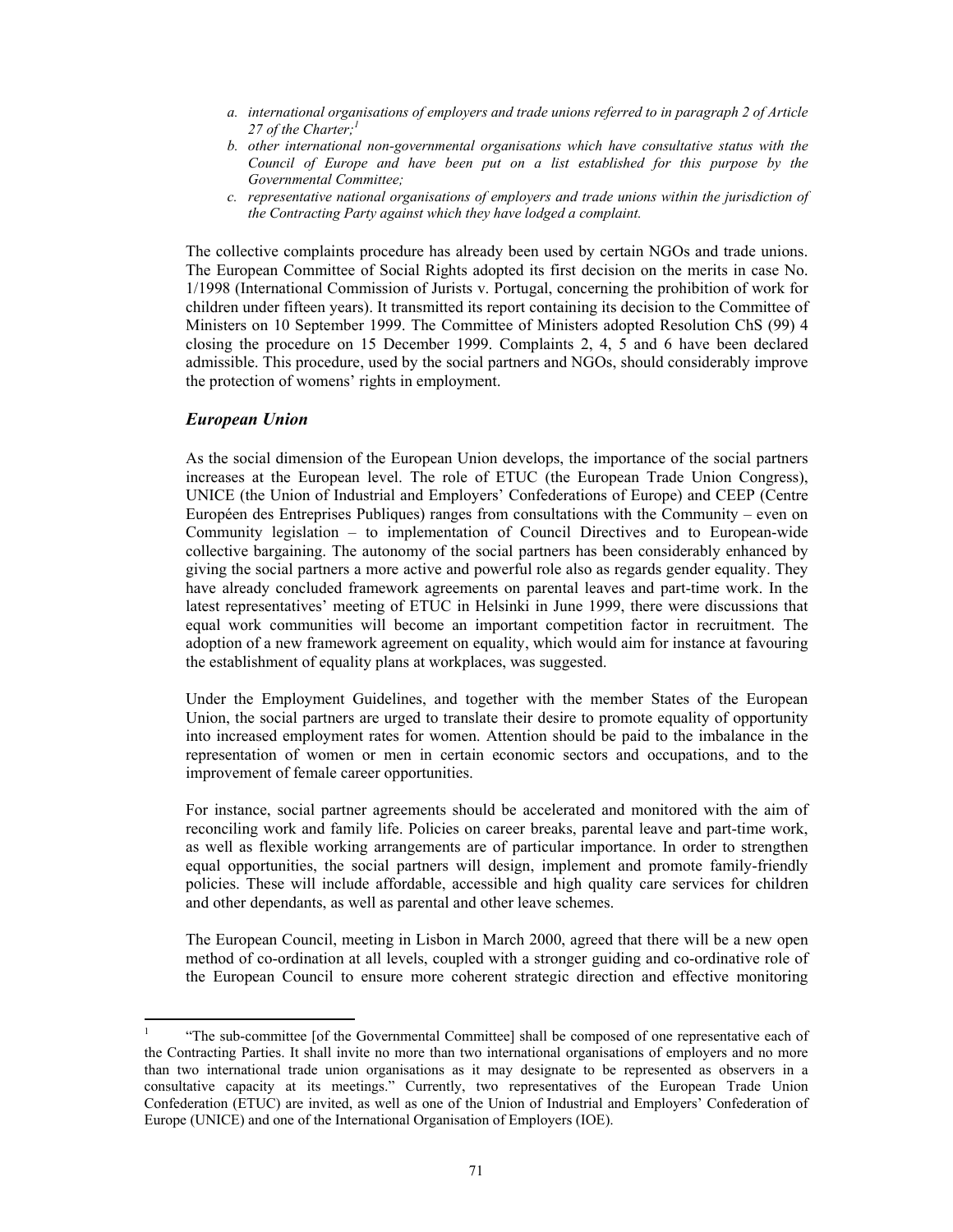progress. A meeting of the European Council to be held every spring will define the relevant mandates and ensure that they are followed up.

## *National level*

At the national level, the social partners' interest in positive action varies from one country to another. This diversity is partly explained by the overall role and strength that the social partners have in each State, whether they take part in developing social affairs or not. Many trade unions seem to take greater interest in positive action than before, for instance by integrating positive action into collective agreements.

The social partners' ways of influencing at domestic level are numerous, ranging from public statements to collective agreements.

# **The example of Finland**

The importance of the social partners has grown gradually, leading to a highly centralised three-tier collective bargaining system (federation, union and workplace). Collective agreement provisions have become increasingly expansive and detailed. In 1997, the social partners agreed upon a special gender equality package, which consisted of, inter alia, a *special pay bonus to women*. It has been dealt with already. Other measures to promote equality included provisions concerning the following topics:

- *Reconciliation of work and family life*. Fathers are encouraged to take parental as well as paternity leaves. Pay benefits that are paid during maternity leaves burden employers in female-dominated industries in particular. This, in turn, is detrimental to their possibilities to employ, thus weakening women's position in the labour market.
- *System of equality auditing.* This special project aims at supporting work communities in their equality work as a natural part of their other development work – stemming from the particular needs of each organisation. The measures that they have taken will be monitored with regard to their impacts on the functioning of the work community and on the personnel.
- *Information co-operation*. The social partners co-operate to inform and educate on issues that are related to gender equality (promotion of equality, remedying defects in gender equality, equality provisions in Community law etc).
- *Permanent Round Table*. The so-called 'Round Table' will be used on a permanent basis in order to follow the gender pay differences and to take the necessary measures to redress it.

The social partners have been very active in developing the pay system based on job evaluation. Previously a working group, whose duty was, for example, to assess the pay differences between the sexes, was established. Now, its role has been strengthened by enabling it to issue statements concerning sectional pay systems.

### **v. The employer**

Ultimately, it is the employer who is responsible for the fulfilment of many provisions concerning equality and positive action. Legislation as well as collective agreements bind the employer, but they only rarely place a firm obligation on the employer to apply positive action. That is for the most part voluntary. However, this is not always the case, since the employer may be obliged to draw up equality plans (e.g. in Sweden and Finland).

Depending on the framework of each country and workplace, the scope and range of the applicable positive action is more or less versatile. Some actions are clearly identified as positive measures, because they are focused on promoting one sex only, treating it preferentially in order to promote and achieve equality *de facto*, while other methods are less rigid. These methods may comprise encouragement, information and vocational training, which in fact may be the most widespread form of positive action.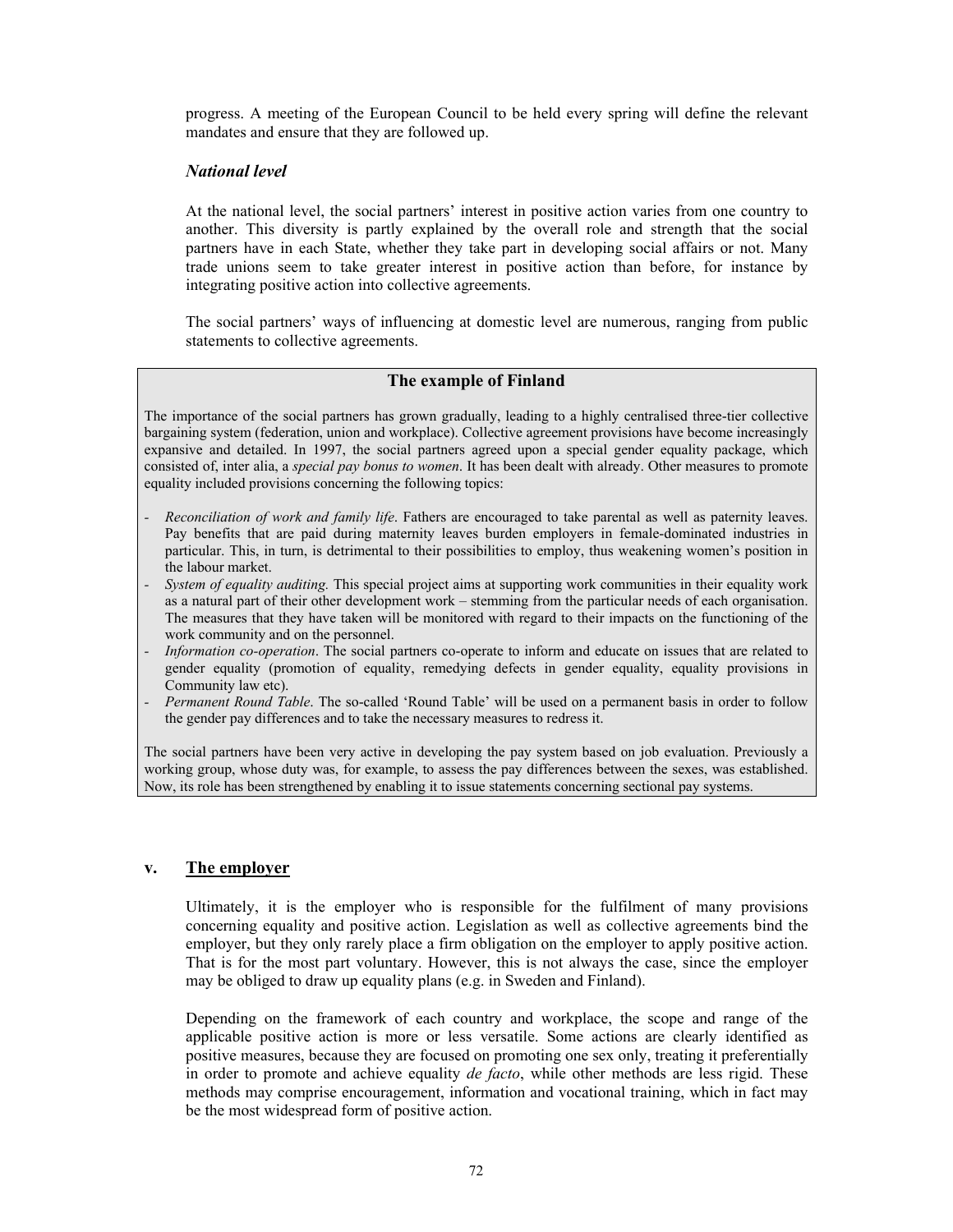Each organisation needs a purpose-built programme of its own reflecting its size, special requirements and possibilities. The particular practices and measures that are taken should also reflect the particular situation in each work organisation.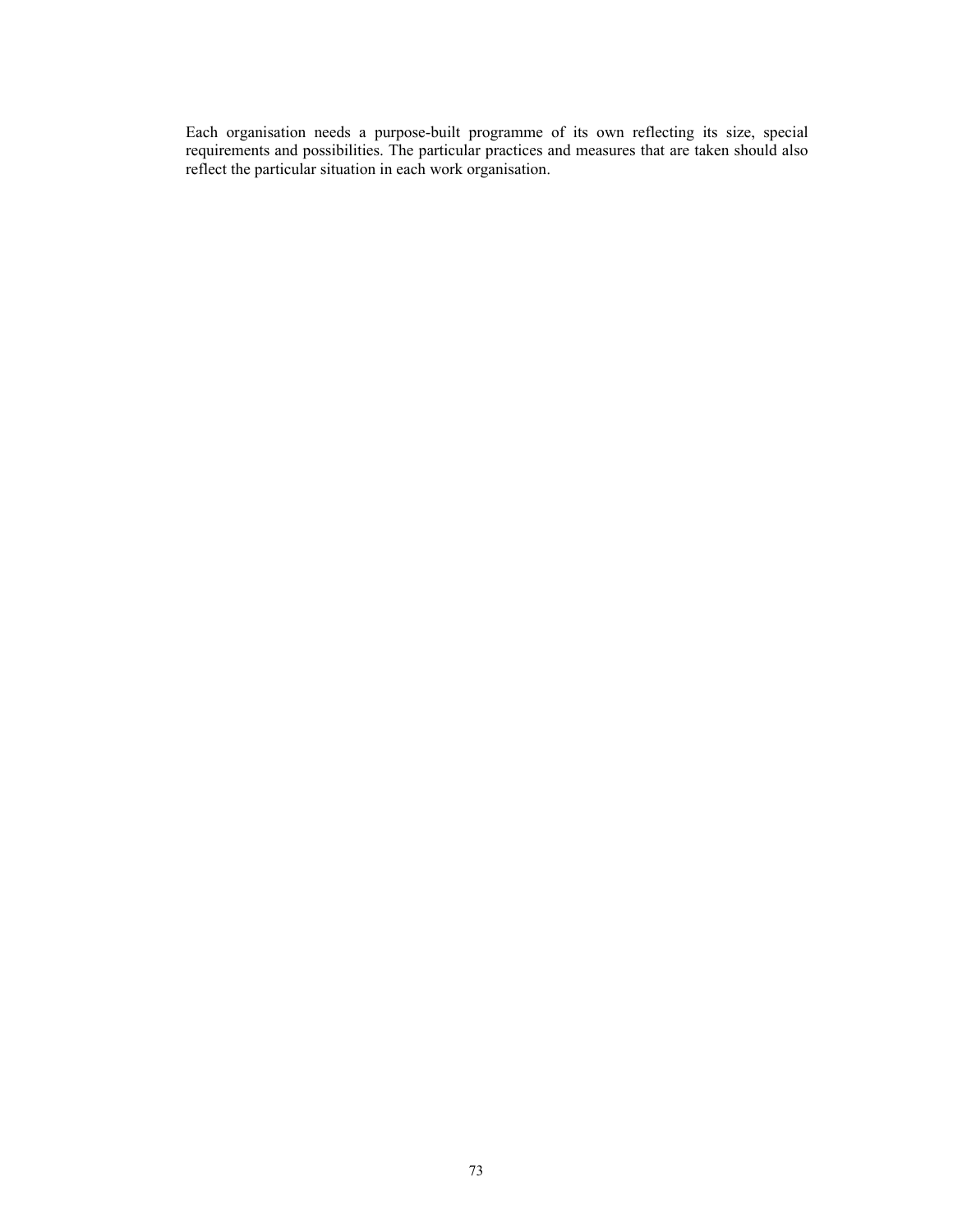### **4. MONITORING POSITIVE ACTION**

The real impact of positive action, whatever its aims, can be gauged correctly only if the analysis is broad enough in its scope and makes use of a sufficiently varied range of indicators to be able to record instances where discrimination has simply been shifted rather than eliminated.

However, this also means that any true strategy of positive action must be comprehensive enough in itself to prevent these shifts and ensure a degree of conformity between the field of application and the field being analysed in order to gauge the effectiveness of the action being taken.

At the very least, the following **indicators** need to be taken into account:

## **For employment:**

- the proportion of members of each gender in each sector of activity and socio-occupational category, and at each level of qualification and responsibility;
- the proportion of members of each gender working full-time and part-time (women work fewer hours, which is one of the main reasons why they earn less than men, but this is rarely a free choice and it does not necessarily help them to reconcile family and working life because of incompatible hours<sup>1</sup>);
- the proportion of members of each gender with insecure jobs (fixed term contracts, temporary contracts, and so-called assisted contracts);
- unemployment rates for each gender by age category;
- a comparison of pay for equal qualifications and responsibilities, highlighting **disparities**;
- the impact on each gender of job creation or job cuts over a given period and/or in a particular region or industry;
- scales comparing career development and salaries between one occupation and another, related to the proportion of members of each gender in the occupations in question (it is well known that scales are more advantageous in male occupations than in female occupations and that, in mixed occupations, disparities between women and men in terms of career development and salaries are less pronounced the more women there are; the aim is to identify male careers with high esteem and female careers with low esteem and any progress that has been made as a result of the action carried out).

### **For education and training:**

- the proportion of members of each gender in each branch of study or course of training;
- the proportion of members of each gender in each branch of study or course of training compared to the demand for training;
- a comparison of pass rates for diplomas or certificates delivered at the end of courses of education or training;
- rates of employment for holders of degrees and other qualifications.

This should not preclude **qualitative analyses** relating to the explicit or implicit presuppositions of any strategies implemented and their impact in terms both of social factors and representation.

 $\frac{1}{1}$  Cf. French National Council for Equality between Women and Men at Work - Working Group no.1 – Comparison of women and men's pay – Final Report, January 1996.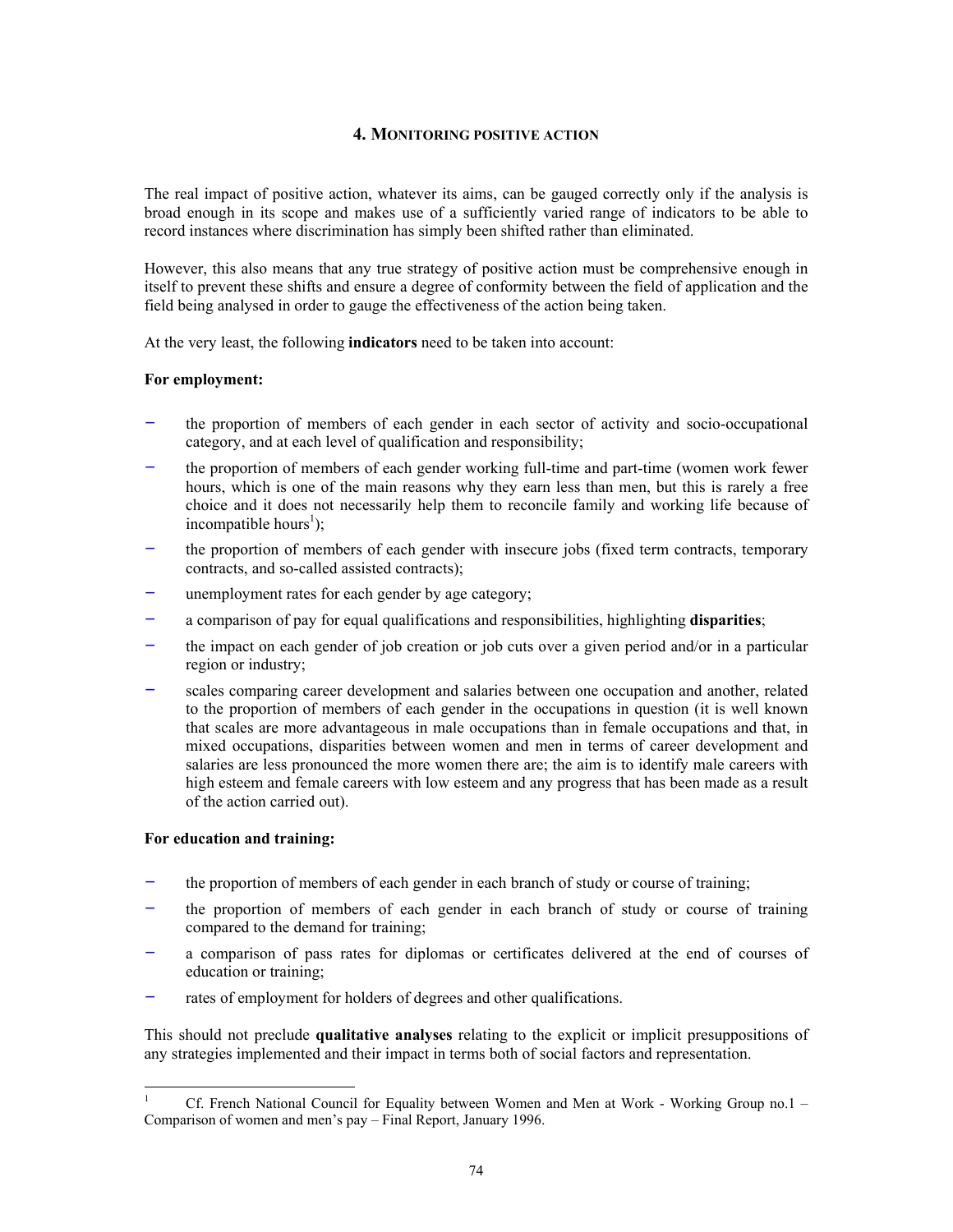It is particularly evident that the dividing line between work and leisure time is not drawn in the same way for women and men, since it is still mostly women who are responsible for housework and looking after children. So much so that equal access to jobs, which are modest anyway, must be regarded not only from the point of view of the salary paid but also in terms of care facilities provided for children from birth up to 6 years of age. Systemic analyses such as these have already been conducted in Canada.

Similarly, the issue of child care facilities for women performing the most modest jobs should be the subject of investigations linked to ones designed to assess positive action, even if as a whole these facilities are simply one aspect of general social policy, with no direct relationship to positive action.

Appropriate qualitative investigations should also be carried out into:

- the consequences of protective measures which eventually become discriminatory, but whose repeal, in an unchanging economic and employment context, can increase the level of oppression;
- the consequences of apparently neutral rules which in practice are mainly aimed at women, and which may or may not promote male-female equality, the equal sharing of unemployment or under-employment and the reallocation of parental roles ("parental" leave);
- the consequences of certain strategies such as:
	- the "under-represented sex" strategy, which is necessary to prevent there being excessive numbers of women in certain occupations, with a resulting loss of status, in terms of the image of these occupations and how they are perceived, but which becomes counterproductive if it legitimises the removal of women from jobs they already occupy or an unwillingness to take them on when the labour market is depressed;
	- the pay-bonuses strategy, whose status has to be looked into more carefully to determine whether it acts as a spur to equal pay on a permanent basis, an incentive to provide more jobs for women in certain occupations where they are under-represented or long-term compensation for continuing inequalities of pay.

These analyses can also be expanded on by studying the different rates of **union membership**.

The appropriate **contexts** in which to implement the measures described above and interpret their meaning clearly fall into the following two categories:

- that of collective bargaining within companies and occupational branches and between occupations, which must serve both as a planning schedule for the elimination of discrimination and positive action and a framework for the analysis of the results of these strategies (it is in this context in particular that programmes such as the 'plans for equality at work' introduced in France by a law of 13 July 1981 can be implemented. These plans, which may also go by another name, can be accompanied by regular, yearly, or more or less frequent, reviews and an effort to **reappraise occupational categories** with a view to increasing equality between women and men and removing obstacles deriving from a 'protectionist' definition of certain jobs or categories of jobs as being for men only when there is nothing about them which should make them an exclusively male preserve);
- less directly, that of a state-sponsored system of monitoring involving both employers and employees, but independent both of the public authorities and of unions and employers' associations and employing leading specialists to run the monitoring bodies and experts recruited from various disciplines (statisticians, sociologists, anthropologists) and backgrounds to conduct surveys or make up the teams appointed for this purpose.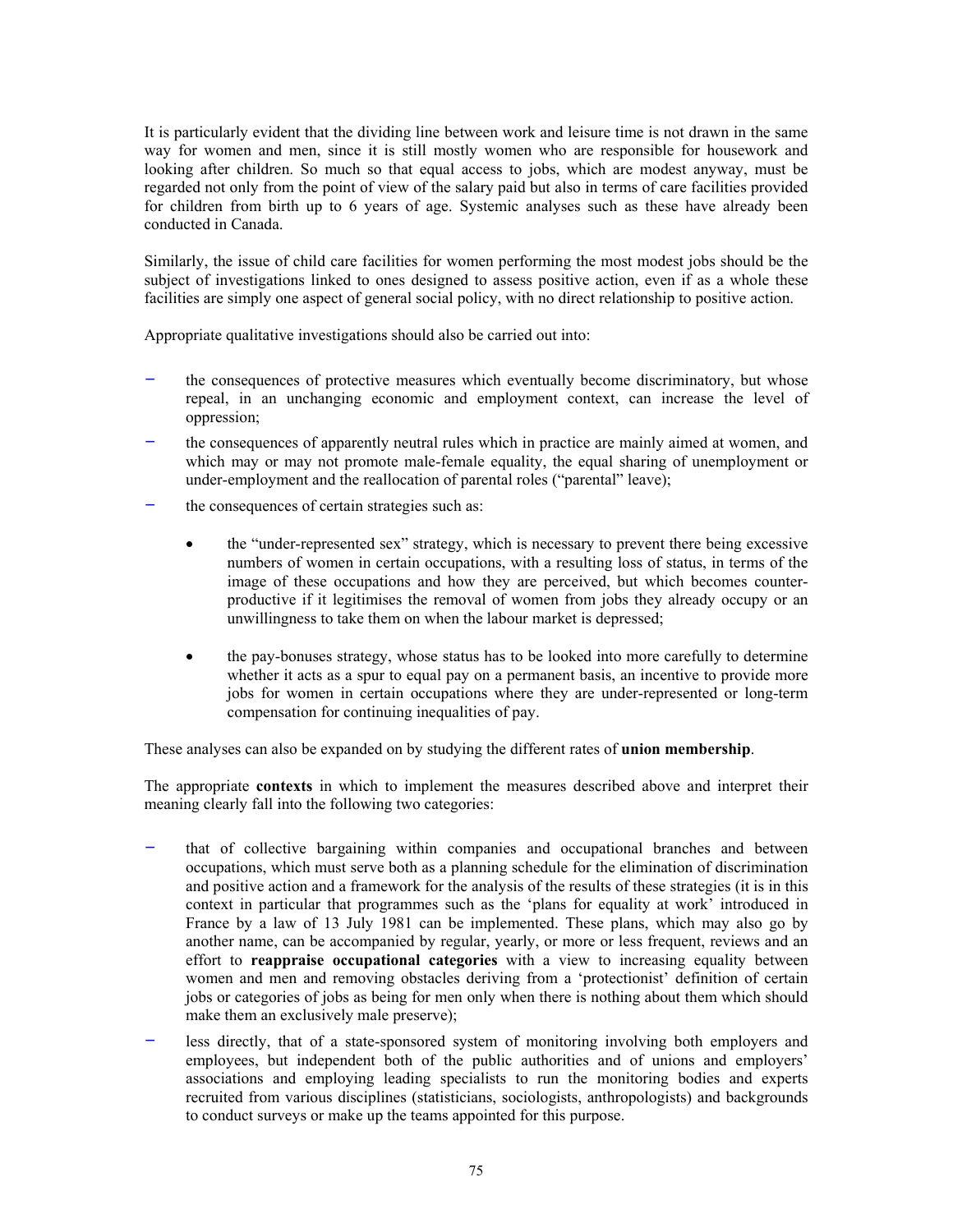### **1. INTRODUCTION**

European democracies have been slow to integrate the idea of equality of women and men into the functioning of democracy. The right to vote and to stand for election was reserved for men, right from the beginning of the democratic tradition. Even the obvious contrast between the universal principle of equality of rights and women's exclusion from political life did not facilitate their long struggle for civil rights. When women finally obtained the right to vote, they continued to be marginalised in political and public life, the traditional liberal notion being equality of opportunity and not equality of results. The marginalisation of women is based in particular on centuries-old structural inequality between women and men, women's subordination and confinement to the private sphere.<sup>1</sup>

However, over the last twenty years, the question of gender-balanced representation in political and public life has become a major issue on the agenda of those who work for the promotion of equality between women and men. The debate on the lack of equal representation of women and men has raised questions of justice, of legitimacy of power, of representation through participation, rule of law, respect for all human beings; in short, about the functioning of democracy and the respect of human rights. The result of discussions in national and international fora is that it is now more easily accepted than before 1980 that women participate in political and public life on an equal footing with men.

Even if it is far from being a reality in some countries, gender-balanced representation is increasingly seen as crucial for "achieving democracy, social equality and transparent and multiform administration".<sup>2</sup> It is commonly recognised that gender-balanced representation in all walks of life is a prerequisite for the development of gender equality. It is both a tool and a goal in itself. In all decision-making processes it is necessary to look at as many angles as possible, and this also includes men's and women's different experiences in life. Because, to a large extent, women and men have different living conditions and there are also divergences between the living conditions of different groups of women. Furthermore, it is now commonly admitted that in order to have an influence in decision-making, women need to reach the "critical mass" of at least 30%.<sup>3</sup>

This change has been favoured, *inter alia*, by the work of intergovernmental organisations. The CEDAW Convention (see supra, page 10), adopted in 1979, contains Articles 7 and 8 which concern appropriate measures to eliminate discrimination against women in political and public life. If these articles are combined with Article 4.1 on positive action, the Convention makes it possible for those who have ratified it to take positive measures in order to foster women's access to political and public life.

The Beijing Platform for Action (1995) contains a separate chapter on women in power and decisionmaking and the 181 member States of the United Nations which signed the Beijing Platform, have committed themselves to taking a number of measures to ensure women's equal access to and full participation in power structures and decision-making. Target-setting and positive action are among the possible measures mentioned.

 $\overline{a}$ 

<sup>1</sup> This introduction is mainly based on the Final Report of Activities of the Council of Europe's Group of Specialists on Equality and Democracy (Council of Europe, 1996).

<sup>2</sup> "The Netherlands. Five years after Beijing". National Implementation Report, June 1999.

<sup>3</sup> The term "critical mass" is often understood as meaning at least 30% participation of women in a given decision-making body; a "parity threshold" is usually taken to mean 40% or more.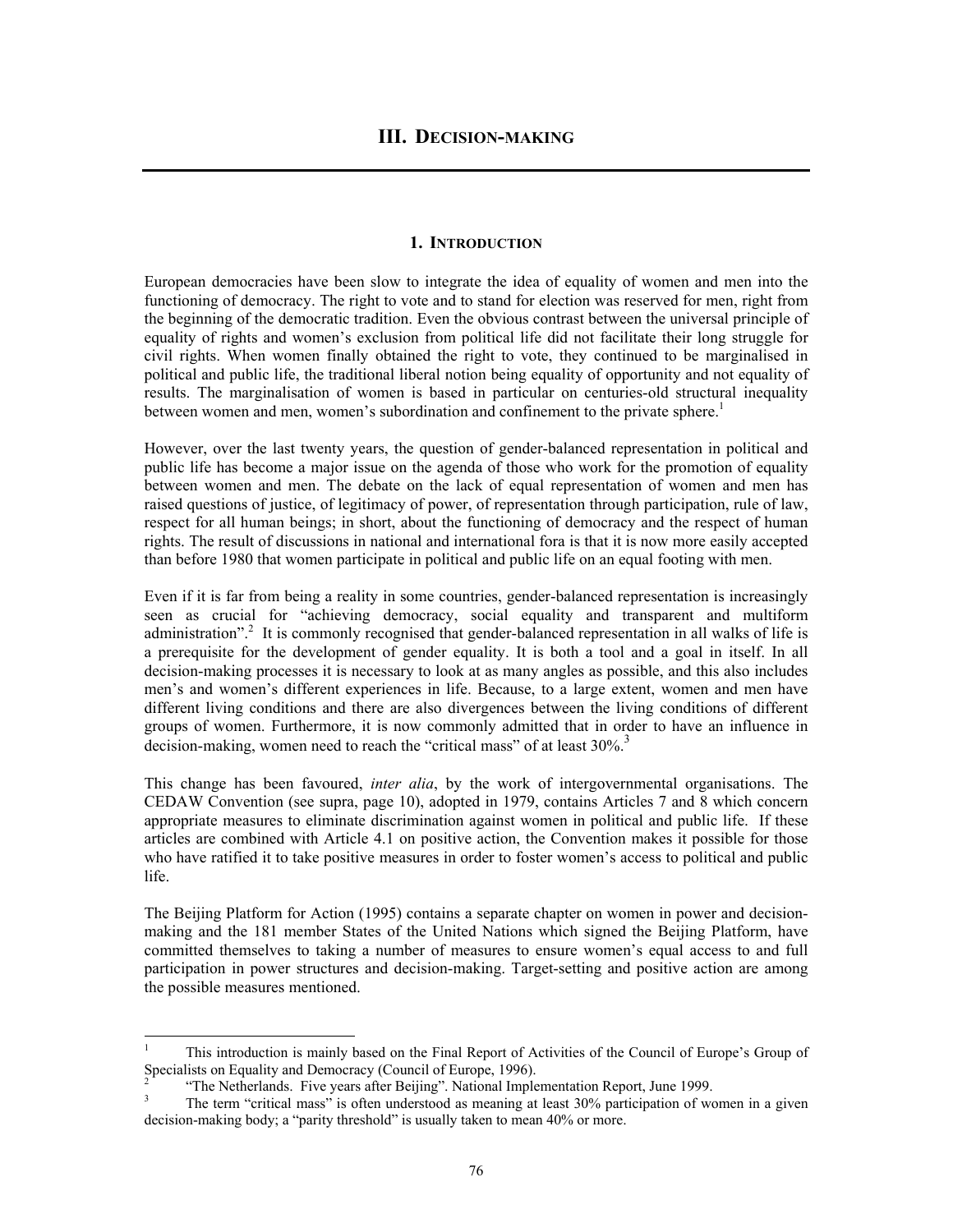The question of equal representation of women and men has been an important part of the work of the Council of Europe for a long time. It was in the Council of Europe that the concept of parity democracy was put forward in the 1980s and developed during the beginning of the 1990s. More recently, the European Union bodies have done some important work on women and decision-making (see below).

It is easy to accept in theory that gender-balanced representation is good for equality and democracy, but when it comes to implementing this idea, that is another matter entirely. Positive action in decision-making seems to raise more questions than positive action in the labour market. The questions raised may also seem quite different. It is, however, a fact that in some countries, they have been used with considerable success.

This chapter on positive action in the field of decision-making will first examine the major constitutional obstacles to the use of positive action. It will then study how these questions are dealt with nationally by the political institutions (at national, regional and local levels), as well as how the different procedures can bring about changes. Finally, it will discuss examples of how to reach gender balance in appointed bodies, boards and councils.

# **Activities of the Council of Europe**

For many years now, the Council of Europe has paid particular attention to the subject of equality and democracy. It was at the Seminar "The democratic principle of equal representation – 40 years of Council of Europe activity" (Strasbourg, 6-7 November 1989) that the concept of parity democracy was first discussed. As a follow-up to that seminar, a Group of specialists began working on a report on parity democracy, which was published at the beginning of 1995.<sup>1</sup> Besides giving an explanation of the concept, this report puts forward strategic guidelines aiming at enabling women to become full actors in society, both as contributors and beneficiaries, with the same rights and responsibilities as men. These strategic guidelines include the setting of parity thresholds and target figures in the various organs of the State as well as in political parties.

The Conference "Equality and Democracy: Utopia or Challenge?" (Strasbourg, February 1995) constituted the Council of Europe's specific contribution to the preparatory process of the 4<sup>th</sup> World Conference on Women. The proceedings, published prior to the Beijing Conference, have been translated into several languages of the new member States of Central and Eastern Europe and benefited from a wide dissemination.<sup>2</sup>

The participation of women in political decision-making has often been discussed by the European Ministers responsible for equality between women and men. The theme of the first ministerial conference (Strasbourg, 4 March 1986) was: "Participation of women in the political process – Policy and strategies to achieve equality in decision-making". One of the texts adopted by the second ministerial conference (Vienna, 4-5 July 1989) dealt with "Political strategies for the achievement of real equality of women and men". At the fourth conference (Istanbul, 13-14 November 1997), the Ministers adopted a Declaration on equality between women and men as a fundamental criterion of democracy, together with multidisciplinary strategies aiming at the balanced representation of women and men in all walks of life, including political life.

In preparation for the fourth ministerial conference, the Council of Europe prepared a document containing statistics on the number of women holding government posts, the percentage of women in elected positions at national, regional and local level and measures designed to facilitate women's participation in political life. This document is updated regularly. A compilation of internationally agreed texts concerning democracy and equality between women and men was also prepared.

<sup>1</sup> Final report of activities of the Group of Specialists on Equality and Democracy, Council of Europe publishing, ISBN 92-871-2977-0.

<sup>2</sup> Proceedings of the Conference "Equality and democracy: Utopia or challenge" (Strasbourg, 9-11 February 1995), Council of Europe publishing, ISBN 92-871-2918-5.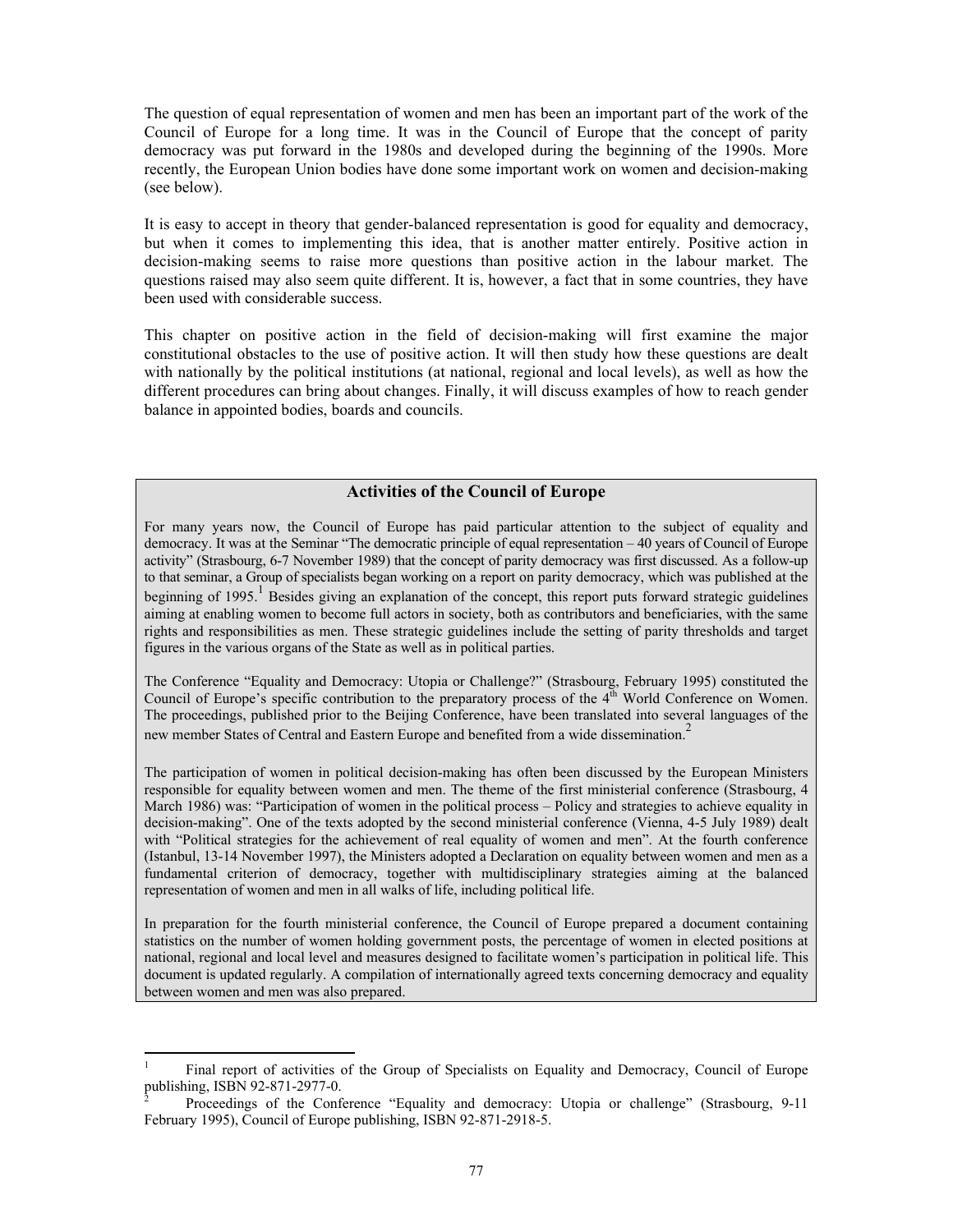The following events have also taken place:

- Conference "Women in local and regional life; equal participation by women in policy-making at local and regional level" (Athens, 10-12 September 1986);
- Seminar "Participation by women in decisions concerning regional and environmental planning" (Athens, 25-27) October 1990);
- Multilateral Seminar for women's NGOs (Strasbourg, June 1996). The action of NGOs is essential in encouraging women to become involved in politics and in community activities, to develop their leadership skills and to exercise fully their rights.
- Seminar on "Equality between women and men in the political decision-making process", organised at the initiative of the Minister of Foreign Affairs of Finland in her capacity as President of the Committee of Ministers (Helsinki, 11 March 1997);
- several national seminars funded by the Council of Europe have been organised in the new member States, where the theme of women's participation in political and public is very popular.

The **Parliamentary Assembly** and the **Congress of Local and Regional Authorities of Europe (CLRAE)** are active in this field and have recently adopted texts concerning women's participation in political life.<sup>1</sup> The CLRAE also carried out a survey concerning women's holding of political office at regional level and on policies adopted to promote their involvement in politics (see more details in chapter ii. "Different levels").

# **Activities of the European Union**

The equality provisions of the Amsterdam Treaty together with Article 6 of the Treaty on European Union define equality as a central task of the European Community. The concept of equality must be understood as including the task of the promoting equality between women and men in power and decision-making. Even before the Treaty of Amsterdam, women in power and decision-making was the subject of high political interest and commitment, research and data collection, exchange of experiences and good practices of the member States and non-governmental organisations.

Within the framework of the Third medium-term Community Action Programme on equal opportunities between women and men (1991-1995) the European Expert Network "Women in decision-making" was established. The network (1992-1996) contributed to the European process of accumulating data and information about women in decision-making and organised activities which inspired a whole range of women policy-makers, researchers and the NGOs.

A conference "Women in Power" and the first European Summit of Women in Politics were held in Athens in November 1992. The female ministers of the EU member States, together with other women in positions of power in East European countries and in European institutions adopted the "Athens Declaration".

The Italian Presidency invited the EU Ministers for Women's Affairs to Rome in May 1996 to participate in the Conference on Women for the Renewal of Politics and Society, which culminated in the signature of the Charter of Rome. The Charter affirms that the Treaty on the EU should guarantee the fundamental equality of status between men and women, in particular in decision-making.

A Council Resolution on the balanced participation of men and women in decision-making was adopted on 27 March 1995. The Council adopted a Recommendation on the balanced participation of women and men in the decision-making process in December 1996 (96/694/EC). In the Recommendation, the EU calls on state bodies and institutions to develop suitable measures and strategies to correct the under-representation of women in decision-making positions. A review of the impact of the Recommendation is presently under preparation in the European Commission.

 $\frac{1}{1}$  Recommendation 1413 (1999) of the Parliamentary Assembly on equal representation in political life. Recommendation 68 (1999) and Resolution 85 (1999) of the Congress of Local and Regional Authorities of Europe on women's participation in political life in the regions of Europe.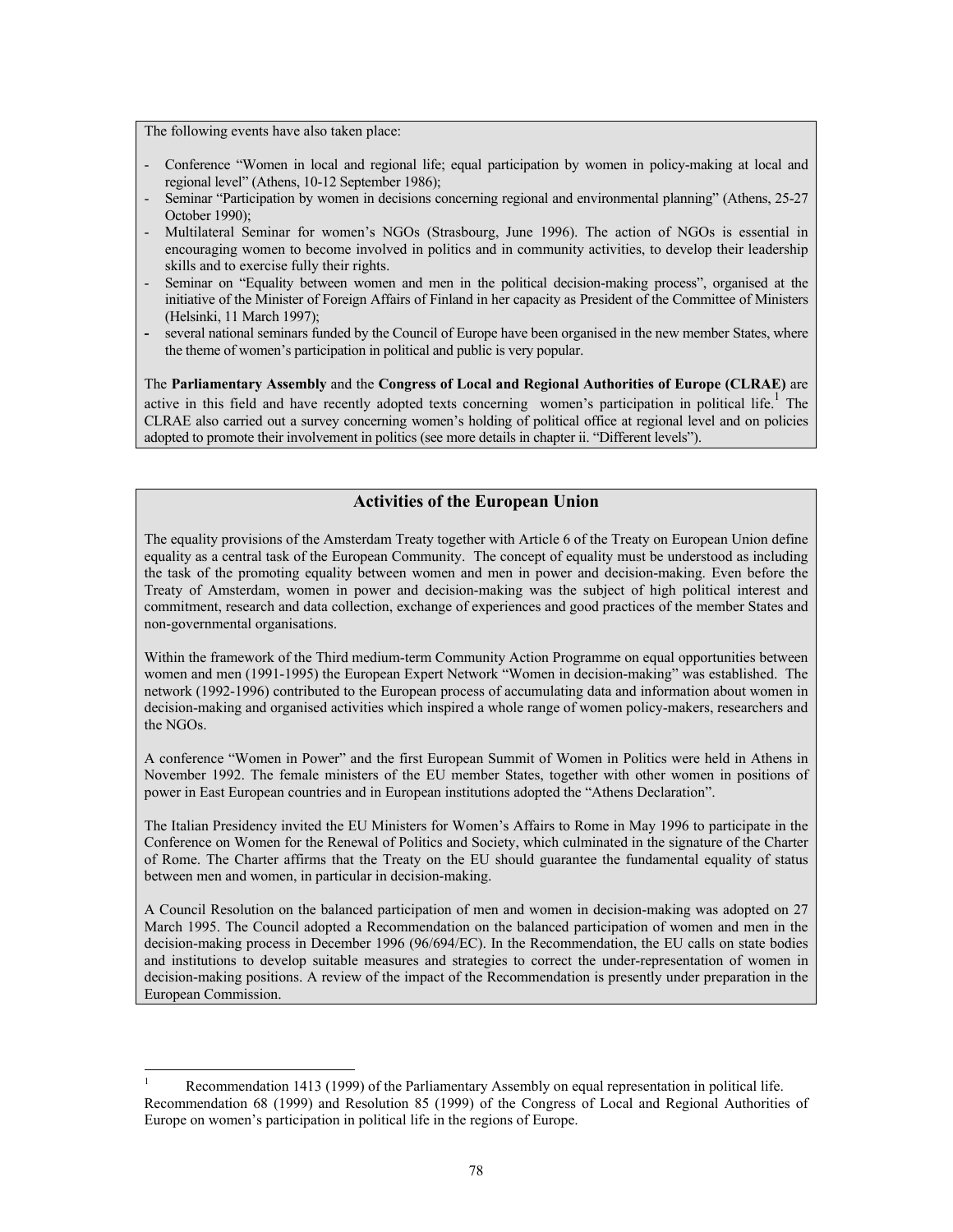The French Government organised a conference on "Women and Men in Power" in Paris on 15-19 April 1999. The Ministers adopted and signed the "Paris Declaration", which, referring to the persisting inequalities between women and men in decision-making, calls upon the European Union and its member States to take actions and measures in order to attain a balanced representation of women and men.<sup>1</sup>

Following a proposal by the Austrian Presidency and in the framework of the review of the implementation by the member States and the European Union institutions of the Beijing Platform for Action, the Council of the European Union welcomed the report prepared by the Finnish Presidency on indicators and benchmarking in relation to women in the decision-making process. The report proposes nine common measurement indicators to be used by member States so that regular statistics can be made available on women in power and decisionmaking.

The indicators are as follows:

- 1. The proportion of women in the single/lower houses of the national/federal parliaments of the member States and in the European Parliament.
- 2. The proportion of women in the regional parliaments of the member States, where appropriate.
- 3. The proportion of women in the local assemblies of the member States.
- 4. Policies to promote a balanced participation in political elections.
- 5. The proportion of women members of the national/federal governments and the proportion of women members of the European Commission.
- 6. The number of women and men senior/junior ministers in the different fields of action (portfolios/ministries) of the national/federal governments of the member States.
- 7. Proportion of the highest ranking women civil servants (after the Minister) of the ministries (appointed, elected or nominated) (central government) and the respective levels in the European institutions (A1 and A2).
- 8. The distribution of the highest ranking women civil servants in different fields of action.
- 9. The proportion of women members of the Supreme Courts of the member States and the proportion of women of the members of the European Court of Justice and the Court of First Instance.

l 1 Information taken from a report made by the Finnish presidency of the European Union in October 1999.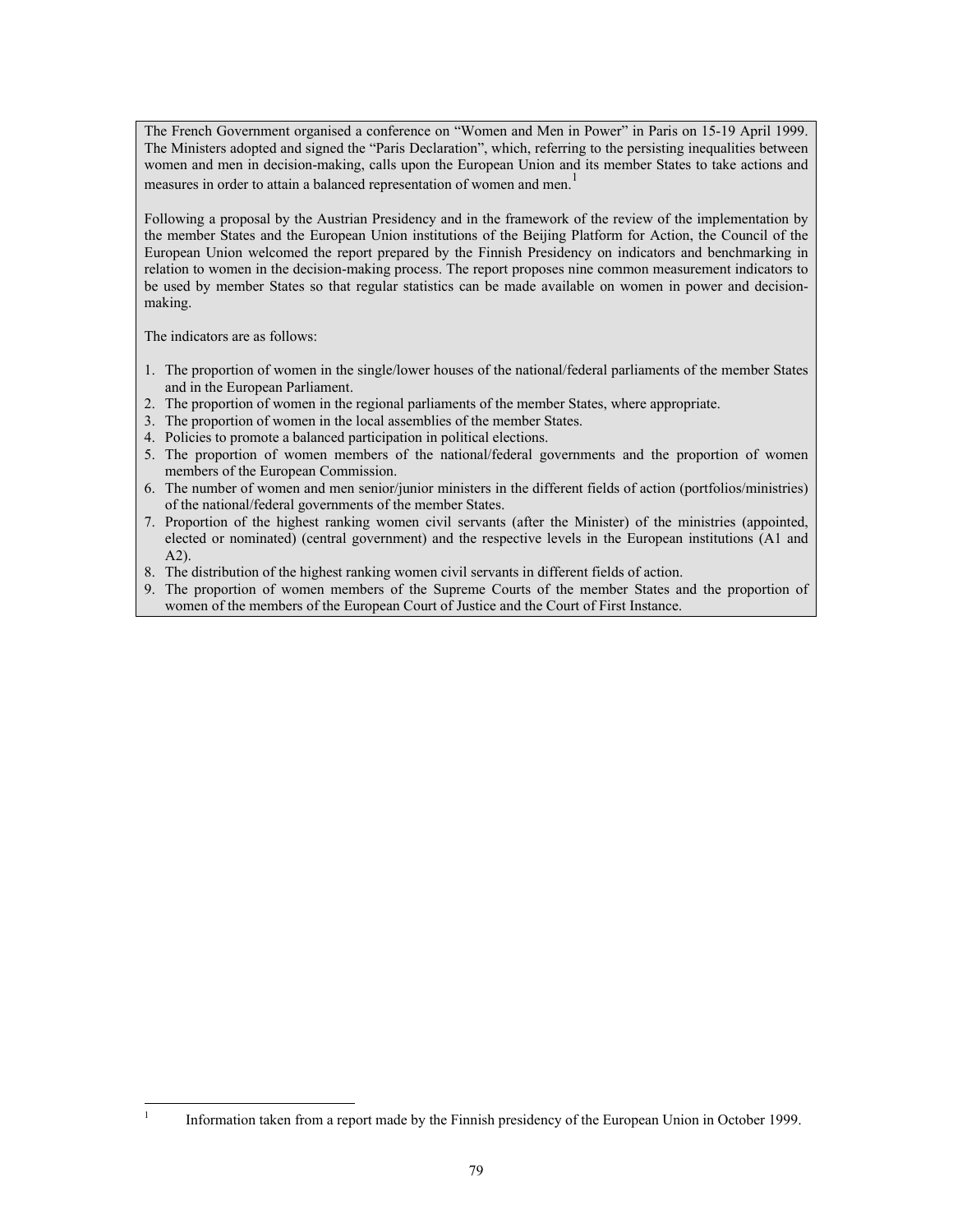### **2. THE POLITICAL FIELD**

### **i. Compatibility between positive action and constitutional rules regarding free elections**

With respect to the holding of elective office, most countries have taken a longstanding decision, in view of the applicable constitutional rules, and under the influence of the judicial or non-judicial authorities or bodies responsible for constitutional review, that positive action for women can take various forms (encouragement, information, awareness-raising) but cannot amount to an obligation to achieve *de facto* equality within various categories of national or local representative bodies appointed by means of elections, whatever the procedures used to achieve this result. The reasons given fell into different categories:

- the need to preserve the unity of the electorate and the various representative bodies arising from electoral procedures conducted at different levels, particularly at national level, since neither the electorate nor the representative body may be divided; $<sup>1</sup>$ </sup>
- freedom to vote and stand in elections.

l

The reluctance to allow any attempts to introduce gender quotas into legislation has been clear in most countries over the past twenty years. In France, a quota on candidate lists for the 1982 local elections was ruled unconstitutional. In Italy, quotas on candidate lists for local elections were used from 1993 to 1995 and were then ruled unconstitutional. In Portugal, a proposal to introduce a quota of a minimum of 25% of both sexes for the 1999 elections was not approved. The so-called all-women shortlists introduced in 1993 by the Labour Party in the United Kingdom were ruled to be discriminatory. In the Nordic countries, there has been clear resistance to any constitutional changes regarding equal participation.

However, there is no lack of conceivable means of circumventing the issue. The main one consists in relying on the decisions of the political parties responsible for drawing up lists, when there are lists, or nominating candidates, without which it is very difficult to stand as a candidate in an election and have a reasonable chance of winning, hoping that they will propose lists or make nominations with due respect for the principle of balanced representation, whether in its strict or approximate sense, between women and men.

It would seem that it is impossible to go any further unless there is a revolution in people's way of thinking and, more specifically, a constitutional innovation or a change in the way that courts of various kinds interpret the concept of "equality". In this respect, however much one might wish to treat the problem of reducing inequalities between the sexes as a special issue, it is impossible to ignore the repercussions that a change in the understanding of the principle of equality in this field might have in other fields. A clear distinction can and must be drawn between gender-based discrimination and discrimination on grounds of ethnic origin or nationality, if only because women constitute 50% of the population in most countries. However, it is difficult to prevent forms of reasoning which have emerged in one field from spreading to other fields. This has already occurred, and not without reason, in respect of a field which is most certainly quite different from that of appointing elected representatives, though only up to a certain point: that of access to employment.

<sup>1</sup> France is particularly sensitive about this issue in the light of its Republican and secular tradition as expressed in Article 1 of the French Constitution.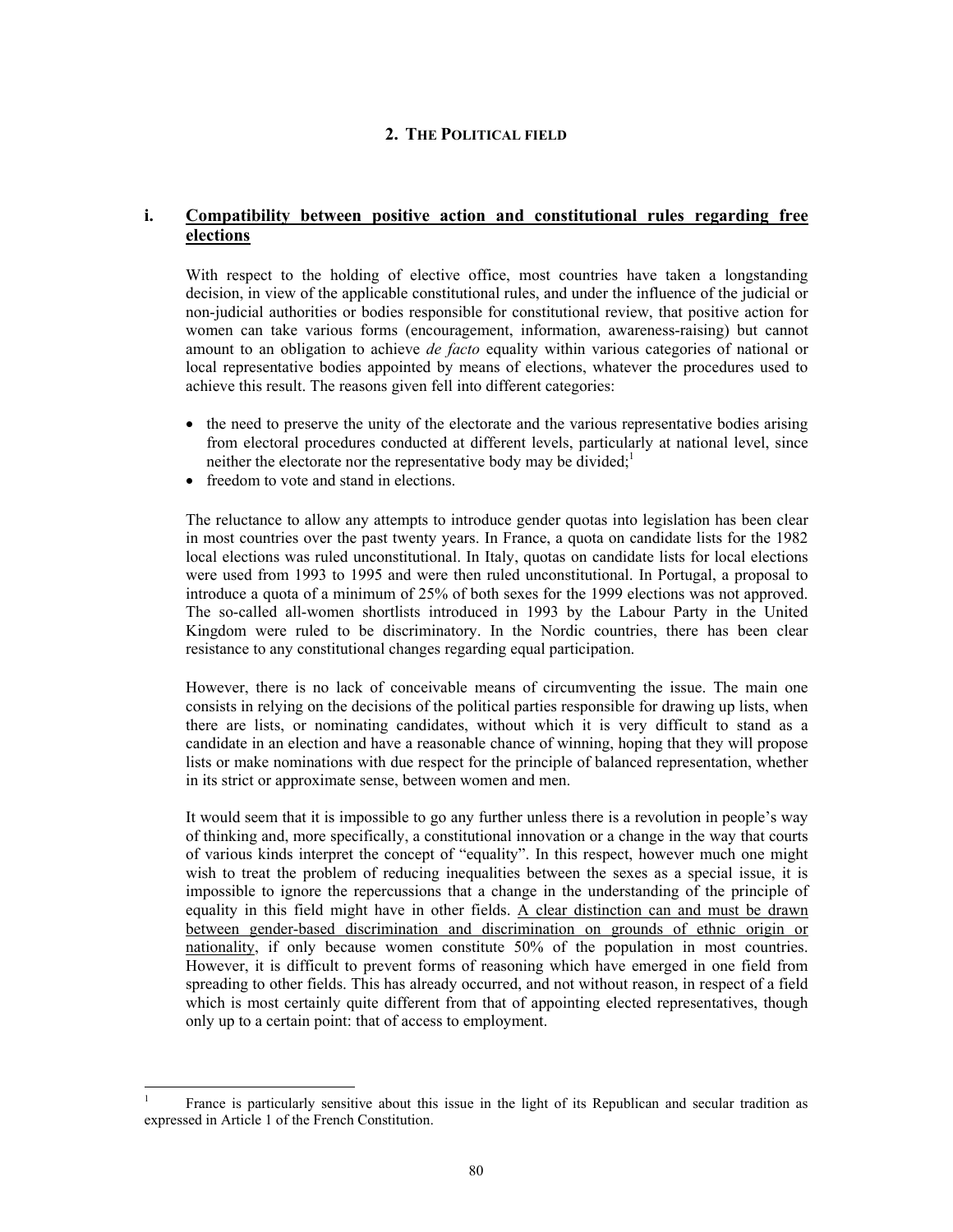Perhaps the fundamental question that needs to be answered is whether the role of an elected member should be assimilated to that of any job, in which case criteria similar to those used on the labour market should prevail, or whether it should be seen as a specific occupation of a different nature, implying different legal reasoning and different policy strategies.

# **Examples of legal changes to promote balanced representation of women and men in political decision-making**

#### *Belgium*

According to the Act of 24 May 1994, no more than two-thirds of the candidates on electoral lists in Belgium may be of the same sex. The minimum representation requirement is thus exactly the same for men and women. It applies to the Chamber of Representatives and the Senate, and also to regional, community, provincial and municipal councils, as well as elections to the European Parliament. If this requirement is not respected, the list is declared invalid. It should be noted, however, that lists comprising only women or men candidates are permissible – but are restricted to two-thirds of the number of candidates required for a full list.

The Act was fully enforced for the first time in the elections held on 13 June 1999. Overall (in the European Parliament and in the federal and regional assemblies), female representation increased by 4.8%, from 18.5% to 23.3%, between the 1995 and 1999 elections. This represents a 25% increase in the number of women elected, from 95 to 120 (out of 514). This increase between elections is far from negligible when set against the increase in female representation over a long period (since 1946).

#### *France*

The constitutional revision voted by Parliament at its congress on 28 June 1999 (Constitutional Law 99-569 of 8 July 1999) confirmed the principle of equal access by women and men to electoral office and elective positions. Article 3 of the Constitution confers on the law the responsibility of promoting this equal access, whereas Article 4 provides that political parties "shall contribute to implementation of the principle". The Government was in favour of a rapid implementation of the constitutional revision, starting with the municipal elections planned for 2001.

Consequently, as soon as December 1999, the Government presented a bill to the National Assembly in favour of equal access by women and men to electoral office and elective positions, as well as a draft institutional Act for the overseas territories (New Caledonia, Polynesia and Wallis and Futuna). The texts were adopted on 3 May 2000.

The Government chose, on the one hand, balanced representation (50% of candidates of both sexes) and, on the other hand, not to modify the voting system, in conformity with the Prime Minister's commitment. Therefore, the law will apply as from March 2001 in municipalities of more than 2,500 inhabitants, as from September 2001 for the senatorial elections (proportional representation) and as from 2004 for the regional and European elections.

In all these voting systems, the law provides for each list that "the difference between the number of female candidates and the number of male candidates on each list must be no more than one" and that "each group of six candidates in order of presentation on the list shall contain an equal number of candidates of each sex".

Moreover, in placing the political parties and groups at the heart of the disposition to renew French politics, the law provides that "when for a political party or group the difference between the number of candidates of both sexes having declared their link to this party or group, at the time of the last general renewal of the National Assembly, … exceeds 2% of the total number of candidates, the amount of the first instalment … which is attributed to it is decreased by a percentage equal to one half of this difference added to the total number of candidates." Therefore, according to the law, a party is not penalised if it presents 49% of women and 51% of men. On the other hand, the decrease in the first instalment of public funding will be 5% for a difference of 10%, 30% for a difference of 60% and a maximum of 50% for a difference of 100%. This mechanism of financial penalisation will avoid a threshold effect. It also guarantees the receipt of at least 50% public funding.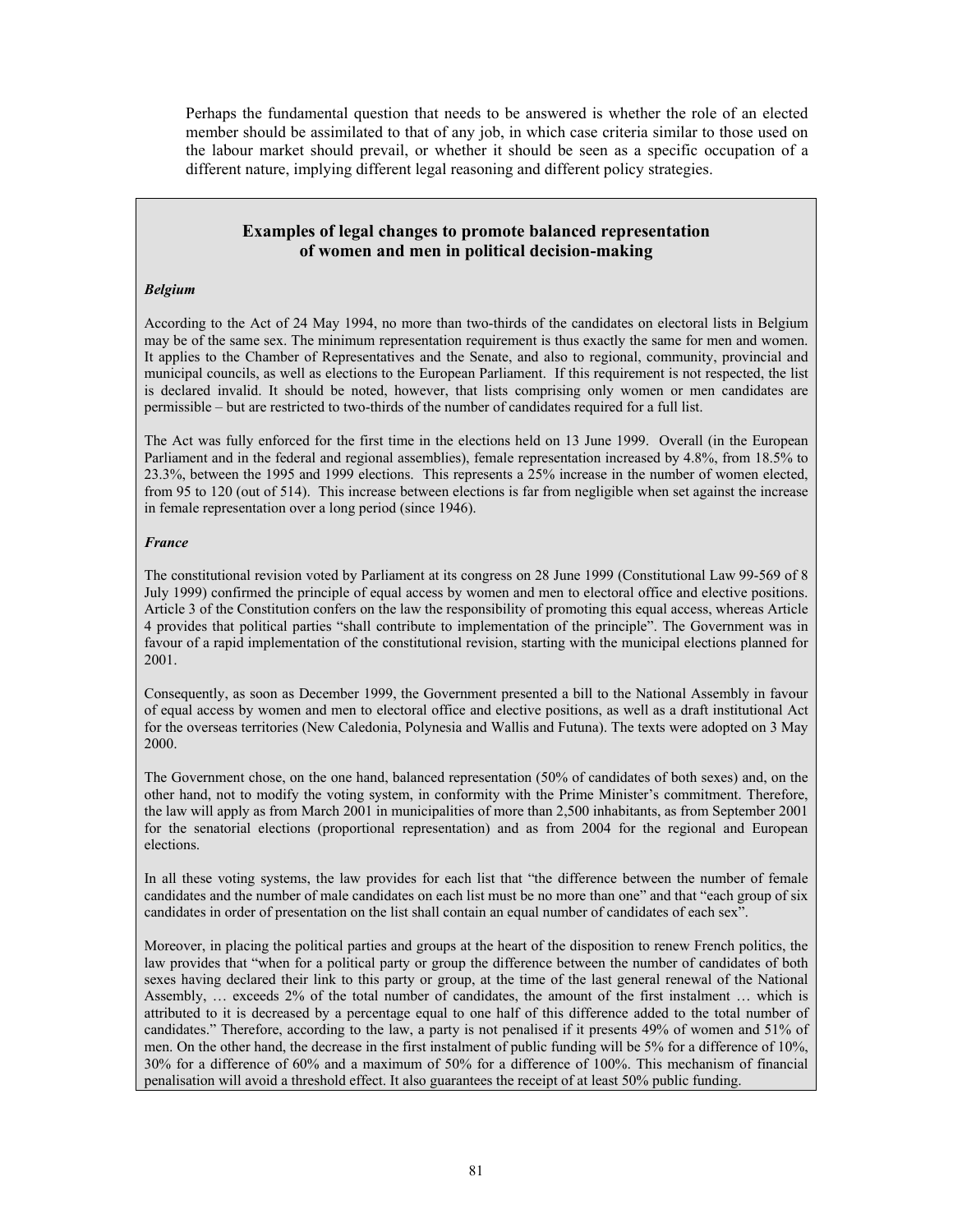The law contains simple mechanisms organised according to a balance of obligatory measures and financial provisions. At the same time, it does not put into question the present electoral architecture. It will contribute to the modernisation of French politics by the arrival of a significant number of women in the next elections.

# **ii. Different levels**

There are a wide range of institutions at all levels – international, national, regional and local.

This report shall look more specifically at those assemblies within the geographical area of the Council of Europe and the European Union.

## **a) The international level**

The Inter-Parliamentary Union (IPU) is the international organisation which brings together the representatives of the parliaments of sovereign States. Each National Group designates members to attend the biannual conference and, according to the statutes, each group is invited to include at least one woman if it has women members.

The Organization for Security and Co-operation in Europe (OSCE) is a regional security organisation with 55 participating States. Its decisions are politically but not legally binding. The OSCE Parliamentary Assembly gathers over 300 parliamentarians from the participating States in an annual session.

# **b) The European level**

# *Parliamentary Assembly of the Council of Europe*

The Council of Europe's Parliamentary Assembly, a consultative assembly which meets four times a year for one week each time, is composed of 291 members and their 291 substitutes elected or appointed by the 41 national parliaments of the member States.<sup>1</sup> Each country has between 2 and 18 representatives depending on the size of its population. All the main national political parties should be represented. The Parliamentary Assembly is at present composed of 103 women and 479 men (21.5% women). No statutory texts exist concerning the balanced representation of women and men in the Assembly.

The Parliamentary Assembly, aware of the lack of women representatives in political institutions, adopted the following recommendation on equal representation in political life in 1999, specifically inviting its national delegations to urge their parliaments to introduce specific measures to correct the under-representation of women:

 $\frac{1}{1}$  Member States of the Council of Europe (March 2000): Albania, Andorra, Austria, Belgium, Bulgaria, Croatia, Cyprus, Czech Republic, Denmark, Estonia, Finland, France, Georgia, Germany, Greece, Hungary, Iceland, Ireland, Italy, Latvia, Liechtenstein, Lithuania, Luxembourg, Malta, Moldova, Netherlands, Norway, Poland, Portugal, Romania, Russia, San Marino, Slovakia, Slovenia, Spain, Sweden, Switzerland, "The former Yugoslav Republic of Macedonia", Turkey, Ukraine, United Kingdom.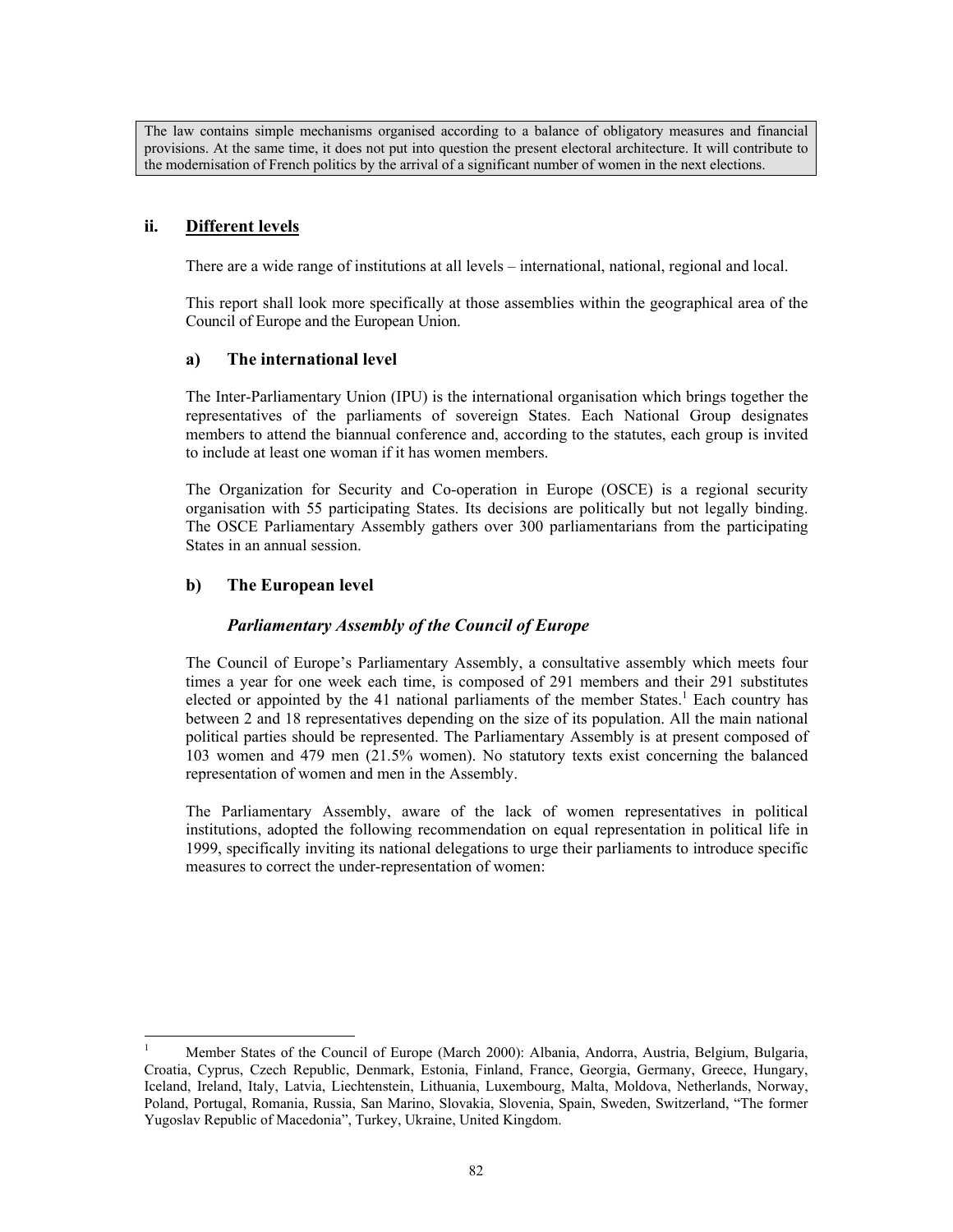# **Recommendation 1413 (1999) of the Parliamentary Assembly of the Council of Europe on equal representation in political life**

### […]

[…]

l

12. The Assembly therefore invites its national delegations to urge their parliaments to introduce specific measures to correct the under-representation of women in political life, and in particular:

i. to set up parliamentary committees or delegations for women's rights and equal opportunities;

ii. to institute equal representation in political parties and to make their funding conditional upon the achievement of this objective;

iii. to adopt dispositions aiming to reconcile family and public life;

iv. to introduce legislation to create a system of equality education, beginning in elementary schooling, so as to ensure the same chances of access to all levels of training.

## *European Parliament*

The European Parliament meets every month for one week at a time. Its 626 members are elected every five years by direct universal suffrage in the 15 member States of the European Union<sup>1</sup>. Women's representation has increased steadily with each election since 1984. The trend continued with the June 1999 elections, yet, at 30.2%, they still continue to be underrepresented.

In 1999, a woman was elected President for the second time in the Parliament's history.

## **c) The national level**

### *Parliaments*

In March 2000, women occupied less than 1,700 seats out of a total of 10,000 seats in the 41 member States of the Council of Europe (16%). The percentage varies greatly from country to country, ranging from 4% in Liechtenstein and Turkey to nearly 43% in Sweden. It is obvious that gender-balanced representation is still far from reality in most of the member States.

The major issue regarding positive action in the field of equality in parliaments is, in the present circumstances, whether women are elected as speakers in parliament and as chairs of parliamentary committees, and whether it is ensured that the composition of parliamentary committees not only reflect the political composition of the parliament in question, but also respect, as far as possible, gender-balanced representation. The Group has not found any evidence of parliamentary regulations on this in the member States of the Council of Europe.

There is little knowledge about how parliaments set up their committees with regard to gender. Parliamentary committees are to a certain degree as gender segregated as all other walks of life, which means that women are mostly represented in social, cultural and educational committees, and men sit on finance, technical and research committees. A 1999 report of the Inter-Parliamentary Union<sup>2</sup> indicates that some countries have recently reported a greater diversity in the committees chaired by women, and that they now chair committees such as foreign affairs, defence and justice. Research into this subject would be most useful.

<sup>1</sup> Austria, Belgium, Denmark, Finland, France, Germany, Greece, Ireland, Italy, Luxembourg, The Netherlands, Portugal, Spain, Sweden, United Kingdom. 2

*Participation of women in political life*, Series "Reports and Documents" No. 35.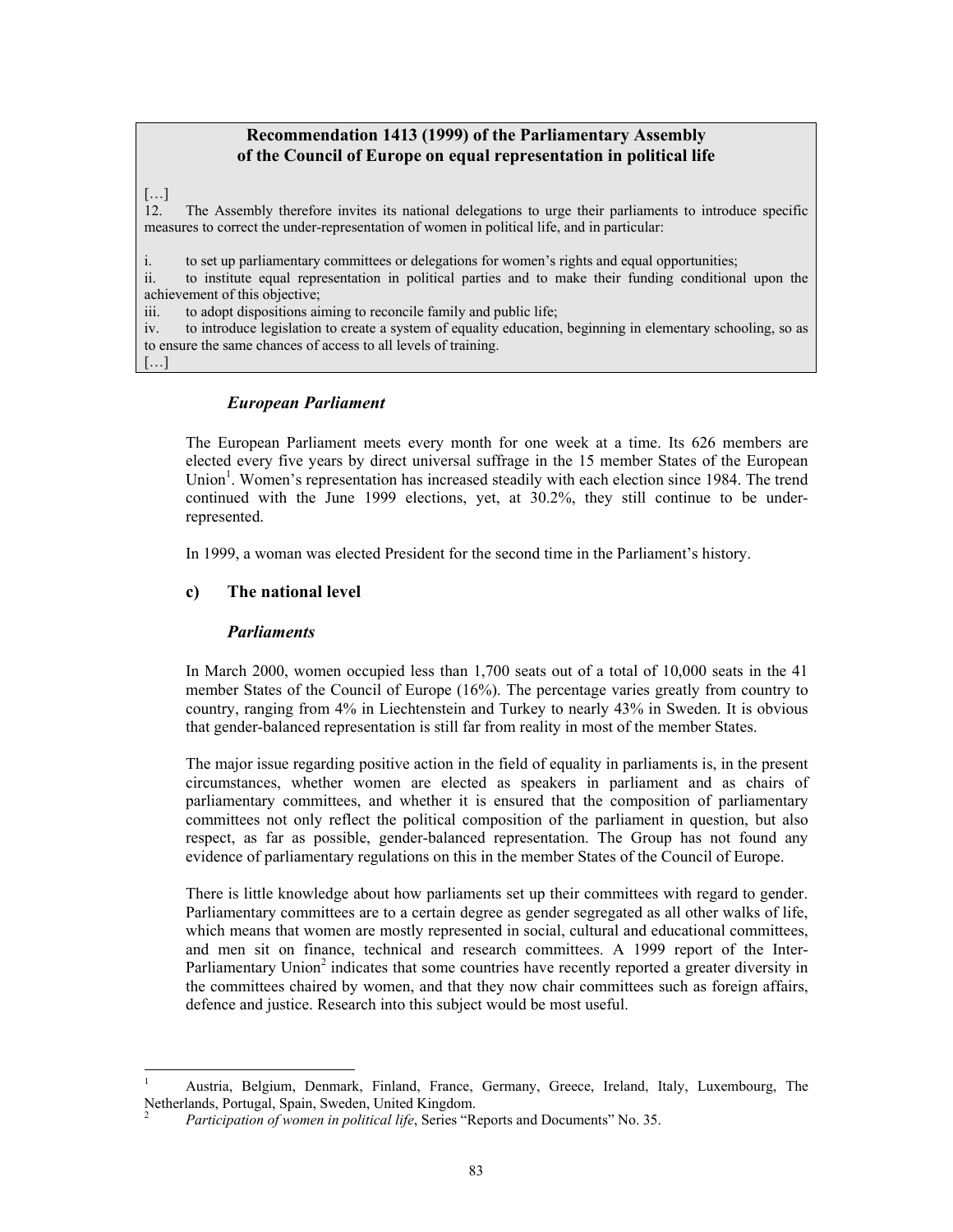A cross-political initiative taken by the Icelandic Parliament to increase the share of women in politics is an interesting example of what parliaments can do in this field without adopting specific quota legislation (see chapter on awareness-raising).

# *Governments (national and federal)*

Looking at governments and gender balance in decision-making, two main aspects are to be taken into account as regards the result of positive action or the promotion of positive action.

- 1. The proportion of women in government and the functions they perform as ministers;
- 2. The government's attitude towards establishing a gender balance when composing advisory and decision-making teams at the disposal of its members (private offices, experts, etc.).

At the beginning of 2000, the average proportion of women in governments of the Council of Europe member States was 15%. This average is much higher in the member States of the European Union: around 25%. However, there is no woman in the most powerful post, that of a prime minister, in any of the Council of Europe member States – even if three countries have female Heads of State (Finland, Ireland and Latvia). Seven countries have no woman ministers at all, and four have only one woman in government. The vast majority of women ministers deal with socio-cultural matters or health.

Thus, even if there seems to be constant progress in many countries, as far as gender-balanced representation in governments is concerned, this is by no means an indisputable trend in all member States. Only in eight member States are there more than 30% of women ministers (the critical mass), and only one country, Sweden, has had an equal number of women and men in government since 1994.

One can hardly speak about "positive action" when it comes to forming gender-balanced governments, as no legislation, regulations or procedures exist in this field.

It is even difficult to say whether deliberate action to reach a gender balance has been used by those who form the governments which have a higher representation of women. It would seem, however, that in the case of Denmark, France, Italy and the United Kingdom, where women's participation in government is much higher than their representation in parliament, this is clearly the result of political will, and could be seen as a deliberate action by the prime ministers in question to increase the number of women in the highest decision-making political institutions. It was also clearly a deliberate action when the first gender-balanced government was appointed in Sweden at the end of 1994. Often, such actions also include appointing women to ministerial functions that have usually been performed by men, such as foreign and internal affairs, defence, finance, trade and justice. Such appointments can be considered as strong actions in favour of the promotion of equality.

In the Nordic countries, especially Finland, Norway and Sweden, the political climate/environment/mentalities have developed in such a way that the values and the attitudes of society now expect gender-balanced parliaments and gender-balanced governments even if, in these countries, the gender segregation which prevails in the labour market often repeats itself when it comes to the distribution of ministerial posts. In Sweden, it is now clearly a part of the political environment that every government consists of 50% men and 50% women. In Norway and Finland, it is not likely to be easily accepted that less than 40% of the government consists of women. The acceptance of gender equality as an important organising principle in politics and society has somehow institutionalised the balanced representation of women and men in decision-making in these countries.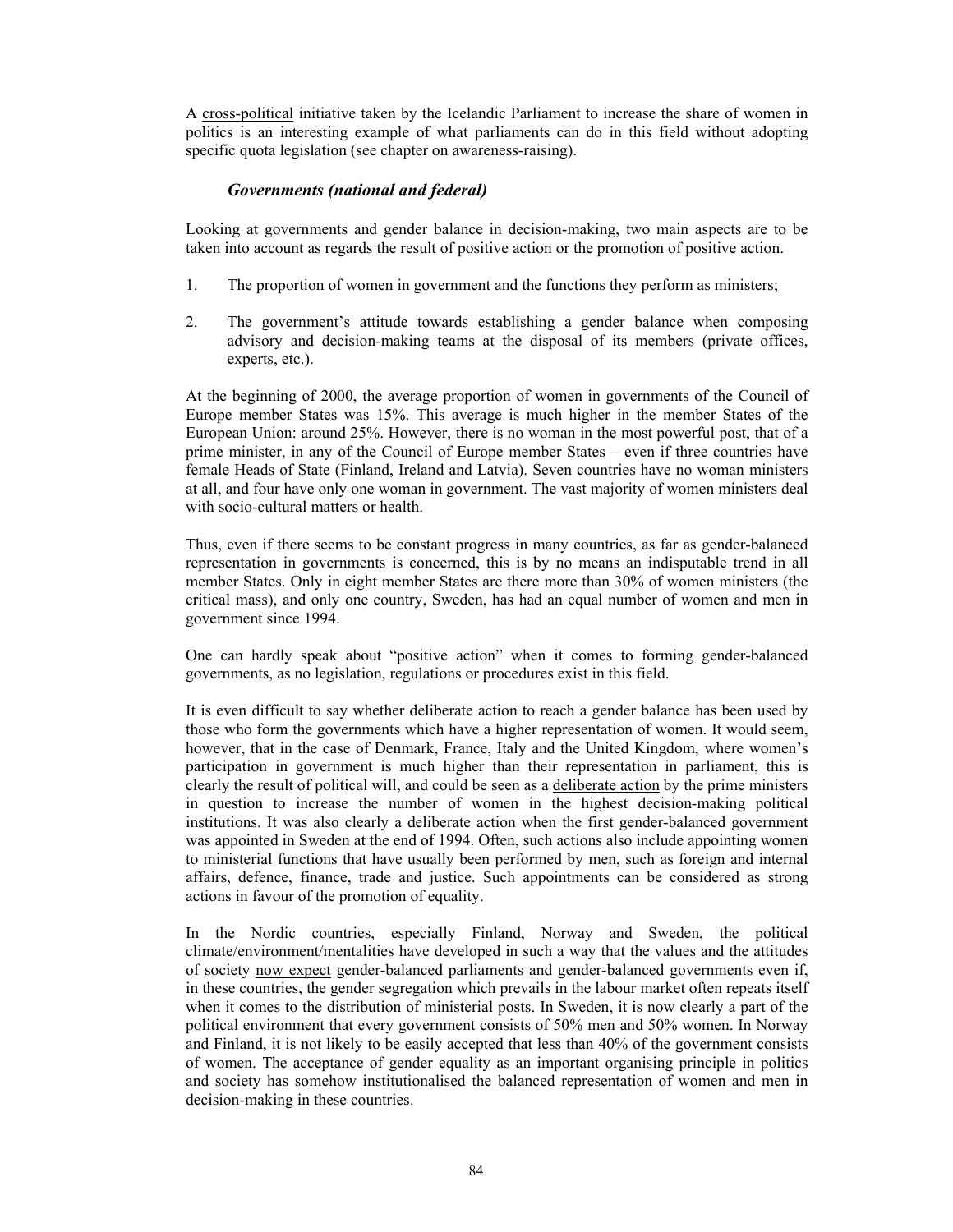Once a gender-balanced government has been appointed, it is important that it shows its full commitment to the promotion of equality and gender-balanced representation at all levels of decision-making by making, for example, a public statement and/or by adopting a plan of action (see chapter on plans of action) which contains a special part on gender balance in decisionmaking. The government must ensure that those in charge of implementing a plan have at their disposal relevant information on the status of women and men in all sectors of society, acquired from gender-specific statistics, studies, gender impact analysis and scientific research.

Another important step to foster gender-balanced representation would be to ensure that public funding should only be given to those parties which present a certain gender balance on their lists. This is a much discussed issue in some member States.

# **d) The local level**

The organisation of local government varies greatly between the member States of the Council of Europe, but it can be divided into three main tiers. The highest level – the regional tier – exists in most of the larger countries. Practically all European countries have a provincial tier – for example the Swiss cantons, the Italian provinces and the English counties – but with very different powers and institutional standing. The basic level, or municipal tier, provides direct contact between citizens and the authorities.

The main bodies at European level regrouping the representatives of local and regional authorities are the Congress of Local and Regional Authorities of Europe (CLRAE) of the Council of Europe, the Council of European Municipalities and Regions of Europe (CEMR), the Assembly of European Regions (AER) and the Committee of Regions (COR) of the European Union.

The Council of Europe's **Congress of Local and Regional Authorities of Europe (CLRAE)**, modelled on the Parliamentary Assembly (see above), is made up of elected local or regional authority representatives and officials directly responsible to them. National delegations must represent the various types of local and regional authorities and the political forces in the statutory bodies in each of the 41 member States.

# The Charter of the CLRAE stipulates that:

*"The membership of each member State's delegation in the CLRAE shall be such as to ensure:* 

*[…]* 

*d. equitable representation of women and men on the statutory bodies of local and regional authorities in the member State."* 

At present, the CLRAE is composed of 91 women and 467 men, ie. 19% women.

In 1998, the CLRAE carried out a survey into women's representation in the local and regional institutions of the member countries.<sup>1</sup> The survey showed that, although the rates of women's participation in political life vary greatly from one country to another, the overall proportion of female elected representatives at local and regional level remains unsatisfactory and very few steps are taken to promote women's political integration. From the replies received, it came to light that:

- individual political parties had taken steps to make up for a lack of legislation on quotas;
- the most widely used means of action were information campaigns and vocational training;

l 1 *Women's participation in political life in the regions of Europe*, CPR (6) 4, Part II.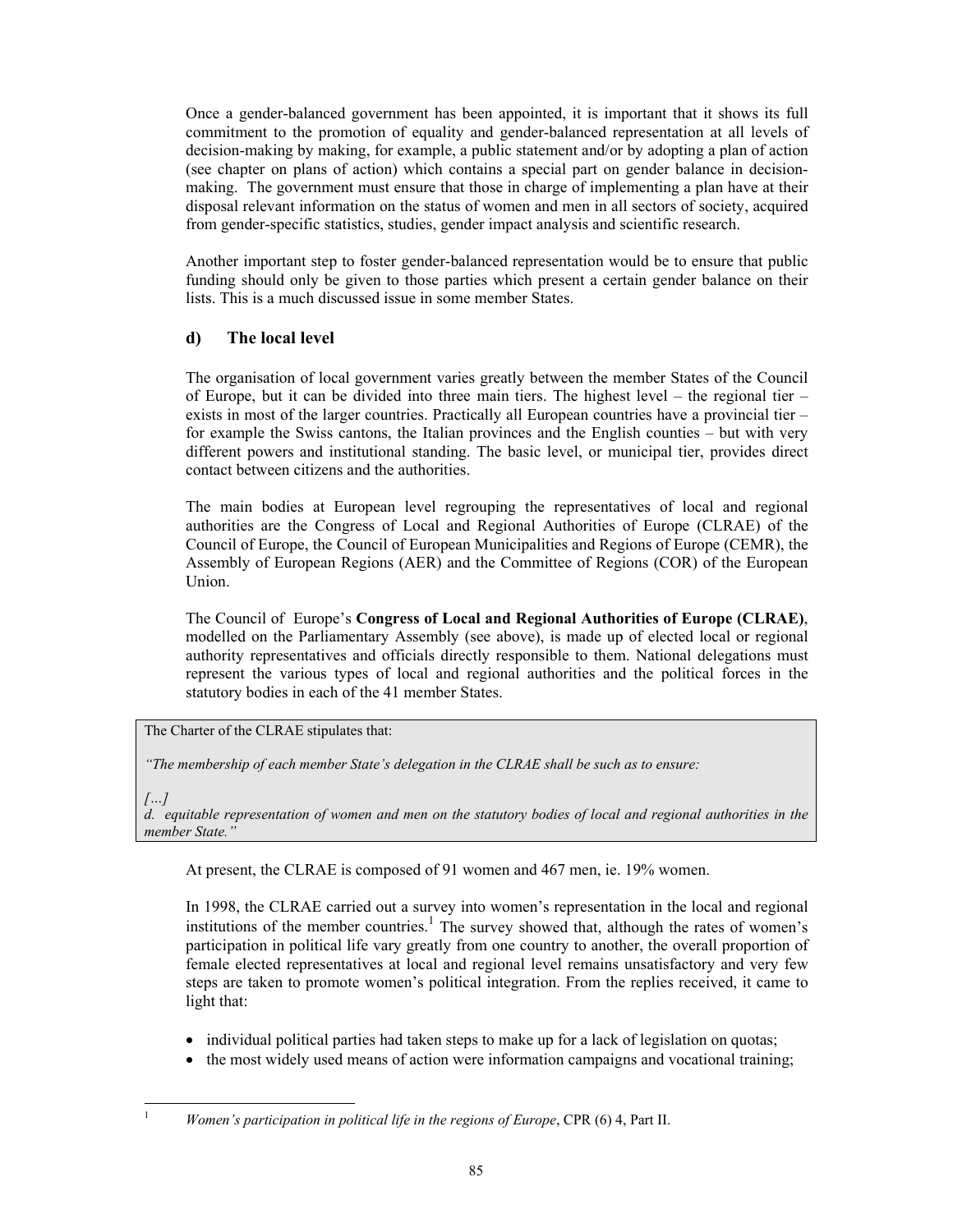• measures to promote women's access to the labour market were few in number, despite the general recognition that such measures are of importance to women's participation in politics.

From the results of this survey, it can be seen that the presence of women tends to be higher in local than in central government, in parliaments/assemblies than in positions of responsibility or executive bodies (not least because executive bodies usually have a smaller number of seats), and in the largest or more economically advantaged governmental bodies than in the smallest or economically least developed.

The CLRAE subsequently adopted the following recommendation and resolution on women's participation in political life in the regions of Europe.

# **Texts adopted by the Congress of Local and Regional Authorities of Europe (CLRAE)**

#### **Recommendation 68 (1999) on women's participation in political life in the regions of Europe**

The Congress […] requests the governments of member States:

- a. to amend national legislation with a view to removing the obstacles to implementing genuine equal opportunities for men and women in political life, and to granting legal recognition to the legitimacy of antidiscriminatory measures;
- b. to introduce positive measures to facilitate women's access to public and political office, and this in liaison with regional and local authorities, in accordance with the principle of subsidiarity;
- c. to facilitate, in co-ordination with regional authorities, the introduction of measures liable to increase women's participation in regional institutions, such as:
- alerting political parties to the possibility of fielding female candidates when administrative elections are held;
- the launching of specific training courses for candidates, to familiarise them with political techniques, and of awareness raising campaigns to overcoming women's fear of lacking sufficient skills and motivate them to become actively engaged in political life;
- establishing specific measures to enable candidates to reconcile family life with civil jobs and political duties;
- support for joint activities by political parties to increase the number of women actively engaged in politics;
- d. to provide for examination of the texts of the Congress and of the interregional organisations which closely co-operate with it in this area and assessment of the questions raised therein by the relevant government institutions and by elected Assemblies, with a view to informing the Congress of their comments, conclusions and, where appropriate, measures taken to improve the situation.

#### **Resolution 85 (1999) on women's participation in political life in the regions of Europe**

The Congress […] requests regional authorities:

- a. to undertake the appropriate measures to facilitate women's access to the political institutions of regional authorities;
- b. to launch programmes to work for and encourage women to become more involved in the political life of the regions and to assume responsibilities in their political, parliamentary and administrative institutions;
- c. to encourage organisations in civil society to launch information and training programmes aimed at facilitating women's access to political institutions in the regions;
- d. to institute an action programme based on the principle of positive discrimination, to ensure that there is balanced participation by women in the political institutions of the regions;
- e. to examine, so far as this is practicable, the report submitted to the session and the accompanying documents in regional assemblies, both within special committees and in the executive bodies;
- f. to inform the Congress about the results of these deliberations and, where appropriate, about any action that is planned or undertaken as a result of the Recommendations put forward;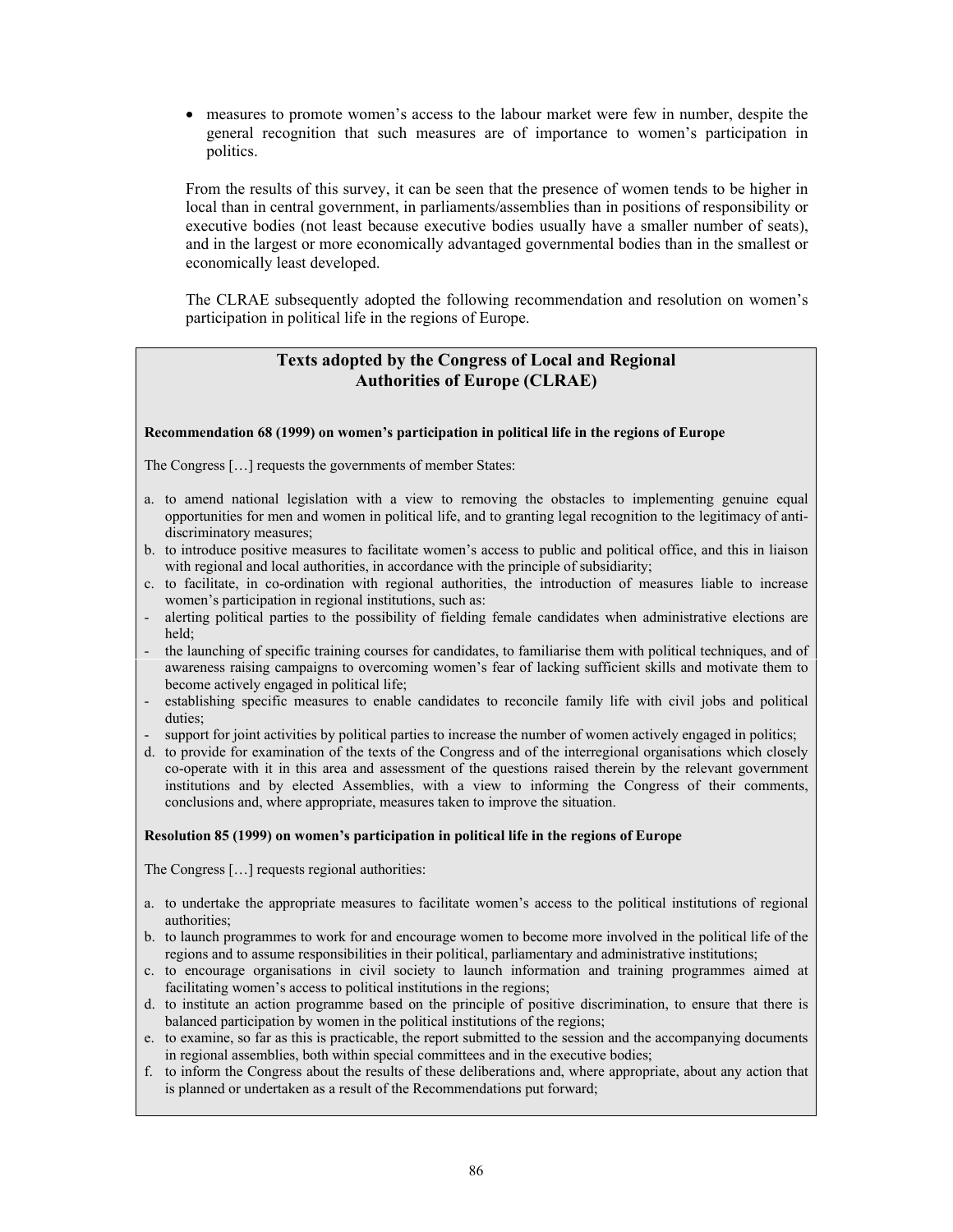6. Requests the Bureau to instruct its relevant working group to launch a major campaign at European level to promote the holding of public office by women in the regions of Europe and to involve in this Campaign particularly active organisations of regional and local authorities, such as, notably, the Assembly of European Regions (AER) and the Council of European Municipalities and Regions (CEMR).

The **Council of European Municipalities and Regions (CEMR)**, which is an international non-profit association, brings together more than 100,000 local and regional authorities from 29 countries. It has set up a Committee of Women Elected Representatives of Local and Regional Authorities to increase women's involvement in European construction and to strengthen their role in European politics. For several years now, the Committee has had an open dialogue with women elected representatives from central and eastern Europe.

The CEMR has developed information tools and organised seminars on the presence of women in political life at local level, and has conducted research on women's presence in local politics in the different member States of the European Union.<sup>1</sup> At its meeting in March 2000, the CEMR Executive Bureau adopted a resolution which, inter alia, encourages the European Union member States to implement adapted legislative measures in favour of gender balance in decision-making, particularly at local and regional level, and invites member national associations to ensure a balanced presence of men and women in their governing bodies. In the framework of this meeting, the women elected representatives of CEMR organised a seminar on "women and employment" which closed with the adoption of a declaration which was integrated into the CEMR position paper on employment.

# **iii. Different procedures**

l

# **a) Legal and statutory**

# *Electoral systems*

Even if methods used to elect representatives differ greatly from country to country, it is possible to say that there are three broad families of electoral systems in Europe: 1) pluralitymajority systems; 2) semi-proportional systems and 3) proportional representation systems.

The *plurality-majority system* is for instance used in the United Kingdom and in France. The "First Past the Post" system used in the UK means that contests are held in single-member districts and the winner is the candidate with the most votes, but not necessarily an absolute majority of the votes. The French system is the "Two-Round System", which takes place in two rounds, a fortnight apart. The first round is conducted in the same way as a normal "First Past the Post" election. If no candidate receives an absolute majority in the first round, then a second round of voting is conducted between the highest-polling candidates from the first round, and the winner of this round is declared elected.

*Semi-proportional systems* in use in Europe (e.g. in Germany and Austria) are "parallel systems" using both proportional representation lists and plurality-majority districts running side by side. Often, a part of the parliament is elected by proportional representation and another part by some type of plurality or majority method.

*Proportional representation systems* are widely used in Europe. Their objective is mainly to reduce the disparity between a party's share of the national votes and its share of the parliamentary seats. Political parties present lists of candidates to the voters on a national or

<sup>1</sup> See report on "Men and women in European municipalities", published by the Council of European Municipalities and Regions (CEMR), Paris, 1999.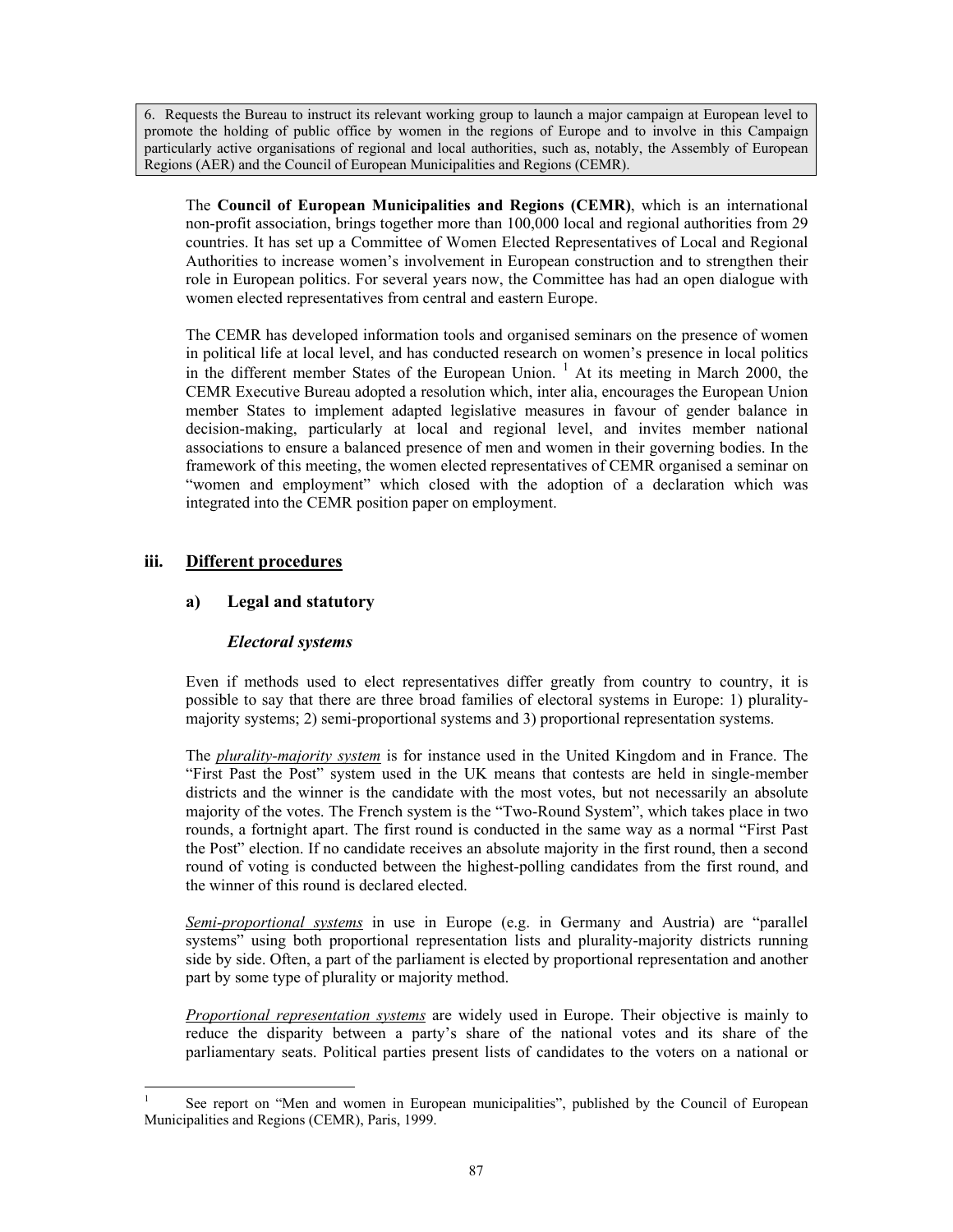regional basis, and where there are many members to be elected from each district. In some cases, voters can specify their favoured candidates within a given party list ("open" lists). But usually they can only vote for a party without influencing which party candidates are elected ("closed" lists).

Research and statistics have proved that where proportional representation systems exist, it is easier for women in practice to achieve greater representation in political bodies. According to comparative evidence, women have always had a slight advantage in countries with proportional representation.<sup>1</sup> During the three last decades, thanks to the effective organisation of the forces interested in women's better representation in political life, there has been a significant increase in women's representation in proportional representation systems, while only modest advances have been made in plurality-majority systems. Single-member district plurality-majority systems have consistently proven to be the worst possible systems for women. When a choice must be made between two persons, many are afraid of losing the man. It may therefore be seen as a "positive action" in favour of women to change the electoral system from a plurality-majority system to a proportional representation system, especially as it seems very unlikely that a consistent and effective policy aiming at gender-balanced representation can be pursued under an electoral system with single member constituencies.

However, as is clear from the chapter below on political parties, proportional representation systems can only be useful if the forces interested in balanced representation of women and men are organised **and active** within the party.

# *Why can proportional representation systems result in a higher representation of women?*

First, there are higher number of seats per district, and thus the party lists present greater opportunities to nominate women. The party can expect to win several seats in each district.

Second, a party list presenting only men or only men in the first seats runs the risk of appearing old-fashioned and could have the effect of driving voters away. Besides, within a given party, equity would not be respected if there is not a fair balance of women and men. This is of course especially true where women's fractions of parties are active.

Third, when one party adopts balanced lists, other parties are likely to follow the example, especially if they wish to challenge the party already using gender quotas. This seems to be easier in countries with proportional representation systems than in those having pluralitymajority systems. In fact, when there is only one candidate, it is often much more difficult to refuse the incumbent candidate/the type of candidate having traditionally been nominated and give the seat to a woman. In proportional representation systems, it is not so difficult to add a woman to the party list, and even could result in the party winning more seats.

As to whether "open (preferential)" or "closed" party lists are better for women's representation – that is whether the voters are able to influence which of the party's candidates are elected or whether the party determines the rank ordering of candidates, - the answer is probably different from country to country. It is a question of how much respect there exists for the question of equality between women and men in a country. In some countries, voters would possibly be easier to convince to actively vote for women, and in some others the party gatekeepers might actually be ready to include more women on party lists in eligible positions than the average voter would place there.

 $\frac{1}{1}$  *Women in Parliament: Beyond numbers*, International IDEA, Handbook Series No. 2. *Electoral systems in Europe: a gender impact assessment*, European Commission, 1999.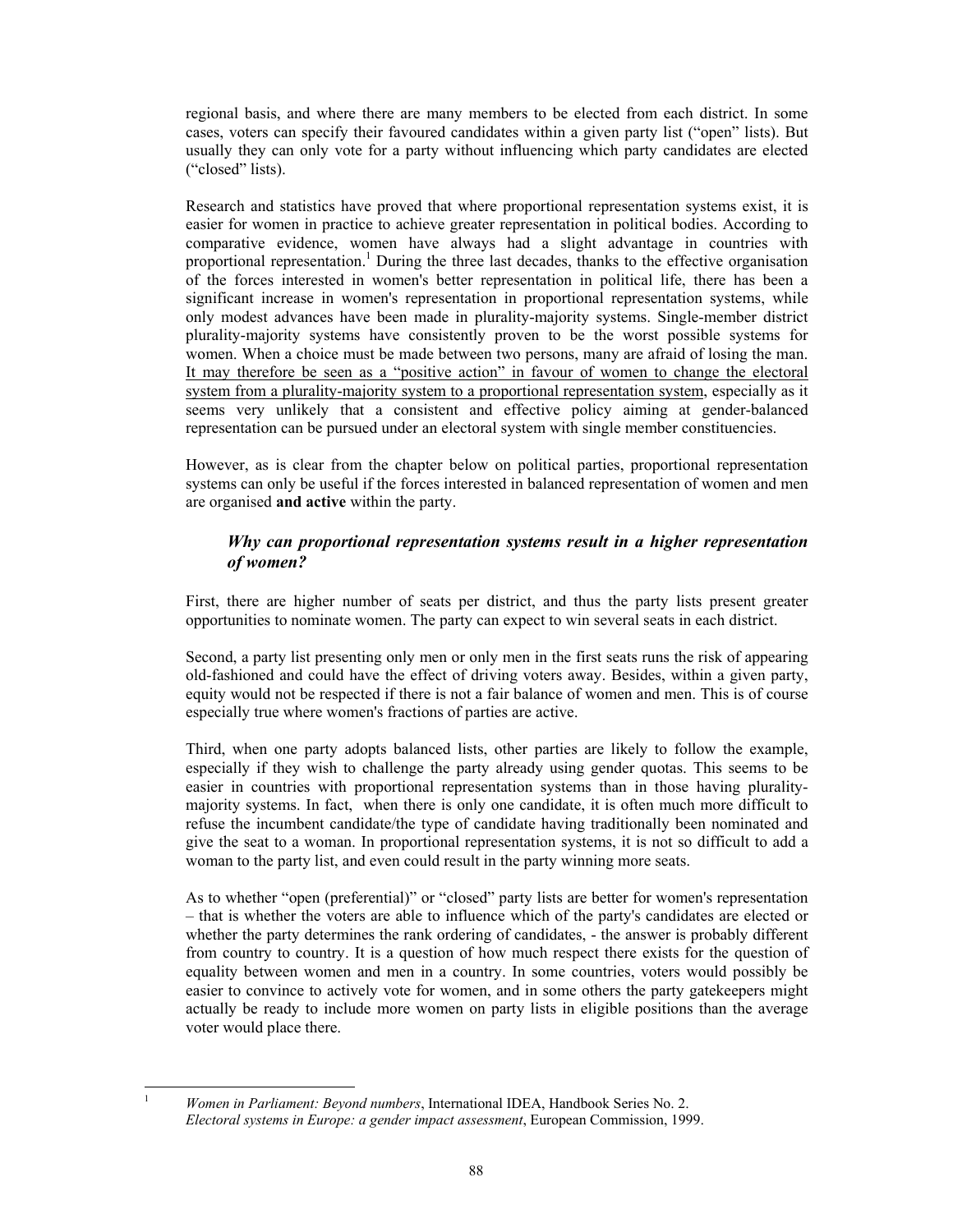# **Examples of electoral systems**<sup>1</sup>

#### *Greece*

Parliamentary democracy re-emerged in Greece in 1975 after a seven-year period of military rule. The 1974 Constitution established a unicameral legislature of 300 members, the Chamber of Deputies. In terms of electoral arrangements, the country comprises 56 single or multi-member constituencies for 288 seats and one multimember nationwide constituency for 12 "State Deputies". Constituencies vary in size from six one-seat constituencies to the 38-seat second constituency of the capital, Athens. In all, 39 of the 57 constituencies have between one and five seats each. There is a single round of voting in accordance with the Hagenback-Bischoff system of "reinforced" proportional representation. Voters express a preference for party lists and, within each list, for individual candidates. Parties that have nominated candidates in at least three-quarters of the country's constituencies and obtained a minimum of 3% of the vote are guaranteed one to three seats in parliament. Greek women were granted the right to vote in 1952 and the first woman Member of Parliament was elected in 1953.

The September 1996 general election resulted in the return of 19 women MPs (6% of the legislature). This gives Greece the unenviable reputation of having the lowest proportion of women in parliament in the EU. Accounting for the under-representation of women in Greek politics is not an easy task. It is exacerbated in part by the unavailability of basic data and in part by the paucity of research on the subject. Nonetheless, there are several critical factors operating to minimise the representation of women in political life, with cultural attitudes and party gate-keeping practices dominant. As of now, there are no studies indicating the effect of the electoral system on opportunities for women's political representation.

#### *Russian Federation*

The total number of deputies in the State Duma (parliament) is 450. Both party-list proportional representation (PR) and plurality-voting in a single-member district are used for choosing deputies in the Duma, but there is no adjustment of the number of single-member deputies to reflect the proportion of political party votes on the proportional representation ballot, as in other countries. The proportional representation system operates in effect as one constituency as the votes for political party or bloc are aggregated across the entire country. A minimum participation of 25% of eligible voters is required for a valid election. The candidate elected is the one who received the most votes, no matter how low a plurality, as there is no second round.

#### *Sweden*

Sweden uses a closed party list electoral system with preferential voting. Constituency seats, of which there are 310, are distributed proportionally according to the modified St-Lague method adopted in the 1950s. To be awarded a seat, a party must obtain at least 4% of the votes cast throughout the country or 12% of the votes cast in one of the 29 multi-member constituencies. There are 39 additional member seats allotted on the basis of nationwide vote. These additional seats are distributed among the parties so that the final allocation of seats in parliament corresponds as closely as possible to the proportion of votes cast for each party throughout the country. The smaller parties are the major beneficiaries of the additional seats.

The facility to cast a personal as distinct from a party vote was introduced in September 1998. Voters are given the option of indicating a preference for one of the candidates on the party list of their choice. Candidates who receive personal votes amounting to 8% or more of their party vote in the constituency are ranked above all other candidates. This innovation had only a marginal effect on the gender balance in parliament. It was a positive factor in the election of five women and of three men.

The right to vote and stand for election to parliament was granted to women in 1919 and Sweden's first woman MP was elected in 1921. The 1998 election resulted in the return of 149 women MPs (43% of the total). The proportion of women elected to the Swedish Parliament has risen since 1971 when women constituted 14% of the legislature. This impressive performance, which stands out in contrast to women's electoral fortunes in other countries, is to a large extent the result of intense efforts by women to promote women candidates during the nomination process.

 $\frac{1}{1}$ 

Source: *Women in Parliament: Beyond numbers*, International IDEA, Handbook Series No. 2. *Electoral systems in Europe: a gender impact assessment*, European Commission, 1999.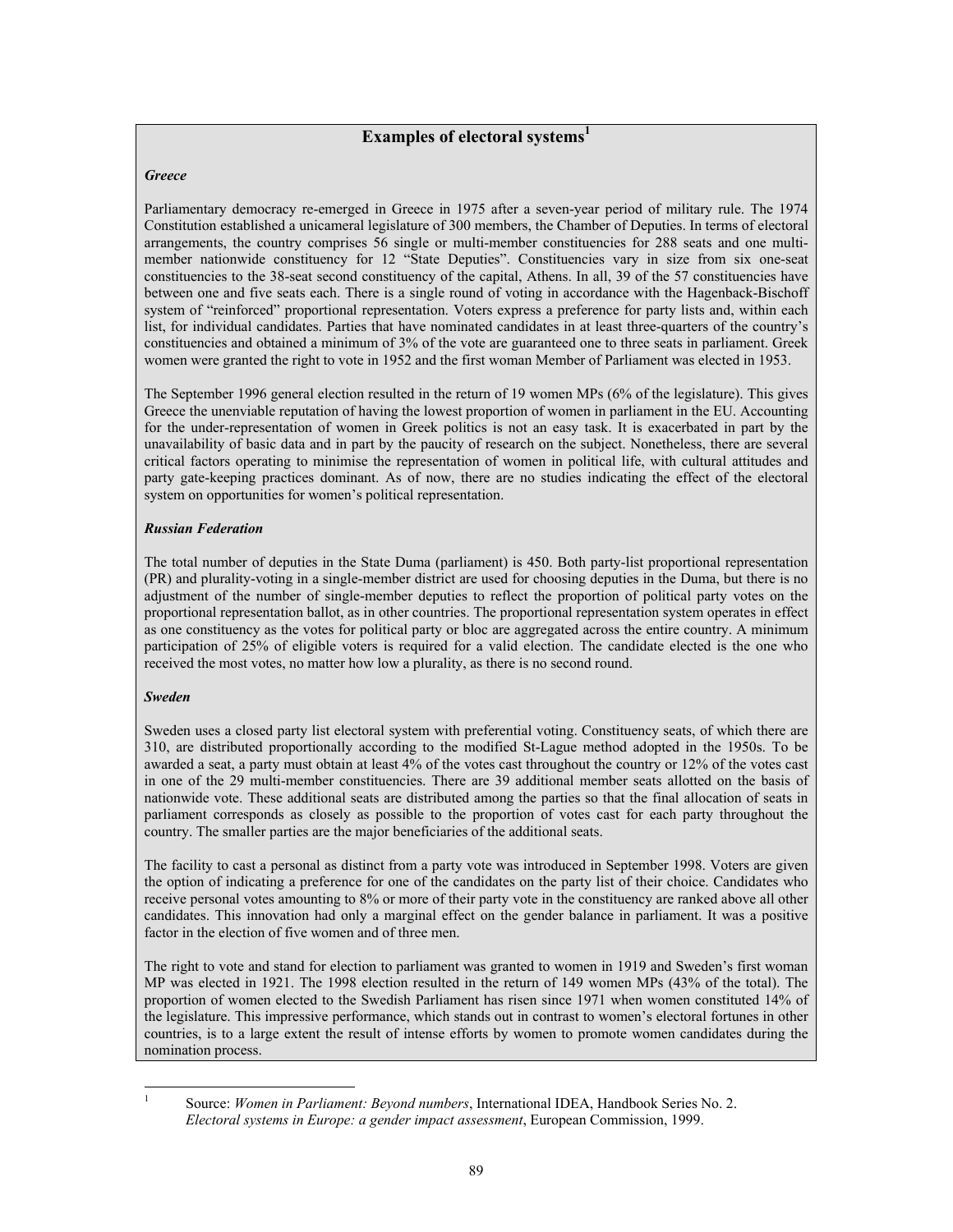This nomination process is dominated by the political parties and women have been deliberately and consistently selected for winnable seats. In addition to the party lists in which women are given prominent positions, the electoral system is seen as encouraging women's representation through proportional representation in large multi-member constituencies which vary in size from 2 to 34 seats.

### *United Kingdom*

The British electoral system, the single-member plurality system (SMP), involves "first past the post" contests in 659 single-seat constituencies throughout the United Kingdom. Voters within each constituency cast a single vote for one candidate from a ballot paper containing the names of all the candidates in that constituency. The candidate with the most votes in a constituency is returned to parliament.

The most recent election, held in May 1997, resulted in the return of 121 women to parliament (18.4% of the total). This was double the number of women returned at the previous election and was a distinctly a Labour phenomenon. The remarkable increase in the number of Labour women returned to parliament is a direct outcome of the selection strategy used by that party in the years preceding the election. However, while the selection strategy was vital in increasing the opportunities for Labour women to be elected to parliament, it was not the only defining factor in their success. A carefully orchestrated electoral campaign and an efficient maximisation of the party's vote assisted in returning a record number of MPs (419) and the largest government majority (179) since 1935.

# **b) At political parties' initiative**

Political parties play a crucial role regarding the participation of women, in that they nominate candidates for elective office. There are many ways and systems to choose candidates, but research has shown that there is usually a set of characteristics which party selectors look for, and that at least until recently, and in most countries, these characteristics favour men. Among the most important criteria are the following: to have a track record in the party and visibility in the community. These criteria are more likely to favour men.

There are several ways in which political parties or their members can favour balanced representation of women and men in political decision-making. These actions can be divided into two main categories: 1) the adoption of formal or informal regulations; 2) other measures such as training activities, or making gender an issue within the party.

The measures explained below, which should be implemented within political parties with a view to reaching balanced representation of women and men, only have a meaning for those parties whose aim it is to represent or take into account the interests of the whole population.

They cannot be imposed on parties having chosen, within the limits of constitutional or other provisions which regulate the political life of the States concerned, to represent only a fraction of the population or a given sex (women's league). Generally speaking, such parties may not be considered desirable, but they may also be considered politically necessary by the members of this sex, as by the members of any other social group, under certain circumstances and in a given country.

### *Formal or informal quotas*

Research has shown that party rules and norms will affect the ways in which a party carries out the process of nomination. Once there are clear rules and norms, women seem to be more easily able to invent strategies to work together within the political parties towards enhancing their recruitment as candidates.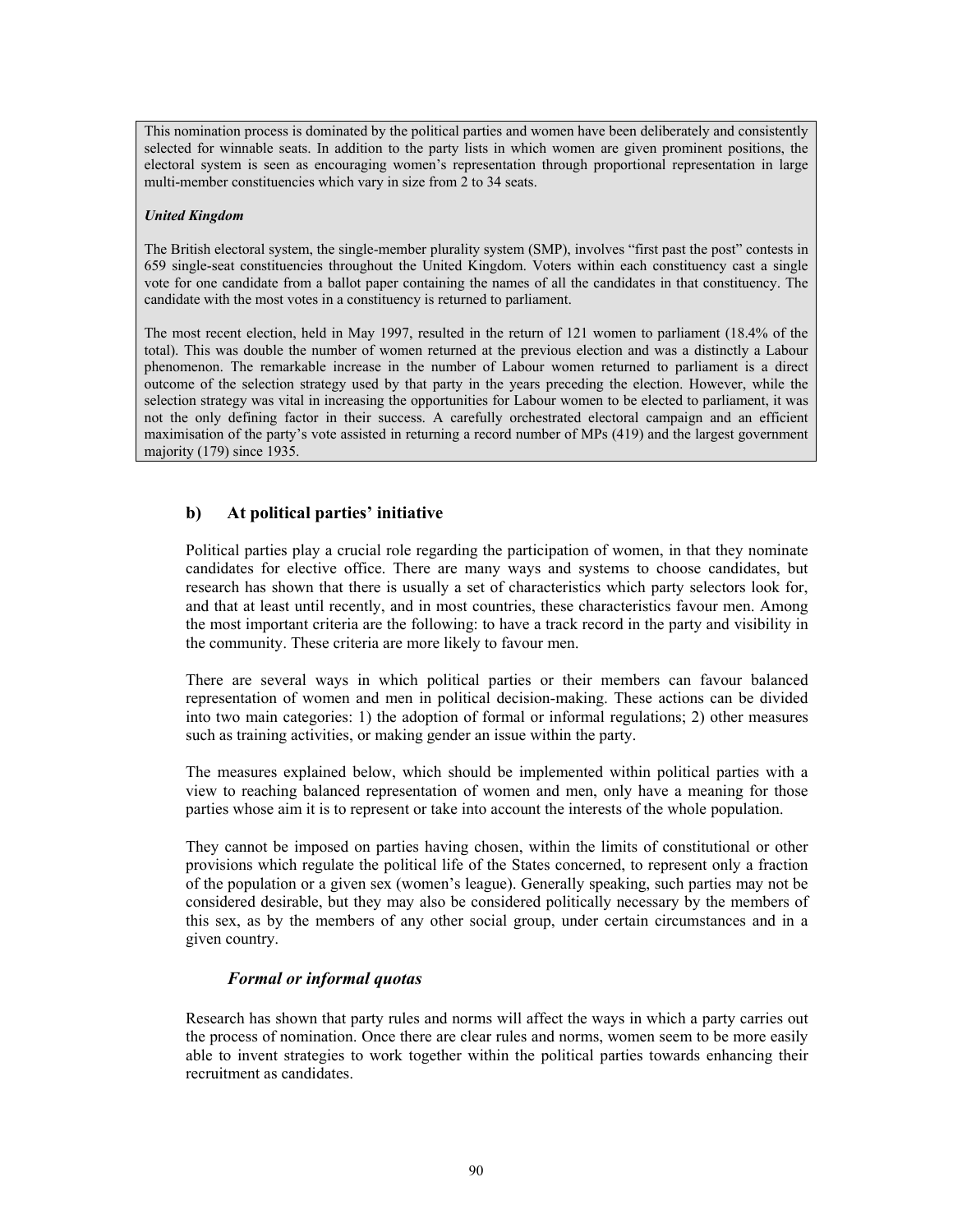Other factors which can influence political parties and increase women's chances of being recruited as candidates for political office are: 1) the existence of strong women's organisations focusing on women's issues in the country in question; 2) the existence of women's groups/organisations within the parties. These factors have often prompted political parties to adopt, informally or formally, a system to promote a balanced representation of women and men, including in some cases a system of quotas. A quota system in a political party means that women (or men) must constitute a certain number or a percentage of the members of its candidate lists for all or some elections and, in some cases, of its internal bodies.

Research on how women have organised themselves within political parties to reach this goal is limited and would be much needed. However, when looking at, for example, the historic development of women's political representation in the Nordic countries, which were the first among Council of Europe member States to achieve a large representation of women in parliament, it is obvious how crucial the empowerment role of independent women's groups within political parties has been. They have had a very important role in training women to become candidates and have been instrumental for women in the nomination process for elected office. The historical development also shows that the number of members in political parties has decreased in many countries, but female members have had an increasing share of the number of members and more influence in the internal democratic functioning of the party.

No constitutional clause or law demands a high representation of women in politics in the Nordic countries. It can be assumed that the very significant increase of women in Parliament during the last 30 years can be attributed to sustained pressure of women's movements in general as well as that of women's groups within parties. It can also be attributed to the support to equality within society and the existence of the welfare state, making it easier for women to devote some of their time to politics.

In the political parties in the Nordic countries there is a strong tradition of independent women's organisations within parties: the so-called Women's Unions. Most of these promote the election of women and aim to recruit constituents and party members. These women's organisations have also functioned as an intellectual fellowship and as a forum to formulate women's policy.

The influence these women's organisations within the parties have had when quota systems based on sex have been discussed and adopted cannot be ignored. Some researchers argue that not only the concrete quota systems, but also the symbolic importance of the gender dimension, have led to clear changes in the political culture and women's political presence in the Nordic countries and, more recently, in other countries such as the Netherlands and Germany.

It has to be noted that, in many countries in transition towards democracy, the number of women given political responsibilities following democratic elections has diminished. But the past situation cannot be taken as a reference for these countries, because until l990 there were no democratic elections. Democratic elections have revealed the true situation of women. Positive action is therefore particularly necessary in these countries.

Party rules regarding quotas on candidate lists can take different forms and have evolved considerably during the last twenty years. One of the first political parties to introduce quotas formally, the Norwegian Labour Party, decided in 1983 that "at all elections and nominations both sexes must be represented by at least 40%"; however, this said nothing about how candidates should be placed on the lists. A year later, the Swedish Liberal Party invented a different, informal quota system, the so-called "zipper or sandwich system", alternating the sexes on the party list, every other candidate being a woman. Other Swedish parties followed this example.

Some political parties only use quota systems at local elections and/or in the internal structures of the party.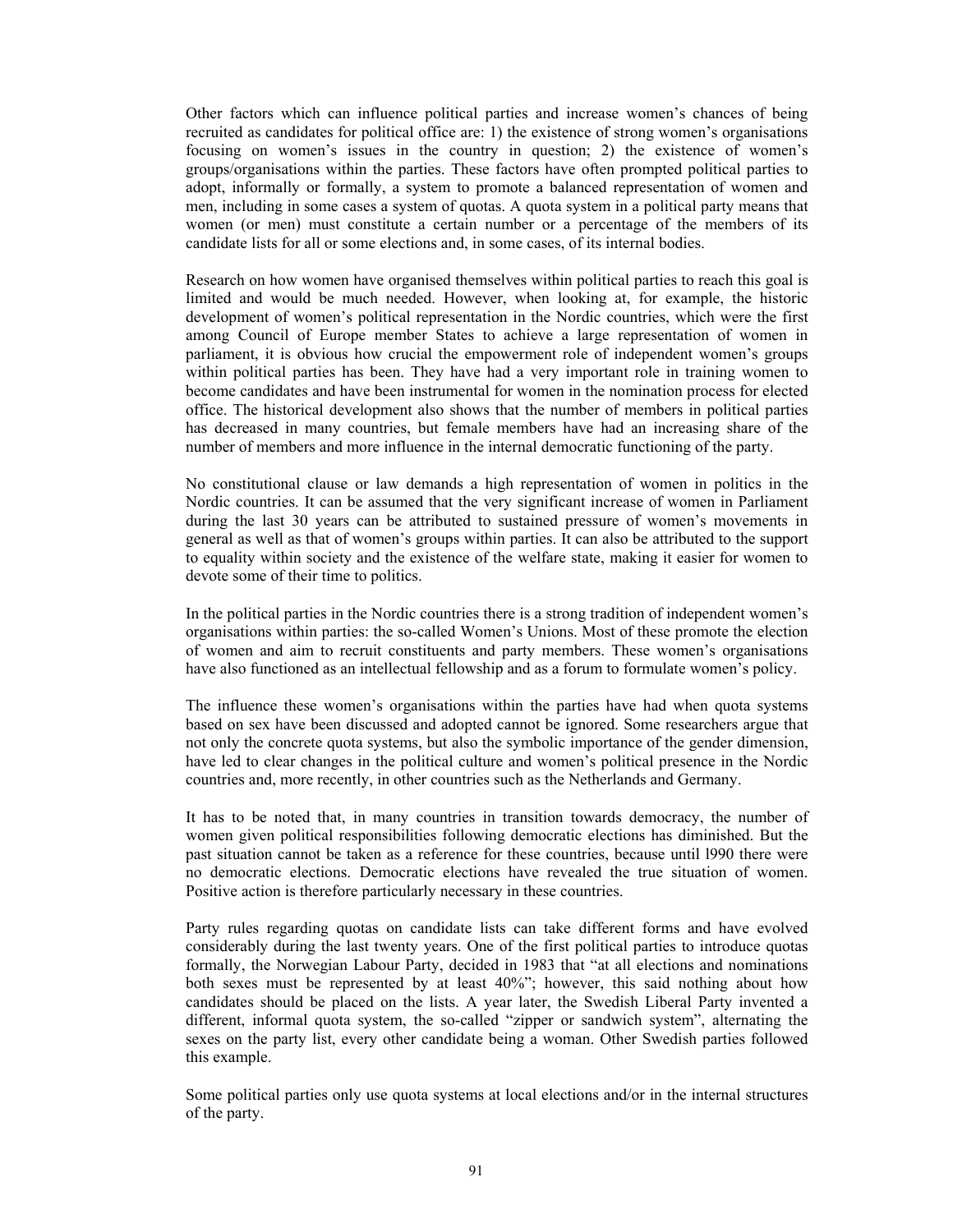Gradually, many political parties in other member States have adopted formal quotas or informal agreements aiming at ensuring balanced representation of women and men on party lists (see examples in the box below).

A quota system within a party can only reach its objective if the process of implementation is respected. The quota must be present in the selection and nomination processes from the very beginning, and should never be discussed only at the last stage. Therefore, it is sometimes necessary to enlarge the size of committees and other bodies within parties in order to introduce women without having to push men aside.

# **Examples of the use of formal or informal quotas within political parties in some member States**

In *Austria*, all five political parties with seats in the National Assembly are in principle in favour of encouraging women to become more involved in politics. The Social Democratic Party (SPÖ) has decided at federal level that by the year 2000 the proportion of women present at all party levels should reach 40%; the People's Party (ÖVP) wishes to promote equal rights for women in politics by introducing a minimum quota of one third of women in public office; the Green Party is demanding, for example, that grants to parties should be dependent on the quota of women in the party concerned and that, in addition, at least 50% of the persons appointed to the Green Party's electoral lists must be women. The Liberal Forum has no quota rules on women because it currently fulfils the quota anyway (5 of its 9 regional spokespersons and 4 of its 9 National Assembly members are women). However, if this relationship came to be altered, a quota rule would not be out of the question. The manifesto of the Austrian Freedom Party (FPÖ) makes no mention of a female quota.

### *Belgium*

Elections are based on proportional representation, and the Act of 24 May 1994 sets out to "promote an equal balance between men and women on lists of candidates for elections".

This Act stipulates that "on any list, the number of candidates of the same sex may not exceed two-thirds of the total number of seats which are to be filled". Obviously, any party deciding to present a list in any of these elections must respect this Act. Although the quota applies only to the total number of seats to be filled (or the total number of candidates and substitutes on the list), and not to politically important posts, the Act has had the merit of making under-representation of women in politics an issue for all the parties, which must now make an effort to recruit more women members. Furthermore, even though its literal application would produce no significant increase in the number of women elected, it can be seen as the first stage in a process making it impossible to leave women in the background any longer. Moreover, a revision of this provision is envisaged in order to ensure better effectiveness.

In *Denmark*, the quota system has only been used by the Social Left and by the Social Democratic Party. Regulations on quotas in public elections have only been used to a very limited extent (limited to local and regional elections and to internal party bodies), and those two parties have now abolished quota systems based on gender.

In *Finland* the quota systems have only been used for internal elections in the Left Party and in the Green Party. One of the reasons for not using quotas in Finland is that the Finnish electoral system is an "open" one, meaning that the voter can express his/her preference for a particular person. Therefore quotas have less effect than when voting for a "closed" party list. To some degree that is also the case in Denmark.

In *Germany* three of the five major political parties have a 40-50% quota system in their party statutes. One party has a quorum, which prescribes one-third participation of women in all offices, seats and functions within the party.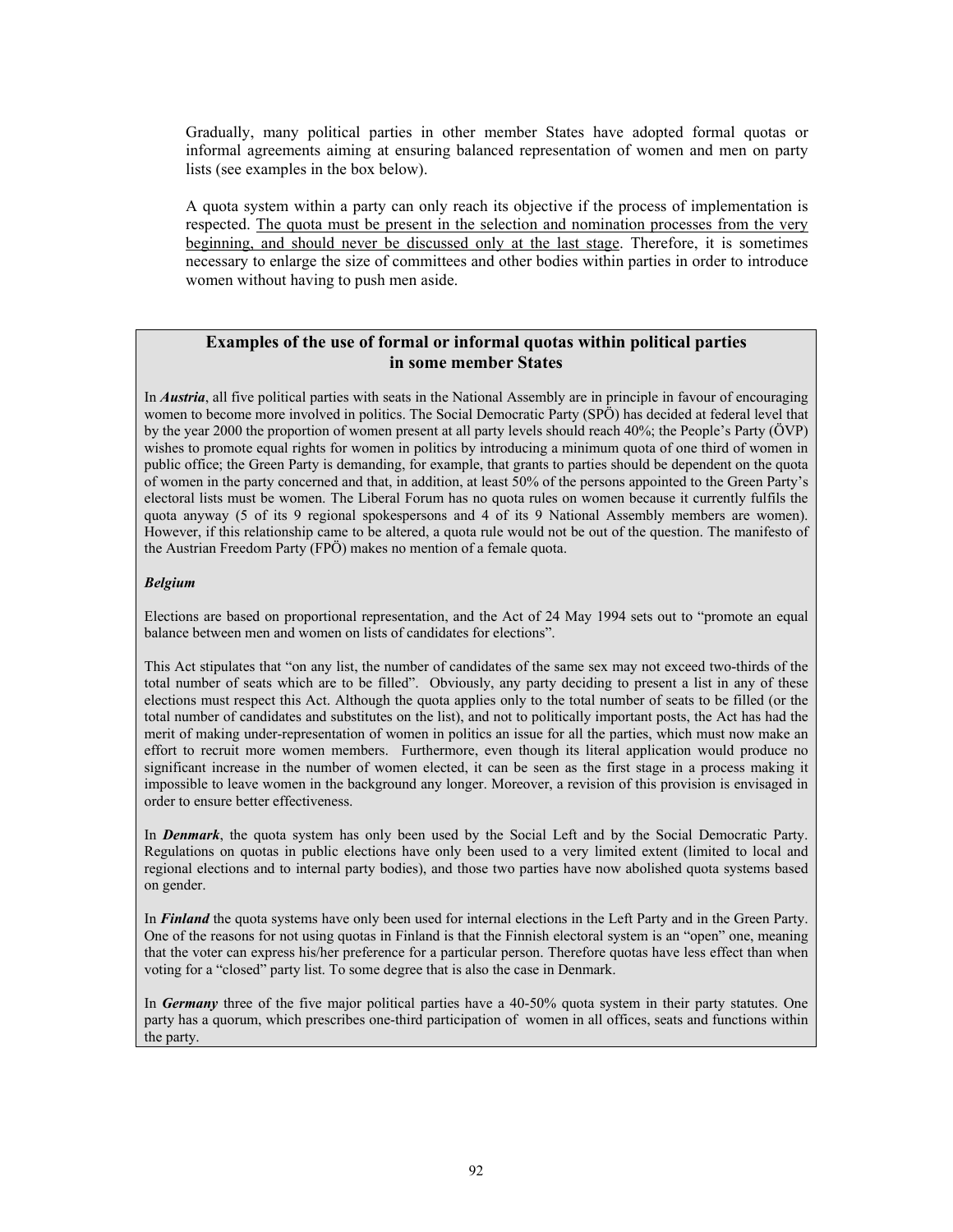In *Ireland*, two out of four political parties – the Social Democrats and the Peoples Alliance – have a system of quotas (40%) which is applied in elections and appointments to all party organs. Until now the quotas have not been applied to the party lists participating in elections. One political party has adopted an Equality Action Programme.

In *Liechtenstein*, one of the three political parties has a 50% quota system.

### *Luxembourg*

Among the most important political parties, the majority have either a system of quotas, or a system of positive discrimination towards women candidates. The statutes of one party stipulate that one of the vice-presidents must be a woman.

#### *Malta*

The Malta Labour party introduced its first quota system for women in 1993, whereby 20% of all party delegates at the level of the General Conference were to be women. In January 1998, this quota was revised to ensure that, over a three-year period, women representatives at the General Conference will total a minimum of 40%. Furthermore, a 20% quota was approved to ensure a higher female representation at the National Executive level. A report, commissioned by the Malta Labour Party, to examine and make proposals as to how women can be helped in participating equally with men in all spheres of the Maltese society, was adopted by the Malta Labour Party General conference in January 1998 as government policy.

*Norway* is clearly the country where quota systems based on gender are most widespread, both within the party organisation and political representation. Both the Social Left and the Labour Party have used both forms of quotas. The Labour Party decided in 1983 that "at all elections and nominations both sexes must be represented by at least 40 per cent". The Centre Party and the Christian Democrats have also used quotas.

The most important single factor to explain the relatively high participation of women in politics in Norway, is certainly the use of quotas. The use of quotas in political parties was highly controversial when first introduced in the 1970s. Today, most political parties apply quota systems when nominating candidates for election and in the composition of governing bodies at all levels.

*Electoral campaigns* have also proved to be useful in Norway. The government financed a new campaign run by the Centre for Gender Equality prior to the local elections in 1999.

### *Slovakia*

At present there are only a few political parties that are willing to think about quotas, and only the Party of Social Democratic Left has a 25% quota system for women.

#### *Sweden*

According to some researchers there has been strong opposition to formalised regulations on quotas within political parties in Sweden. Gender quotas have never been constructed as a legislative requirement. Informal "sandwich" lists, which respect the principle that every second appointed person is a woman have been better accepted, without using quotas formally. However, the demand for gender-balanced lists was so strong before the parliamentary election in 1994 that the Swedish Social Democratic Party decided to formalise the principle whereby every second person on the list should be a woman. Now it is institutionalised in the party regulations.

### *Turkey*

In 1989, one political party introduced a system whereby in the provincial and district councils and top-level administrative organs of the party, a minimum of 25% representation of either men or women would be granted. Another party adopted a 10% quota system in 1996. Yet another party is currently implementing a 20% quota system.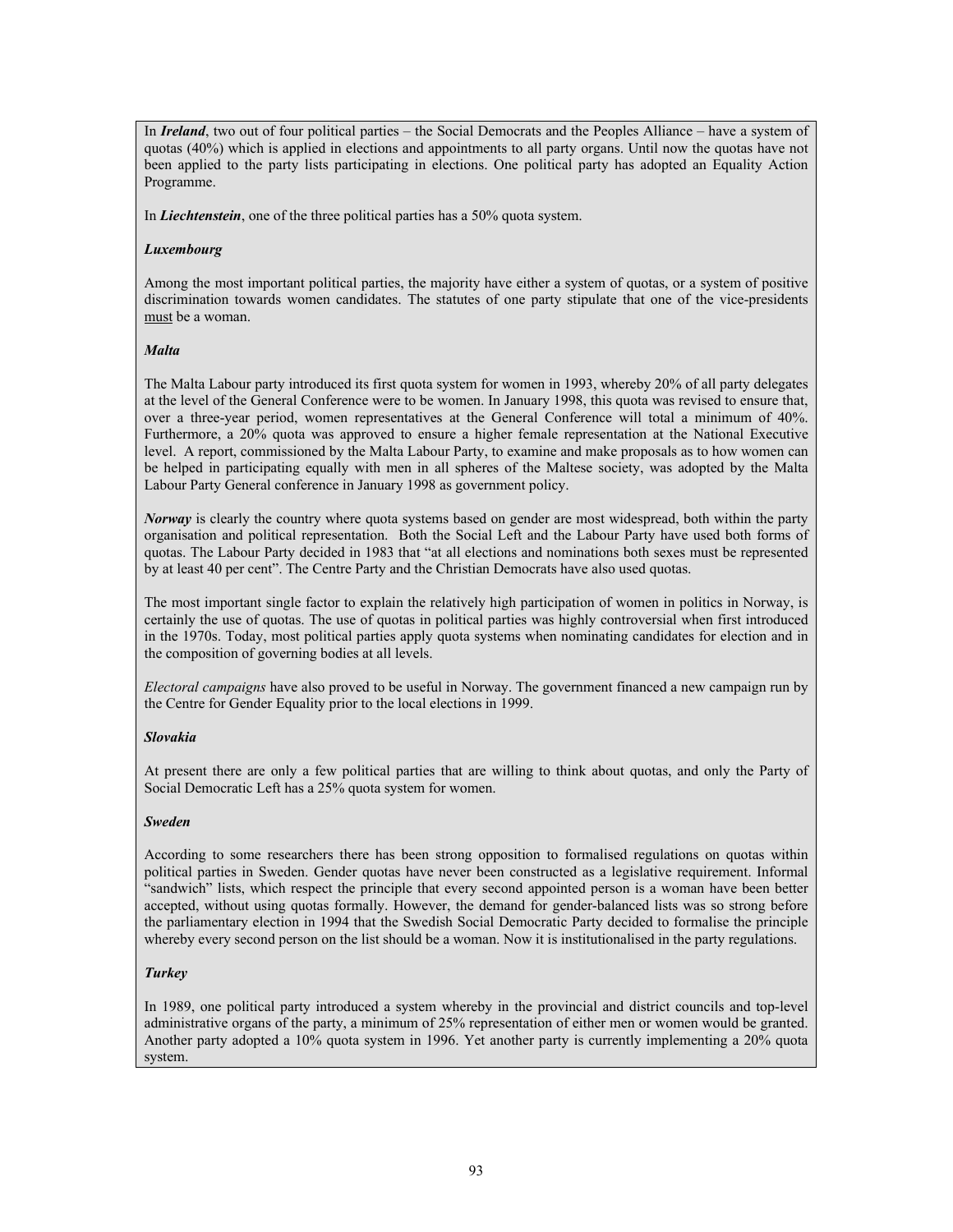#### *United Kingdom*

Positive discrimination practices such as quotas amount to unlawful sex discrimination and are illegal. Use is made of targets and associated measures which seek to ensure that targets are reached.

*The Labour Party:* Of particular note is the commitment to achieving the equal representation of men and women and the chosen process of "pairing" to ensure half of the successful candidates in parliamentary elections will be women. Getting more women into local government is also a key objective, with only 26.5% of Labour councillors currently women. Local Labour parties are to run "tester" events for members interested in becoming candidates and to target these and other initiatives at women in particular.

*The Liberal Democrat Party:* The Liberal Democrats possess a federal structure comprising three "State Parties", one each for English, Scotland and Wales.

The Party does not operate women-only short lists nor quotas but is taking positive steps to increase the number of women at all levels. Examples of practical measures are given. For the European elections, the selection process known as "zipping" is being adopted. Three major barriers to the success of many women in politics have been identified: money, confidence and culture. The Party is seeking to tackle each one: eg by making small grants to aid women seeking political office to help pay for travel expenses, childcare; increasing confidence by "work shadowing" MPs and training in skills such as speech making; making local parties more aware of equal opportunities issues and the potential skills that women have to offer.

*The Conservative Party:* The Conservative Party recognises that there is not enough representation among women in the party, in particular not enough Councillors, MPs and MEPs. They want to attract more women into the Party at all levels and plan to set up an advisory group, comprising women with experience of business, the professions and the Party, including former Parliamentary candidates to seek out actively, talent spot and headhunt women from all walks of life and across the country, and encourage them to put themselves forward as candidates. They have set up a Conservative Women's Network to encourage more women to participate and benefit from membership of the Party through networking with like-minded women: professional working women, those involved in the voluntary sector or considering a return to work.

In the Scottish Parliament and the Welsh Assembly, the Labour Party and the Liberal Democrat Party are committed to the principle of achieving equal representation, by using an "additional member" system. In Scotland there will be 73 constituency members and 56 additional members and in Wales 40 constituency members plus 20 additional members. At the Annual Conference of 1997, three principles were agreed for selection to these bodies: use of a panel of candidates (as in local government selection), selection by One Member One Vote, and equal representation for women and men.

# *Other measures and/or initiatives favouring balanced representation taken by political parties*

Although formal or informal quota systems within political parties have been used with good results in some countries, they are not the only measures to reach better representation of women in political life. The example of Spain, where only the Socialist Party (PSOE) has a quota of 25% of women, shows that there has been a major increase in women's participation in political life. In the last national elections, women's representation went up by 6% in the Congress and 2% in the Senate. The reasons may be a very active and visible equality policy of the government during the last 10 years, the setting-up of plans of action and institutions (the Women's Institute) to implement them, which have made women much more visible than before. A study into what exactly has favoured women's increased participation in political parties and political life in Spain would be most interesting.

In a number of countries, gender has become an issue for political parties. This has in turn resulted in the fact that, sometimes, being a woman has become a criterion for selection in itself. Some parties have even had to search outside their ranks in order to find the women candidates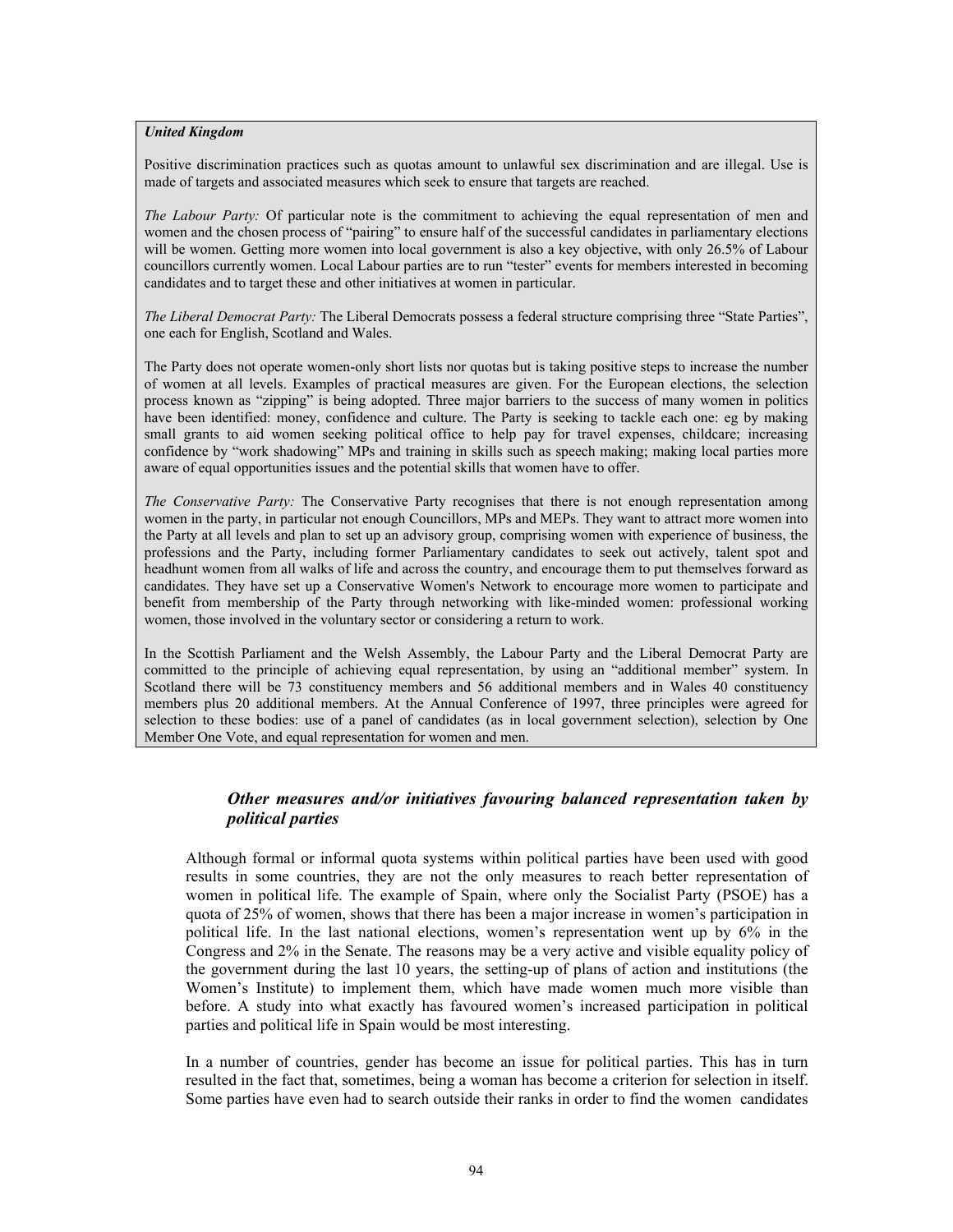needed. This can also be considered as another type of positive action in favour of women. Having more women in their midst enables parties to deal with a wider range of subjects.

A type of positive action which can be taken by political parties is to offer training programmes specifically designed for women, aimed at teaching them campaigning skills, presentation techniques and, more generally, how to deal with the media. This is done by many parties, especially those having been the most successful in recruiting and presenting female candidates.

In some countries, it has been proved that an efficient way of ensuring better representaiton of women holding elected office and at the same time putting pressure on political parties to nominate women candidates, is to create a special women's list or to threaten political parties with creating such a list (see the following examples).

### **Other measures taken by political parties/movements to favour balanced representation of women and men in parliaments**

In *Iceland*, an alliance of women's lists was formed prior to the local elections in 1982. In the parliamentary elections in 1983, it proposed lists in three constituencies. Three women from these lists were elected to the Althing, the Icelandic parliament. A direct result of these women's lists was to prompt other political parties to offer more room for women on their lists of candidates. The proportion in the Althing of women representatives has risen from 5% before the 1983 elections to the present 35% or 22 women.

#### *The Netherlands*

Searching for candidates outside the party can enhance the number of women who want to present themselves as candidates. An interesting measure to increase the number of women candidates was used by the Netherlands Labour Party prior to the parliamentary elections in 1998. The party placed an advertisement in newspapers asking women and men to send their applications. The answers from women were so numerous that the selection committee could nominate 45% of women candidates.

#### *Russian Federation*

The political movement or bloc (an all-women's list) called "Women of Russia" was created prior to the election in 1993. Thanks to this bloc, the election witnessed women's comeback in terms of legislative representation (which had fallen to 5% in 1990) and 13.5% of women were elected as members of parliament in the State Duma. In the 1995 elections, the "Women of Russia" list failed to reach the 5% threshold of the party-list vote. Its existence did, however, force other parties to nominate women higher on their lists so that the percentage of women remained around 10%. In the December 1999 parliamentary elections, the "Women of Russia" list did not put forward any candidates and women now hold 7.6% of the Duma seats.

# **c) Initiatives taken by women's organisations**

Women's organisations have played an historic role in the promotion of the idea of equality between the sexes, notably in politics (see also item b) above: "at political parties' initiative"). The first claims for an equal political representation were tabled by women's organisations, because the other organisations did not deal with women's integration in the political decisionmaking process. For this reason, the positive role of these organisations was mentioned in the Beijing Platform for Action.

The possibilities for action by women's organisations today consist mainly in reaffirming the necessity to make a place for women in politics, organising courses for women and organising political platforms of women's lists during elections.

The role played by women's NGOs in States in transition must be emphasised.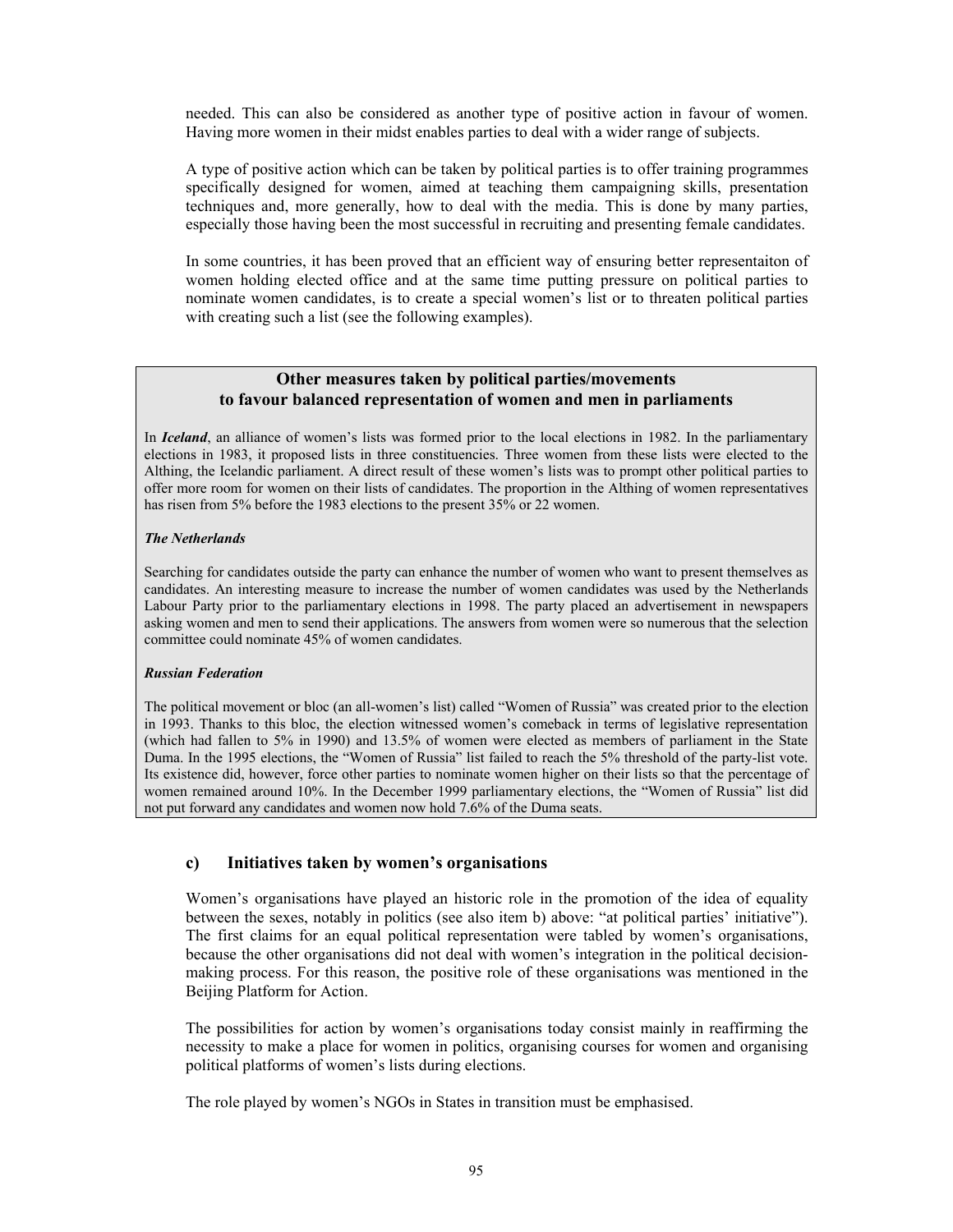# **Examples of initiatives taken by women's organisations in member States**

#### *Croatia*

With a view to the January 2000 parliamentary elections, a women's NGO organised a five-day seminar on "Women in politics" in October 1999, the aim of which was to deepen the understanding of women's issues in political parties and politics and encourage women to become more active in politics. Four of the participants were candidates for the elections. A Croatian journalist and TV producer ran two workshops providing a place for women to exercise their media skills.

The NGO also organised fora in order to make women's issues visible and mobilise women to vote. Radio broadcasts were organised featuring candidates from four important parties. The issues discussed were the responsibility of politicians, communication with voters, women's issues, etc. Two of the male radio guests are now ministers in the new government.

### *France<sup>1</sup>*

Following a conference organised in Athens in 1992 by the European Network "Women in decision-making" and the European Women's Lobby, six national women's associations with access to a local network met under the theme "Elles aussi" with the objective of encouraging women to present their candidacies in the 1995 municipal elections. During the two years preceding the elections, the network organised public meetings on this subject throughout France. These meetings mobilised many women who wished to devote their efforts to municipal life, and were also widely reported in the local and regional newspapers. Political leaders were compelled to take women's requests to be candidates into account due to the widespread impact of these events uniting women from all over France.

Another example was carried out in the region of Alsace. In this region, where there is a structural underrepresentation of women in politics, the initiative was taken by women from the parties of the right. In 1992, women from the UDF, furious about the lack of women candidates from their party running in the regional elections, convened all the women's associations in the *département* and decided to present an electoral list of women. While other experiments with women's lists or women's political parties were a failure, this one met with relative success since it was solidly backed by an associations' network. The list obtained 6.6% of the votes cast and the *Women of Alsace* movement was created, which is not a political party but a people's movement.

#### *Slovakia*

The non-governmental organisation "Professional Women" has been involved for 8 years in the education and training of women interested in entering politics. It created the Democratic Institute of Professional Women and, with the support of foreign grants, carries out training courses for future women politicians.

#### *Sweden*

l

The decrease in women's representation in parliament after the 1991 elections triggered off an intense debate to create a new "women's political party" for the 1994 elections. Many new women's networks were set up all over the country and when they joined forces, these women started to campaign with the aim of "threatening" to register as a party "if the existing political parties did not take women's issues into account more seriously". This challenge, which received extremely good media coverage, was taken up by the political parties and resulted in the number of elected women topping 40% and the nomination of the first "parity" government.

<sup>1</sup> Information taken from a report on "Men and women in European municipalities", published by the Council of European Municipalities and Regions (CEMR), Paris, 1999.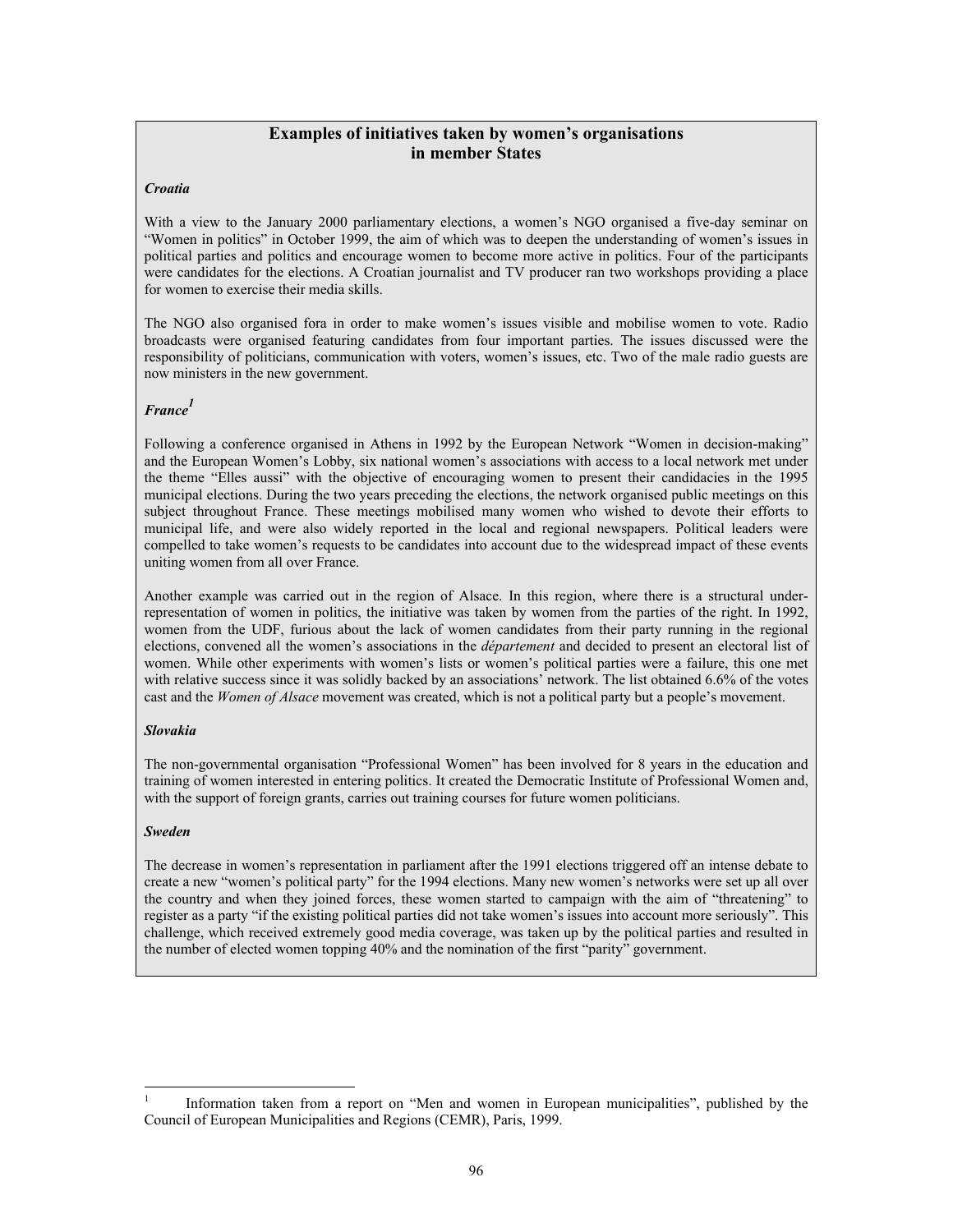### **An example of co-ordination at European level**

#### *The European Women's Lobby*

The EWL is a co-ordinating body of national and European non-governmental women's organisations in the European Union, with over 2,700 member associations. The EWL systematically monitors European legislative activity and takes action when this seems necessary. The EWL's goal is to eliminate all forms of discrimination against women and to serve as a link between political decision-makers and women's organisations. It also works to promote the implementation of a European social policy and to ensure that women are involved in cooperation between the European Unon and other countries. The role of the EWL is to represent the interests of its member organisations to the European institutions and to propose campaigns to them on the basis of information gathered at European level.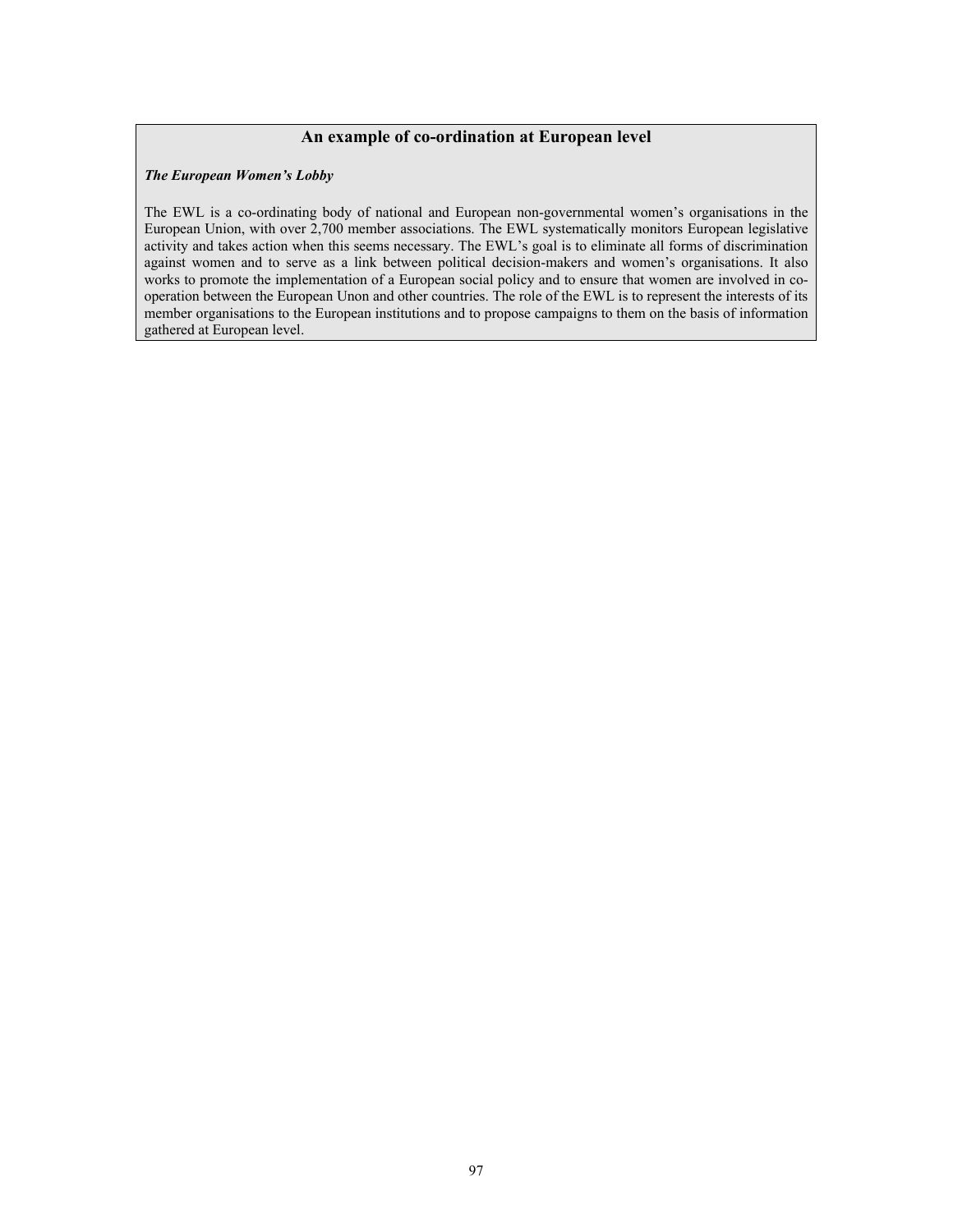### **3. GENDER BALANCE IN APPOINTED BODIES, BOARDS AND COUNCILS**<sup>1</sup>

The number of women in elected bodies is increasing throughout Europe. However, it is not only in those bodies where important political decisions are taken, but also in boards, councils, etc, where the persons involved are appointed. In appointed bodies, women's representation is lower than in elected ones. That is why the need for positive action in the former should be specifically stressed. Various examples show that the general obligation to promote gender equality tends to be forgotten. Balanced participation in decision-making is a more concrete obligation to be implemented and monitored, and several countries have adopted legislation in this field.

In order to get all the expertise and knowledge needed in the discussion and the decision-making, it is important that both women and men have equal opportunities to take part in the decision-making process. This is extremely important in various decision-making bodies at local level. The needs and views of local inhabitants should be reflected in the decisions. For example, women often have more understanding of the needs of children and elderly people.

Gender-balanced composition in the public administration was one of the subjects of the Badeck case (C-158/97 – see pages 40 and 42 for more details). The European Court of Justice ruled that Article 2(1) and (4) of the Equal Treatment Directive does not preclude a national rule which, relating to the composition of employees' representative bodies and administrative and supervisory bodies, recommends that the legislative provisions adopted for its implementation take into account the objective that at least half the members of those bodies must be women.

# **i. Public committees**

l

Besides elected bodies, a great number of nominated bodies exist within the sphere of influence of governments, such as advisory councils, boards of public authorities, commissions and committees, with appointed or delegated members. In these bodies, women have long been under-represented, and have had little means to actually have an impact on decision-making. It is commonly admitted that in order to have an influence on decision-making, women need to reach the "critical mass" of at least 30%.

The use of targets in order to achieve gender balanced representation in *appointed bodies* (e.g. public committees or boards of public authorities) is rather advanced in some countries, and one can find quite explicit provisions concerning nominations to these appointed organs.

According to the replies received to the Group's questionnaire, quotas in appointed bodies may determine the minimum percentage of each sex to be for instance 40, unless there are special reasons to the contrary (Norway, Finland). Such a reason might be the lack of women/men experts in some specific sector of work as well as a situation where the members are selected on the grounds of their position in a public authority. However, the grounds for each derogation should be clearly stated so that it can be accepted. The scope of the obligation may cover the state, the regional and the local administration. This is an advisable way of dealing with the question because:

it does not speed up the implementation of the quota system in conditions which would make it counterproductive, given that the progress that is necessary for the respect of quotas would not have been realised in the administrative and private spheres where the members of the commissions in question are recruited;

<sup>1</sup> The concept of 'appointed bodies' is distinct from organs or representatives which are elected through general election.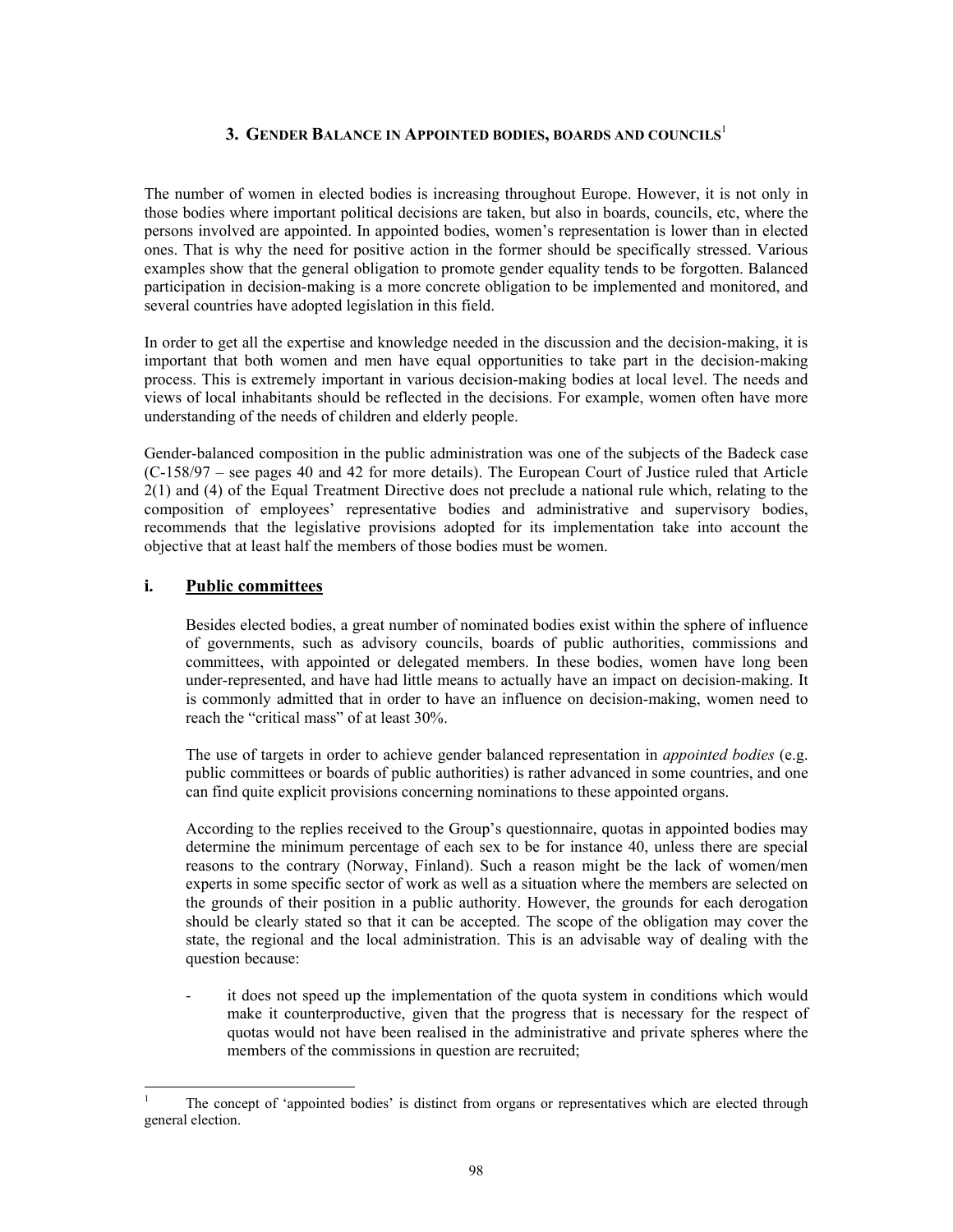it puts pressure on these spheres to incite them to progress, even if this may mean that, for the composition of the commissions, representatives of the administration or of private groups which give better results may be preferred.

# **Examples of targets aiming at gender balance in public committees and appointed bodies**

#### *Belgium*

The law of 20 July 1990 stipulated that, for each seat to be filled in a federal consultative body, the agency responsible for nominating candidates had to put forward both a male and a female candidate. As this provision did not guarantee the presence of more women, a modification was made in 1997. The principle of a double nomination was maintained, but the law now also provides for an obligation of results and specific penalties if this provision is not respected. The law therefore states that a maximum of two-thirds of the members of a consultative organ can be of the same sex. Should this not be case, it could not longer convey valid opinions. Nonetheless, a derogatory procedure is envisaged.

#### *The Flemish Community*

On 18 May 1999, the Parliament of Flanders adopted the Act on better balanced representation of men and women in administrative and management bodies of the institutions, companies, partnerships or associations of the Flemish authorities (Belgian Official Gazette of 29 June 1999). In principle, this Act lays down that no more than two-thirds of the members entitled to vote of the administrative and management bodies of the institutions, companies, partnerships or associations of the Flemish authorities may be of the same gender. This quota must be reached on the occasion of any complete or partial renewal of the composition of administrative or management bodies.

As of 1 January 2002, deviations from this stipulation will no longer be possible and the quota laid down must be met on the occasion of any renewal or replacement of the mandates. In order to realise this principle, the Act also imposes that the proposing body shall submit the candidacy of one man and one women whenever a vacancy arises.

The application of this Act and of the Act regarding a more balanced composition of advisory bodies is supported by a database – "Pluspunt" – which essentially searches for women to fill vacancies in advisory or management bodies. "Pluspunt" sensitises, counsels and supports authorities and organisations aiming at equal representation between women and men in their advisory or management bodies, and sensitises, trains and selects interested and competent women for these advisory and management functions. "Pluspunt" started its operations in mid-1999 and included just over 200 female candidatures in late 1999.

#### *Denmark*

The Equal Status Council, which was set up in 1975, immediately took initiatives to increase the number of female members of administratively appointed bodies. These were not very successful, and in 1985 the pressure on the government was so strong that an act on the appointment of the members of public committees was adopted. The purpose of this act was to promote a gender-balanced representation in public committees appointed by a minister.

The act obliges all ministries, organisations and others to designate both a woman and a man. Then it is up to the minister to constitute the committee in a gender-balanced way.

The result is that now more than 37% of all members of bodies appointed by a minister are women. Before this initiative was taken, only 10% of the members were women.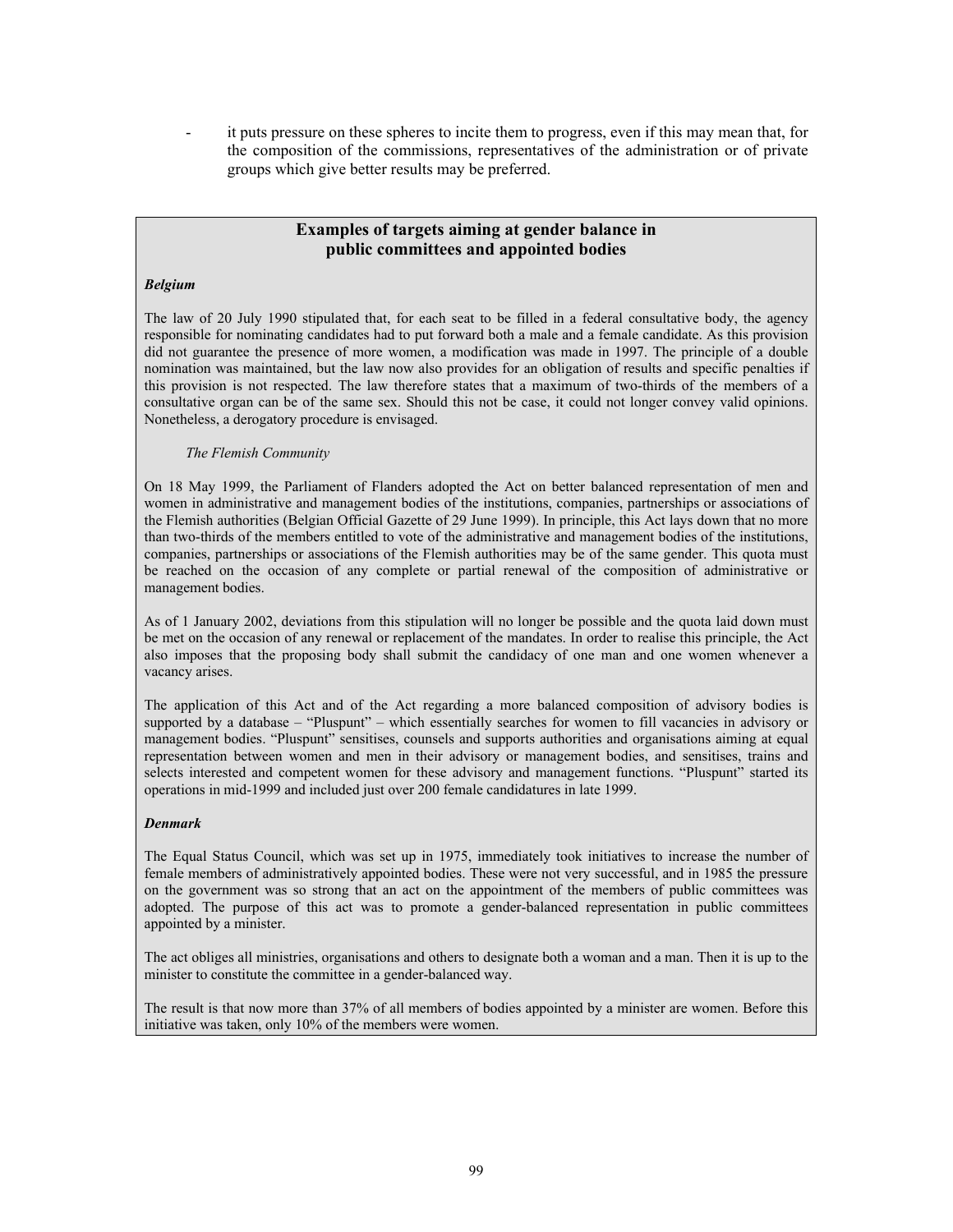### *Finland*

The results of quotas in appointed bodies in Finland have been very encouraging: the quotas have raised the proportion of women tremendously, e.g. in governmental committees and municipal bodies. In *governmental committees* the proportion of women is now around 43%, having risen from 28%. In *municipal executive boards* the percentage of women has risen from 25 to 45, and in *municipal committees* from 35 to 47. In practice, all 452 municipalities have succeeded in the implementation of quotas. In *agencies* and institutions appointed by the ministries the percentage of women rose from 27 to 40. These results are based on a study carried out in 1996.

#### *Germany*

The 1991 Bodies Report of the Federal Government noted that the proportion of women in the over 1,000 bodies (committees, boards etc) within the Federal Government's sphere of influence averaged a mere 7.2% and that not a single woman was represented in more than half of these bodies. One consequence of this is the Federal Bodies Law (Article 11 of the Second Equal Rights Act), in effect since September 1994, which is aimed at equal participation of women and men in the composition of these bodies and created a statutory basis in this sector.

The Act fundamentally obliges all agencies with a right of nomination in the state, political, economic and sector to put forward double nominations, ie to nominate one woman and one man of equal suitability for the seat in the body. The appointing agency responsible for the body must work towards the aim of the Act when making its decision on the personnel suggestions. According to the Federal Bodies Law - if the agency having a right of nomination is not able to make a double nomination for factual or legal reasons - it must submit these reasons to the appointing agency, which must then examine the validity of the reasons given.

The Federal Bodies Law is not applicable to the Federal Courts, the German Bundesbank and the nomination of the members of the Federal Government by the Federal Chancellor. It is also not applicable to the memberships in bodies, if the membership rests on an electoral procedure, prescribed in a law or statute. The reason for this exception is the priority of the democratic electoral procedure

According to the latest Federal Bodies Law Report of the Ferderal Government published in 1998 there were only 12.7% women in such bodies. In order to improve this situation, the Federal Government intends to amend the **Federal Bodies Law** in such a way that more women are effectively appointed in practical implementation of the law.

### *Iceland*

The Act on the Equal Status and Equal Rights of Women and Men from 1991 states that, wherever possible, an approximately equal number of women and men shall be appointed to boards, committees and councils under the auspices of the government, local government and organisations. Attention shall be called to this fact whenever appointments are sought for the boards, committees and councils in question.

### *Ireland*

In March, 1993 the Government decided to set the objective of achieving gender balance in direct appointments to State boards. In August, 1996, 32.5% of serving ministerial/governmental nominees to State boards were women and 25.8% of total serving members were women. The position is monitored on an ongoing basis.

Nominating bodies have been asked to comply with the Government's target of a minimum representation of 40% of men and women on State boards. In many cases that level of compliance has not been achieved. Pressure is being brought to bear and appointing bodies are being told when making nominations, particularly when more than one appointment is concerned, that they should comply with the standard set by the Government.

#### *Malta*

It is declared government policy that 30% of nominations to government boards and committees are reserved for women. No legislative measures are in force.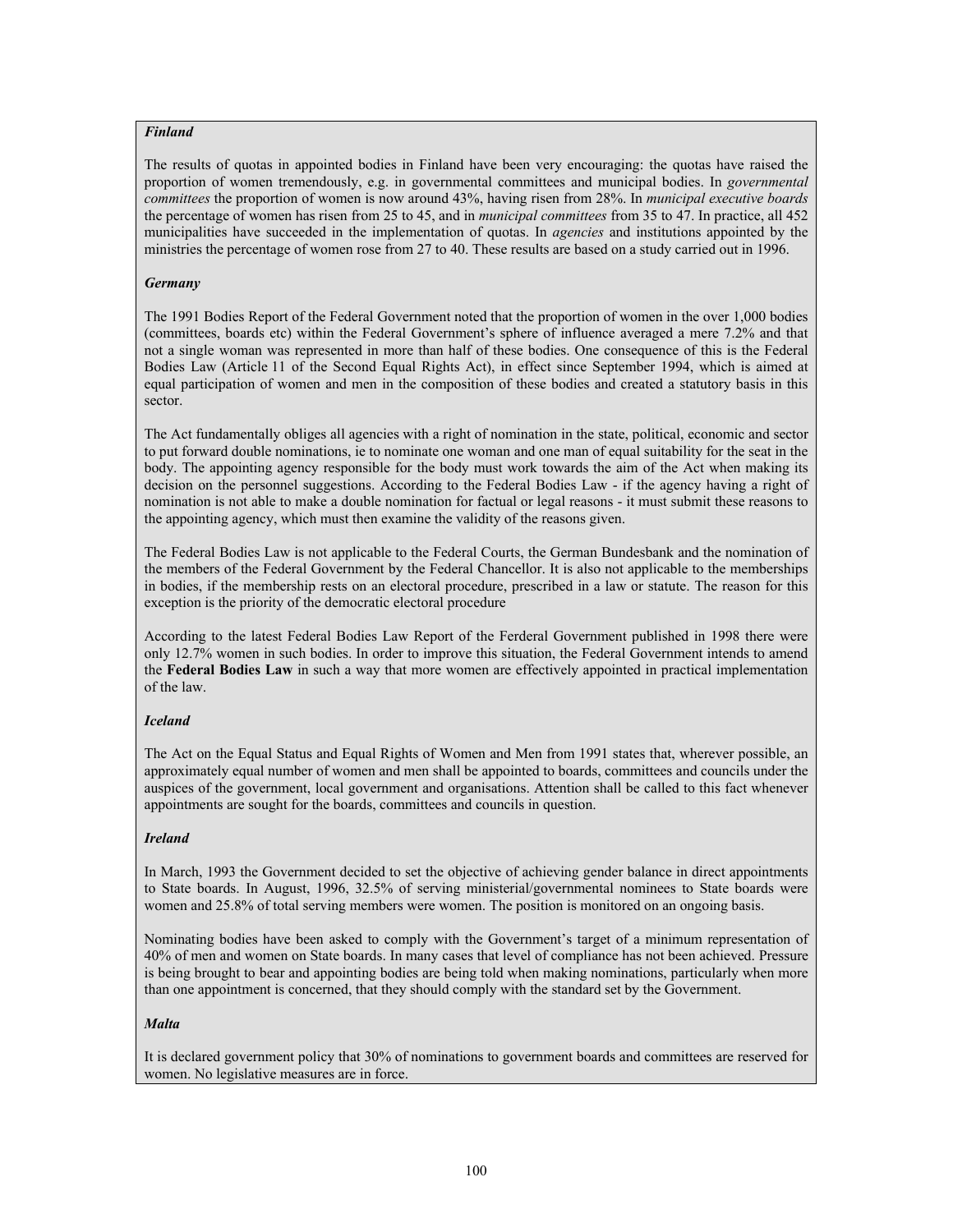#### *Netherlands*

The Advisory Bodies Framework Act took effect on 1 January 1997. It imposes a legal requirement to work towards equal participation by women in government advisory bodies. This has led to a substantial rise in the number of women on newly created bodies.

#### *Norway*

Since 1981, the Gender Equality Act contains an article (Article 21) which deals with publicly appointed and elected committees, boards, councils and other bodies. The main principle is that both men and women shall be represented on all official bodies, councils and committees. When a public committee is appointed, each sex shall represent 40% of the members. The provision also applies to deputy members. Exceptions may be granted only where special circumstances render the requirements evidently unreasonable. In practice, this means that it must have proved to be impossible to find any woman or man at all qualified for the committee.

#### *Sweden*

In 1987 Sweden adopted a programme in order to increase the proportion of women in *decision-making* in public administration. The programme follows a three-step approach. First, to make the shortage of women visible by presenting statistics to Parliament. These can be monitored annually. Second, concrete time-specific targets have been established in order to increase the proportion of women in public boards and committees. Finally, the Government has funded special projects and other activities of women's organisations and the social partners.

#### *Switzerland*

The order on the extra-parliamentary committees, management bodies and representatives of the Confederation came into force on 3 June 1996. It provides that each sex must have at least 30% representation on committees, with gender parity the longer-term goal. Since the order came into force, the proportion of women in the bodies concerned has grown steadily.

### *United Kingdom*

The Government is committed to the principle of a 50:50 ratio of women and men in public appointments, and to appointment on merit using fair selection procedures, including those which recognise skills acquired through non-traditional career patterns as suitable qualifications for appointments. This commitment was made public in a document entitled: "Quangos: Opening up public appointments", published by the Cabinet Office on 29 June 1998. This document contains individual Departmental Plans for Public Appointments and Equal Opportunities 1998-2001.

The Public Appointments Unit (PAU), situation within the Cabinet Office, holds a central computerised list of candidates who have nominated themselves as interested in a public appointment. PAU also co-ordinates the Departmental Planning process and monitors the progress of departments against the specific goals and objectives which they have set for themselves.

PAU is working with the Women's Unit on a plan of action to encourage more women to apply for public appointment.

The Women's Unit has organised three pilot Women into Public Life Workshops, during which women are given an overview of the variety of public appointments available and how to get started in public life. This includes opportunities as school governors, in National Health Service Trusts or in the magistracy.

# **ii. Boards (semi-public and private)**

Semi-public enterprises are those in which the public sector (state, region, municipality) owns more than half of the shares. In some countries, participation in boards of these enterprises is regulated in a similar way as in appointed public bodies. By contrast, the participation of women and men in boards of private enterprises regulated very little or not at all. Research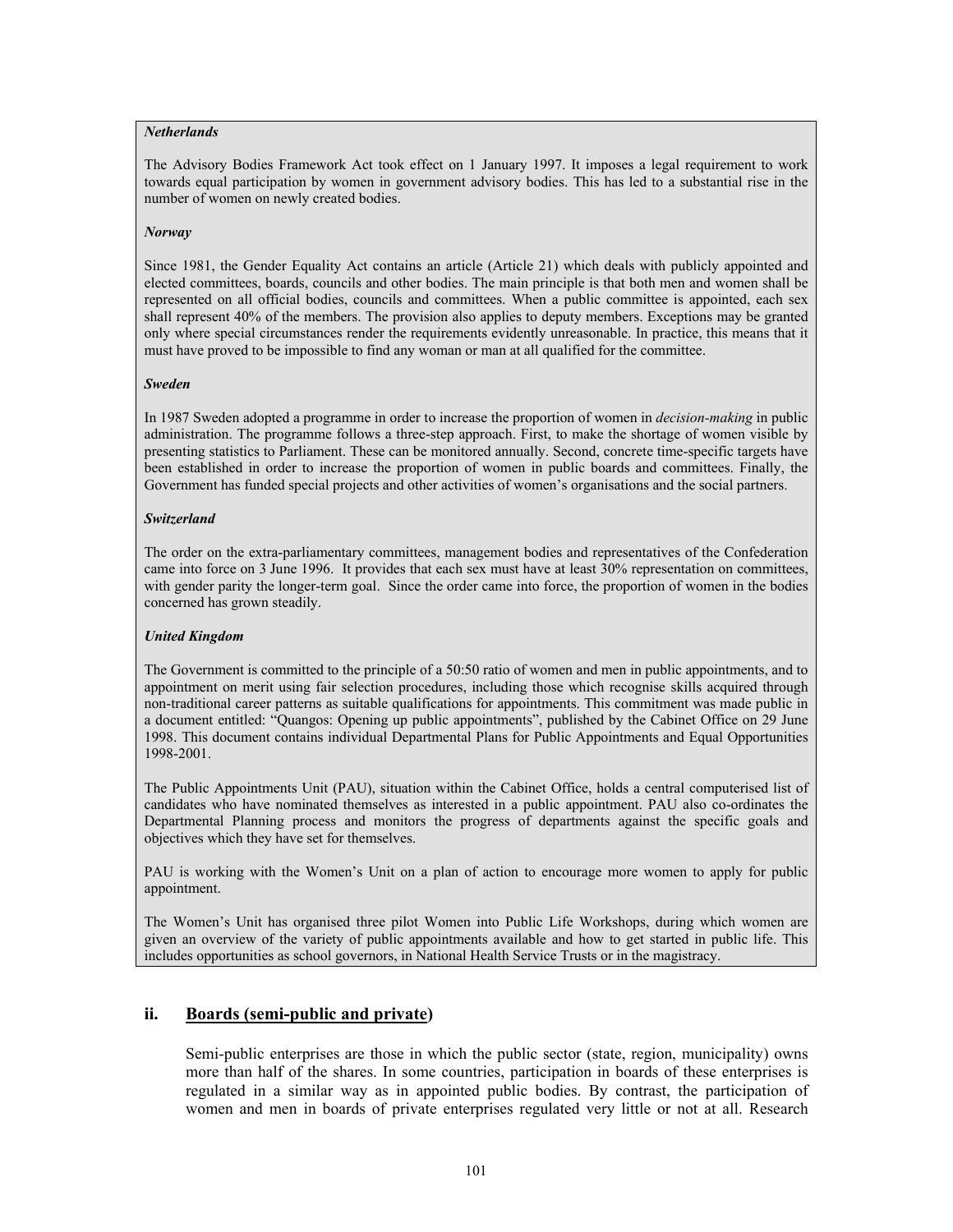would be much needed in this area. A survey carried out by the European Commission in 1997 shows that, in 1995, only 5% of the members of boards of directors and 3% of the members of executive committees of commercial banks were women.<sup>1</sup>

# **Examples from member States**

#### *Denmark*

The Act on Equality Opportunity between Men and Women in the Occupation of Certain Executive Positions in the Public Administration has been effective since July 1990. The aim of the law was to secure that boards have a balanced composition of women and men. In this context, "balanced" means 40% of the under-represented sex. This goal has not been reached, as can be seen from the following figures: 1990: 24.1%; 1994: 29.2%; 1997:  $26.5\%$ .

The Danish legislation in this field actively influences the appointment of women, but statistics show that women are still a minority, especially as members of secretariats and chairpersons of the various bodies. In order to improve the situation, some ministers have refused to appoint members from organisations unless the latter nominate an equal number of women and men. Other ministers have shortened the appointment period to put pressure on the organisations.

As part of its endeavours to achieve a better gender balance in the composition of government committees and executive committees, the government has announced a white paper, leading to the amendment of the two relevant Acts.

### *Finland*

Quotas concerning decision-making have been gradually extended to include companies of which the state or a municipality owns *the majority of shares* (semi-public enterprises). Such companies shall see to it that their boards of directors, supervisory boards (which supervise the boards of directors) or some other executive or administrative bodies comprise an equitable proportion of both women and men, unless there are special reasons to the contrary.

The Equality Ombudsman has made an interpretation that the notion of equitable share means a representation of 40-60% of both sexes. In practice, however, there are often legitimate special reasons to the contrary, since most of the members are often elected by virtue of their position/duty in the company concerned (e.g. general manager).

The rule of equal representation is applied in the elections of those representative members on which the authority decides as a shareholder in general meetings. Thus, the provision has implications for all those situations where the state or a municipality may nominate members to relevant executive or administrative bodies of companies that are owned by them at least by 50%.

The results are not so impressive as might be expected. This is partly explained by the decision-making rules of company legislation. According to a study in 1996, the share of women in the boards of *state-majority companies* had risen from 22 to 24%.

The provision does *not* oblige companies/enterprises of which the public ownership is less than 50%. However, when the number of employees is 30 or more, the employer is obliged to include an equality plan in the annual training plan or action programme for occupational safety and health. In smaller companies, the adoption of equality plans is voluntary.

#### *Sweden*

l

The proportion of women on the boards of government-controlled companies in 1999 was 28%. The Government's target is an increase in female representation to at least 40% by the year 2003. The Government has, however, no possibility of directly influencing the development in this area.

<sup>1</sup> *Women in decision-making in finance*, European Commission, 1997.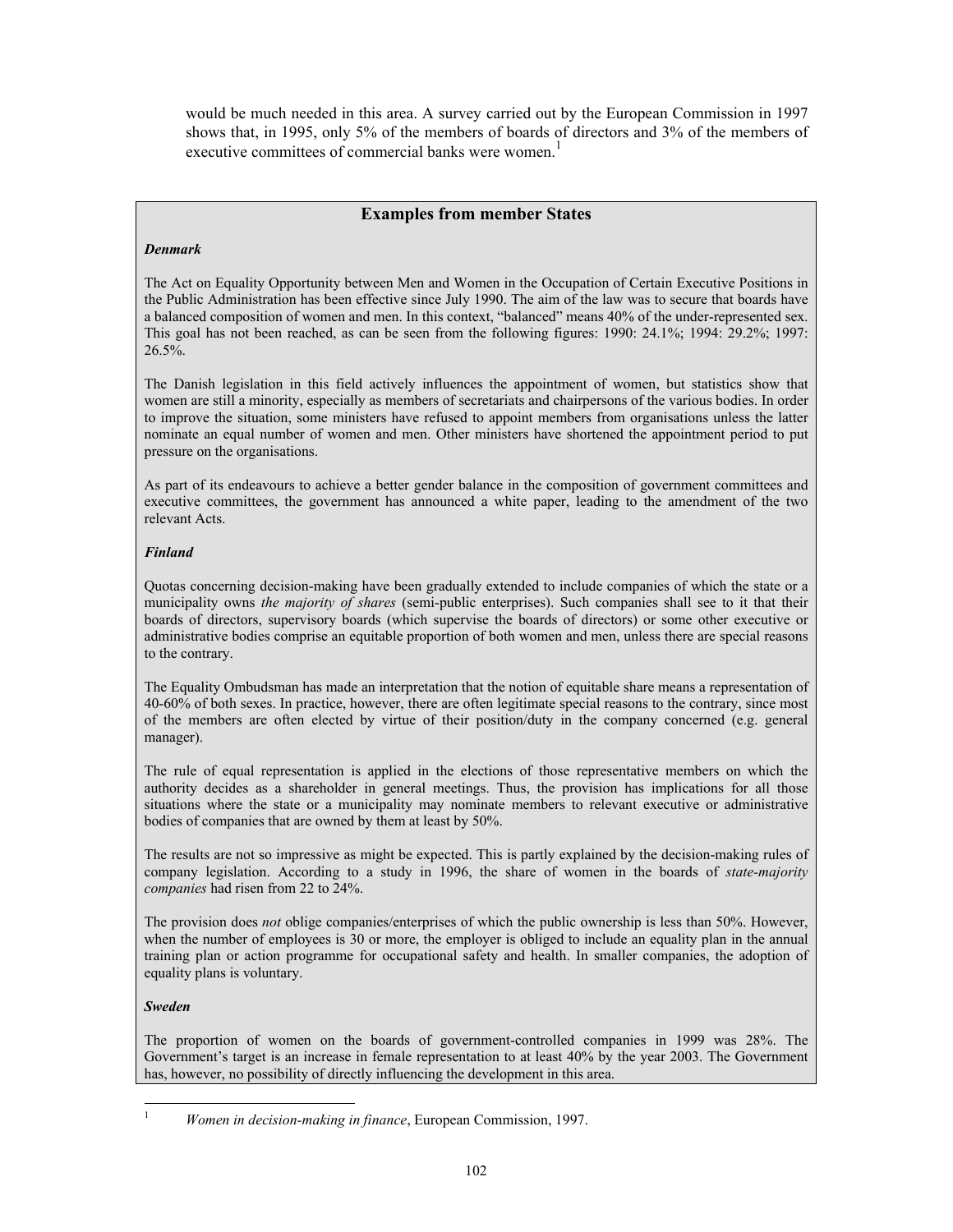In 1998, the proportion of female members of boards of companies listed on the stock exchange amounted to 4.5%. During the last five years, the proportion of women has been around 5%.

A number of seminars were held jointly with the business community in 1998 and 1999. They included a conference entitled *"Gender Equality - For Greater Profitability".* As a result of this conference, a reference group has been set up to help develop methods that can expedite and assist moves towards equality between women and men in trade and industry. From the autumn of 2000, an annual conference on gender equality is to be organised with the same theme.

In the autumn of 1998, the Government gave funds to the Swedish National Board for Industrial and Technical Development (NUTEK) for a project involving the development of methods for gauging whether profitability and efficiency are affected by the degree of gender equality that a company has achieved. This project, *"Gender Equality and Profitability"*, was the subject of a report by NUTEK (R 1999:19) in the autumn of 1999.

### **iii. Staff councils**

In enterprises and companies staff councils can also play an important role when it comes to positive action. Depending on their rights as representatives of employees to influence the decision-making process in companies, they can take part in the implementation of positive action at the company level.

To achieve and secure an active role of staff councils in the implementation of positive action, staff councils should be subject to positive action themselves. Aiming at a more effective pursuit of the needs and interests of female employees at company level, it could be useful to increase their number in staff councils.

### **Examples from member States**

#### *Germany*

Supplements to the Employees' Representation Act give staff councils expanded rights for participating in the promotion of women and facilitating the reconciliation of family and career, improving the representation of women in the election committee (for the election of such councils) and providing staff councils with increased decision-making authority in implementing *de facto* equal rights for women and men.

### **iv. Appointment of persons to high ranking/senior decision-making posts**

### **a) The Civil Service**

The issue of access to posts in the public service differs according to whether they are filled by appointment to the civil service, which may be (as is usually the case) preceded by a competitive examination or based on qualifications, and which is subject to special rules and regulations, or by open recruitment under the same conditions as any other jobs. As a rule, access to posts in the first category will pose very similar difficulties to those raised by access to elective office and, while this will probably vary from country to country, in some cases, such as France, the problem will be an acute one. The notion of equality of access to public posts – or more generally to public services, since users are also included – which in France dates back to the Revolution, extends both to elective office and to other public service posts.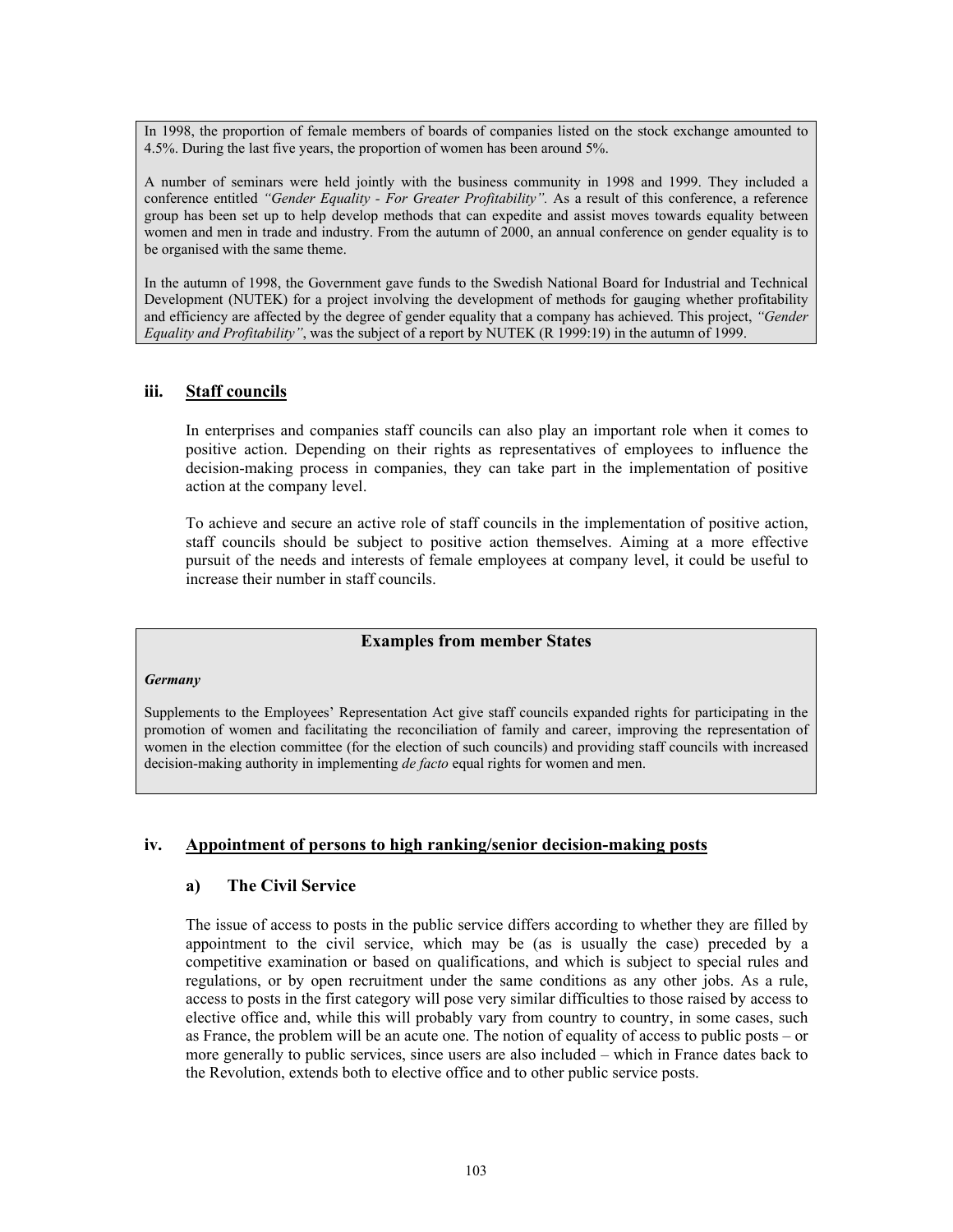It will be more difficult in this area than in others to reduce the role of the individual assessment of merit according to traditional criteria, so as to give a weighting to specific characteristics, such as sex, with a view to achieving greater female participation in a particular occupation or alternatively to containing the level of participation to ensure that an occupation's status is not diminished by virtue of the fact that it is confined largely to women. The very approach that gave women access to public service posts from which they were once barred now threatens to impede efforts to open them up still further or prevent them from becoming dominated by women. So far, arguments based on the general interest have failed to convince those concerned, possibly for lack of opportunity.

## **Examples from member States**

#### *Ireland*

Recruitment to the Civil Service is by open, public competition and there is no discrimination between men and women. Advertisements and circulars announcing external and internal competitions indicate clearly that the Civil Service is committed to a policy of equality opportunity. Members of interview boards convened by the Civil Service Commission are provided with written guidelines stating the policy in relation to the conducting of interviews and, as far as possible, interview boards include women and men.

Up to 1994, a three day training programme was offered to women in management grades by the Centre for Management and Organisation Development. Participants on this programme had the option of becoming part of a Women Manager's Network on completion of the course. In 1995 it was decided to discontinue the standard training programme and to expand the activities of the Network to encompass training events, presentations by expert speakers and initiatives to promote equality throughout the Civil Service. Membership of the Network was opened to all interested women managers and there are currently over 200 members.

#### *Norway*

*Women, Quality and Competence in the Government Sector in Norway, 1997-2001*, is a project aiming to increase the number of women in top and middle management jobs in the government sector from 22% in 1997 to 30% by the end of 2001. Each ministry, and its agencies, have committed themselves to reach this aim. In 1998 the Ministry of Labour and Government Administration gave the Centre for Gender Equality the task of building a central database consisting of names of competent women, where one can search for leadership candidates and specialists. The database was opened in June 1999.

A Mentoring Programme for women in middle management jobs aspiring for higher positions in the government sector started in April 1999, and is operated by the Directorate of Public Management.

#### *Sweden*

The Government is actively working to achieve an equal distribution between male and female managers within the public sector and is attempting to stimulate the development in this field within the private sector as well.

One target is that, during the present Government's term of office, at least half of the positions as agency managers appointed by it within the public administration, should be awarded to women. The governmental agencies have been encouraged to establish corresponding targets with regard to the distribution of women and men at management level.

#### *United Kingdom*

The Civil Service has a long standing commitment to equality of opportunity. Civil Service equal opportunities policy provides that all eligible people must have equality of opportunity for employment and advancement on the basis of their suitability for the work. There must be no unfair discrimination on the basis of age, disability, gender, marital status, sexual orientation, race, colour, nationality, ethnic or national origin, or (in Northern Ireland) religious belief or political opinion.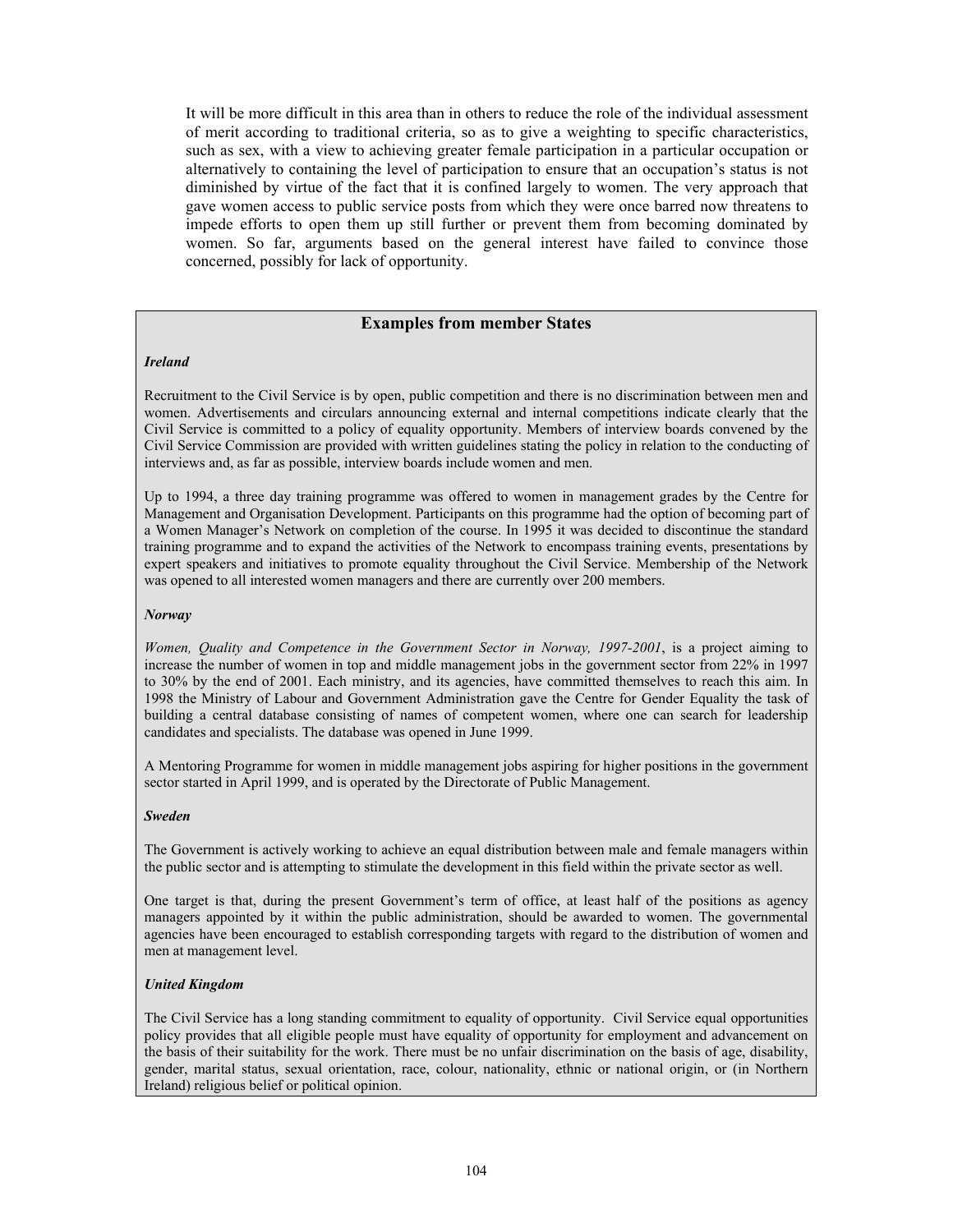All Departments and Agencies are required to devise and implement their own equal opportunities action plans to suit their needs, based on the Civil Service's Programmes for Action, one of which concerns women.

1984 saw the first Programme for Action to achieve equality of opportunity for women and since then the proportion of women has increased at nearly every level.

A Senior Civil Service Group has set up a working party to improve the under-representation of women in the 3,000 most senior posts across the whole Civil Service (where currently some 16% are women – only 6% in 1984).

#### *The example of the European Commission*

The European Commission has reaffirmed its commitments to making senior appointments of officials on the basis of quality as the premium consideration, and to improving the proportion of women appointed to senior posts.

It has decided to take positive action to improve the career prospects of women civil servants by giving them preference when there are male and female candidates of equal merit.

It should be noted that 40% of the 120 positions held in the cabinets of the 20 European Commissioners are held by women. The Commission members complied with the President's request to show that equal opportunities for women and men were taken seriously.

### **b) Magistrature/judiciary**

The number of women judges is very high in a number of Council of Europe member States; it could even be considered too high in some sectors of certain judicial bodies (for example children's judges). However, the presence of women is less visible when it comes to high-level posts in the judiciary, for instance in the Supreme Courts. The problems raised by positive action in favour of an equal representation of women and men at all levels of the judiciary are similar to those explained above regarding access to elective office and the civil service, in that posts are filled by election or by appointment by the government, with or without competitive examination. The fact that, in all democratic countries, the appointment and promotion of judges benefit from special guarantees (irremovability, co-option ou similar procedures) makes it even more necessary than in the preceding cases to use statutory – or even constitutional – provisions to ensure

- the pursuit and attainment of balanced representation on the one hand, and an independent judicial system on the other;
- an increase in the proportion of women in Supreme Courts or superior judicial bodies, while at the same time respecting the guarantees that the present holders of posts or mandates benefit from.

There are no easy solutions to this. It should not be forgotten that such solutions are to a large extent in the hands of the judges themselves and depend on their level of awareness regarding gender issues. It is therefore very likely that balanced representation in decision-making in the judiciary can only be achieved after a transition period, which should if possible be programmed, or perhaps, as it would be advisable to speed things up, in the framework of more career opportunities at the summit of the judicial entities or the institutional pyramids.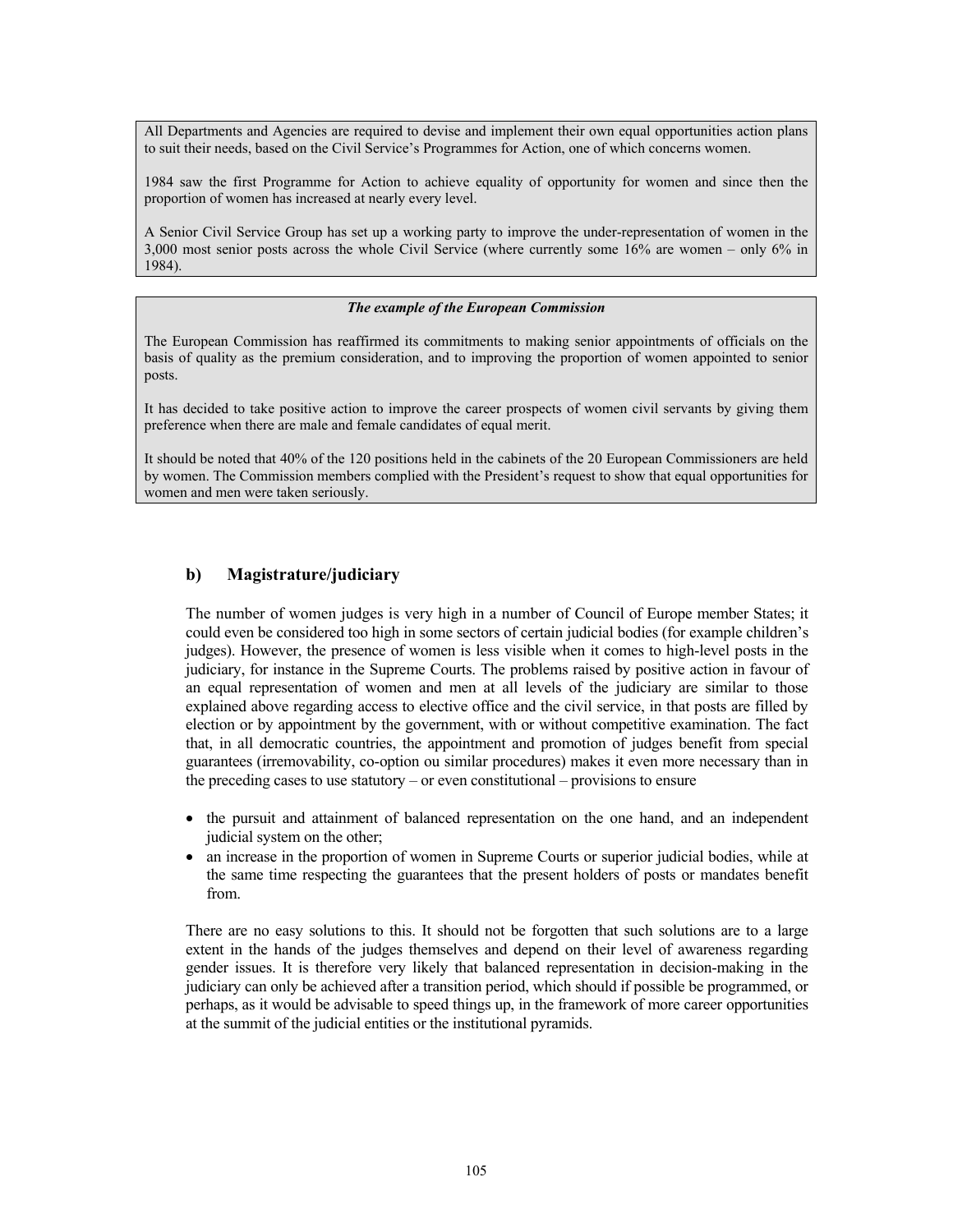### **Examples at European level**

An interesting example of political will to improve the representation of women in high-level positions in the judiciary was given by the **Council of Europe**. The new permanent **European Court of Human Rights** was inaugurated on 3 November 1998 in Strasbourg to replace the former two-tier, part-time system. This Court is the only international court in the world where an individual can file a complaint against a state for a violation of human rights. The Court has 41 judges, ie. one judge elected from each member State of the Council of Europe. During the procedure for the election of judges, and with a view to achieving a more balanced representation of women and men in the new Court, the Committee of Ministers invited governments to foster a balanced representation when drawing up national lists of candidates to be put forward for election and to ensure that the qualifications and experience of all candidates allowed their candidatures to be taken into consideration on an equal footing. Many governments responded positively.

The elections to the new Court resulted in the appointment of 8 women judges. During the lifetime of the old Court 1959-1998, there were only 3 women judges, and never more than 2 at a time.

It should be noted that for the first time in the history of the **European Court of Justice** in Luxembourg, a woman judge was appointed in October 1999.

# **c) Leading management within enterprises**

Assignment of women to jobs with high-level decision-making responsibilities is of crucial importance in order to achieve a more balanced representation of men and women at all levels of the workforce. However, career paths of women seem to come to an end sooner than they do for men. Even if their qualifications are equivalent it appears that more women than men obtain their first placement in jobs which do not guarantee very good promotion opportunities. Women encounter great resistance in entering male-dominated sectors and in breaking the so-called '*glass ceiling*'. This is particularly true in decision-making in the financial sector, and women are extremely rare in the top positions of commercial banks for example, but also in national and European financial institutions.

Access to senior decision-making posts seems to be difficult even in sectors where women are highly concentrated, such as in education and social affairs. Diversification of career choices is particularly crucial in areas where new technologies are introduced and developed on a large scale. There, the occupational segregation and other rigidities of working life might be overcome.

### **Examples from member States**

#### *Sweden*

In 1993, the government set up a commission to analyse the reasons for the low number of women in top management positions in the private sector. One of the proposals made by the commission was to form a "leadership academy" with the task of furthering knowledge, public debate and active work to increase the number of women managers in the private sector. The government decided to provide initial financial support to the Business Leadership Academy, which was established in 1995. An advisory scientific council is linked to the board of the Academy.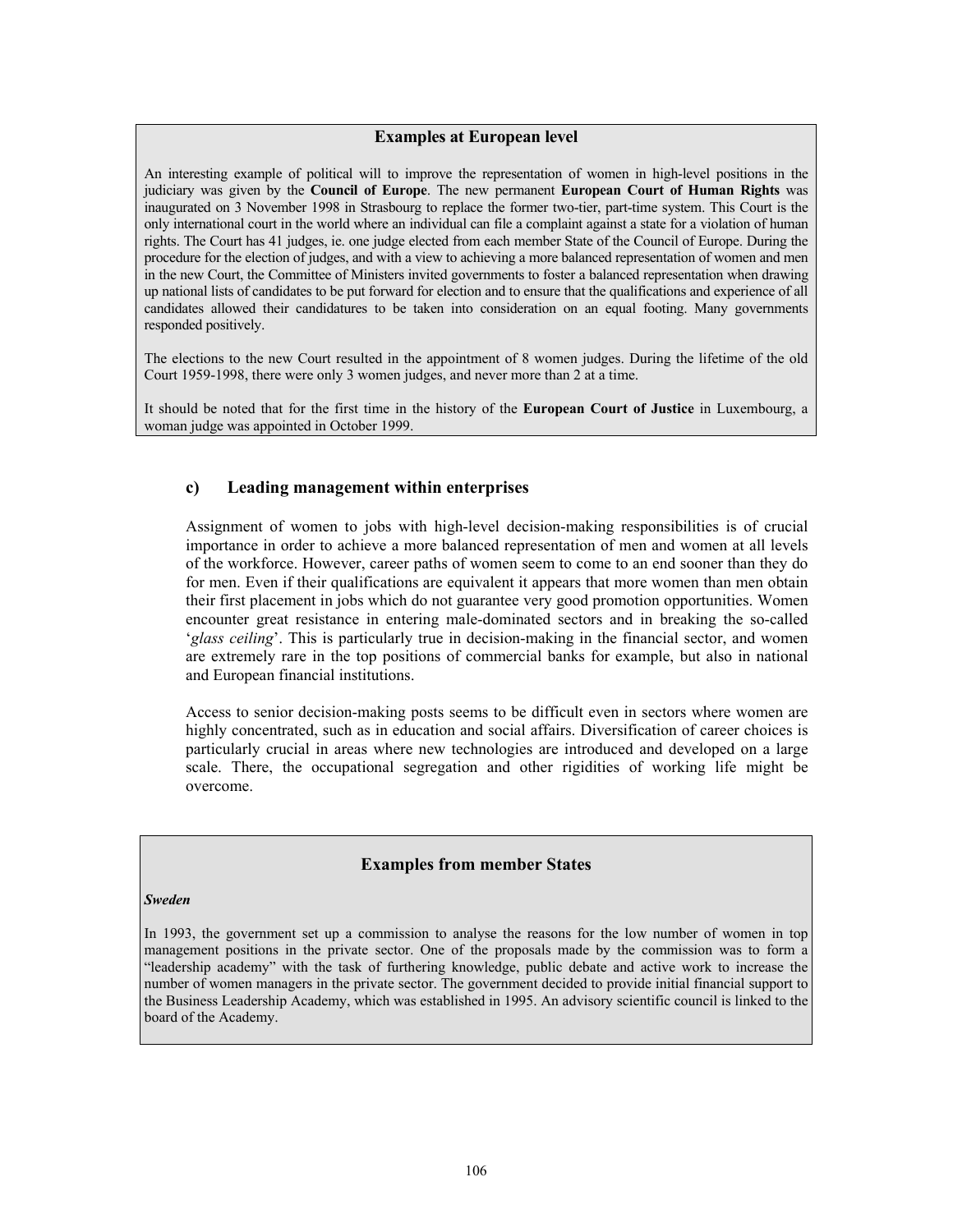## **d) Associations**

The basic principle underlying associations is the freedom of citizens to choose a particular social purpose and form of organisation. Overly rigid rules would restrict members' freedom and make it impossible in future to set up associations that are, for example, specifically for women or in defence of fatherhood. However, in many countries the access of associations to certain advantages (fiscal measures or public grants) is dependent on their compliance with certain statutory obligations. There is no reason why one such obligation, where appropriate, should not be to balance the numbers of men and women on the managing bodies.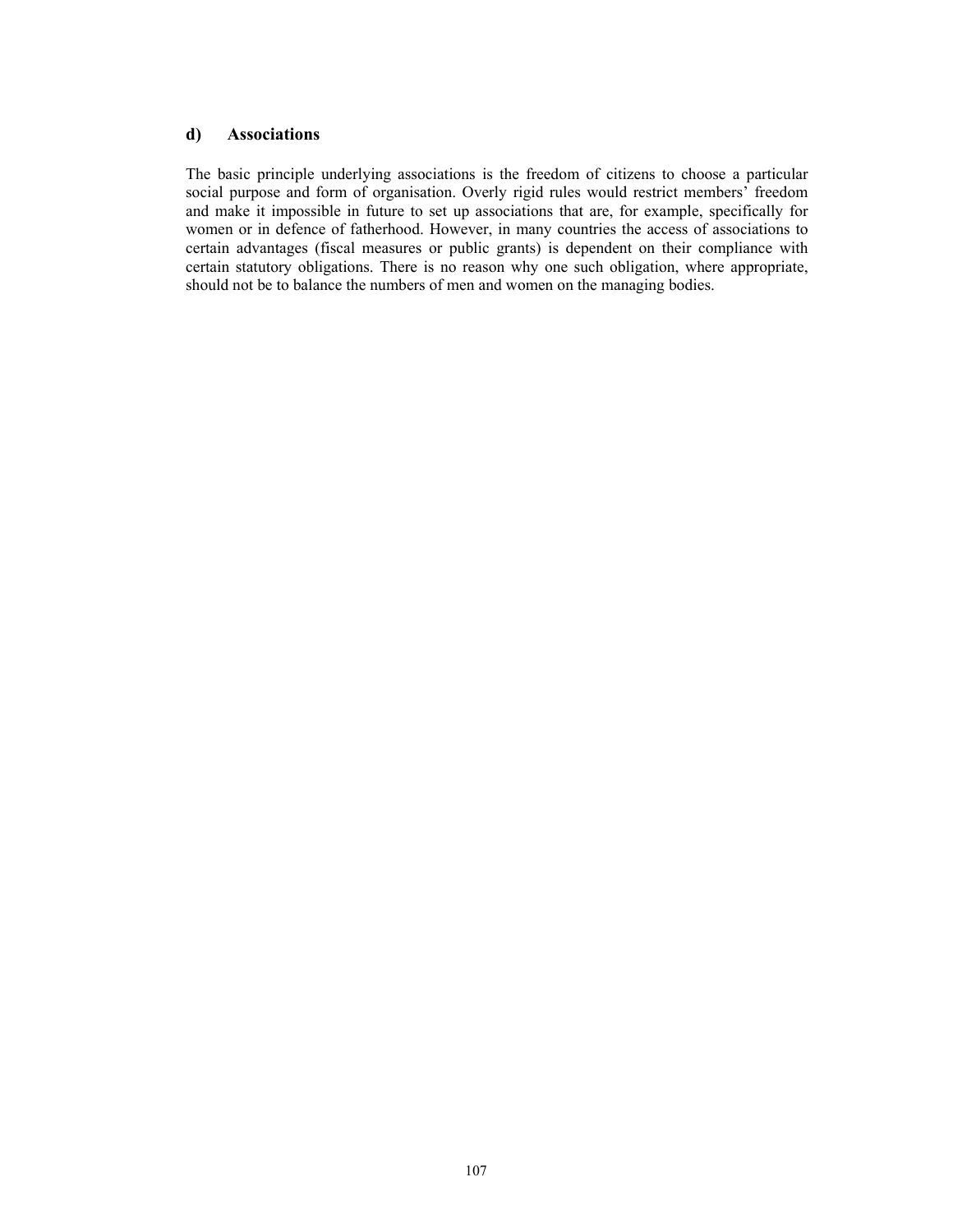# **IV. AWARENESS-RAISING**

When discussing awareness-raising, distinction must be made between: 1) positive awareness-raising action, aimed at educating the public opinion about equality between women and men as an issue of democracy and human rights and 2) activities to raise awareness of positive action.

Positive awareness-raising action is essential in order to bring about a lasting change in mentality. Such awareness-raising action can be undertaken through school curricula or through a lifelong learning process, in-service training. It may be necessary to set up specific awareness-raising plans and programmes to be used in the education systems, perhaps integrated into general human rights education.

One of the actions which would seem to be of extreme importance is to "educate the educators", making them aware of the integration of the perspective of gender in all areas, whether it be in public administration, private companies, the educational arena or the family.

The issue of awareness-raising of positive action, which should be a component of any positive action strategy worthy of the name, must naturally take account of the range of target groups:

- the public
- political, administrative and economic decision-makers
- the work community
- opinion leaders (the press and "thinkers").

Interesting examples of this may be found in the new member States of the Council of Europe, where seminars and workshops are a useful way to put on the agenda issues related to positive action.

The aim of any action aiming at raising awareness of positive action is to publicise and legitimise the standard-setting, financial and other decisions that have been taken.

In addition, consideration must be given to what changes are desirable in female and male images and the distribution of male and female roles, and, where appropriate, to developing an educational approach to getting across what needs to be understood.

However, in certain cases standard-setting and other initiatives might be preceded by a discussion on:

- the various possible conceptions of the notion of equality (equal rights, access to rights, opportunities, situations);
- merit and characteristics, the instruments of measurement;
- the "fair" apportionment of responsibilities in society, particularly between the sexes.

Activities to raise awareness of positive action are not necessarily incompatible with positive awareness-raising action. While any proposals likely to be regarded as threatening the freedom of the press have to be treated with caution, efforts must be made to ensure that the various sections of the media undertake, on ethical grounds, not to purvey, either directly in their columns or in their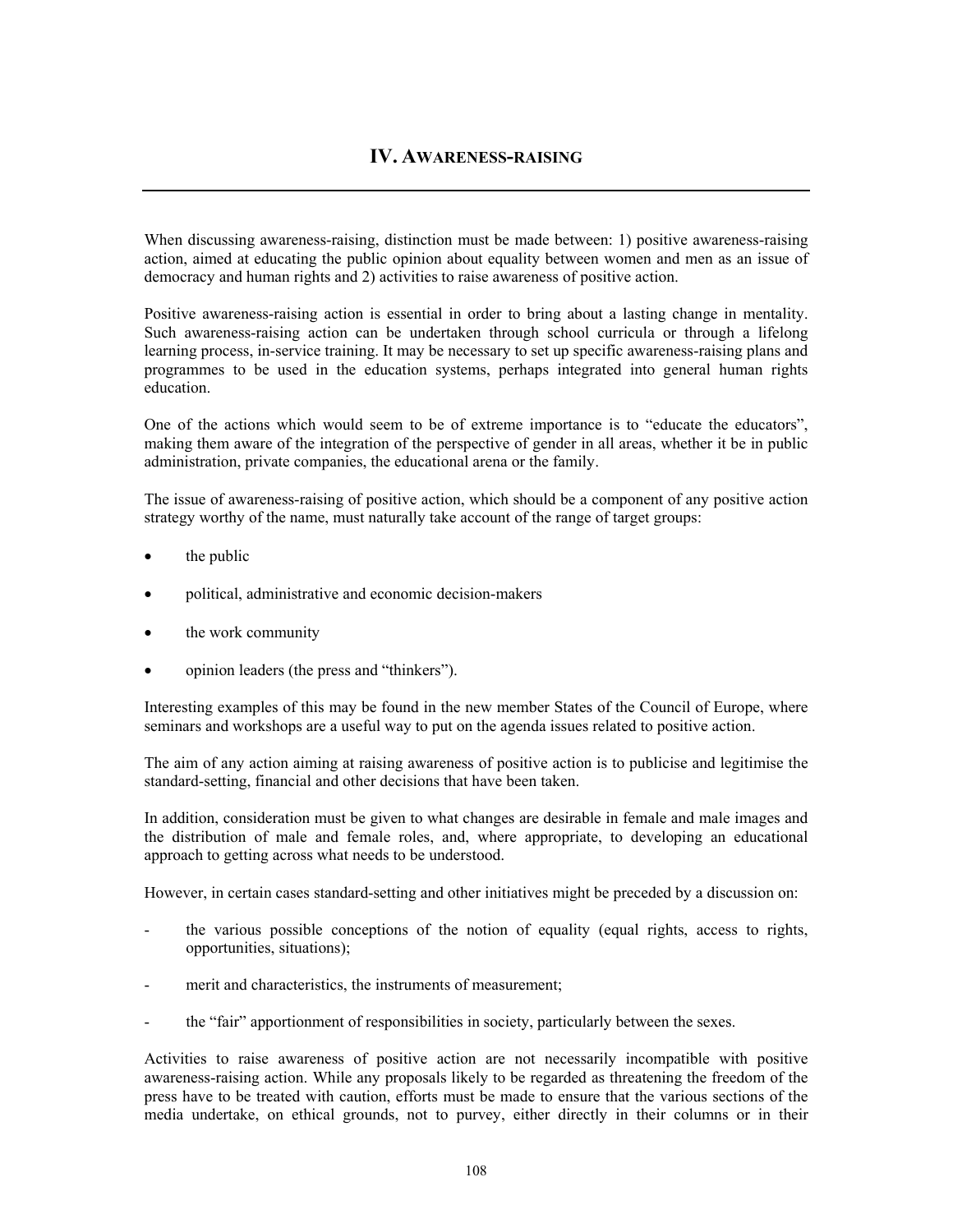advertising, messages likely to discredit positive action strategies or the social changes that they are designed to achieve or that underpin them.

## **Examples from member States**

In *Bulgaria*, seminars have been organised by several women's fora where the main item on the agenda has been the implementation of a quota system in the process of assignment of political functions.

#### *Finland*

A *Parliamentarian Council for Equality* has an advisory status in the state administration. Its tasks are to promote equality; to work with authorities, labour market organisations and other collective bodies; to follow and to promote the implementation of equality in societal planning; to make proposals and take initiatives in developing legislation and information activities and to promote women's studies and equality research.

For these purposes, the Council for Equality contemplates questions of equality policies, and for instance before parliamentary and municipal elections gives information concerning equality issues.

One of the obligations of *the Equality Ombudsman*, besides the supervision of the Equality Act, is to follow equality issues in general, and for this purpose, to give advice and counselling, which also may have an awareness-raising function.

Work between equality authorities and *labour market organisations* is very close. Common projects have concerned eg issues of family, of equal pay etc.

#### *Germany*

One example of awareness-raising initiatives in the employment sector is *Total E-Quality*, an initiative of trade and industry. It dates back to a conference of the network "Positive Action" organised by the European Commission in May 1994 in Como (Italy). Co-founders of Total E-Quality were staff of several companies and the social partners (Deutscher Geweerkschaftsbund - German Trade Union Federation, Bundesvereinigung der Arbeitgeberverbände - Confederation of German Employer Associations). Two Federal Ministries, the Ministry for Education and Science, Research and Technology and the Ministry for Family Affairs, Senior Citizens, Women and Youth are involved as well as the Institute for Employment Research of the Federal Employment Agency and the Bildungswerk der Hessischen Wirtschaft e.V.

The Total E-Quality Deutschland e.V. Association gives an award to enterprises to acknowledge a personnel management that is guided by the equal opportunities principle. This association promotes the talents, skills and special qualities of women in the corporate setting. These qualities, first of all, must be identified and made transparent. Furthermore, the existing potential of female staff must be developed and women offered a career perspective. However, it also implies that women be given adequate work according to their skills and qualifications and that they are allowed to participate on every corporate level. And last but not least women must receive adequate pay and professional acknowledgement. Prerequisites for all this are a corporate culture for equal opportunities and measures for implementation. This frequently warrants a shift of paradigms in personnel management. Total E-Quality Deutschland e.V. endeavours to publicise, promote and further these objectives. As a visible symbol of activities already implemented, the TOTAL E-QUALITY award has been developed. For the first time in January 1997 enterprises received this award.

#### *Greece*

On the initiative of the General Secretariat for Equality, spots and interviews have been shown on television for the promotion of women in posts of responsibility. Publications and special video spots were prepared for the municipal and regional elections of October 1998, to promote the role of women in decision-making, especially at local government level.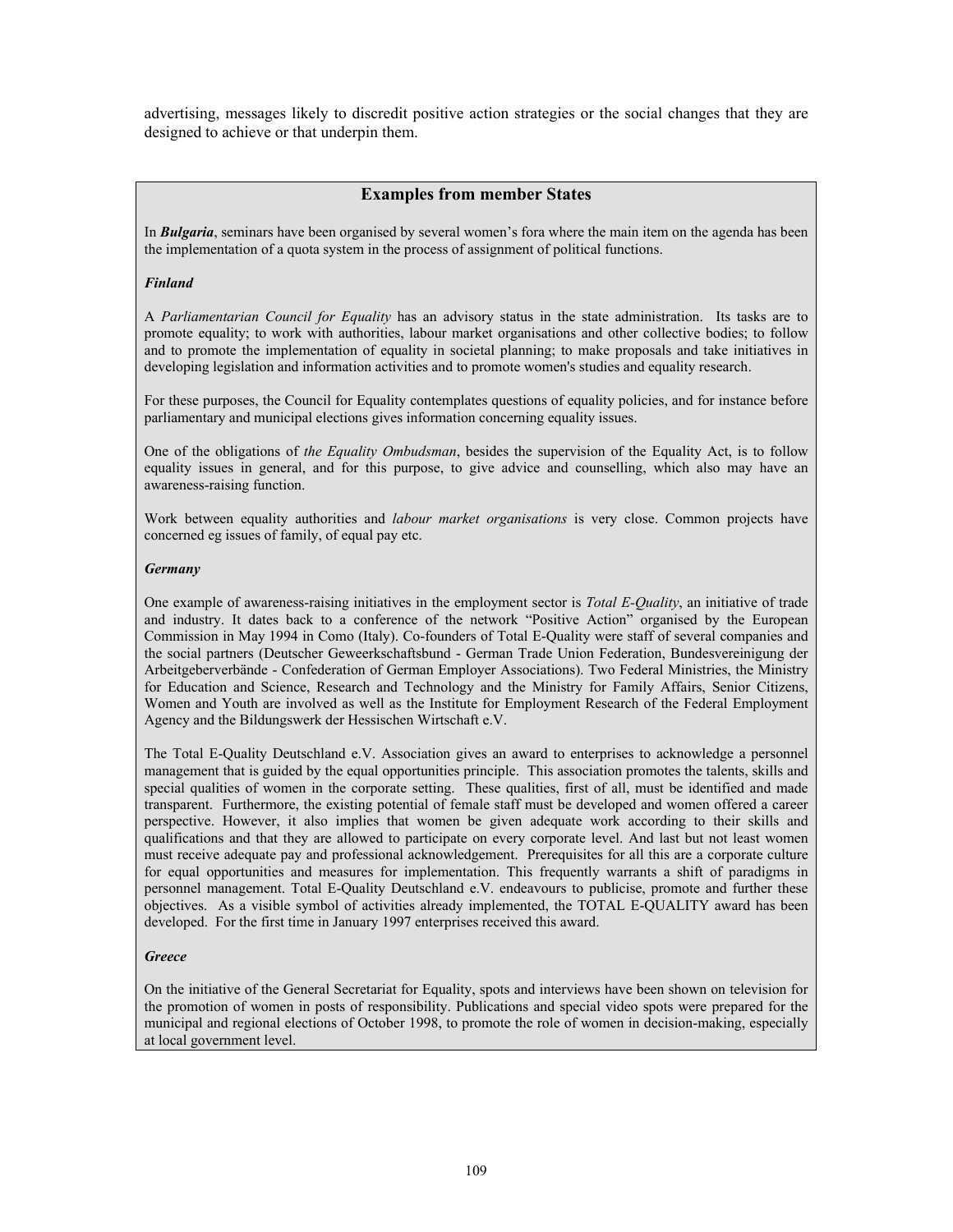#### *Iceland*

In June 1998, the Icelandic Parliament (Althingi) adopted a resolution to charge the Government with appointing a committee of representatives of the political parties, the Office for Gender Equality and the Women's Rights Association of Iceland to organise cross-political measures to improve the share of women in politics.

The Minister of Social Affairs appointed a committee that began operating in October 1998. The committee has a budget at its disposal to organise projects in order to foster the participation of women in politics, raise awareness and provoke thought about increasing women's share in politics. Projects include newspaper and television campaigns, consultative meetings with the women's groups in political parties, open meetings in all election districts with women politicians and other interested people about an increased share for women in politics.

The share of women in the Icelandic Parliament was 25% after the 1995 elections and increased to 35% in the 1999 elections.

#### *Luxembourg*

A brochure published by the Ministry for the Advancement of Women entitled "Women and men: the human potential of a company" has been distributed to a large number of companies. It presents examples of good practice in the field of positive action on the labour market and invites companies to submit a project with a view to receiving funding.

#### *Portugal*

At the initiative of 3 women members of the European Parliament, the Parity Parliament met in the Assembly of the Republic of Portugal on 21 and 22 January 1994. 115 past or present women parliamentarians invited the same number of their male counterparts to meet with them in Parliament. The main aim was to discuss the situation of women in Portugal, citizenship and parity democracy. (Out of the 230 members of the Portuguese Parliament, only 21 were women).

The Parity Parliament had a remarkable impact on the press, but above all on incorporating the theme in political discussions. The notions of "parity" and "parity democracy" were included in the vocabulary of journalists and politicians, even if in a limited and not always clear way. It was also noted that the manifestation of these preoccupations by a political party or association created a copycat or snowball effect, which led to other specific actions.

It should be noted that, following the 1999 elections, 45 women are now members of Parliament (19.5%).

### *Slovakia*

A project "Slovak women on the move" was initiated with the support of UNDP, in order to inform NGO members and women in general about the goals of positive action.

#### *Sweden*

The government gives information on the possibility of applying for funds for projects aiming at increasing women's participation in decision-making.

The Equal Opportunities Ombudsman provides the public with information on the provisions of the Equal Opportunities Act.

#### *Switzerland*

Women's organisations, as well as committees and bodies working for the promotion of equality, carry out awareness-raising work at the local and regional levels. At national level, the Federal Commission for Women's Issues provides information to political parties, the media and electors. It organises special actions with a view to elections and continues its overall information campaign on different themes relating to equality between women and men.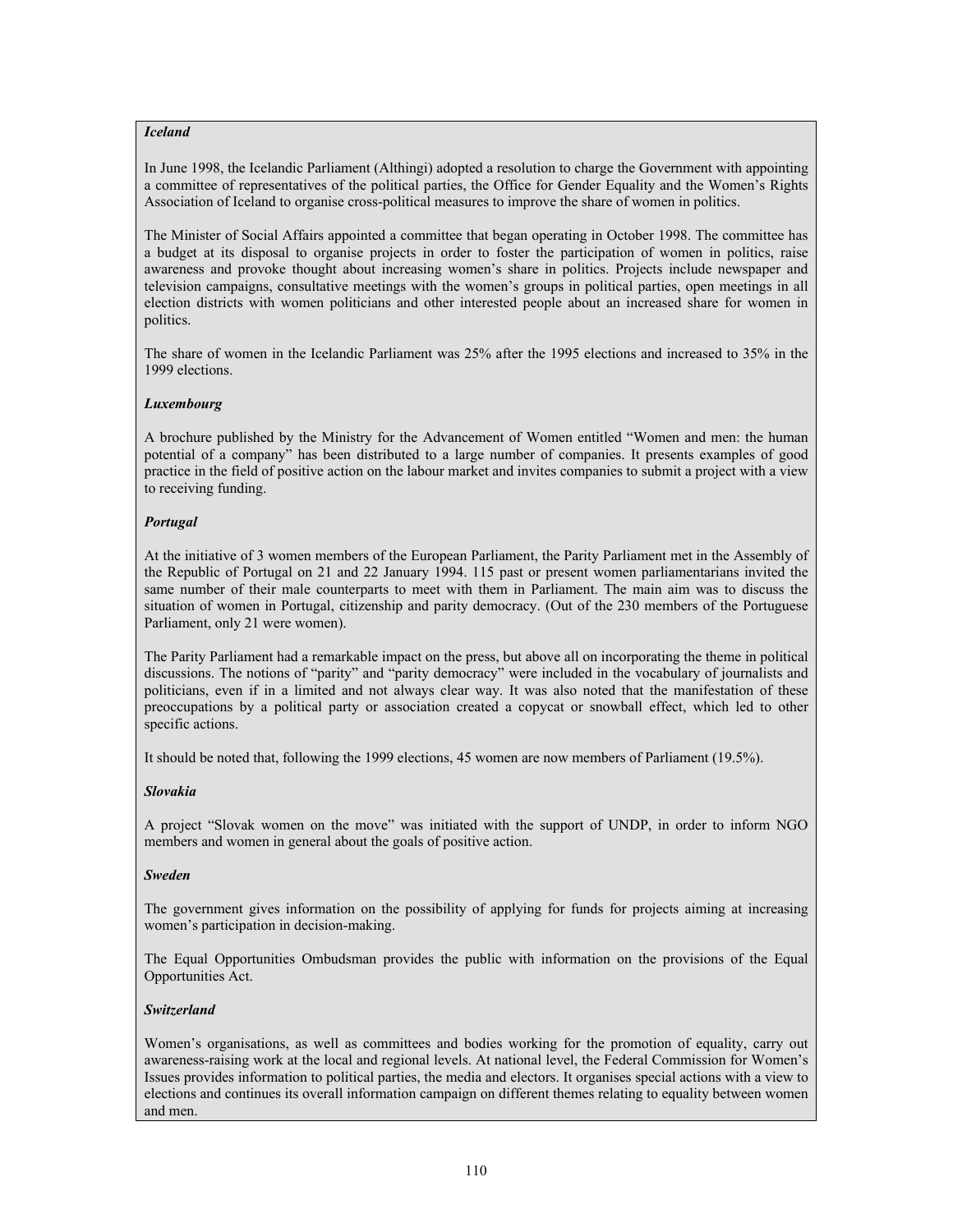#### *United Kingdom*

The Women's National Commission (WNC – the official, independent advisory body which gives the views of women to the government) and the Equal Opportunities Commission (EOC) have drawn up a National Agenda for Action, in consultation with and endorsed by organisations representing millions of women throughout the UK. The Agenda highlights the essential issues that must be addressed by government and decision makers in other organisations including local government, political parties, business and the voluntary sector to achieve equality.

Opportunity 2000 is a business led campaign to increase the quality and quantity of women's employment opportunities in private and public sector organisations. Launched in October 1991 and self-financing, the campaign is underpinned by work carried out by a group of top influential business leaders who believe that organisations which fail to fully utilise the nation's female resource are compromising competitive performance. Employers are asked to make a public statement of their ambitions and goals for improving women's representation at all levels in the workplace and demonstrate clearly how they are going to be achieved. Employers monitor progress towards their goals each year. Opportunity 2000 also carries out an independent annual progress review within its membership.

### **Example of the European Commission**

Coming up to the 1999 elections, efforts were made at a number of levels to promote the balance of women and men in the European Parliament. Based on the experience of the successful 1994 information campaign "Vote for a balance in the European Parliament", the Commission prepared a brochure for mass distribution during the 1999 election campaigns as well as a "campaign-kit" distributed free of charge to all interested bodies.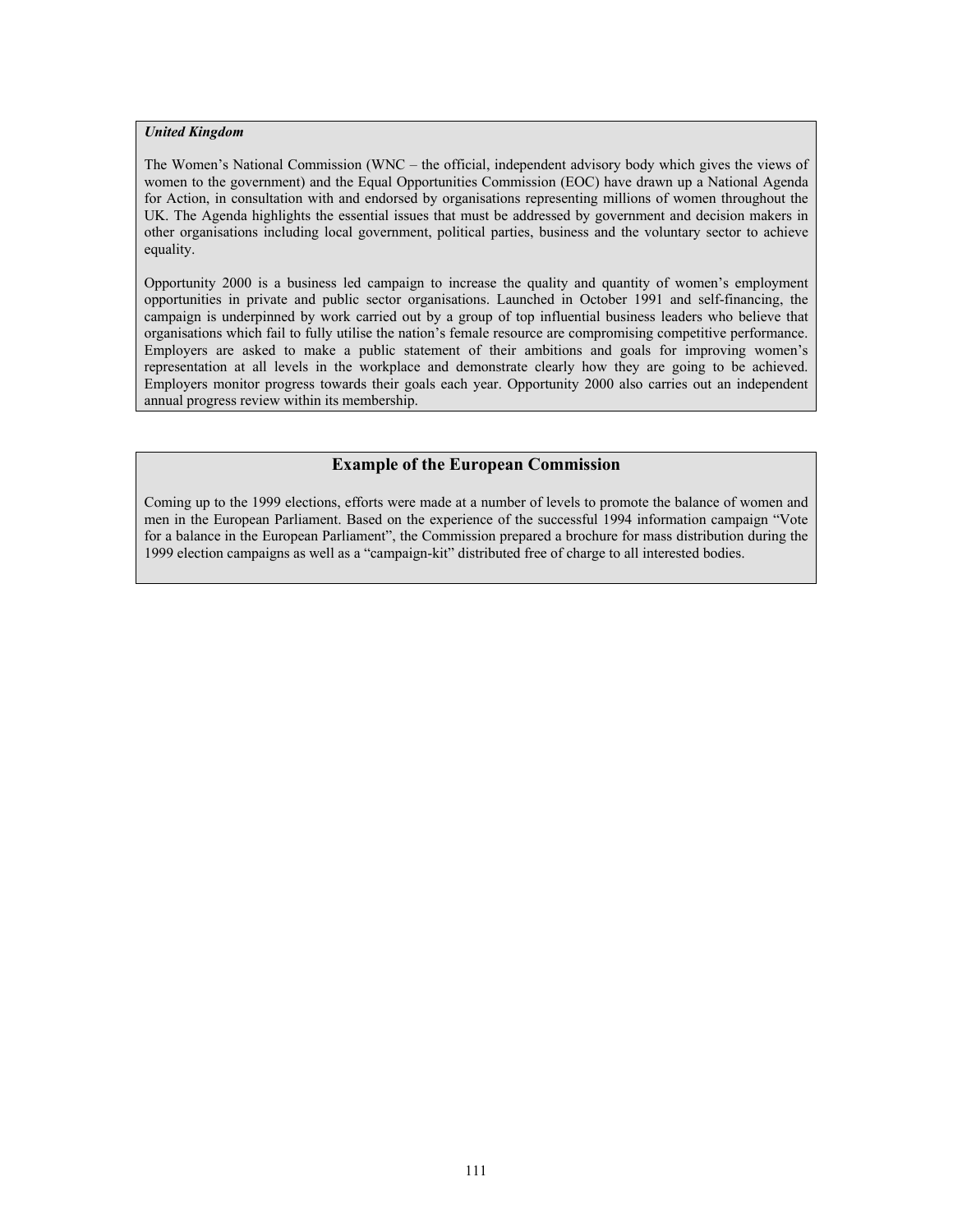# **V. FUTURE-ORIENTED INSTRUMENTS, CONCLUSIONS AND RECOMMENDATIONS**

The implementation of positive action largely depends on the acceptance of the addressees. Especially in the private sector, positive action can only be successful if firms are convinced of the usefulness and added value of such measures. Besides awareness-raising techniques, incentives should be discussed as new and future-oriented methods.

One form of incentive will link the awarding of public orders and contracts to positive action programmes (see the examples of Austria and Germany).

Such action has its pros and cons. On the one hand, incentives could encourage private employers more than strict obligations to use positive action. On the other hand, the range of such incentives is very restricted, because public orders are often limited to only a few areas of the private sector (e.g. construction engineering, procurement, service).

The way in which the notion of positive action is finding its place in positive law at national and international level is somewhat unsatisfactory. This is true in a number of respects:

- positive action is practically only ever described as **acceptable** or **desirable,** within certain limits, and never as an **obligatory** measure;

- its **aims** are often couched in extremely vague terms such as "special" or "specific" measures, or, a little more precisely, it is said to be "designed to offset the **detrimental effects on women**" of various social factors or ways of behaving, or "designed to **encourage the participation of women**" or "the achievement of **equal opportunities**<sup>1</sup>, de facto equal rights<sup>2</sup>, or de facto equality<sup>3</sup> between women and men", etc.

The result of most of the applicable rules is that the relevant authorities are:

- either **recognised as being entitled to adopt** measures of this type **temporarily, without this being regarded as an act of discrimination<sup>4</sup> ;** 

- or **invited** to work towards this goal<sup>5</sup>.

No national or international legal instrument expressly states that the relevant authorities are under any **obligation** to adopt such measures.

Positive action is often seen as a means to combat hidden discrimination. The requirement that there shall be no discrimination against women has gradually been making headway. This implies that the under-representation of one sex requires that an employer has to prove the justification of such a fact.

 $\frac{1}{1}$ France (Employment Code), Spain (Constitution).

<sup>2</sup> Germany (Basic Law).

<sup>3</sup> Belgium (Royal Decree), Denmark (Equal Treatment Act), Finland (Act on Equality between Women and Men), Iceland (Act on the Equal Status and Equal Rights of Women and Men).

<sup>4</sup> United Nations Convention on the Elimination of All Forms of Discrimination against Women, 1979 (Article 4). Treaty of Amsterdam (Art.141 – formerly 119), Iceland (Act on the Equal Status and Equal Rights of Women and Men), Sweden (Equal Opportunities Act).

<sup>5</sup> Council of Europe: Recommendation R (85) 2 of the Committee of Ministers. EEC: Council recommendation of 13 December 1984 on the promotion of positive action for women (84/635/EEC).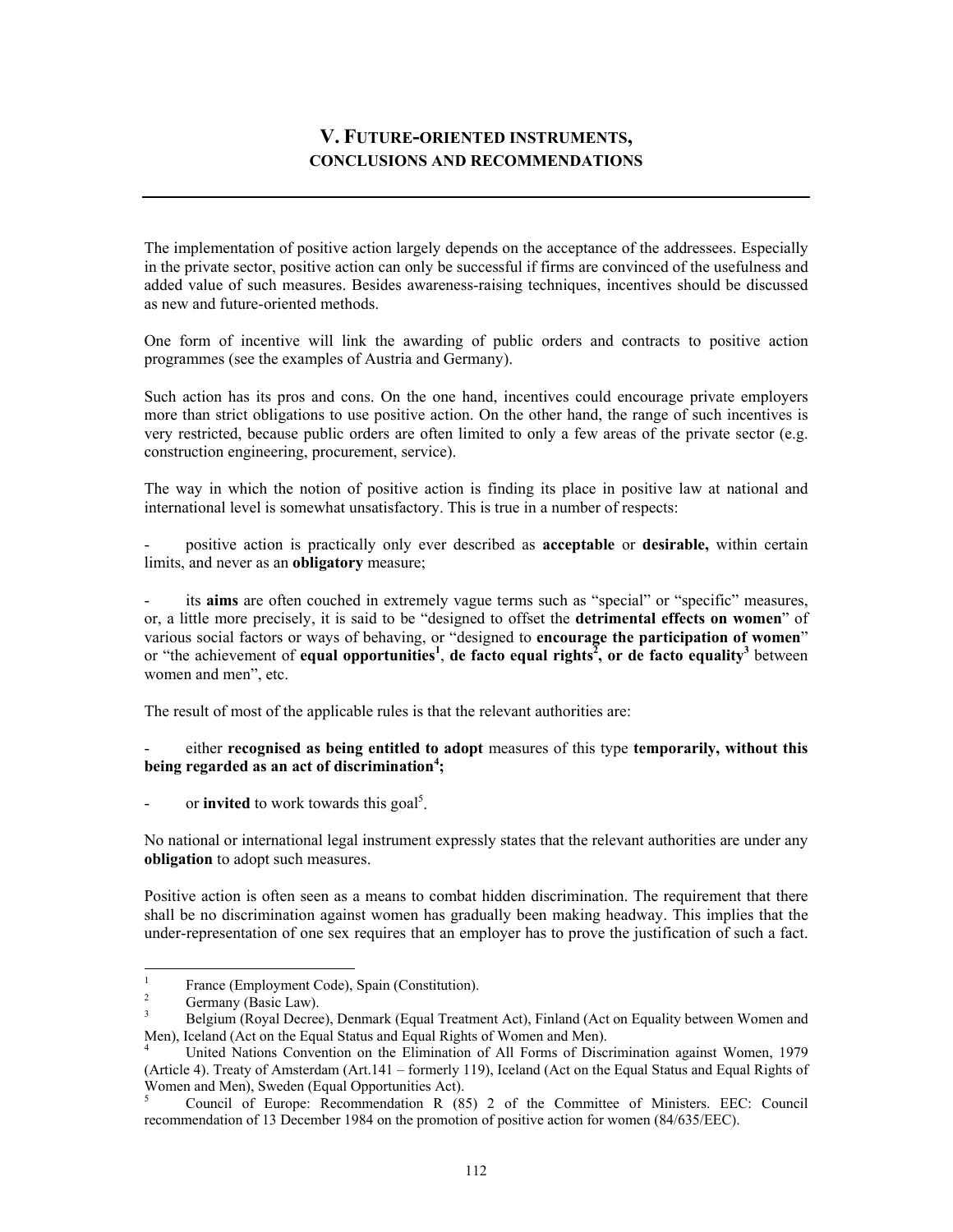So much so that EC Directive 97/80 of 15 December 1997 on the burden of proof in cases of discrimination based on sex states that, in cases brought before a court or other competent authority by persons who consider themselves wronged because the principle of equal treatment has not been applied to them, facts must be established from which it may be presumed that there has been direct or indirect discrimination and it shall be for the respondent to prove that there has been no breach of this principle. This has made it necessary, albeit implicitly, to consider what proportion of persons of one gender are affected by a single recruitment condition or procedure or a whole series thereof,  $\frac{1}{1}$  which means that equality of opportunity is no longer a question of goodwill, but an obligation that must be achieved by certain means. How? By using positive action.

It is obvious that the effective fulfilment of gender equality requires a firm commitment of the States, going beyond the **"voluntary"** nature of positive action.

Probably what should be attempted, at least at international level and for example within the Council of Europe, is a more imperative form of wording which might read more or less as follows:

"The States parties agree, with a view to expediting the establishment of *de facto* equality between men and women, to adopt positive measures aimed at offsetting handicaps for one of the sexes resulting from the attitudes or behaviour which have caused him/her to be under-represented in terms of qualifications, work or responsibilities".

Or better still:

 $\overline{\phantom{a}}$ 

"The member States agree to adopt the positive measures necessary to allow, within the time limits consistent with their economic and social development, an equal representation of both sexes in all qualifications, occupations and responsibilities".

Moreover this kind of approach seems vital if we are to overcome the many existing constitutional obstacles in the member States, because this is the only way of forcing people to discuss any contradictions between constitutional rules and international commitments.

<sup>1</sup> See M.T. Lanquetin – Discrimination based on sex – Comments on the EC Directive of 15 December 1997 on the burden of proof in cases of discrimination based on sex – Social Law 7/8 July 1998.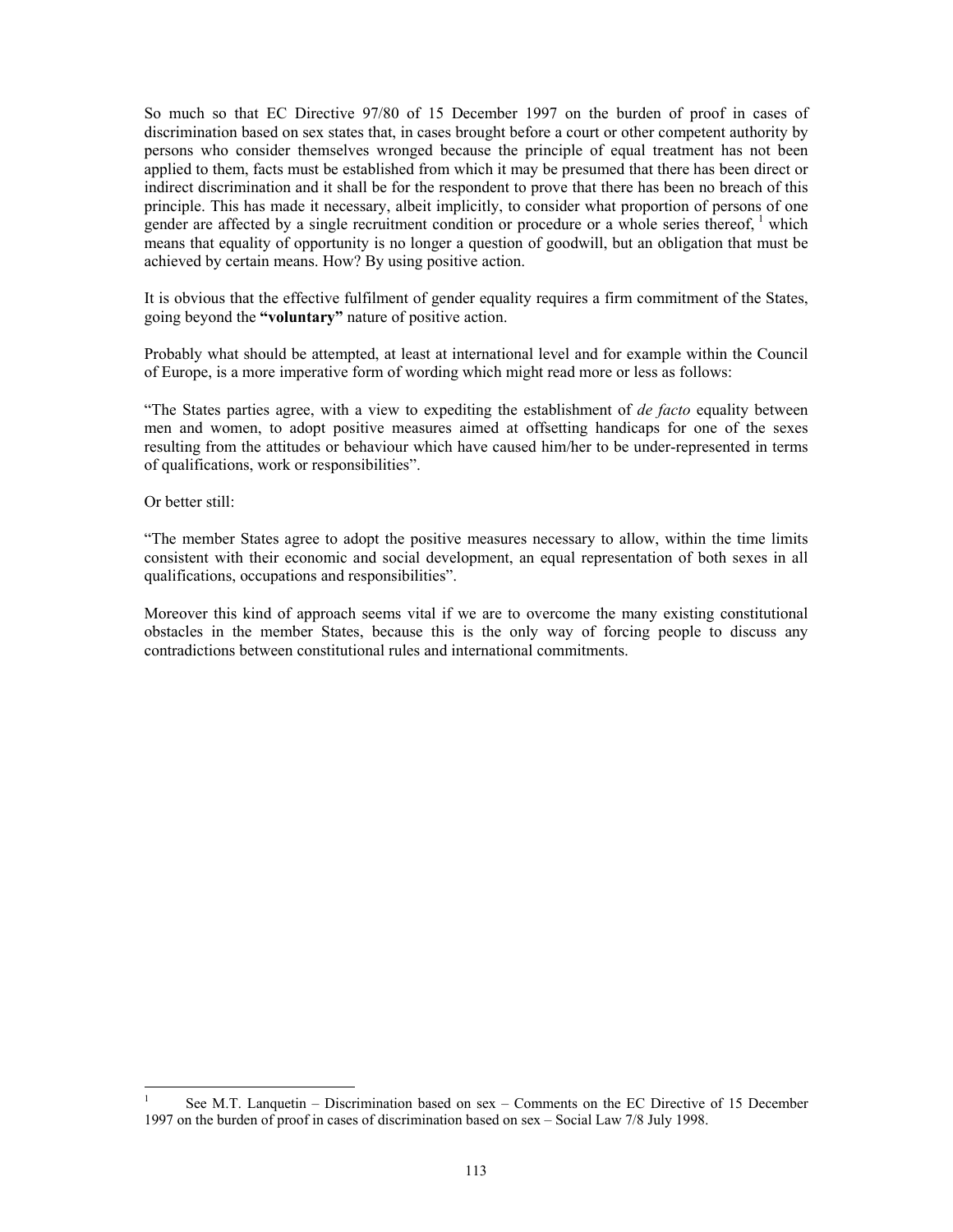## **RECOMMENDATIONS**

Recommendations 1 to 5 propose an extension of the range of positive action. Recommendations 1 and 6 deal with implementation.

### **1. Stretching the reach of positive action beyond the public service**

Most of the equal opportunity legislation with positive action provisions applies only to the public service. In Germany for example, plans for the promotion of women and quota regulations are created for the public service at the Federal and the Länder levels. It would be most useful to look into the possibilities of extending positive action to the private sector. The concept of bargaining in the shadow of law could be useful to implement positive action. The aim of this concept is to initiate negotiations and reach agreements on positive action at various levels of the private sector (eg. collective agreements or shop agreements). In this process the State as an actor sets goals and standards for the outcome and demonstrates the conviction to implement legal provisions if negotiations fail or agreements are insufficient.

## **2. Positive action outside standard forms of employment**

Equality legislation has a limited impact on how standard and non-standard forms of employment are distributed between women and men (permanent full-time employment, part-time, precarious, flexible, badly protected employment). It is usually designed by reference to standard employment, and its implementation depends on traditional industrial relation structures (Women and Structural Change – New Perspectives, OECD, 1994, p. 32). In the context of globalisation and deregulation with an increasing number of non-standard and atypical forms of employment, another recommendation is to look for possibilities of positive action that enable women to avoid becoming confined in standard forms of employment and even protect them from being directed towards such employment.

### **3. Positive action for men**

The positive action approach has a strong focus on women. There are also areas of professional or non-professional activity where men are under-represented, not the least in the area of domestic activities. It would be useful to discuss effective positive action for men to increase their participation in such areas (e.g. parental leave, which is not longer neutral but designed preferentially for men).

### **4. Positive action in sectors dominated by one sex**

The segregation in the labour market should be one area for positive action. For instance, how to develop lifelong learning and other methods to tackle this problem. It would be useful to develop positive action for both women- and men-dominated sectors/branches.

## **5. Positive action and new technology**

New technology has changed the labour market rapidly. In basic education, but also in vocational training and lifelong learning, activities should be developed so that the needs of girls and women are taken into account.

### **6. Consultative bodies for the implementation of positive action**

The implementation of positive action is a crucial point. This recommendation is to create independent consultative commissioners/committees with a view to settling disputes, and even to initiate, implement and monitor positive action.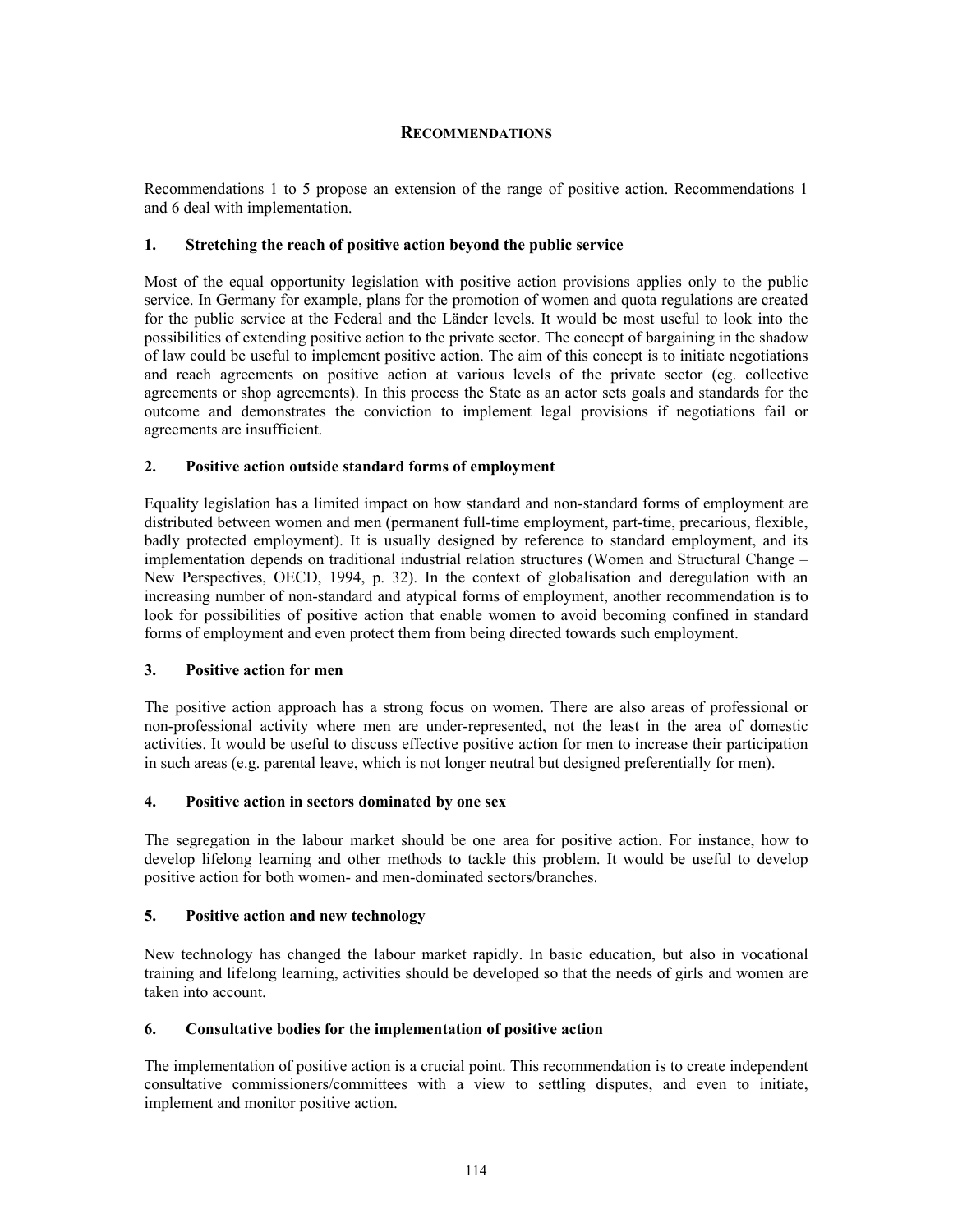## **APPENDIX I**

## **TERMS OF REFERENCE OF THE STEERING COMMITTEE FOR EQUALITY BETWEEN WOMEN AND MEN (CDEG)**

#### Specific terms of reference

- 1. Name of committee: STEERING COMMITTEE FOR EQUALITY BETWEEN WOMEN AND MEN (CDEG) 2. Type of committee: Steering committee 3. Source of terms of reference: Committee of Ministers
- 4. Terms of reference:

 Having regard to the major lines of intergovernmental action set out in the Declaration on the future role of the Council of Europe and Resolution (89) 40, adopted by the Committee of Ministers on 5 May 1989, and within the framework of the annual Intergovernmental Programme of Activities:

- i. to examine the situation as regards equality between women and men in European society and consider its progress;
- ii to promote European co-operation between member States with a view to achieving real equality between women and men as a sine qua non of genuine democracy and to stimulate actions at both national and Council of Europe level, having regard to activities undertaken within other international fora, in particular the United Nations Commission on the Status of Women;
- iii to this effect, to establish analyses, studies and evaluations, to confront national policies and pool experiences, to work out concerted policy strategies, measures and tools for implementing equality and, as necessary, to prepare appropriate legal and other instruments;
- iv to prepare the European Ministerial Conferences on equality between women and men and ensure the follow-up thereto, having regard to the relevant decisions of the Committee of Ministers;
- v to co-operate with other steering and ad hoc committees in the implementation of various projects and encourage them to put into practice the strategy of gender mainstreaming with a view, in particular, to improving and developing their activities so as to contribute to the implementation of the objectives coming under ii. above, for which the CDEG has principal responsibility;
- vi to comment on the annual reports of the Secretary General on the implementation of the equality objective within the Secretariat and activities of the Council of Europe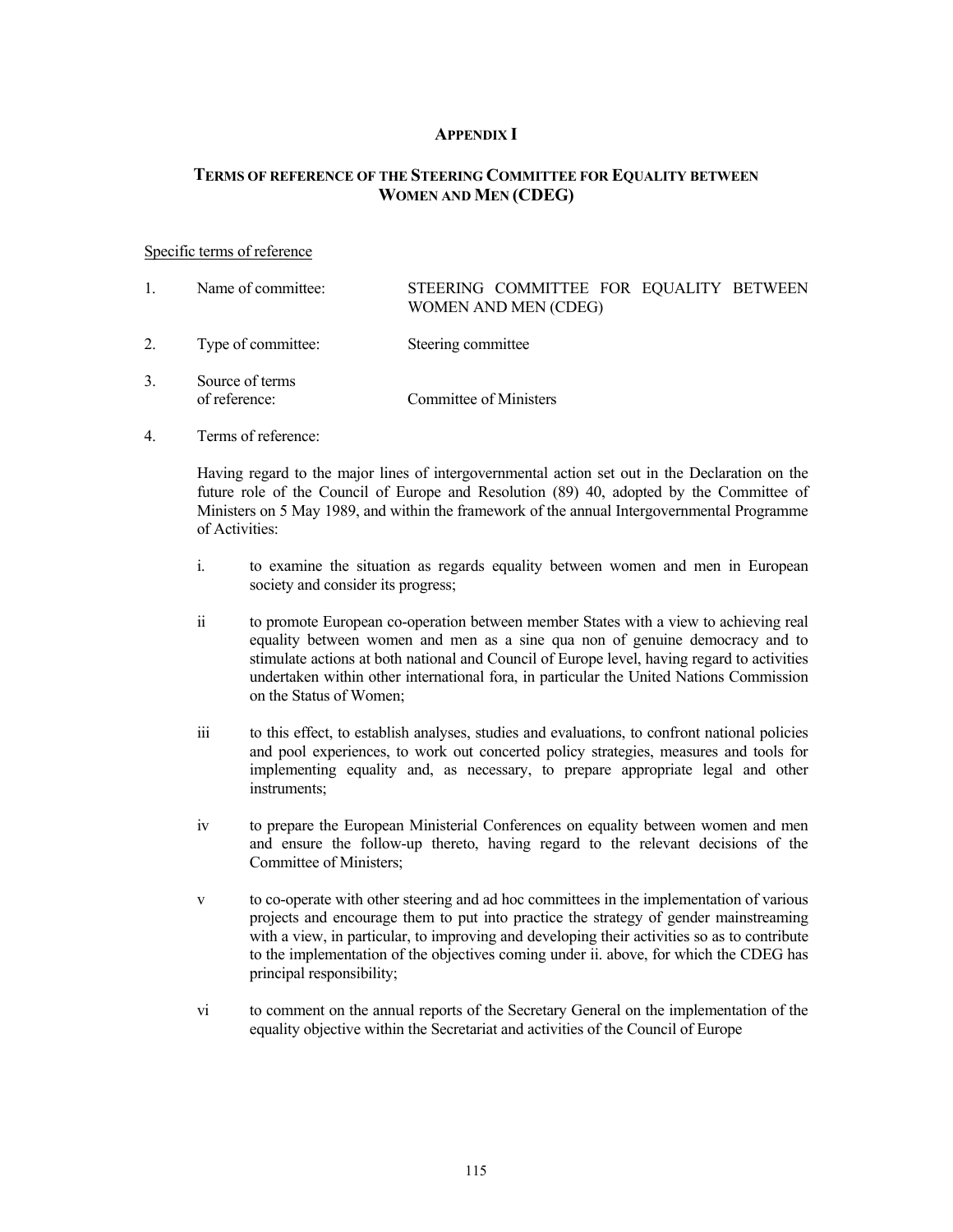- 5. Membership of the committee:
- a. The governments of all member States are entitled to appoint members with the following desirable qualifications: persons with high-level responsibility for policies in favour of equality between women and men, or other highly qualified specialists.

 The Council of Europe's budget bears travelling and subsistence expenses for one expert per member State (two in the case of the State whose expert has been elected Chairperson).

- b. The Parliamentary Assembly may be represented at the meetings of the Steering Committee.
- c. The Congress of Local and Regional Authorities of Europe may be represented at the meetings of the steering committee.
- d. The European Commission may send representatives, without the right to vote or defrayal of expenses, to meetings of the Committee.
- e. The following states having observer status with the Council of Europe may send a representative without the right to vote or to refund of expenses to meetings of the committee: Canada, Japan, United States of America.
- f. The following States or organisations may send representatives, without the right to vote or defrayal of expenses, to meetings of the Committee:

 Holy See Belarus UNO: the appropriate organs and specialised institutions, **OECD**  NGO Grouping for "Equality", with consultative status at the Council of Europe Office for Democratic Institutions and Human Rights (ODIHR-OSCE) the Standing Committee of women elected representatives of local and regional authorities of the CEMR

6. Working structures and methods:

 Within the framework of its terms of reference, the CDEG shall have the possibility to have whatever contacts or consultations with professional bodies that it deems necessary for the implementation of its terms of reference.

7. Duration:

These terms of reference shall be reviewed before 31 December 2000.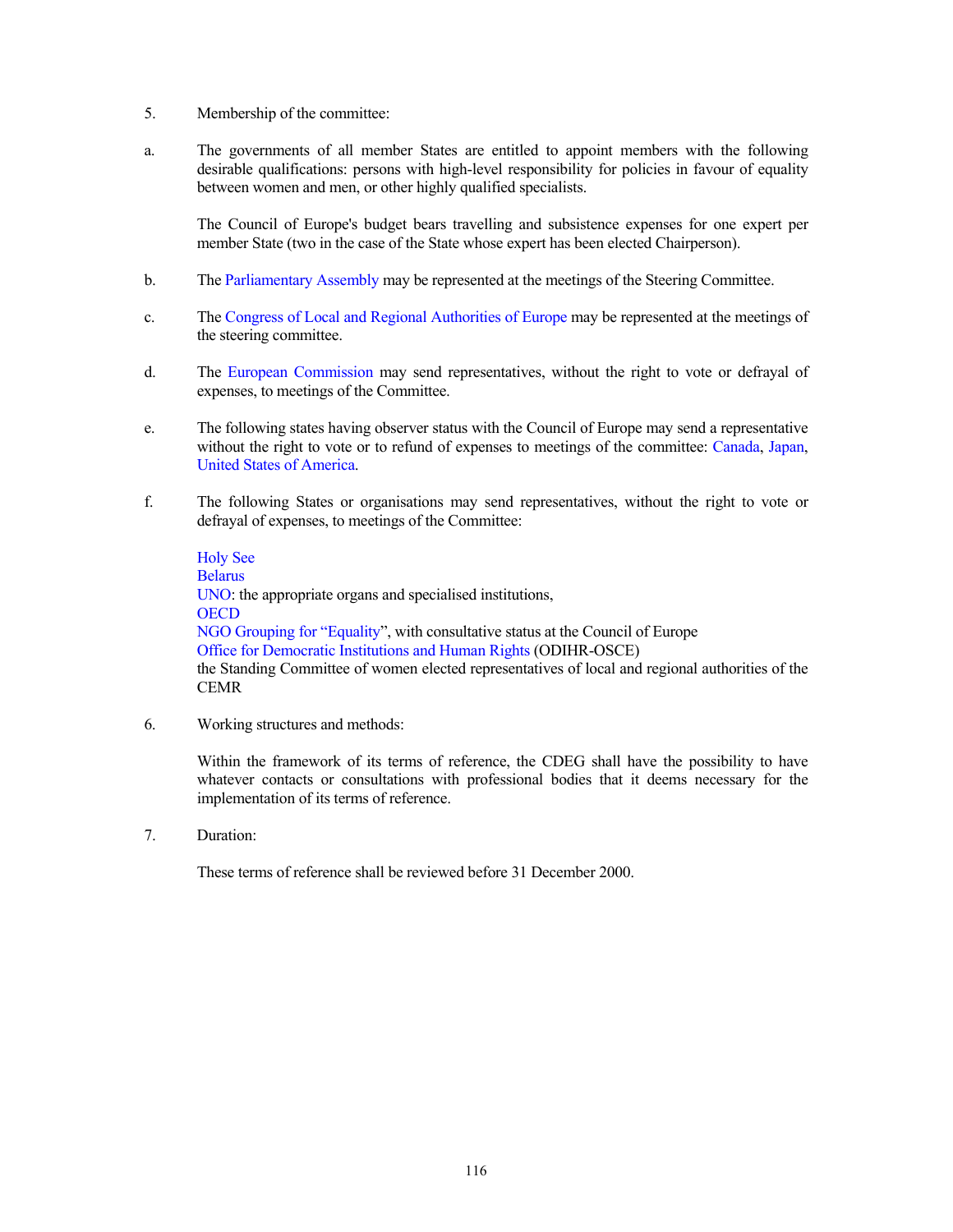## **APPENDIX II**

## **COMPOSITION OF THE EG-S-PA**

Ms Agnete ANDERSEN (Chair) Special Adviser, Ministry of Labour, Holmens Kanal 20, DK-1060 COPENHAGEN K

Ms Pirkko MÄKINEN Equality Ombudsman, Ministry for Social Affairs and Health, Box 267, SF-00171 HELSINKI

Monsieur Jean-Michel BELORGEY Conseiller d'Etat, Conseil d'Etat, 1 place du Palais Royal, 75100 PARIS 01SP

Mr Bernhard FRANKE Bundesministerium für Familie, Senioren, Frauen und Jugend, Rochusstrasse 8-10, D-53123 BONN

Madame Iphigénie KATSARIDOU Hellenic General Secretariat for Equality of the Sexes, Ministry of the Interior, Public Administration and Decentralisation, 8 Dragatsaniou Str. 195, GR-195 59 ATHENS

Madame Libera del Rosario CHIAROMONTE Vice-Présidente, Comitato Nazionale di Parità, Ministero del Lavoro e della Providenza Sociale, Via Salandra 18, 00187 ROMA

Ms Paloma DURÁN Y LALAGUNA Instituto de la Mujer, Ministerio de Trabajo y Asuntos Sociales, C/Condesa de Venadito 34, E – 28027 MADRID

Ms Teuta ARIFI, Faculty of Philology, Krste Misirkov St. bb, 91000 SKOPJE

#### **Secretariat**

Ms Ólöf ÓLAFSDÓTTIR Head of the Division equality between women and men, Secretary to the CDEG, Directorate General of Human Rights, Council of Europe, F-67075 Strasbourg Cedex

Ms Karen PALISSER Principal Administrative Assistant, Directorate General of Human Rights, Council of Europe, F-67075 Strasbourg Cedex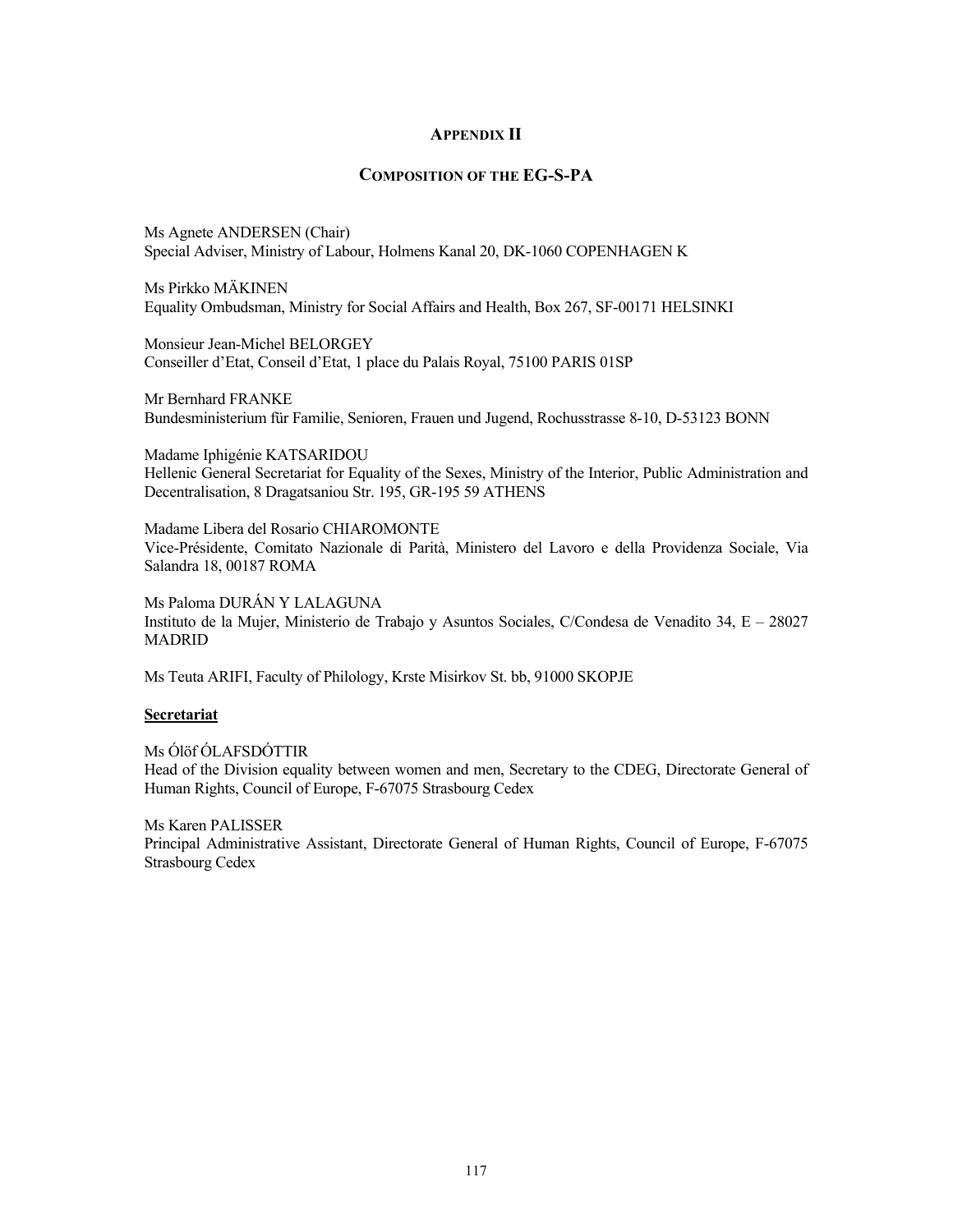## **APPENDIX III**

## **TERMS OF REFERENCE OF THE EG-S-PA**

#### Specific terms of reference

| 1. | Name of the committee:        | Group of Specialists on positive action in the field of equality<br>between women and men (EG-S-PA) |
|----|-------------------------------|-----------------------------------------------------------------------------------------------------|
| 2. | <b>Type of committee:</b>     | Committee of experts                                                                                |
| 3. | Source of terms of reference: | Steering Committee for equality between women and men<br>(CDEG)                                     |

## **4. Terms of reference:**

 On the basis of the work already done in this area by the CDEG and of national reports submitted to the CEDAW Committee:

- i. studying the legal and administrative basis of positive actions in the field of equality between women and men, taking into consideration, *inter alia*, the recent decisions taken in the framework of the European Union and the judgments of the European Court of Justice;
- ii. on the basis of i, studying, in particular, the practice of positive actions in the different member States of the Council of Europe, with a view to identifying examples of good practice and the strategies followed; the following areas should be studied: on the one hand, the labour market and the education system; on the other, political and public life and administration. This should be the main task of the Group;
- iii. studying awareness-raising techniques aiming at informing the public opinion of the necessity and usefulness of positive actions;
- iv. elaborating, on the basis of the work identified in i, ii and iii, a Final Report of activities describing positive actions and their objective, containing practical guidelines and recommendations on positive actions.

### **5. Composition**

 The Group has a membership of 8 specialists from various Council of Europe member States, whose expenses shall be borne by the Council of Europe, having the following qualifications:

- a) 2 expert members of the CDEG (Denmark, "the Former Yugoslav Republic of Macedonia");
- b) 6 experts, e.g. in the field of law and having dealt with quotas and/or positive action in the political sphere and in the professional field;
- c) the European Commission may send a representative at its own expense and without the right to vote;